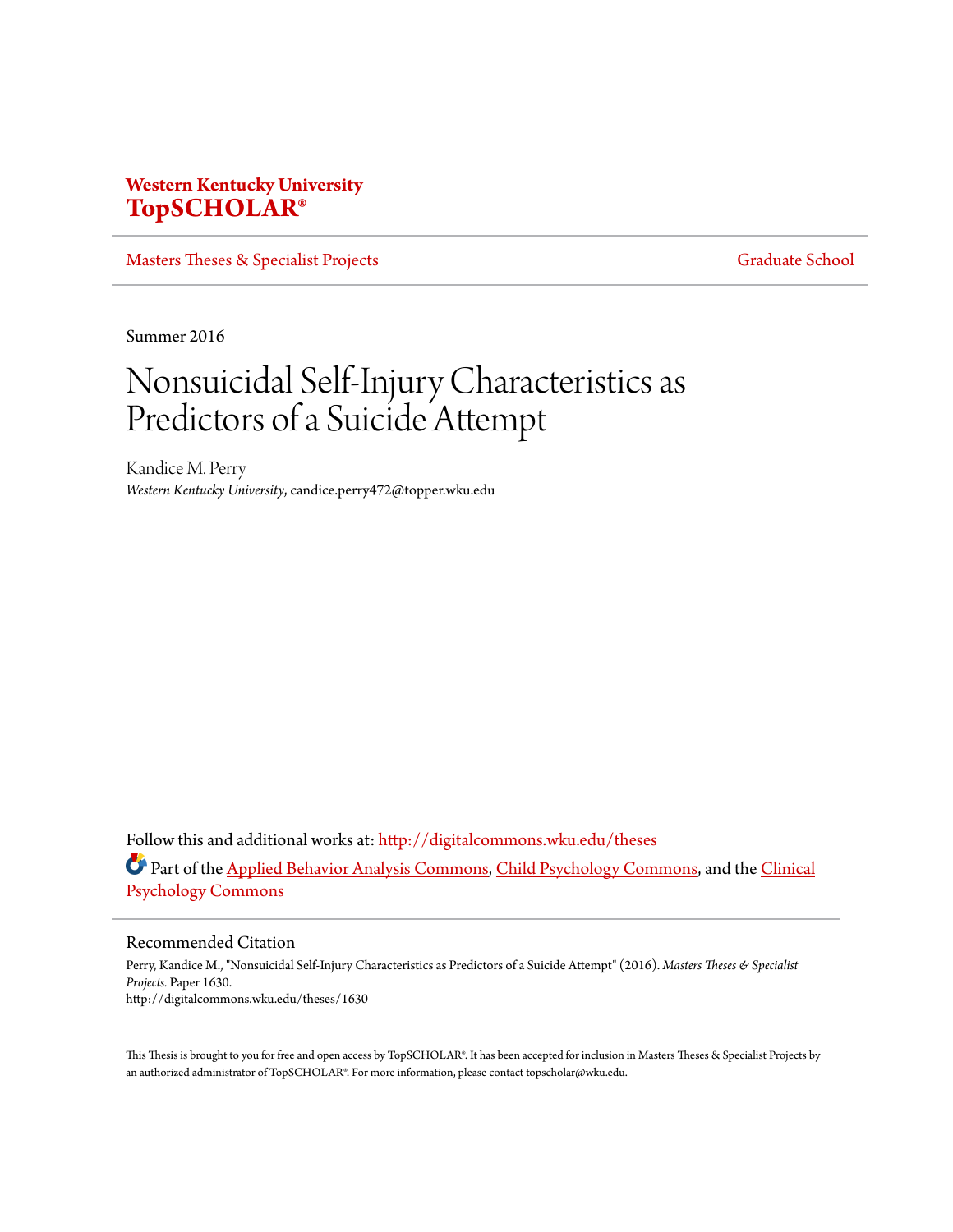# NONSUICIDAL SELF-INJURY CHARACTERISTICS AS PREDICTORS OF A SUICIDE ATTEMPT

A Thesis Presented to The Faculty of the Department of Psychological Sciences Western Kentucky University Bowling Green, Kentucky

> In Partial Fulfillment Of the Requirements for the Degree Master of Science

> > By Kandice M. Perry

> > > August 2016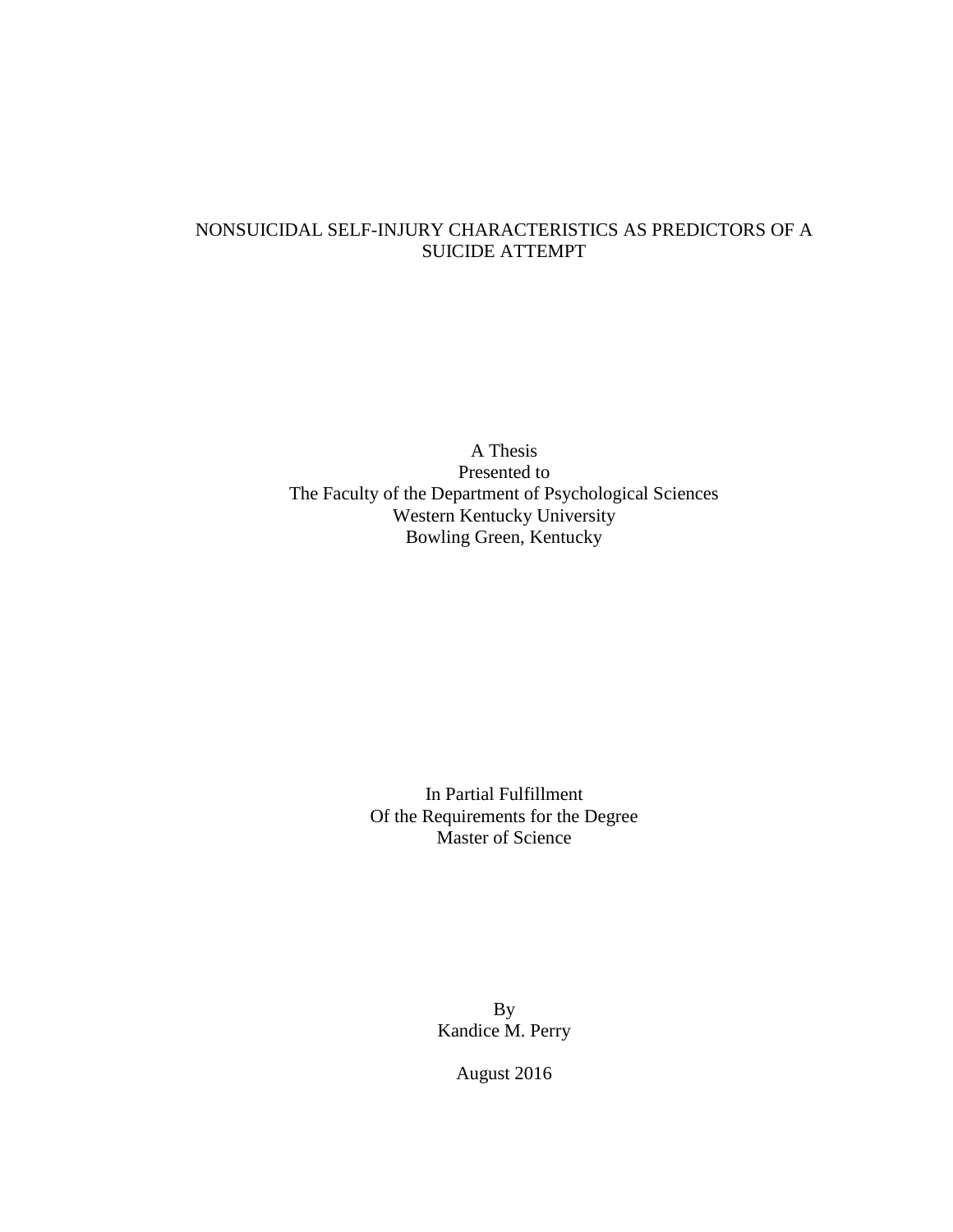# NONSUICIDAL SELF-INJURY CHARACTERISTICS AS PREDICTORS OF A **SUICIDE ATTEMPT**

Date Recommended July 7 2016

Amy M. Braum

Diane Lickenbrock, Ph.D.

Aaron Wichman, Ph.D.

Dean, Graduate Studies and Research Date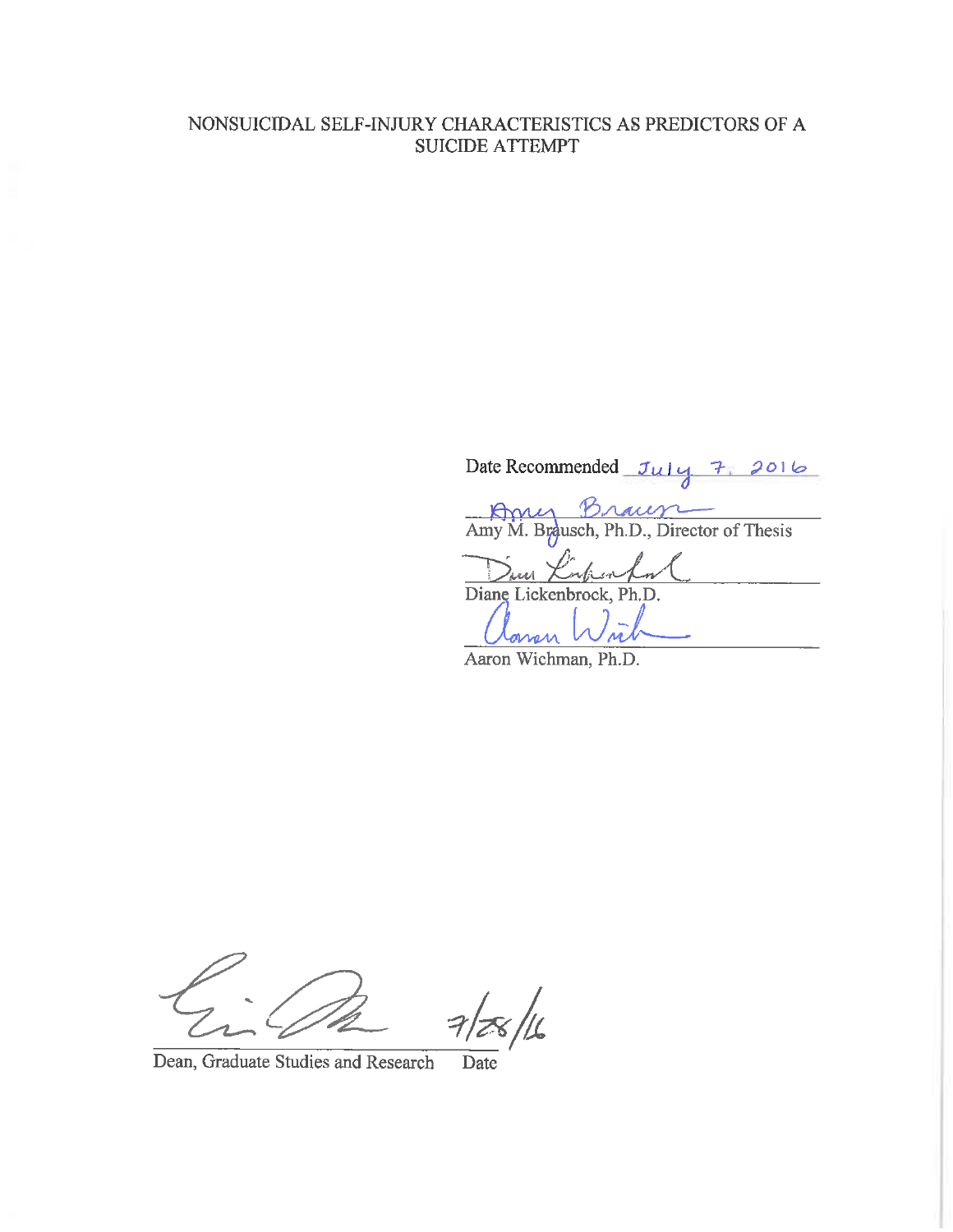I dedicate this thesis to the work of all who wish to study the complex nature of deliberate self-harm with the hopes of preventing future suicidal and nonsuicidal selfinjurious behavior. Your effort does not go in vain.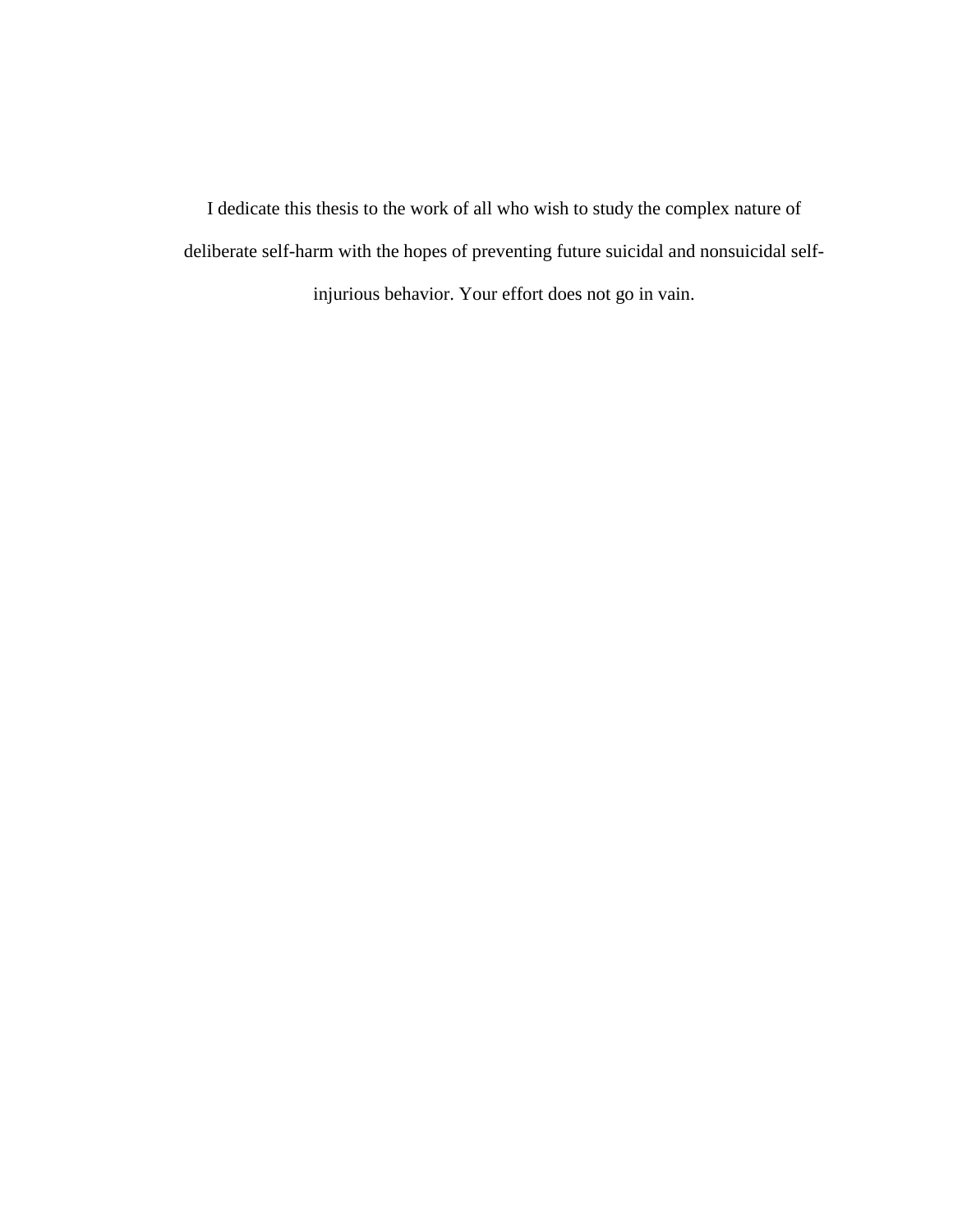## ACKNOWLEDGMENTS

First and foremost I would like to extend my gratitude to my advisor, mentor, and thesis chair, Dr. Amy M. Brausch, for your patience and understanding during this process. I would not have such a promising future if it were not for your guidance and support. Thank you. Thank you Dr. Lickenbrock and Dr. Wichman for your valuable advice and contribution to my thesis project as committee members. I am also grateful for my lab mates, especially Mike, Sherry, Paula, Natalie, and Emily for going above and beyond with help on my thesis and the many other projects they have been a part of. Thank you Erin and Allison for not only being great friends but spending many late nights, which turned into early mornings, with me as we progressed through the course of this program. Our constant sleep deprivation and increasingly frequent coffee runs have finally paid off! Last but not least, a huge thank you goes to my mom, dad, and brother for their love and unwavering support. I love you!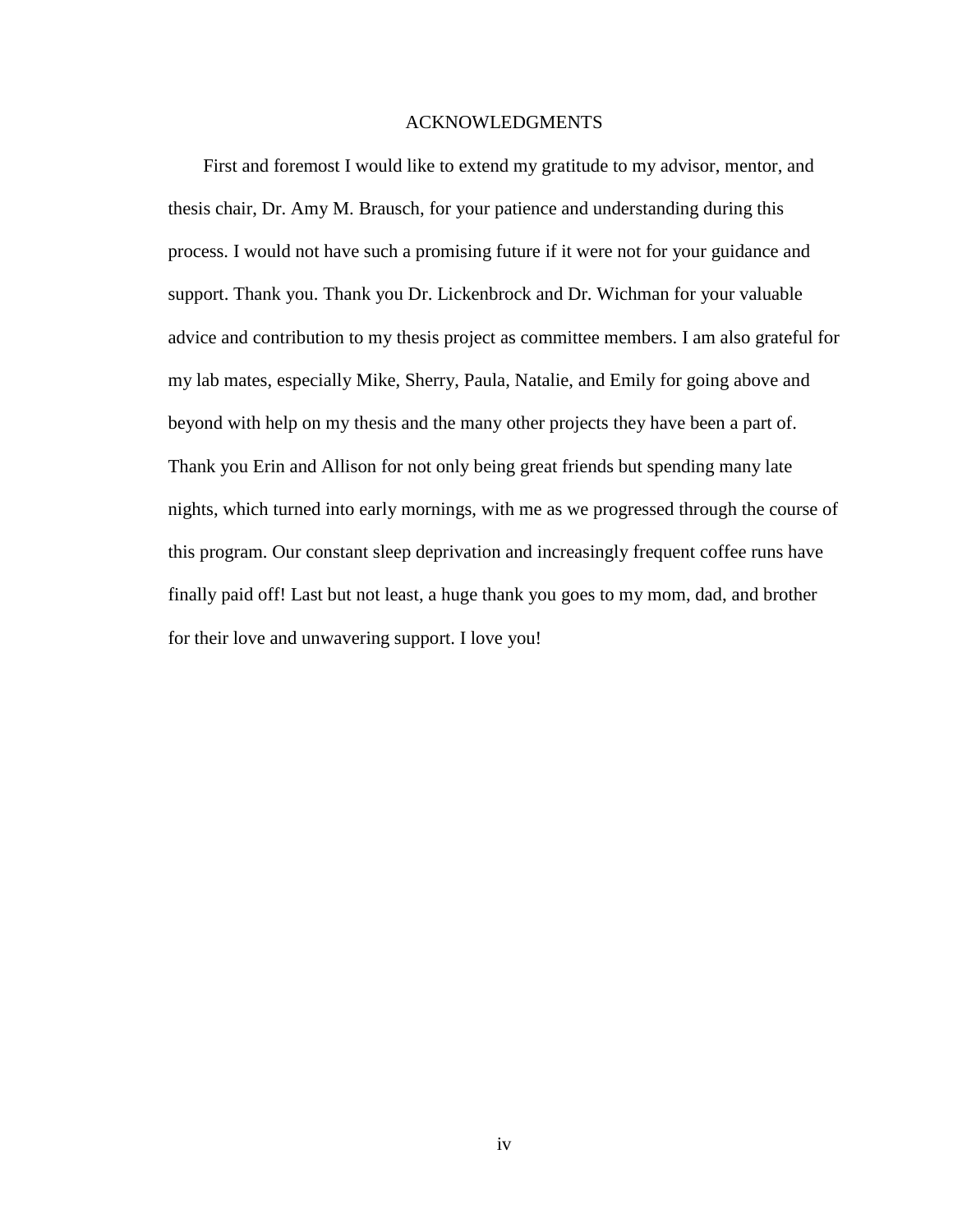|    | V11          |  |  |  |  |
|----|--------------|--|--|--|--|
|    | $\mathbf{1}$ |  |  |  |  |
|    | 2            |  |  |  |  |
|    | 7            |  |  |  |  |
|    | 10           |  |  |  |  |
|    | 21           |  |  |  |  |
|    | 25           |  |  |  |  |
|    | 25           |  |  |  |  |
|    | 30           |  |  |  |  |
|    | 31           |  |  |  |  |
|    | 32           |  |  |  |  |
|    | 35           |  |  |  |  |
|    | 39           |  |  |  |  |
|    | 44           |  |  |  |  |
|    | 47           |  |  |  |  |
|    | 49           |  |  |  |  |
|    | 68           |  |  |  |  |
|    |              |  |  |  |  |
|    |              |  |  |  |  |
|    |              |  |  |  |  |
| 76 |              |  |  |  |  |

# TABLE OF CONTENTS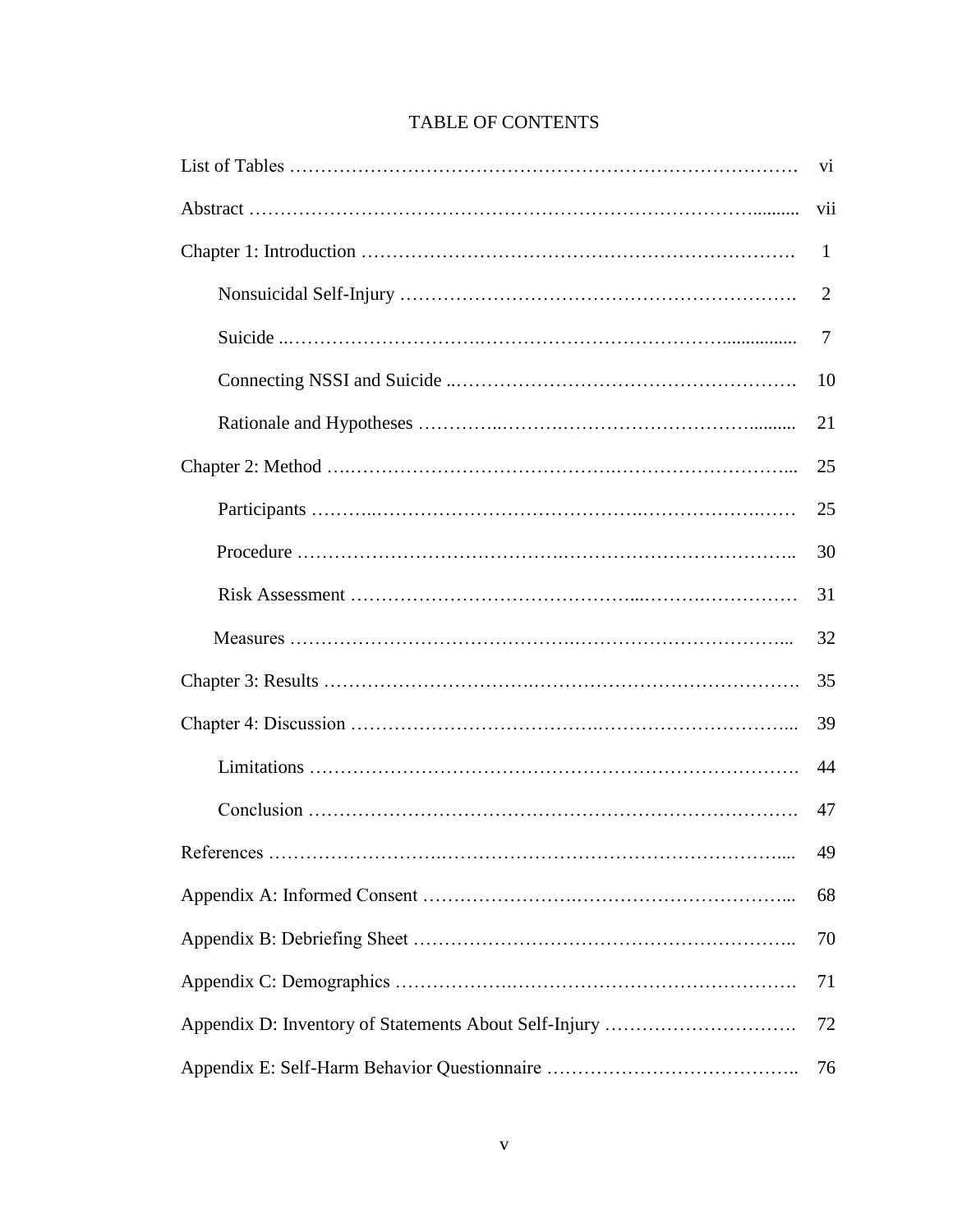# LIST OF TABLES

| Table 5. Two-Factor and Individual Functions of Self-Injury for NSSI Sample  29 |    |
|---------------------------------------------------------------------------------|----|
|                                                                                 |    |
| Table 7. Logistic Regression of Suicide Attempt Status on NSSI Frequency        | 36 |
| Table 8. Logistic Regression of Suicide Attempt Status on Response Latency      | 38 |
| Table 9. Logistic Regression of Suicide Attempt Status on NSSI Functions        | 39 |
|                                                                                 |    |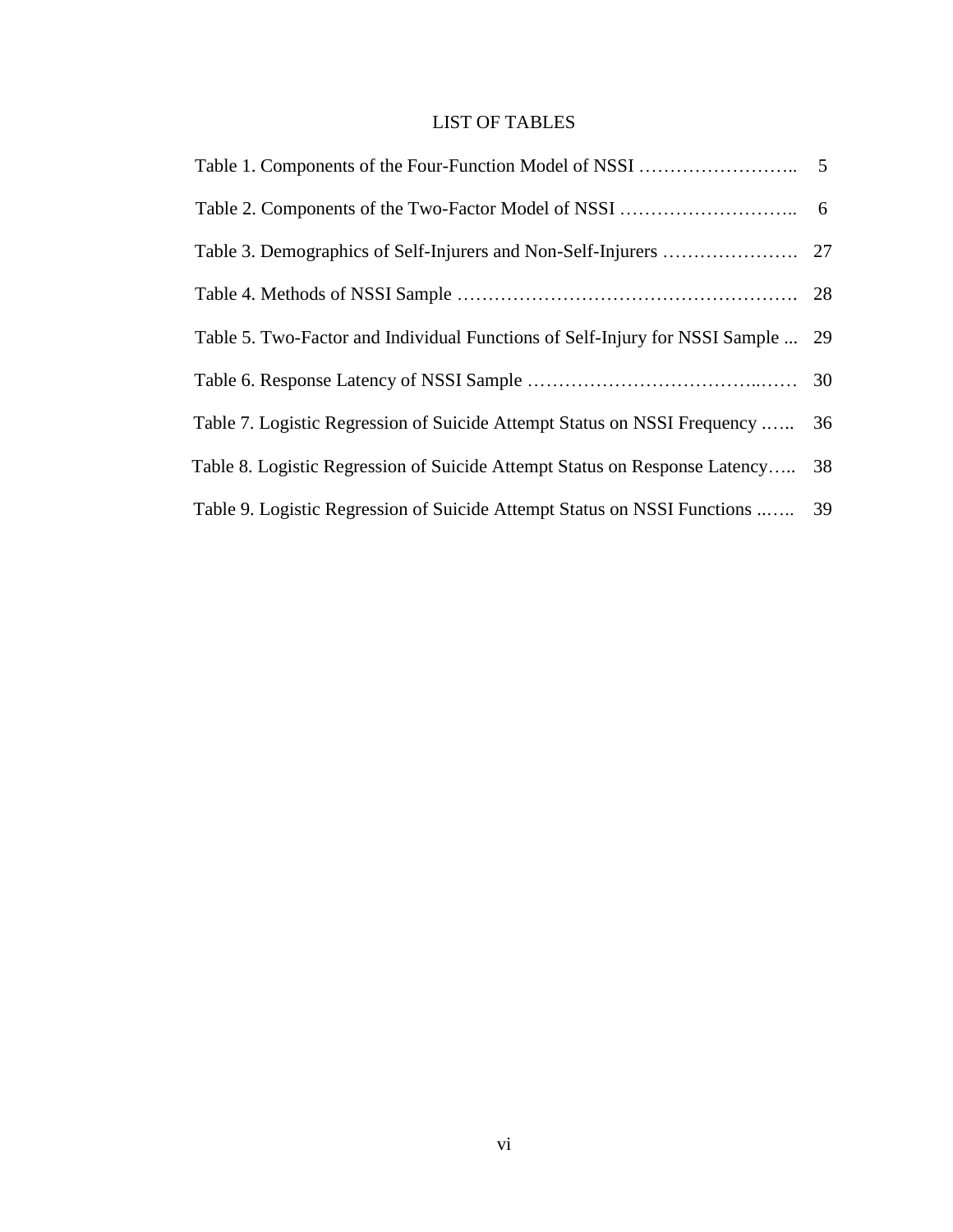## NONSUICIDAL SELF-INJURY CHARACTERISTICS AS PREDICTORS OF A SUICIDE ATTEMPT

Kandice M. Perry August 2016 78 Pages Directed by: Dr. Amy M. Brausch, Dr. Diane Lickenbrock, and Dr. Aaron Wichman Department of Psychological Sciences Western Kentucky University

This study examines the impact features of nonsuicidal self-injury (NSSI) have on predicting a suicide attempt in a sample of young adult self-injurers. Participants completed the Inventory of Statements About Self-Injury, the Self-Harm Behavior Questionnaire and demographics questionnaires to assess lifetime self-injury frequency, number of different methods used, severity of methods, the desire to stop self-harming, functions, the experience of pain, and response latency. Results indicated that NSSI frequency, high severity methods, and endorsing more intrapersonal functions predicted the presence of a suicide attempt. Additionally, those who experienced pain while selfinjuring were found to be significantly more likely to report a history of suicide attempt compared to those who did not feel pain. Given extant literature, these findings suggest that in general the relationship between NSSI and suicidality is more complex than suggested and differs depending on which feature of suicidality is being measured (e.g. ideation, threats, gestures, plans, or attempts). Aside from other important implications discussed, researchers should individually evaluate facets of suicide when establishing risk.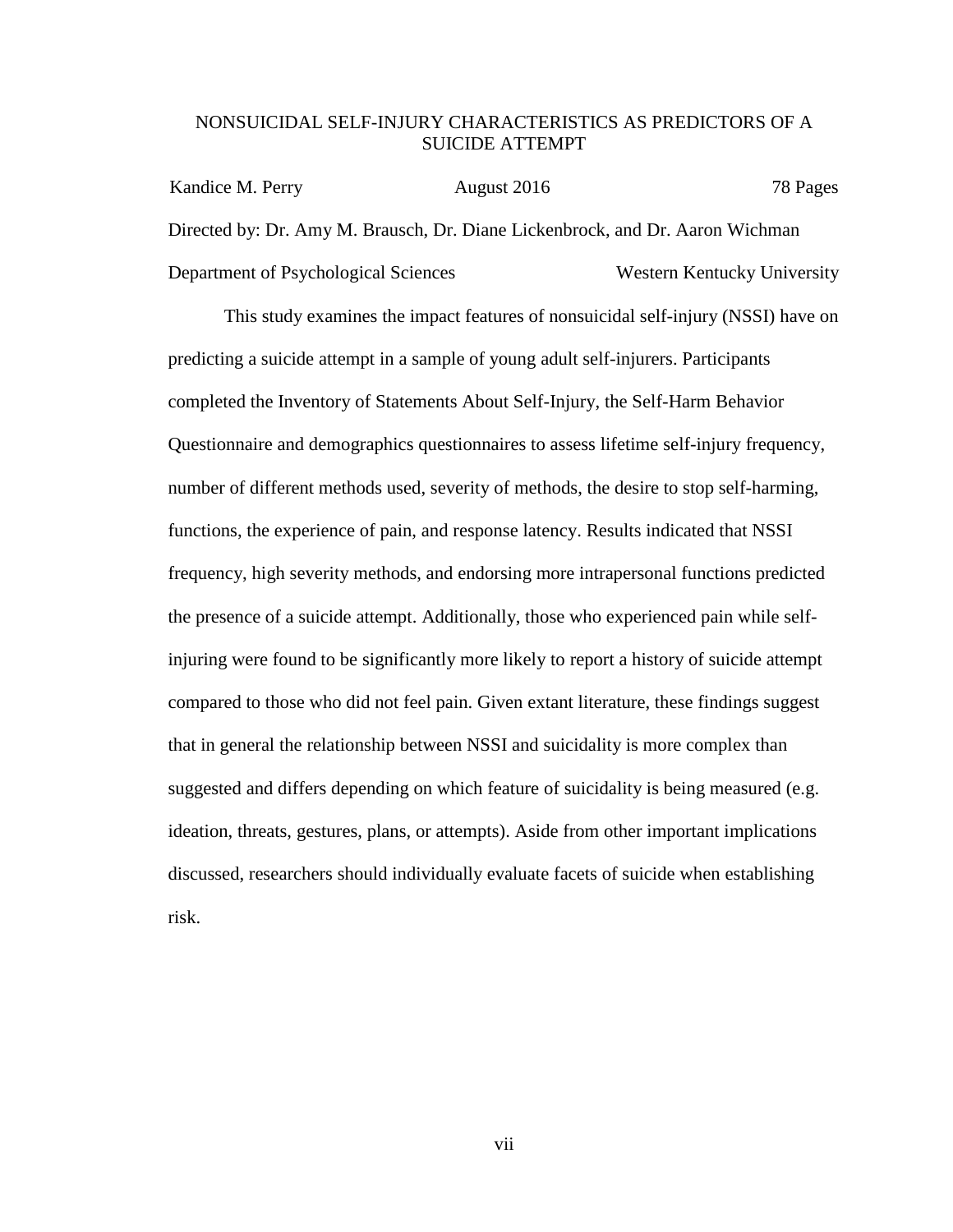#### **Chapter 1: Introduction**

Nonsuicidal self-injurious (NSSI) behavior, which encompass the self-inflicted and deliberate destruction of body tissue without suicidal intent for purposes not socially sanctioned (Klonsky, Muehlenkamp, Lewis, & Walsh, 2011), was once thought to be rare and occur largely within the context of severe mental illness (Graff & Mallin, 1967). More recently, however, awareness of NSSI has increased due to the rise in prevalence among the adolescent and young adult populations over the past decade (Muehlenkamp, Williams, Gutierrez, & Claes, 2009). Prevalence of NSSI in nonclinical adolescents range from 10% to 15% (Laye-Gindhu & Schonert-Reichl, 2005; Ross & Heath, 2002) and has been found to be as high as 46.5% in one study (Lloyd-Richardson, Perrine, Dierker, & Kelley, 2007) and in clinical adolescent samples rates are consistently higher. In young adult samples, rates range from 17% to 41% (Gratz, 2001; Gratz, Conrad, & Roemer, 2002; Muehlenkamp, Hoff, Licht, Azure, & Hasenzahl, 2008; Paivio & McCulloch, 2004; Whitlock, Eckenrode, & Silverman, 2006).

The fact that some people intentionally inflict painful damage to themselves is puzzling and has enticed researchers and clinicians to study this phenomenon more in depth so as to determine precisely why people are motivated to harm themselves and what consequences may follow from engaging in this behavior. In several studies (Andover & Gibb, 2010; Asarnow et al., 2011; Guan, Fox, & Prinstein, 2012; Tang et al., 2011; Wilkinson, Kelvin, Roberts, Dubicka, & Goodyer, 2011), NSSI has been found to be uniquely related to suicidal thoughts and behaviors above and beyond other known risk factors for suicide.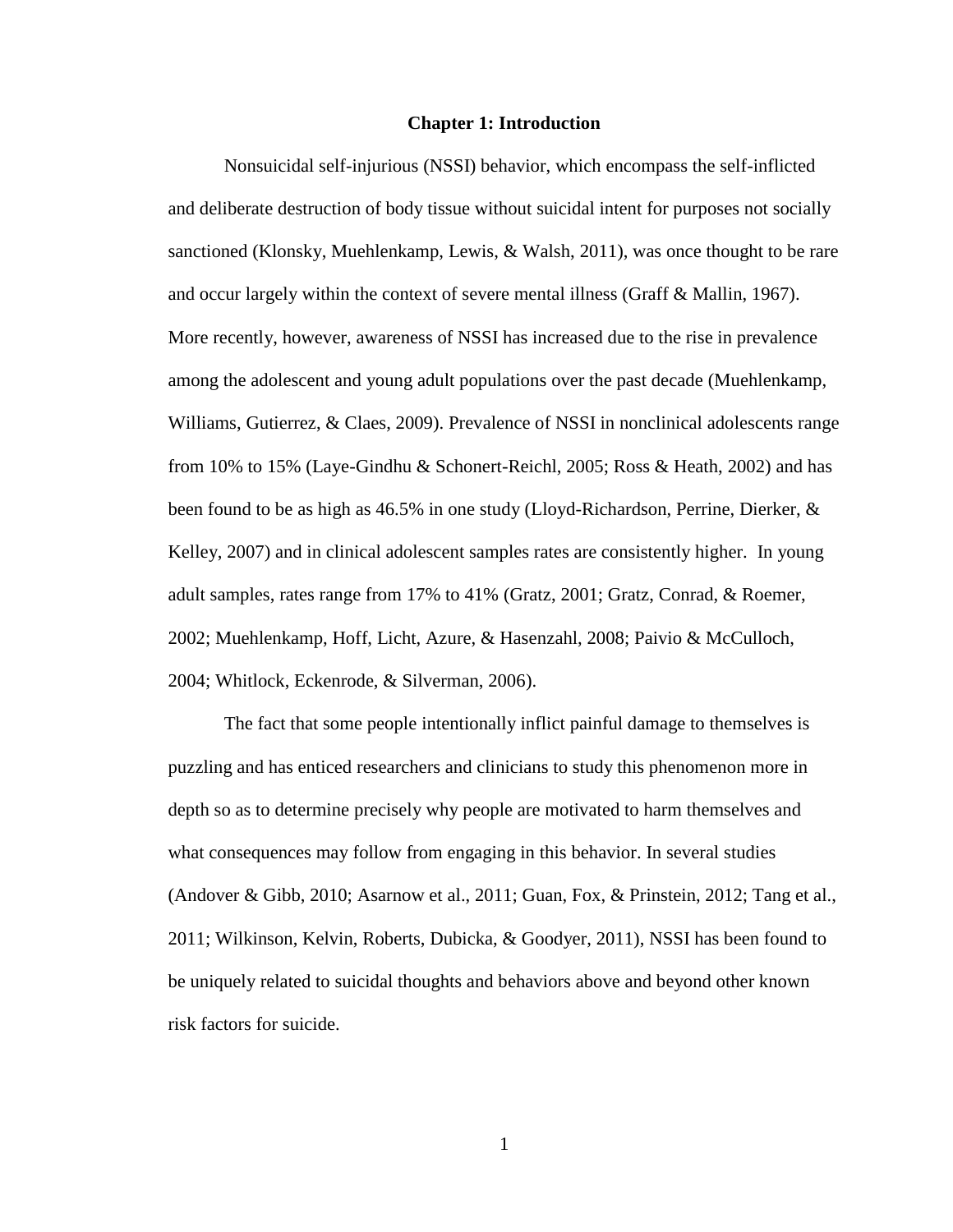The most recent statistics as of 2013 indicate suicide is one of the top 10 leading causes of death in the United States and the second leading cause of death for adolescents (Drapeau & McIntosh, 2015). Deaths across all age groups have been steadily on the rise since 2003. Over one million people die by suicide every year, translating to one person dying approximately every 13 minutes worldwide (Drapeau & McIntosh, 2015). Recognizing the toll suicide takes on individuals, families, communities, and the economy (\$44.6 billion in combined medical and work loss costs), the Center for Disease Control and Prevention (2010) has identified suicide as a significant and serious health problem in the U.S. As perplexing as NSSI is for many individuals, suicide, a more extreme form of self-injurious behavior, is a source of even greater bemusement. More recently, the field of suicidology has shifted research aims toward the explanation of why individuals die by suicide and toward determining who is likely to be at greater risk for suicidal thoughts and behaviors.

However, our understanding of the self-injurious behavior connection is limited and it is not yet clear which individuals will make the progression from self-injury to suicide attempt. It is imperative for research to further elucidate this link to ultimately curtail the incidence of the most preventable cause of death—death by suicide. The succeeding review will examine relevant research on factors and topography of NSSI including: methods, frequency, functions, experience of pain, time from urge to action, and desire to stop self-harming in addition to how these characteristics relate to suicidality.

## **Nonsuicidal Self-Injury**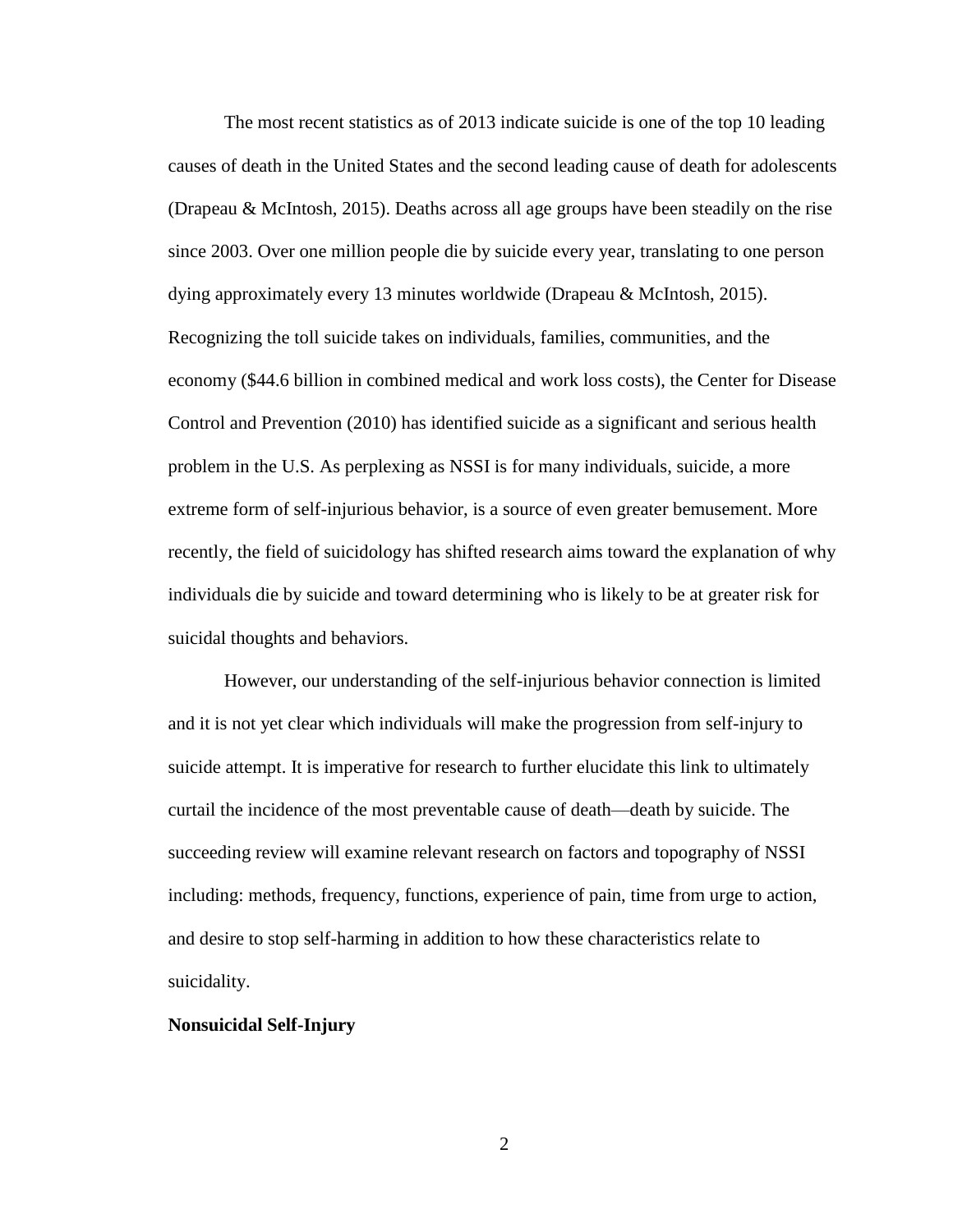**Risk factors.** Research has identified several risk factors for NSSI related to psychiatric diagnoses and others to problems with emotional and coping skills. For instance, NSSI was once thought to be a behavior exhibited particularly in people who have borderline personality disorder (BPD) and until the most recent publication of *The Diagnostic and Statistical Manual of Mental Disorders* (5<sup>th</sup> ed.; *DSM-5*; American Psychiatric Association, 2013), the only mention of NSSI was found under the diagnostic criteria for BPD in the *DSM-IV-TR* (APA, 2000). NSSI has also been related to anxiety disorders and depressive disorder (Andover, Pepper, Ryabchenko, Orrico, & Gibb, 2005; Klonsky, Oltmanns, & Turkheimer, 2003; Ross & Heath, 2002), but this relationship may be due to the experience of negative emotionality and emotion dysregulation which are staple characteristics of these disorders (Klonsky & Muehlenkamp, 2007). Ultimately, research suggests self-injurers are a heterogeneous group such that they experience a wide range of psychopathology, experience a variety of risk factors, and are of any ethnicity (Klonsky et al., 2011); therefore, it can be difficult to determine who is likely to self-injure based on risk factors alone.

Prominent characteristics that self-injurers tend to show is negative emotionality and difficulty managing such negative states. This population often experiences more intense and frequent negative emotions in their daily life compared to those who do not self-injure (Klonsky & Muehlenkamp, 2007; Klonsky et al., 2011). One measure of emotionality, emotion reactivity, is the way in which individuals react to different life events and stressors (Klonsky et al., 2011). One study found that when self-injurious thoughts and behaviors (SITB) were present in the past year, participants had significantly higher emotion reactivity. Furthermore, this mediated the relationship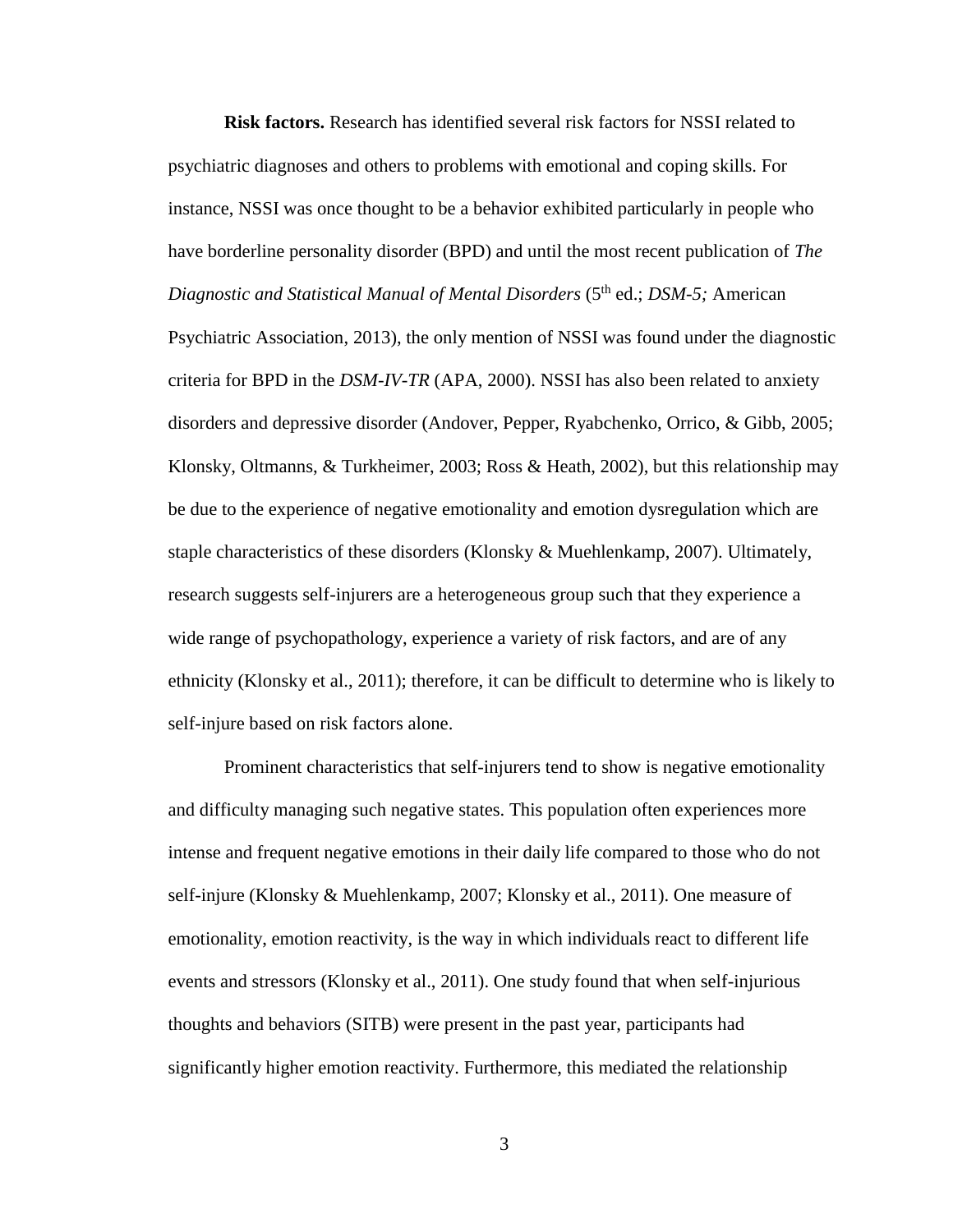between psychopathology and NSSI indicating that in the presence of psychopathology, participants were more emotionally reactive and more likely to report NSSI (Nock, Wedig, Holmberg, & Hooley, 2008). Several other studies also support the claim that self-injurers experience intense and frequent negative emotions for a prolonged period of time compared to non-self-injurers (Anderson & Crowther, 2012; Bresin, 2014; In-Albon, Bürli, Ruf, & Schmid, 2013; Victor & Klonsky, 2013; Zaki, Coifman, Rafaeli, Berenson, & Downey, 2013).

Additionally, self-injurers have greater difficulty managing negative emotions. A study by Najmi, Wegner, and Nock (2007) showed the propensity to suppress unwanted thoughts was positively correlated with emotional reactivity and frequency of SITB; implying that as self-injurers spent more time trying to suppress and minimize their experience of negative emotions, they were more likely to use frequent NSSI. As there are a number of functions for self-injury, this mediation model may be more applicable to those who self-injure as a means of affect regulation and consequently may only be relevant for a subgroup of self-injurers rather than all self-injurers. However, a number of treatments (Gratz, 2007; Lynch & Cozza, 2009; Miller, Rathus, & Linehan, 2007; Nock, Teper, & Hollander, 2007) have underscored improvements in affect regulation skills as a focus for NSSI patients and much research has found a direct relationship between affect regulation and NSSI across samples (Chapman, Gratz, & Brown, 2006; Gratz, 2003; Gratz & Roemer, 2004; Gratz et al., 2002; Heath et al., 2008; Klonsky, 2007, 2009; Muehlenkamp et al., 2009; Nock & Prinstein, 2004; Voon, Hasking, & Martin, 2014). Therefore, it could be the case that Najmi and colleagues' model is applicable to a large subgroup of self-injurers if not the majority.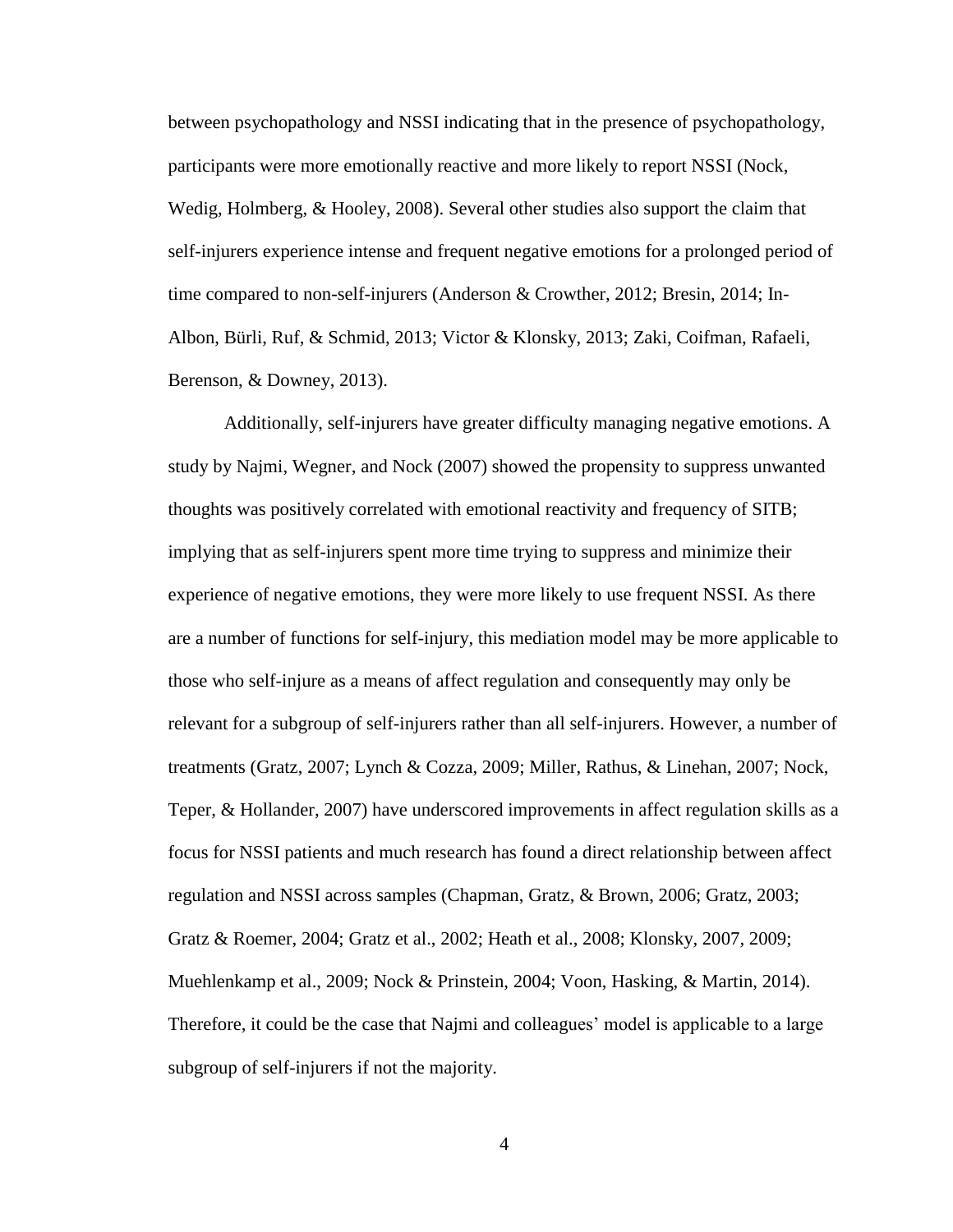**Functions.** Past research has identified numerous reasons why people are motivated to harm themselves. The most widely studied function, suggested to be the most strongly endorsed across age groups in clinical and nonclinical samples alike, is affect regulation (Chapman et al., 2006; Gratz et al., 2002; Klonsky, 2007, 2009, 2011; Klonsky & Muehlenkamp, 2007; Laye-Gindhu & Schonert-Reichl, 2005; Muehlenkamp & Gutierrez, 2004; Nock & Prinstein, 2004; Nock, Prinstein, & Sterba, 2009). Supporting evidence has resulted in several explanatory models of NSSI such as the Four-Function Model (see Table 1; Nock & Prinstein, 2004) and the Two-Factor Model (see Table 2; Klonsky & Glenn, 2009).

Table 1*.*

| Components of the Four-Function Model of NSSI |  |  |  |  |  |
|-----------------------------------------------|--|--|--|--|--|
|-----------------------------------------------|--|--|--|--|--|

| Reinforcement Type | Negative                                                          | Positive                                                               |  |
|--------------------|-------------------------------------------------------------------|------------------------------------------------------------------------|--|
| Automatic          | Decrease or eliminate negative<br>affective or cognitive state(s) | Increase or generate<br>positive affective or<br>cognitive state $(s)$ |  |
| Social             | Decrease or eliminate negative<br>social event(s)                 | Increase or generate<br>desired social event(s)                        |  |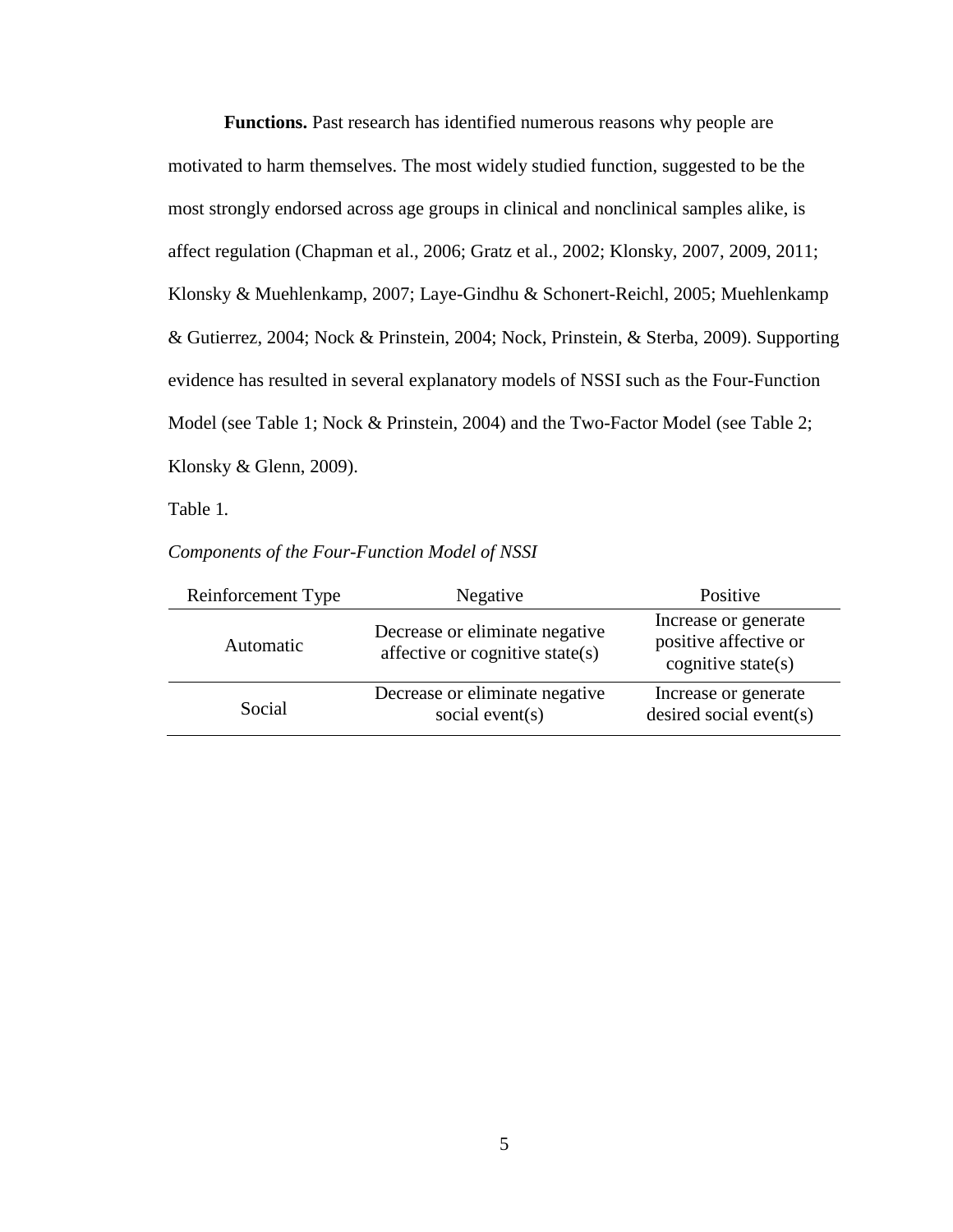## Table 2.

| Factor        | Function                        |  |  |
|---------------|---------------------------------|--|--|
|               | <b>Interpersonal Boundaries</b> |  |  |
|               | Self-Care                       |  |  |
|               | Sensation-Seeking               |  |  |
|               | Peer-Bonding                    |  |  |
| Interpersonal | Interpersonal Influence         |  |  |
|               | Toughness                       |  |  |
|               | Revenge                         |  |  |
|               | Autonomy                        |  |  |
|               | <b>Affect Regulation</b>        |  |  |
|               | Self-Punishment                 |  |  |
| Intrapersonal | Anti-Dissociation               |  |  |
|               | Anti-Suicide                    |  |  |
|               | <b>Marking Distress</b>         |  |  |

## *Components of the Two-Factor Model of NSSI*

Recent research collapses the four-function model into a two-factor model: interpersonal and intrapersonal, the two domains most widely studied (Klonsky & Glenn, 2009; Klonsky & Olino, 2008; Zetterqvist, Lundh, Dahlstrӧm, & Svedin, 2013). Though the more commonly cited reason for NSSI includes intrapersonal functions (Klonsky et al., 2011; Klonsky & Muehlenkamp, 2007), it is suggested that interpersonal functions are perhaps more influential for the onset of NSSI and intrapersonal functions are more influential for the maintenance of NSSI (Muehlenkamp, Brausch, Quigley, & Whitlock, 2013; Whitlock, et al., 2011). The two-factor model is also said to be superior to other models of self-injury because it is comprehensive and captures all functions documented in the literature and more (Klonsky & Glenn, 2009).

**Common methods by age and sex.** Self-injury comes in a variety of forms and ranges in severity. For adolescents, several studies suggest that although cutting and scratching are some of the most common forms of NSSI, males are more likely to report hitting or burning-type behaviors and females are more likely to report cutting-type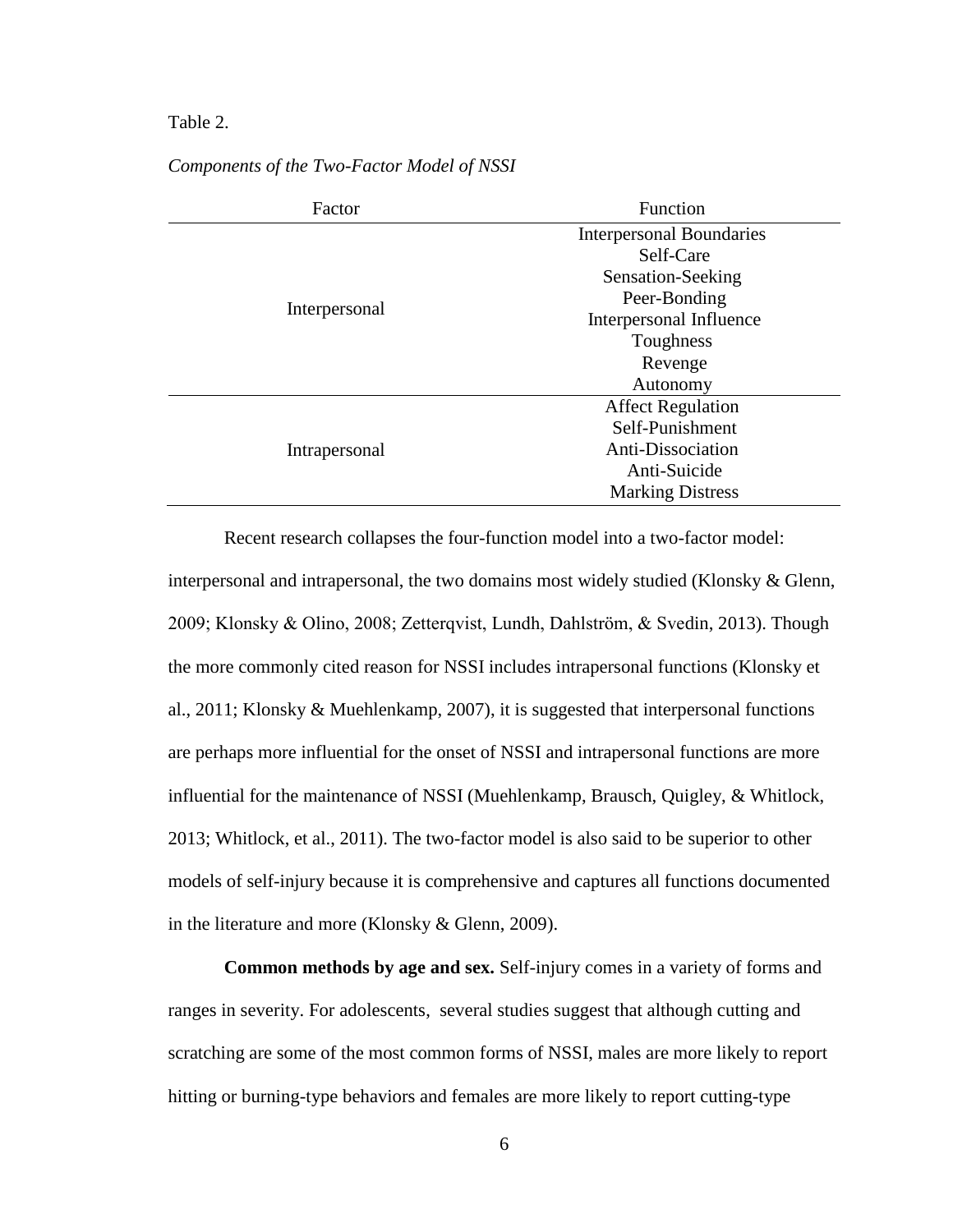behaviors (Laye-Gindhu & Schonert-Reichl, 2005; Nixon, Cloutier, & Jansson, 2008; Sornberger, Heath, Toste, & McLouth, 2012; Yates, Tracy, & Luthar, 2008). This trend in method type is also consistent across age groups. For example, in a community adult sample, cutting, scratching, burning, hitting, and biting were the methods most commonly endorsed by participants but women were more likely to report cutting than men (Klonsky, 2011). In various college samples (Andover, Primack, Gibb & Pepper, 2010; Bryan & Bryan, 2014; Heath, Toste, Nedecheva, & Charlebois, 2008; Whitlock et al., 2011), men were also more likely to report burning or hitting behaviors and women were more likely to report cutting and scratching behaviors. It is unknown why such sex differences in method of NSSI exist, but some speculate it could be due to the perception of certain methods as being more feminine or masculine (Andover et al., 2010). Cutting, for example, is often perceived as feminine behavior whereas externalized methods, such as punching a wall, are perceived as masculine behaviors (Van Camp, Desmet, & Verhaeghe, 2011). The reason for this sex difference appears to be similar to the reason for sex differences in suicide methods as reported by researchers who found that certain methods of suicide were more likely to be viewed as feminine or masculine (McAndrew & Garrison 2007).

## **Suicide**

Like self-injury, the literature points to several risk factors for suicide including family conflict, mental disorders, social isolation, unemployment, physical illness, and past suicide attempts (Klonsky & Muehlenkamp, 2007; Van Orden et al., 2010). However, not all individuals who possess or have experienced these risk factors go on to make a suicide attempt. The answer to why this occurs has eluded researchers. There are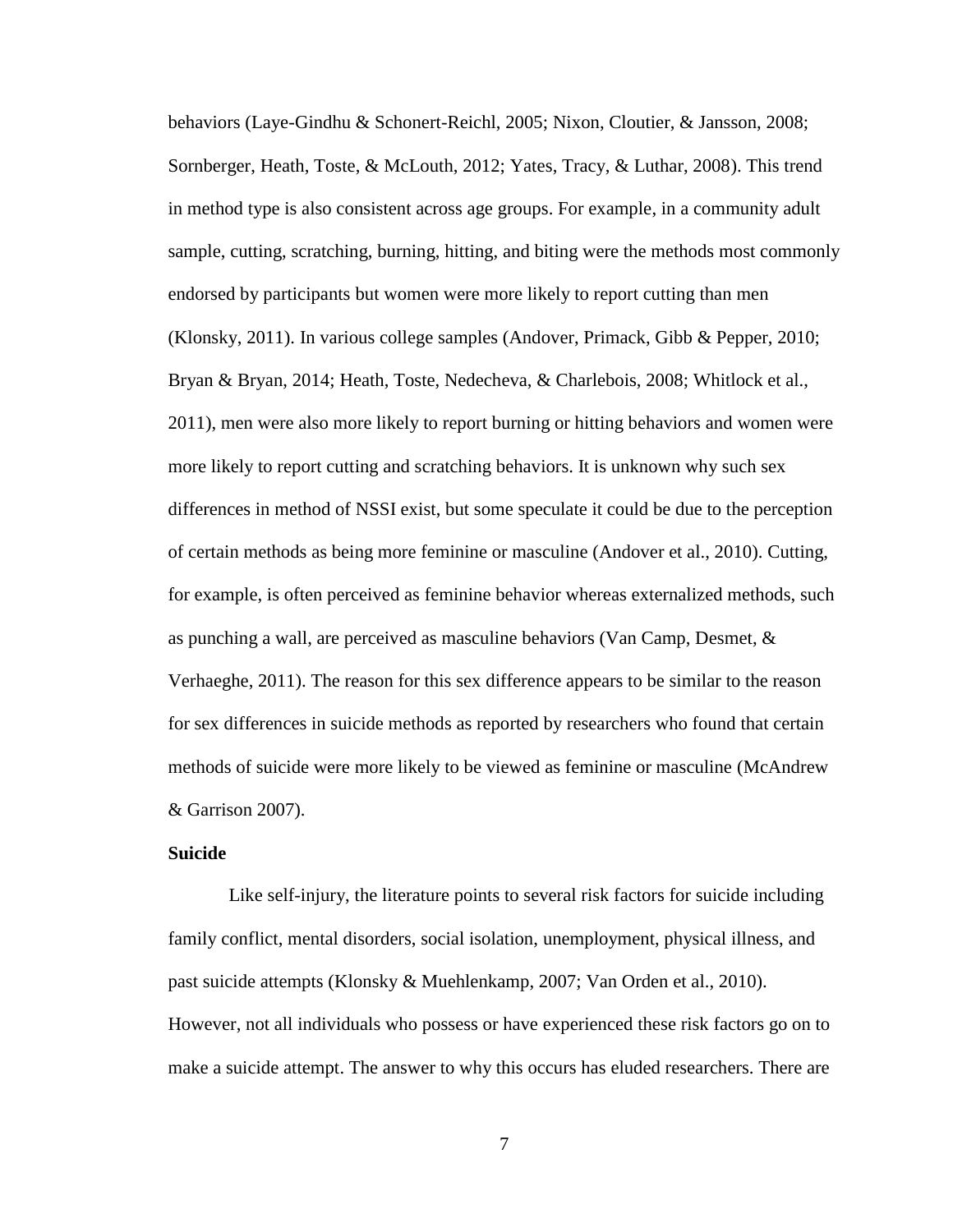several explanatory theories which proclaim why some people attempt or die by suicide such as the Hopelessness Theory of Suicidality (Abramson et al., 1998), Escape Theory (Baumeister, 1990), Durkheim's Theory of Suicide (Durkheim, 1951), Shneidman's Theory of Psychache (Shneidman, 1993, 1996), the Evolutionary Theory of Suicide (Szentes & Thomas, 2013), the Cognitive Model of Suicidal Behavior (Wenzel & Beck, 2008), and many more. However, these theories do not necessarily indicate why some individuals who experience the same risk factors make an attempt and others do not. A decade ago, a theory drawing from previous lines of research emerged in the field of suicidology claiming to be a unique theory explaining specifically how some can act on their suicidal desires (Joiner, 2005). Indeed, since its introduction, The Interpersonal-Psychological Theory of Suicidal Behavior (*IPTSB*; Joiner, 2005) remains the only theory explaining why some people do attempt suicide.

**The interpersonal-psychological theory of suicidal behavior.** The IPTSB is a relatively simple theory and includes only 3 constructs derived from the most robust and consistent risk factors associated with suicide: thwarted belongingness, perceived burdensomeness, and the acquired ability to enact lethal self-injury. Thwarted belongingness occurs when an individual feels that there is a lack of reciprocally-caring relationships and perceives (s)he is no longer part of an important social group (Van Orden et al., 2010). Perceived burdensomeness is comprised of two subordinate dimensions including beliefs that the self is so flawed so as to be a liability on others, and affectively-laden cognitions of self-hatred (Van Orden et al., 2010).

As it is not easy to overcome the innate desire to preserve the self and to increase the chance of reproduction or offspring survival, it is not sufficient for individuals to have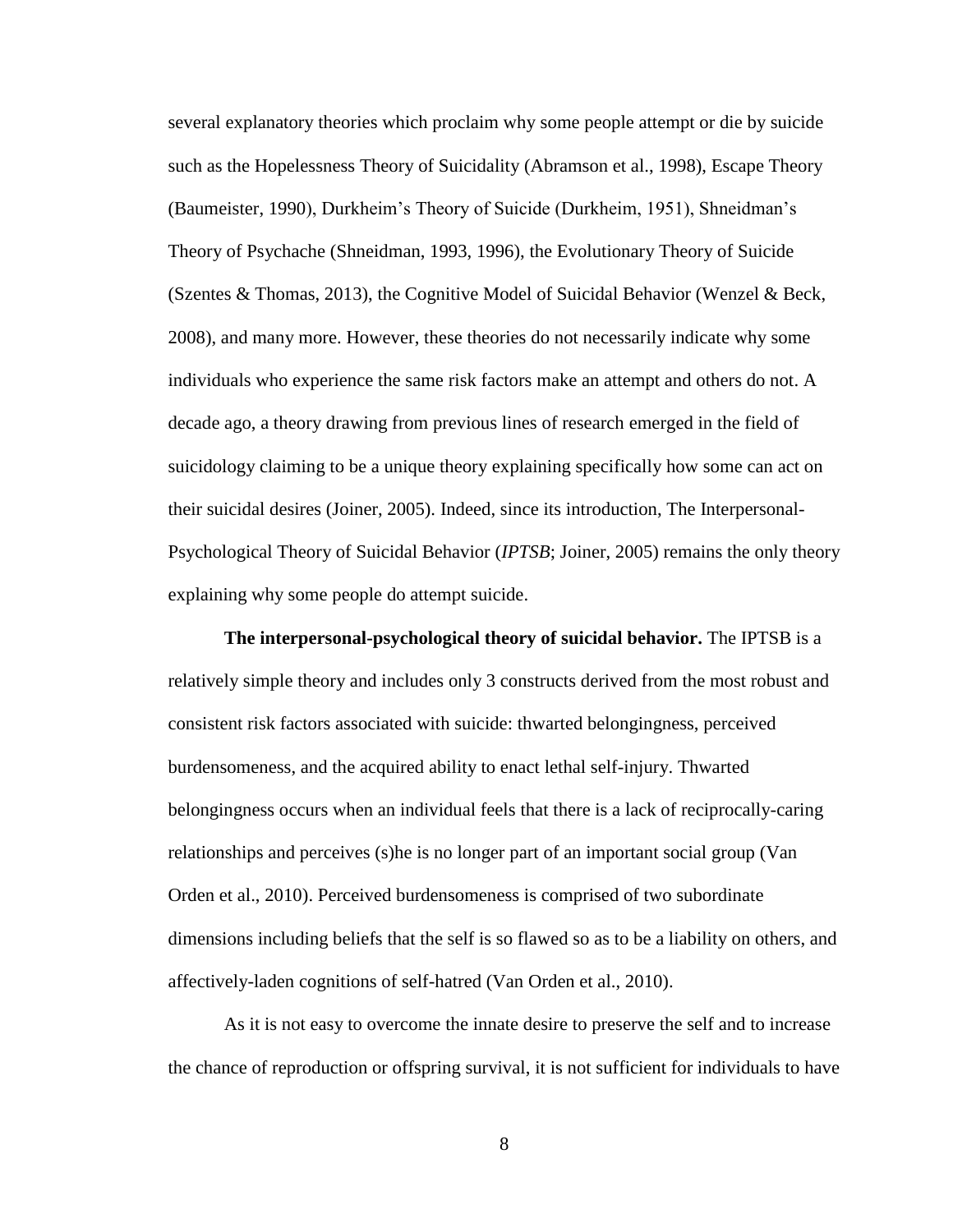a desire to die (i.e., experience thwarted belongingness and perceived burdensomeness) to physically act on such feelings. In order to overcome this critical evolutionary urge, individuals must lose the fear associated with suicidal behavior through increased physical pain tolerance, reduced fear of death, and habituation to the pain and fear associated with harming oneself (Van Orden et al., 2010). These converge to allow an individual to engage in more painful and damaging forms of self-harm including lethal and near-lethal suicide (Van Orden et al., 2010). The more an individual has experience with painful and provocative events, the more likely they will develop higher acquired capability which may or may not diminish over time. Ultimately, the separate presence of thwarted belongingness, perceived burdensomeness, and acquired capability are necessary but not sufficient to induce a lethal suicide attempt. It is only when these constructs are experienced simultaneously in a person who is hopeless and wishes to die that a lethal attempt can be made.

The IPTSB theory makes a very clear prediction: an individual cannot die by suicide unless (s)he has the capacity to carry out the act. Using a large sample of young adults with a history of suicide attempt or severe ideation, Joiner and colleagues (2009) tested this prediction to determine if there was a three-way interaction between low belonging, perceived burdensomeness, and the number of lifetime suicide attempts. Results supported the three-way interaction. Specifically, it was found that higher levels of perceived burdensomeness and low belonging were most likely to result in suicide attempts when there was also high acquired capability as indicated by a more severe history of previous attempts (Joiner et al., 2009). Several other studies also provide support for tenets of the IPTSB (Bryan, Morrow, Anestis, & Joiner, 2010; Fink-Miller,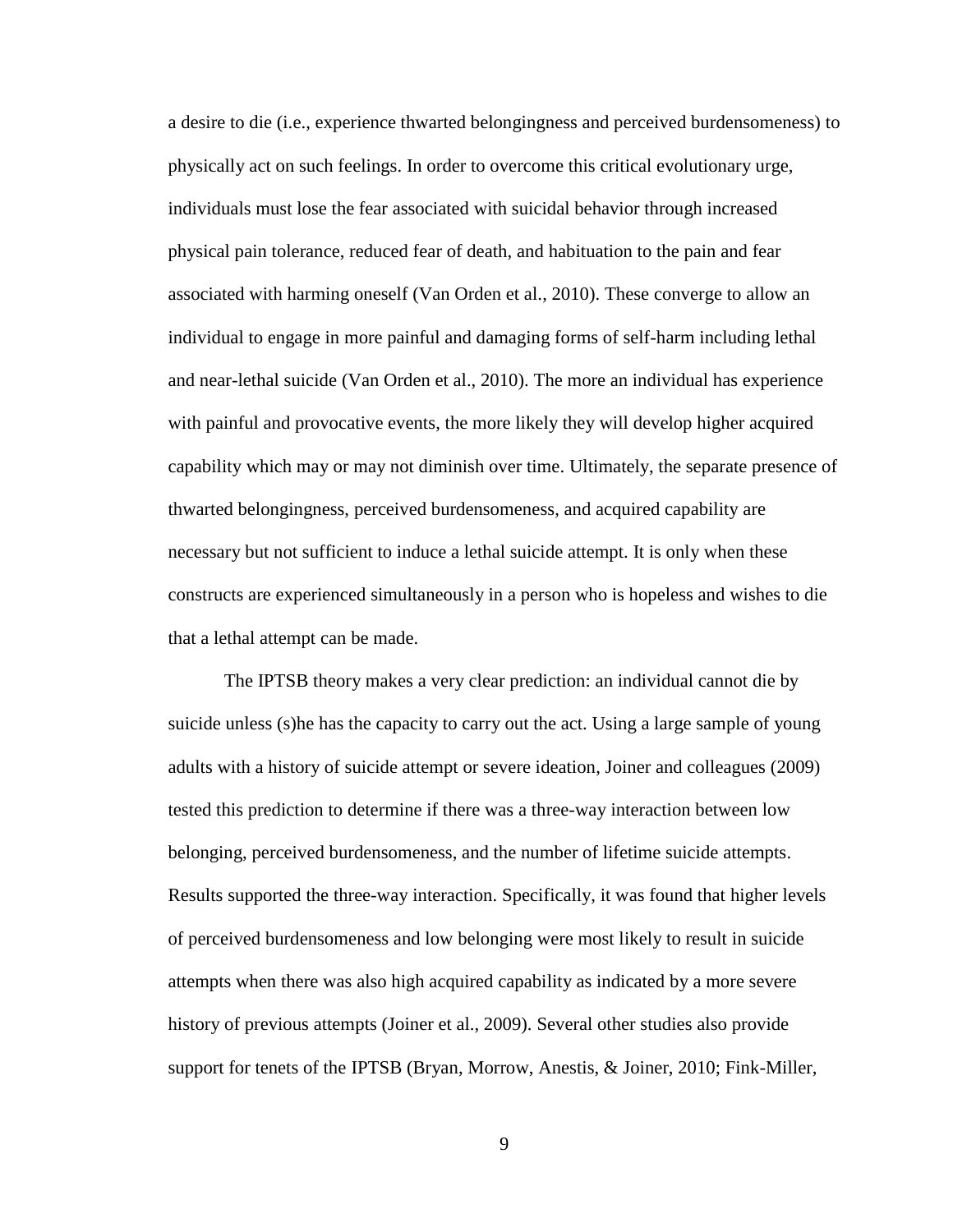2015; Hawton, Clements, Sakarovitch, Simkin, & Deeks, 2001; Nock et el., 2006, Orbach, Mikulincer, King, Cohen, & Stein, 1997; Smith, Cukrowicz, Poindexter, Hobson, Cohen, 2010; Van Orden, Witte, Gordon, Bender, & Joiner, 2008) and indicate that burdensomeness and belongingness are related to suicidal ideation and individuals who experience these and also possess capability to attempt suicide are more likely to act on this ideation.

## **Connecting NSSI and Suicide**

Suicidal and nonsuicidal self-injurious behaviors are often considered to lie within the same deliberate self-harm spectrum with suicidal behaviors being on the most extreme end of the spectrum (Cloutier, Martin, Kennedy, Nixon, & Muehlenkamp, 2010). When thinking of NSSI and suicidal behaviors in this way it easy to see that they are not the same. Indeed, there is a large body of literature suggesting important distinctions can be made between suicidal and nonsuicidal self-injurious behaviors (Brausch & Gutierrez, 2010; Guertin, Lloyd-Richardson, Spirito, Donaldson, & Boergers, 2001; Jacobson, Muehlenkamp, Miller, & Turner, 2008; Klonsky, May, & Glenn, 2013; Muehlenkamp & Gutierrez, 2004, 2007; Stanley, Gemeroff, Michalsen, & Mann, 2001). Compared to suicide attempters, self-injurers differ in the intent and severity of self-harm, have lower lethality of the behavior, use different methods, and have more life-oriented cognitions (Nock & Kessler, 2006; Walsh, 2006). Suicide attempters are more likely to report intent to die, have self-harm that requires medical attention, experience more death-oriented cognitions, and have an overall lower prevalence of suicide attempts (Nock & Kessler, 2006; Walsh, 2006). Though the literature suggests NSSI and suicide attempts are distinct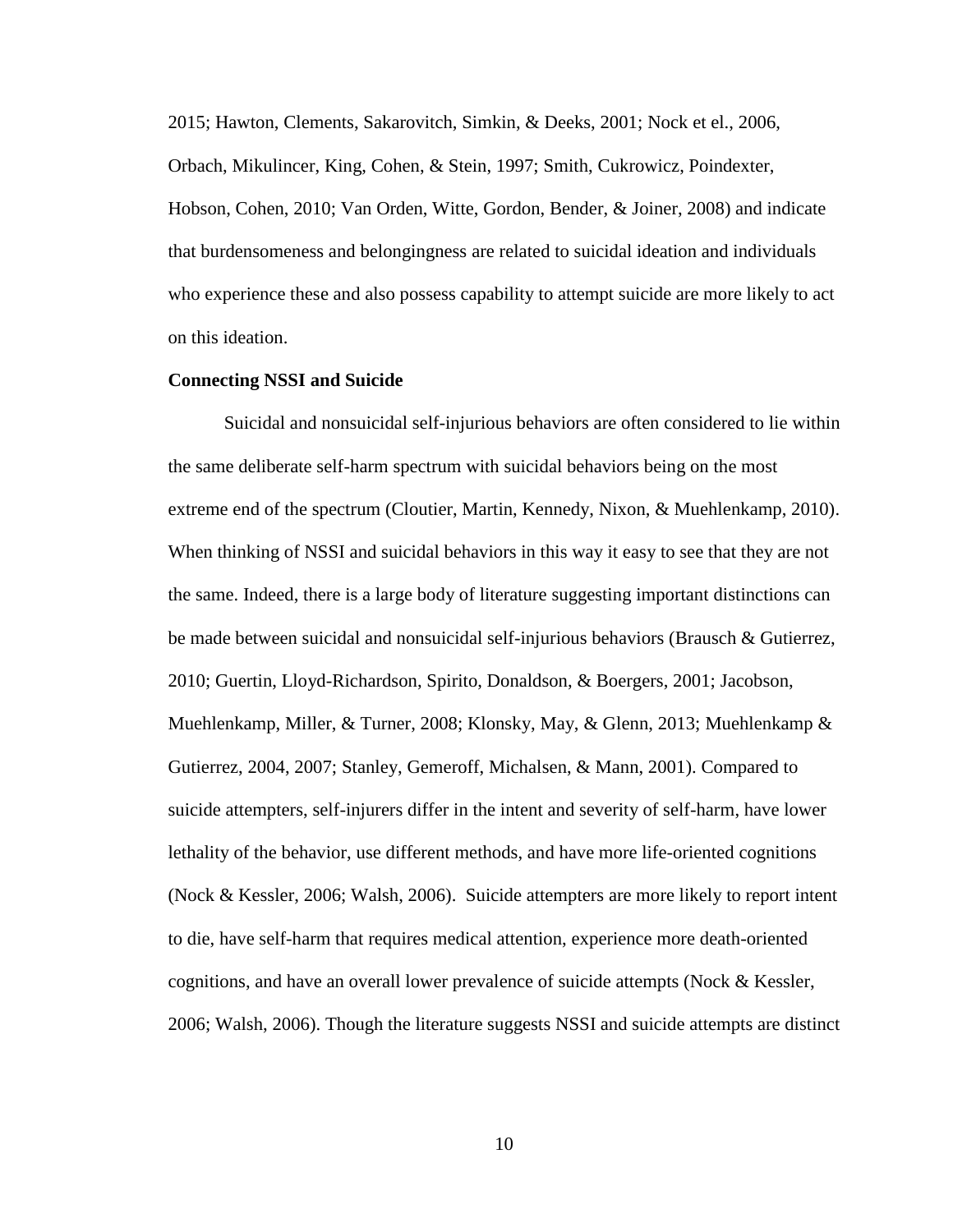behaviors, they are not mutually exclusive and the behaviors can be linked to each other in more ways than just having shared risk factors.

Laye-Gindhu and Schonert-Reichl (2005) examined NSSI in a community sample of adolescents and found that an overwhelming majority of the NSSI group experienced suicidal ideation, almost half reported making a suicide plan, and one-fourth reported at least one previous suicide attempt—all of which differed significantly from the noninjuring group. Additionally, 89% of the participants with a suicide attempt reported previous NSSI. In a large sample of young adults (Whitlock & Knox, 2007), NSSI was determined to be a strong predictor of suicidality including ideation, plans, gestures, and attempts and as severity of suicidality increased, the magnitude of the association increased. When the number of NSSI episodes exceeded 50, however, the predictive ability declined. This decline could mean that for some individuals, greater frequency of NSSI is the result of NSSI successfully ameliorating their problems. Thus, there is less urge to attempt suicide and this explains why they do not progress to more suicidal behaviors. Horwitz, Czyz, and King (2015) also found that lifetime NSSI was a significant independent predictor of future suicide attempts. These studies provide support for a relationship between NSSI and suicide in clinical and community samples of adolescents and adults, but they do not elucidate the nature of this relationship.

Notably, in a longitudinal study with a nationally representative sample of Norwegian high school students by Wichstrom (2009), multivariate analysis of risk and protective factors for both NSSI and suicide attempts indicated the presence of NSSI did not predict future suicide attempts. This suggests that NSSI alone is not an optimal predictor for suicide. Cultural differences may explain why this particular study showed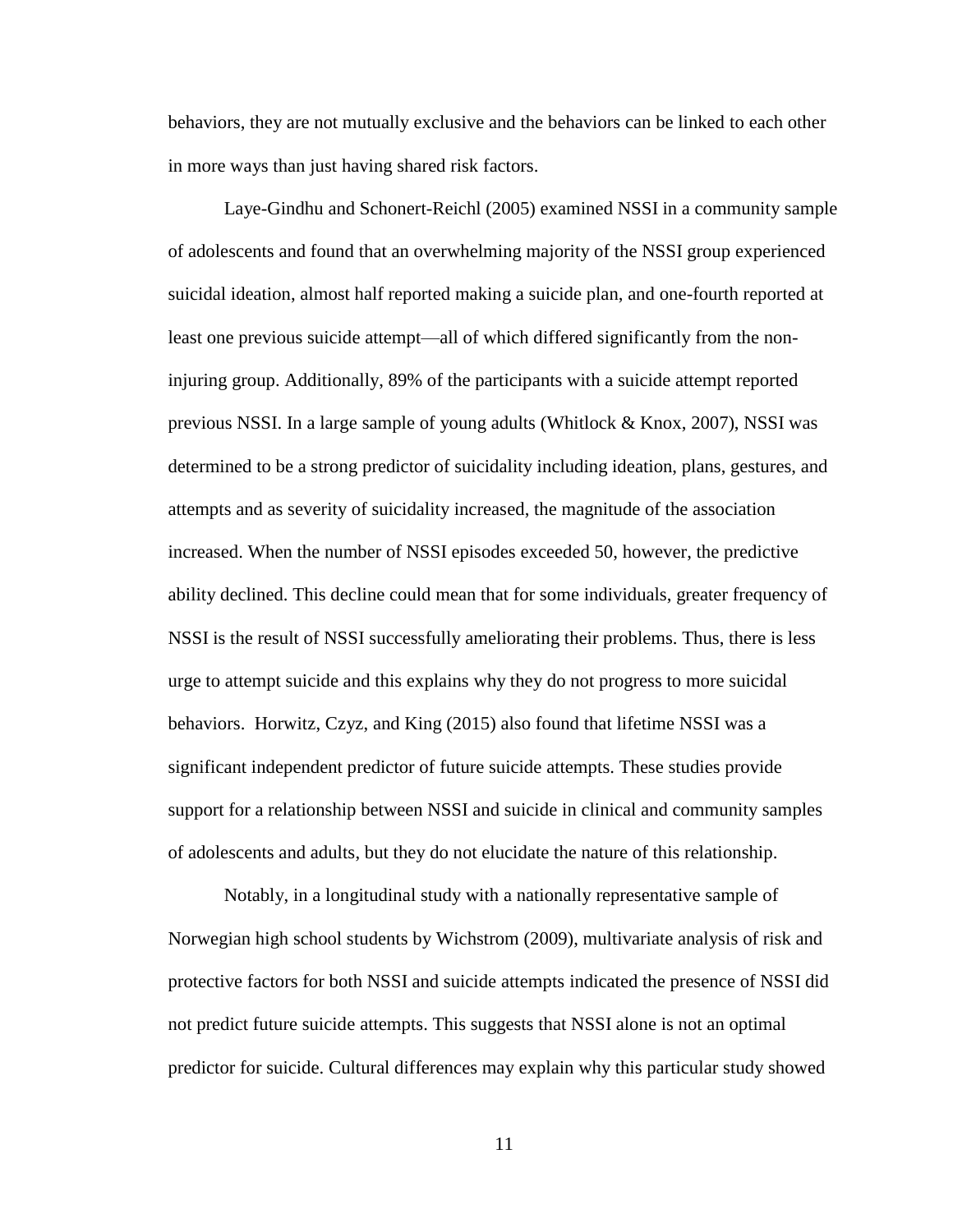differing results from the previous studies. However, these results also make sense logically and empirically considering the majority of individuals who engage in NSSI do not make a suicide attempt and not everyone who attempts suicide has a history of NSSI. How then, do specific features of NSSI such as frequency, method, pain experience, response latency, desire to harm, and function relate to suicide? Several studies have attempted to answer this question.

**NSSI frequency.** A large majority of the literature supports the claim that there is a relationship between NSSI frequency and suicide attempts (Andover & Gibb, 2010; Brunner et al., 2007; Darke, Torok, Kaye, & Ross, 2010; Prinstein et al., 2008; Whitlock & Knox, 2007). In a meta-analysis, Victor and Klonsky (2014) compared the frequency of NSSI between NSSI only and NSSI + suicide attempt groups and no between-group differences in NSSI frequency were found but there was an overall moderate positive relationship between frequency and history of suicide attempt. This relationship may be explained by heightened acquired capability through the increased exposure to painful and provocative events (NSSI). Or it could be that frequency is a proxy measure for other indices of NSSI severity such as length of time self-injuring and this might also explain that relationship (Victor  $\&$  Klonsky, 2014). However, the discriminant and convergent validity between these two measures would need to be assessed before making this conclusion.

Though the majority of research supports the NSSI frequency-suicide relationship, a study by Nock, Joiner, Gordon, Lloyd-Richardson, and Prinstein (2006) did not provide support for this. One critical difference which may explain why this study obtained different results is that there was a mix of populations included in each study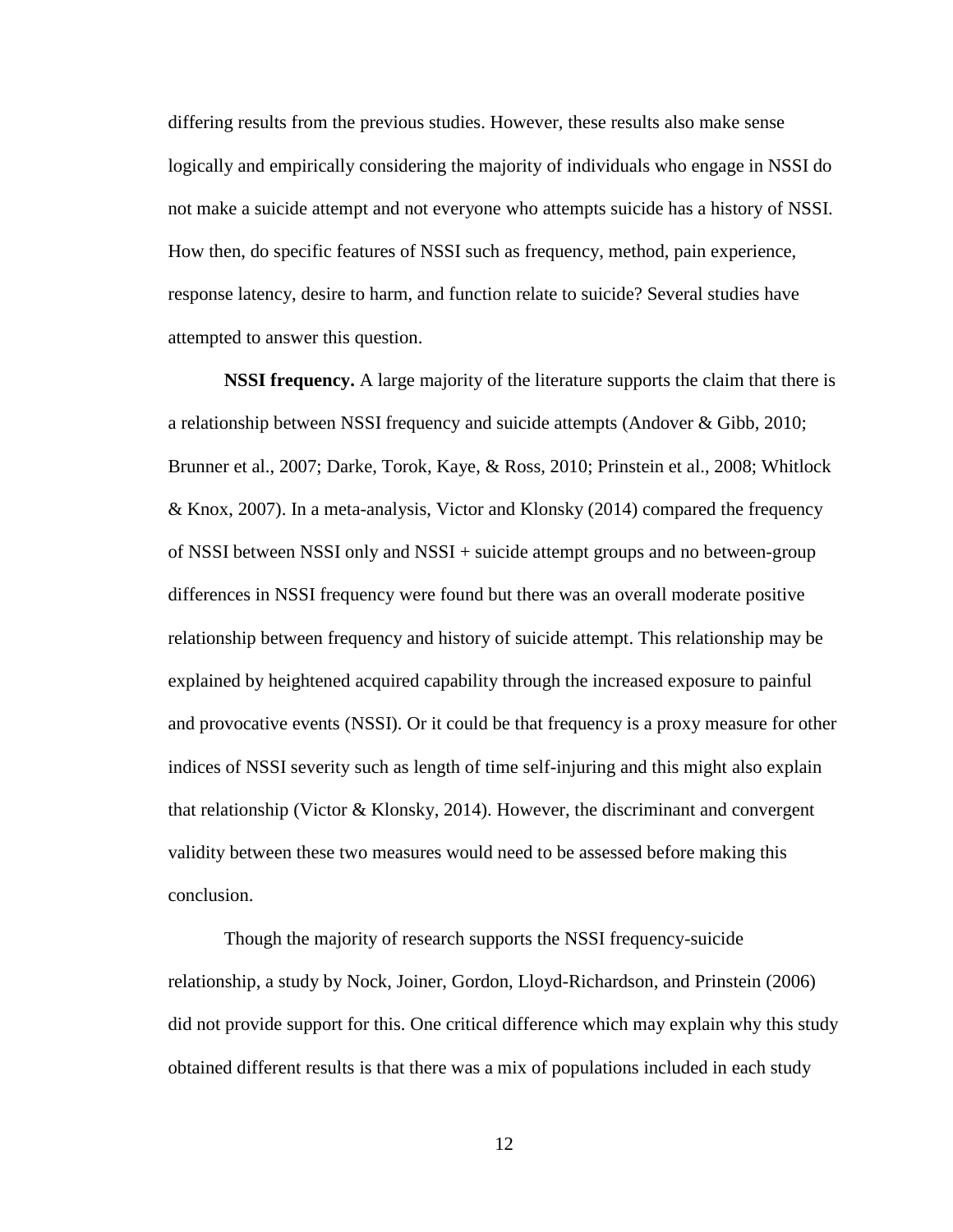such as adult psychiatric inpatients, illicit drug users, adolescent psychiatric inpatients, and young adults. Furthermore, for the young adult population (Whitlock  $&$  Knox, 2007), a curvilinear relationship between lifetime NSSI frequency and suicidal behavior was found such that the maximum association occurred between 11 and 50 incidences and then declined beyond 50 incidences. An explanation for this is that higher frequency of NSSI may be indicative of self-injurers who perform self-injury for purposes not exclusive to negative affect and may use it habitually and/or compulsively (Whitlock & Knox, 2007). A second explanation is that greater frequency of self-injury indicates NSSI alleviates negative affect and thus, there is less urge to attempt suicide. It could also be that NSSI frequency differentially predicts suicide attempts by population. A fourth possible explanation for this inconsistency is that inherent differences in pain tolerance affect how NSSI interacts with pathways leading to pain desensitization. Yet, a fifth explanation could be due to the fact that researchers who found a positive relationship between NSSI frequency and suicide attempts (Andover & Gibb 2010; Brunner et al., 2007; Darke et al., 2010; Prinstein et al., 2008; Whitlock & Knox, 2007) assessed lifetime frequency and researchers who did not find this association (Nock et al., 2006) assessed 1-year frequency of NSSI. Due to the many potential explanations, the current study attempted to clarify the specific nature of the association between NSSI frequency and suicide in a sample of young adults.

**NSSI method.** Nock and colleagues (2006) found that among adolescents, the number of methods used for NSSI was related to a higher number of suicide attempts. These results have also been replicated in a different population of young adults (Anestis, Khazem, & Law, 2015; Turner, Layden, Butler, & Chapman, 2013; Whitlock & Knox,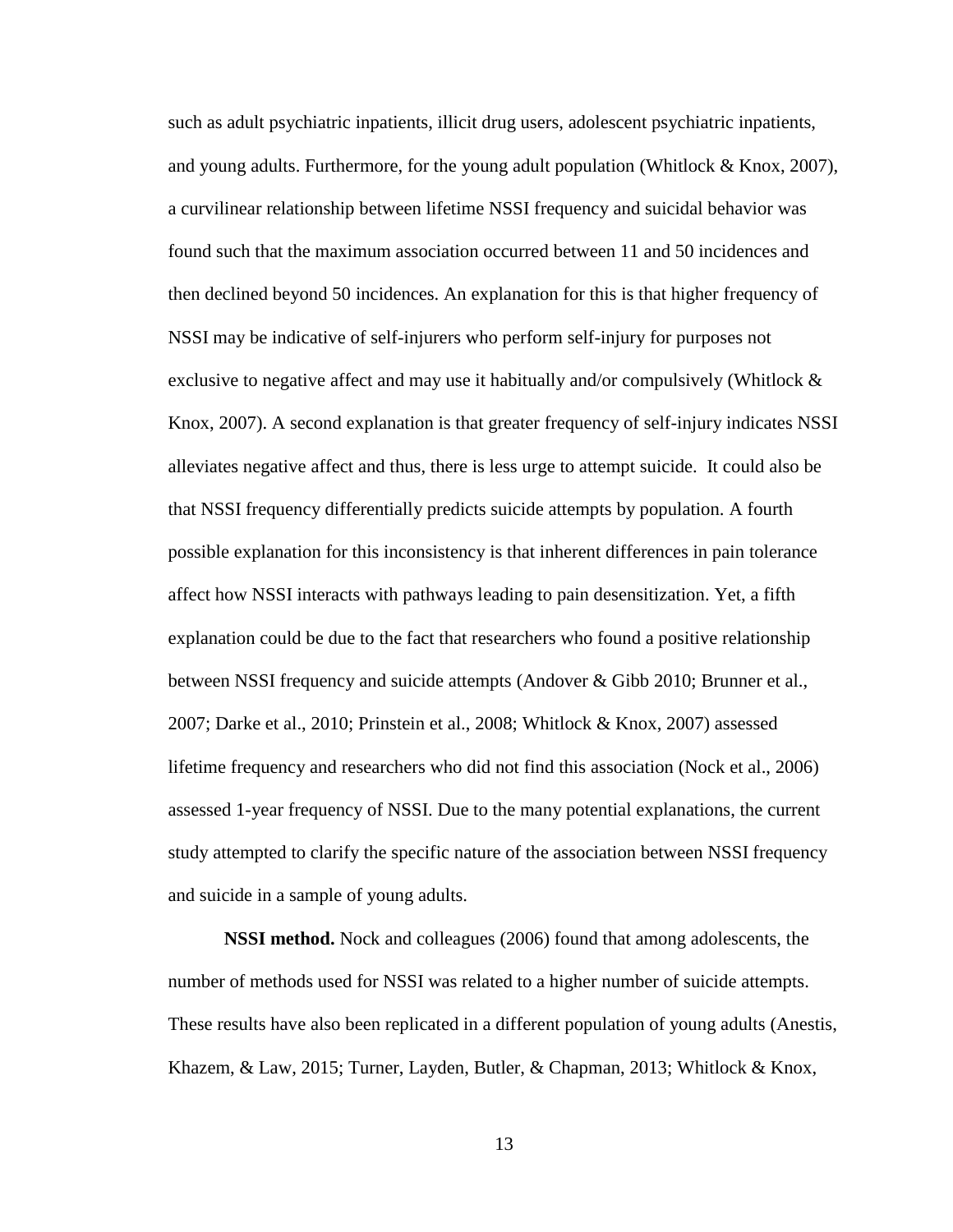2007; Whitlock et al., 2008). Because different methods result in different severity of injury to the body, such as injury related to cutting versus sticking skin with needles, it could be that the use of several methods for NSSI is indicative of more comfort with bodily harm or less fear of pain. Five studies could be identified which examined severity or type of self-injury method and its correlates (Csorba, Dinya, Plener, Nagy, & Páli, 2009; Dougherty et al., 2009; Klonsky & Olino, 2008; Plener, Libal, Keller, Fegert, & Muehlenkamp, 2009; Tresno, Ito, & Mearns, 2012). However, these studies grouped participants by whether they had a history of cutting or other self-injury methods such that anyone who cut themselves in the past, regardless of the other additional methods used, were labeled as cutters and everyone who did not cut themselves in the past were labeled as self-harmers. In a meta-analysis of these five studies (Victor  $\&$  Klonsky, 2014), results indicated that among all participants, cutters were more likely to also report a previous suicide attempt. This relationship too may be explained by the increased exposure to pain heightening risk for suicide via acquired capability.

A separate study (Lloyd-Richardson et al., 2007) was conducted to determine if differences exist on suicidal ideation or attempts by method severity. Participants were grouped according to two groups, minor and moderate/severe methods. Participants reporting at least one episode of moderate/severe methods were classified as belonging into this group regardless of whether they also reported minor methods. Results showed participants with moderate/severe methods were more likely to have suicidal ideation or attempt suicide than those who used more minor methods of self-injury (Lloyd-Richardson et al., 2007). No other study could be identified which examined how method severity relates to suicide attempts in this manner. Wester, Ivers, Villalba, Trepal, and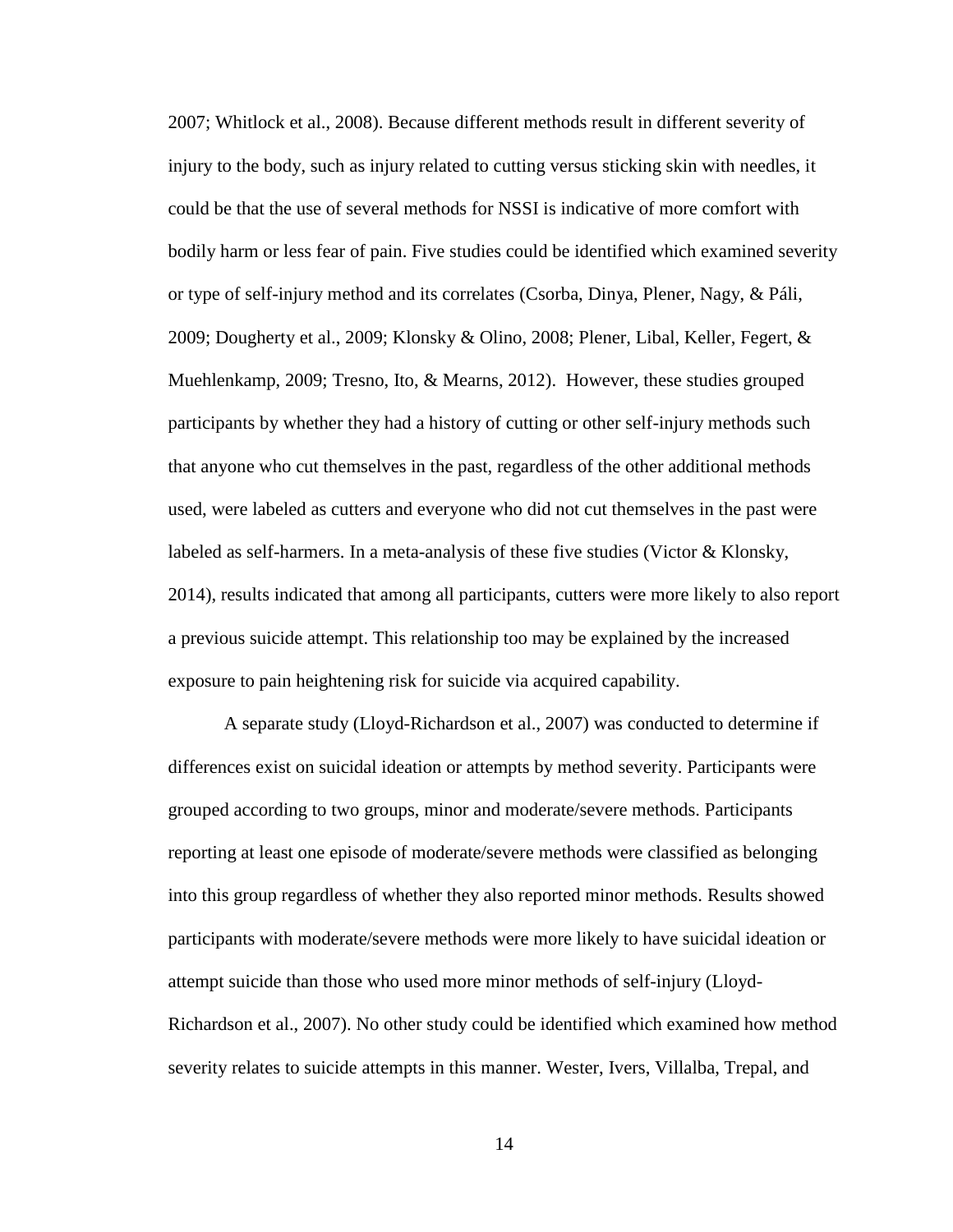Henson (2016) noticed no previous study examined how specific NSSI methods relate to suicidality and intended to address this in participants who endorsed NSSI within the past 12 months. However, low endorsement for many methods of self-injury prevented them from analyzing the data and no further information about methods was provided.

The studies used in Victor and Olino's (2014) meta-analysis and Lloyd-Richardson (2007) consisted of a mix of various populations including: Hungarian clinical outpatients, American clinical inpatients, German community adolescents, Indonesian university students, American university students, and American community adolescents. Because only one study has examined method severity in relation to suicidality (Lloyd-Richardson, 2007), further exploration is necessary due to the potential impact methods of self-injury have on increasing acquired capability for suicide. Additionally, this study used community adolescents and it is necessary to examine method severity and suicidality in young adults to determine if the relationship found in adolescents can be generalized to a different population. As such, the current study aimed to address this gap.

**NSSI pain experience.** The acquired capability, or reduced fear and habituation to physical pain, is the pinnacle on which the IPTSB depends. If an individual does not possess these characteristics, according to this theory, they cannot and will not die by suicide. This argument has stimulated much research related to the experience of pain in the nonsuicidal and suicidal population. This possible link has even been explored in laboratory studies using a pressure algometer task (Hooley, Ho, Slater, & Lockshin, 2010) and a cold pressor task (Franklin, Hessel, & Prinstein, 2011). In the former study, participants recruited from the community were placed into a self-injuring and a non-self-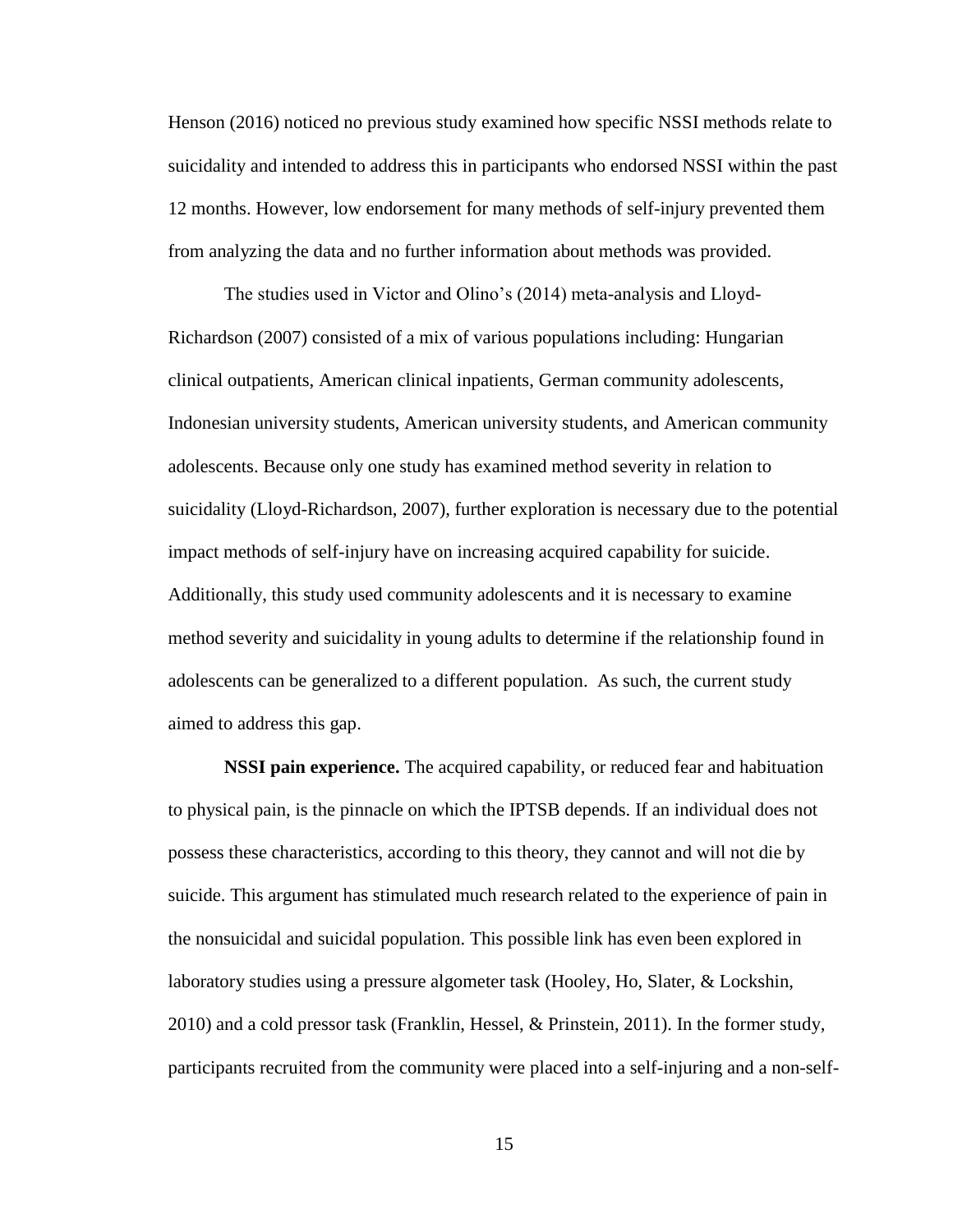injuring group. The two groups were compared on how many seconds it took them to report the onset of pain (pain threshold) and the total time that participants were willing to experience the pain (pain endurance). Results revealed that self-injurers took longer to report the onset of pain and were willing to continue the task for a longer period of time.

In the latter study, undergraduates were recruited to examine the differences in pain threshold, pain endurance, and pain intensity, a subjective measure of how painful the water felt. Results were similar to the previous study and participants with a history of NSSI also rated the water as being less intense. Aside from concluding self-injurers have greater tolerance for enduring and experiencing pain than non-self-injurers, no other concrete conclusions about the direct relationship between NSSI frequency and pain can be made due to a limitation of the variables measured in the study. In other words, it cannot be claimed that higher frequency of self-injury is why self-injurers have higher pain thresholds and tolerance for pain. Although the current study did not utilize behavioral measures of pain, the discussion of these studies is important to show that differences in pain variables between NSSI and control groups are not strictly due to the subjectivity of self-reports.

In a previous study from Nock and colleagues (2006), pain was conceptualized based on the amount felt (ranging from none to severe) and researchers hypothesized that adolescents reporting less physical pain would have a history of more frequent NSSI, report a greater number of methods, and more suicide attempts due to having less aversion for self-injurious behaviors. Results showed no relationship between frequency of NSSI and suicide attempts, less physical pain was associated with lower frequency of NSSI and the use of fewer methods, but was associated with more suicide attempts. It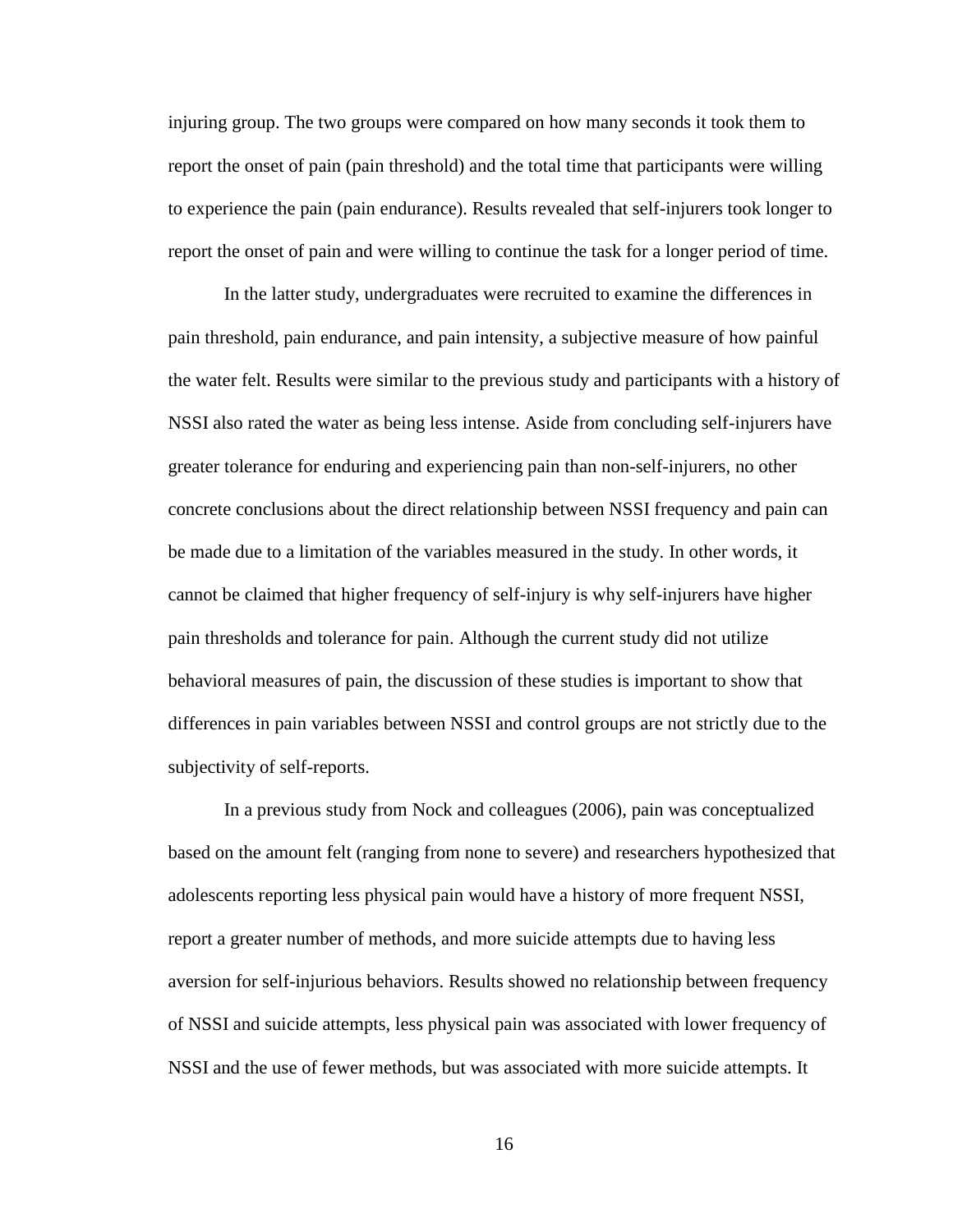was also found that those who experienced no pain reported almost two times as many suicide attempts compared to those who reported experiencing pain. This study supports the idea of acquired capability with one potential caveat—NSSI frequency may not necessarily be related to habituation to pain.

Importantly, NSSI is only one way in which an individual may increase capability for suicide, thus it is possible to simultaneously have fewer NSSI incidences, pain desensitization, capability for suicidal behavior, and more suicidal acts. Additionally, feeling generation (i.e., pain) may not be an important function of NSSI for participants in their sample. Therefore, participants may have used NSSI to serve other functions ultimately resulting in less severe methods and feeling less pain. Conversely, it is likely this psychiatric inpatient sample reported engaging in more severe methods of self-injury resulting in lower frequency of NSSI but simultaneously leading to greater desensitization to pain in fewer episodes, due to the nature of engaging in severe forms of NSSI.

**NSSI response latency.** There is a dearth of research on response latency of NSSI, defined as the amount of time that elapses from when an individual has the urge to harm themselves until they act on the urge (Klonsky & Olino 2008). There is, however, literature suggesting individuals with a history of NSSI are more likely to engage in impulsive risk-taking behaviors (e.g. binge eating, alcohol/drug abuse, sexual promiscuity, and gambling) than individuals without a history (Glenn & Klonsky, 2010; Guertin et al., 2001). Some evidence (Evans, Platts, & Liebenau, 1996; Simeon, Stanley, & Frances, 1992) also suggests that impulsivity is related to the extent of self-injury among self-injurers such that more impulsive self-injurers have more frequent episodes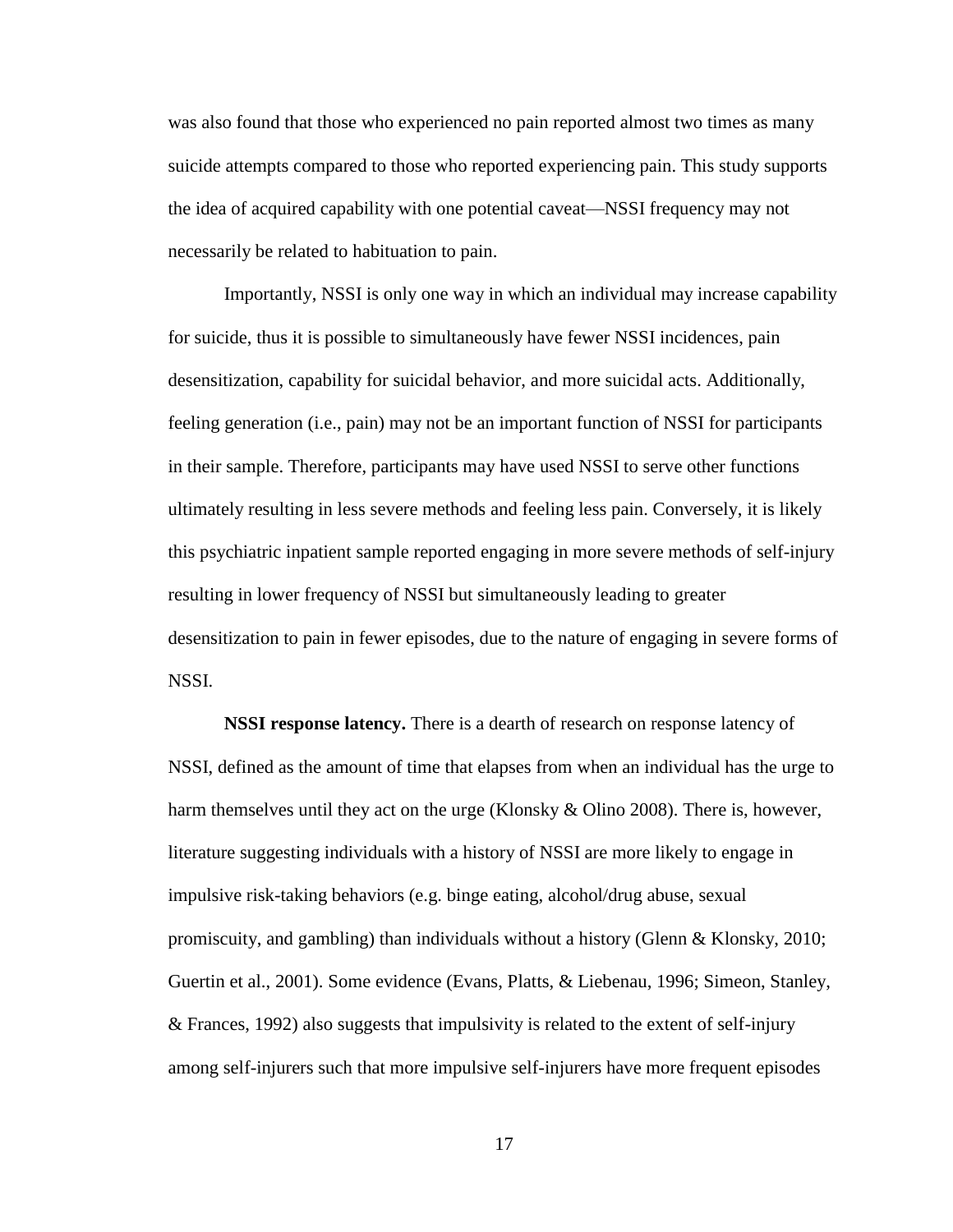self-injury. In the study by Evans and colleagues (1996), degree of impulsivity differentiated repetitive self-injurers, first-time self-injurers, and non-injuring controls matched on sex and age. However in the study by Simeon and colleagues (1992), degree of impulsivity was only related to severity of self-injury among self-injurers and could not differentiate self-injurers from those who did not self-injure. Other research found that impulsivity distinguishes female self-injurers from controls but not male self-injurers from controls (Hawton, Rodham, Evans, & Weatherall, 2002), and that only the future planning aspect of impulsivity distinguishes self-injurers from controls (Herpertz, Sass, & Favazza, 1997). Part of the conflicting literature is likely due to the various ways impulsivity has been defined and measured (Glenn & Klonsky, 2010).

These inconsistencies prompted the development of the Urgency, (lack of) Premeditation, (lack of) Perseverance, Sensation Seeking Impulsive Behavior Scale (*UPPS-P;* Whiteside & Lynman, 2001). Using this scale, Glenn and Klonsky (2010) assessed potential differences on these factors for participants with and without a history of NSSI. Self-injurers were found to possess greater urgency, a greater lack of premeditation and greater sensation seeking compared to controls; indicating that they have a tendency to act rashly to negative affect and have a tendency to act without forethought (Glenn & Klonsky, 2010; Klonsky et al., 2011; Taylor, Peterson, & Fischer, 2012). Although urgency and lack of premeditation indicate some form of self-injurers' impulsivity, they are not an indication of the typical amount of time it takes for selfinjurers to progress from urge to action.

Few studies have reported this urge-to-action response latency as descriptive statistics (Klonsky, 2011; Nock & Prinstein, 2005; Smith, Steele, Weitzman, Trueba, &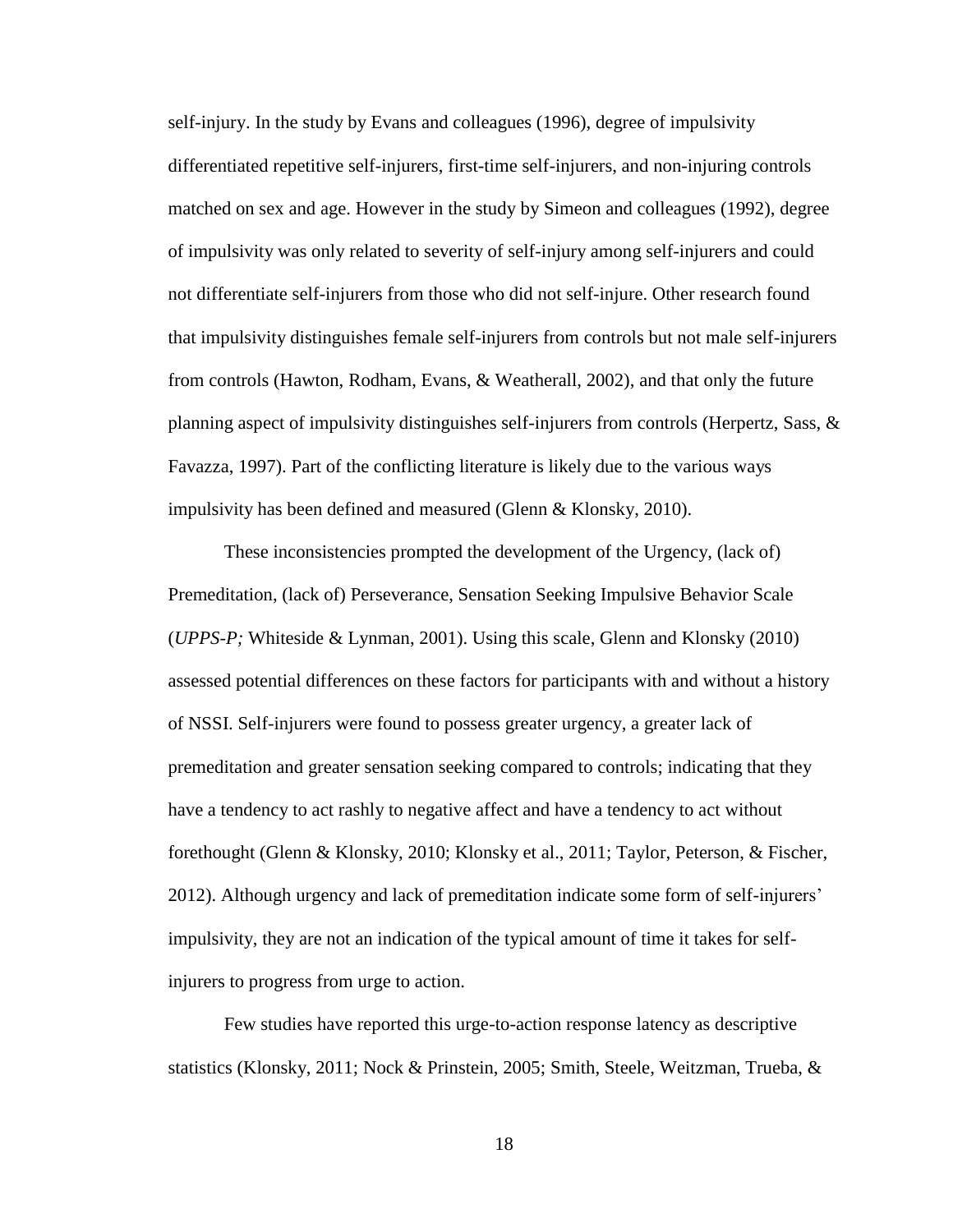Meuret, 2015). In the former study with community adults, the majority of self-injurers reported 15 minutes or less elapsed between the urge for NSSI and the action. In the latter study with adolescent psychiatric inpatients, the majority of self-injurers did not contemplate harming themselves before doing so and a lesser number of participants contemplated the act for only a few seconds to a few minutes. Spending less time contemplating NSSI may be related to more severe NSSI, having fewer adaptive coping strategies, and proximally related to decreased fear of bodily harm or pain (Lloyd-Richardson et al., 2007). Therefore, difficulty resisting the urge to harm oneself may also be related to propensity for suicidal behavior in the face of aversive and intolerable life events. However, future research needs to specifically examine how response latency is related to suicidality. As such, the current study sought to elucidate the nature of this relationship.

**NSSI desire.** It may seem like people engage in self-harm because they have been unsuccessful in finding other forms of adaptive coping strategies. Hence, people do not truly wish to harm themselves and are only doing so because they find it useful. There is evidence to suggest that for some self-injurers, NSSI has addictive properties for adolescent inpatients (Nixon, Cloutier, & Aggarwal, 2002) and young adults (Brown & Kimball, 2013; Gelinas & Wright, 2013; Harris, 2000; Wadman et al., 2016) who reported increasing frequency or severity of NSSI since first starting the behavior despite the fact that engaging in NSSI was upsetting for them. Some participants specifically reported that while there was a desire to stop, they believed that they could not completely stop self-harming because for them, the behavior was functional and habitual (Wadman et al., 2016).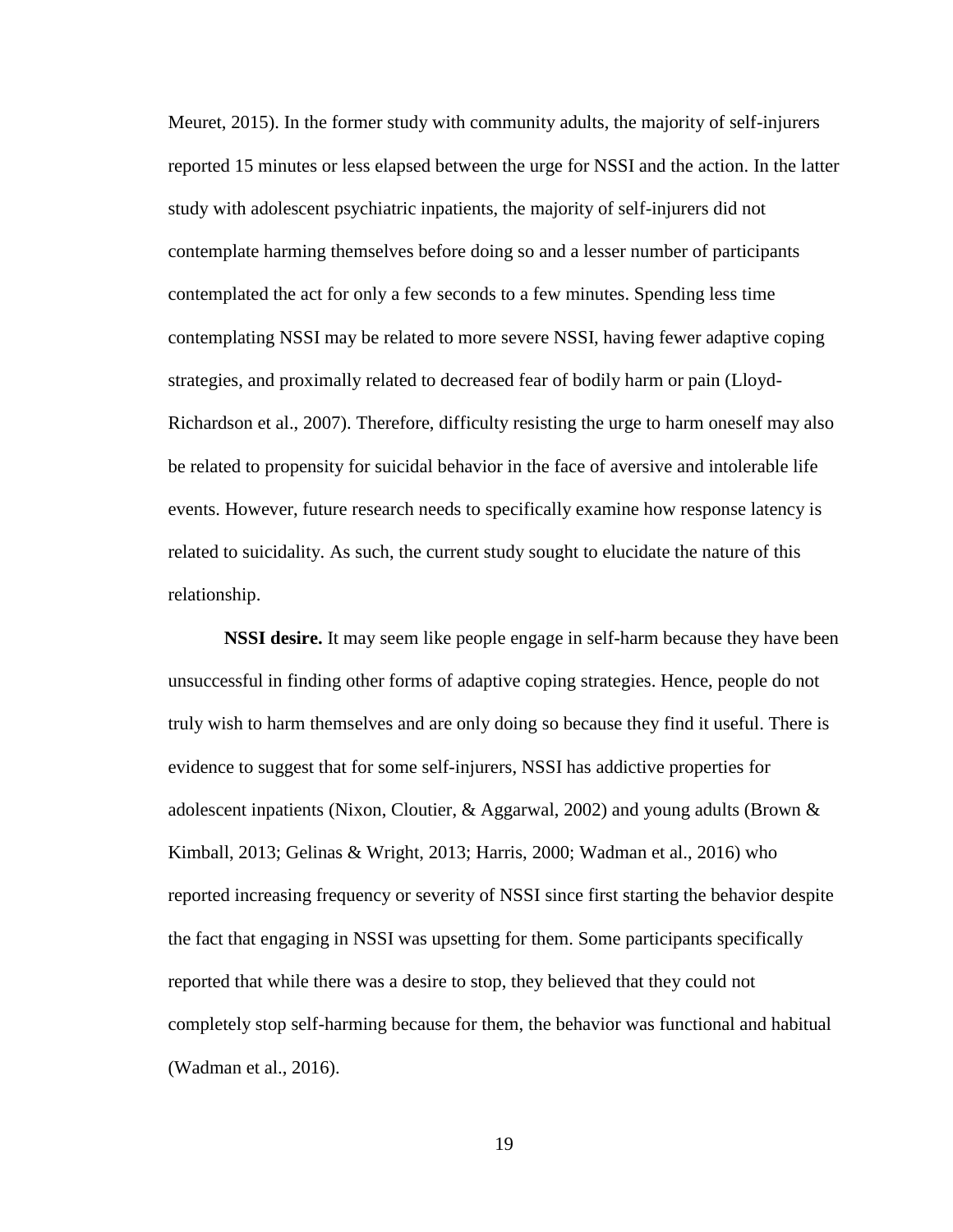Beyond the potential addictiveness of NSSI, many studies have documented that although the majority of self-injurers want to stop (Andover, 2014; Deliberto & Nock, 2008; Lewis & Michal, 2016; Shaw, 2006), for some, there is no desire to stop (Andover, 2014; Deliberto & Nock, 2008; Lewis & Michal, 2016; Smith et al., 2015) and some even have a desire to engage in NSSI (Alexander & Clarke, 2004; Duperouzel & Fish, 2007; Harker-Longton & Fish, 2002; Shaw, 2006; Wadman et al., 2016). Regardless of the reason(s) why some people do not wish to stop NSSI, this lack of desire may be a sign of being more comfortable with bodily harm, another indicator of increased acquired capability. Indeed, in a qualitative study of the experience of self-harm (Wadman et al., 2016) one participant specifically stated, "…the methods are definitely more lifethreatening, and I want to cause more harm," (p. 7) and another participant stated, "Unless I've something [self-harmed] pretty bad, then it doesn't really make a difference" (p. 7) indicating the need and comfort to harm more severely. If the lack of desire to stop harming oneself is a partial indication of possessing acquired capability for suicide, this may increase risk for a suicide attempt in those who also experience active suicidal ideation. To date, however, there lacks quantitative evidence for the potential association as no study has directly tested this relationship. NSSI desire may be an additional factor capable of providing important information about the link between NSSI and suicidality; hence, quantitative research is needed to move beyond theoretical interpretations.

**NSSI function.** Research suggests that different functions of NSSI are associated with suicide risk at differing levels. In one study using the four-factor model of NSSI (Nock & Prinstein, 2005), it was hypothesized that automatic negative reinforcement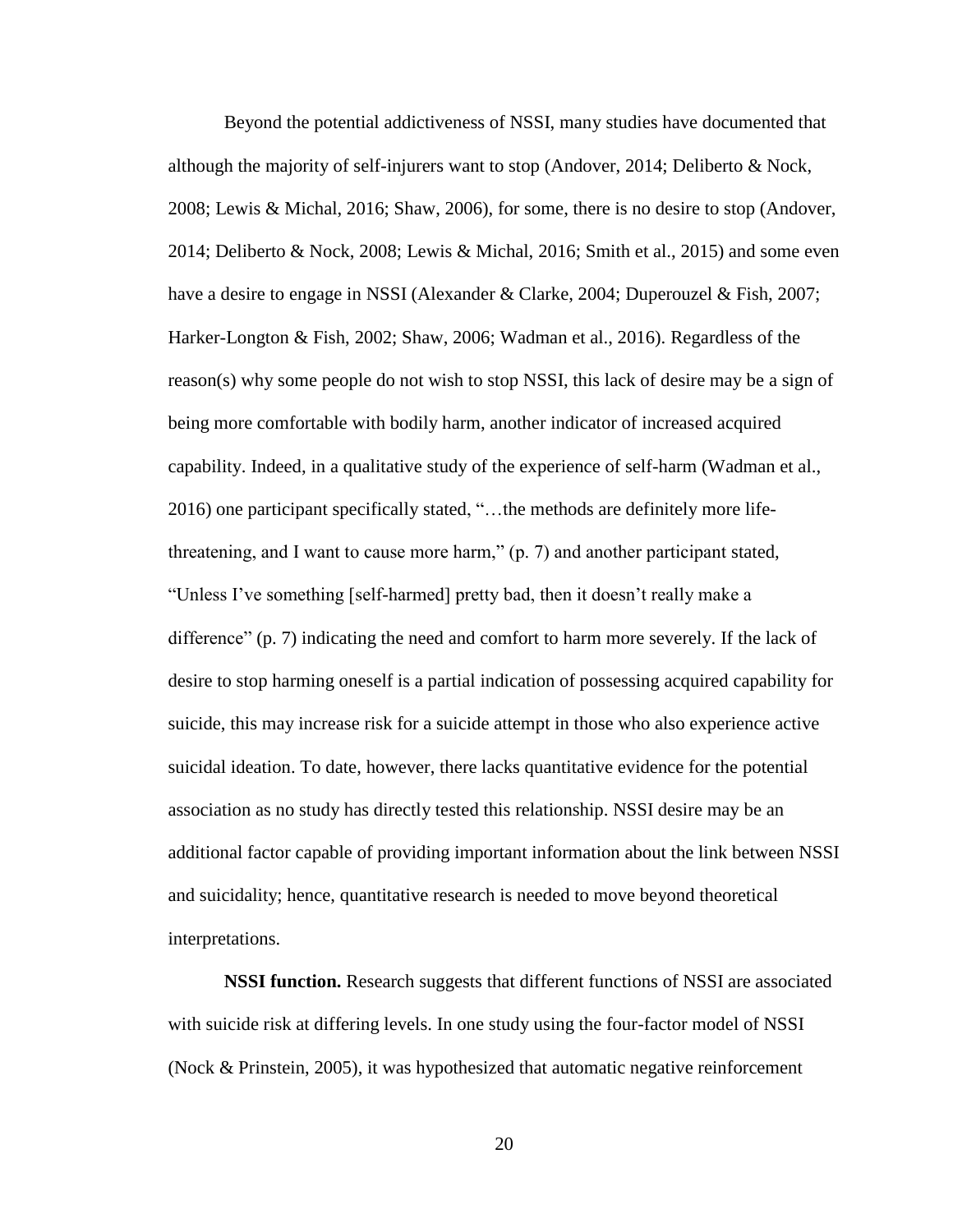would be associated with suicide attempts because the suicide attempt is the behavioral representation of trying to escape negative affect or feelings of hopelessness. It was also hypothesized that the other functions, automatic positive reinforcement, social positive reinforcement, and social negative reinforcement would not be associated with a suicide attempt or feelings of hopelessness. These hypotheses were fully supported and replicated in a sample of young adults who were identified as automatic reinforcement cutters with a high degree of suicidality (Klonsky & Olino, 2008).

These two studies support the claim that endorsement of automatic/intrapersonal functions for NSSI is another risk factor for suicidal behavior. To fully understand how NSSI functions are related to suicidal behavior is critical for suicide prevention efforts. If the two-function domains differentially predict the likelihood of a suicide attempt, then researchers and clinicians may be better able to identify at-risk individuals and ultimately curtail death by suicide from assessing NSSI functions. Therefore, the current study examined if there was differential risk for suicide for each domain.

#### **Rationale and Hypotheses**

Overall, the literature suggests NSSI is a risk factor that increases the odds of lethal suicidal behavior (Andover & Gibb, 2010; Prinstein et al., 2008; Whitlock et al., 2012; Wilkinson et al., 2011). Research has looked at various aspects of NSSI and how they relate to suicide (Anestis et al., 2015; Darke et al., 2010; Lloyd-Richardson et al., 2007; Nock & Prinstein, 2008; Nock et al., 2006; Victor & Klonsky, 2014) but there are many gaps in the literature that should be addressed. The current study had one primary goal: to examine specific characteristics of NSSI in a college student sample in order to determine how they relate to the presence of a suicide attempt.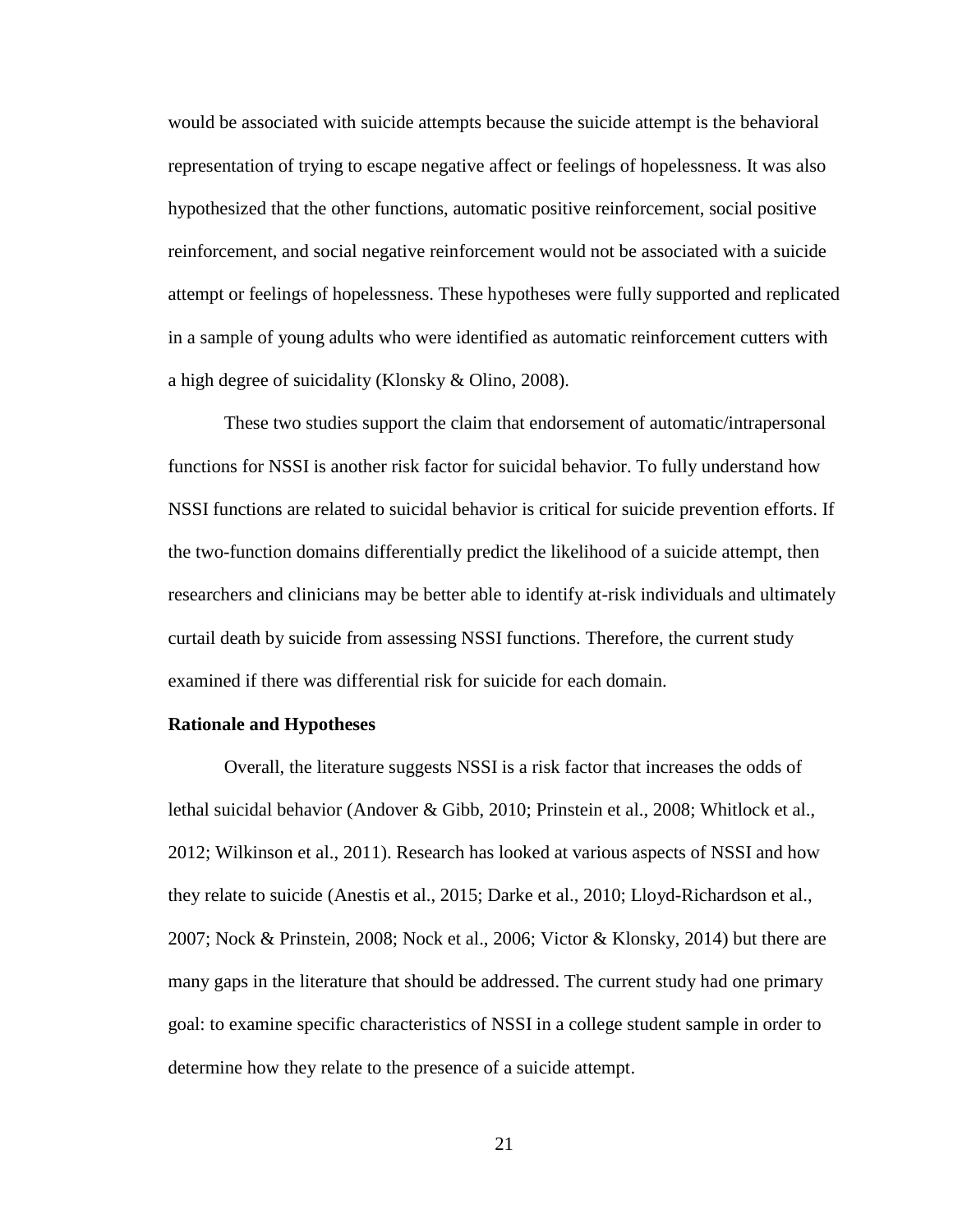The population in which frequency of NSSI is studied leads to different conclusions about its relationship with suicide attempts. Only one study has assessed lifetime NSSI frequency in a young adult population and, surprisingly, found a curvilinear relationship with suicide attempt (Whitlock  $&$  Knox, 2007). The current study sought to replicate this finding using lifetime NSSI frequency as a predictor of suicide attempt status. The first hypothesis was that when lifetime frequency is broken down by range (1-10 incidences, 11-50 incidences, and 51+ incidences), mid-range frequency would predict suicide attempt history the strongest compared to low-range and highrange frequencies. More specifically, suicide attempts would be predicted by those reporting any history of NSSI but those reporting 11 to 50 incidences would show the strongest predictability.

Research points to two important discoveries related to NSSI method and suicide: a larger number of methods predict suicide attempts and that those who cut themselves are more likely to report suicide attempts (Anestis et al., 2015; Victor & Klonsky, 2014). The distinction between cutters and non-cutters does not tell us if it is the severity of methods or this particular type of method that is more related to suicide attempts. While specificity of this has been addressed in a study which found that moderate/severe selfinjurers were more likely to have suicide attempts than minor self-injurers (Lloyd-Richardson et al., 2007), an adolescent sample was used and this relationship may not generalize to young adults. Additionally, grouping participants by only two types of severity may have masked the effects of other differences that may have been found between moderate and severe self-injurers. As a result, the current study examined how suicide attempts related to the use of minor, moderate, and high severity self-injury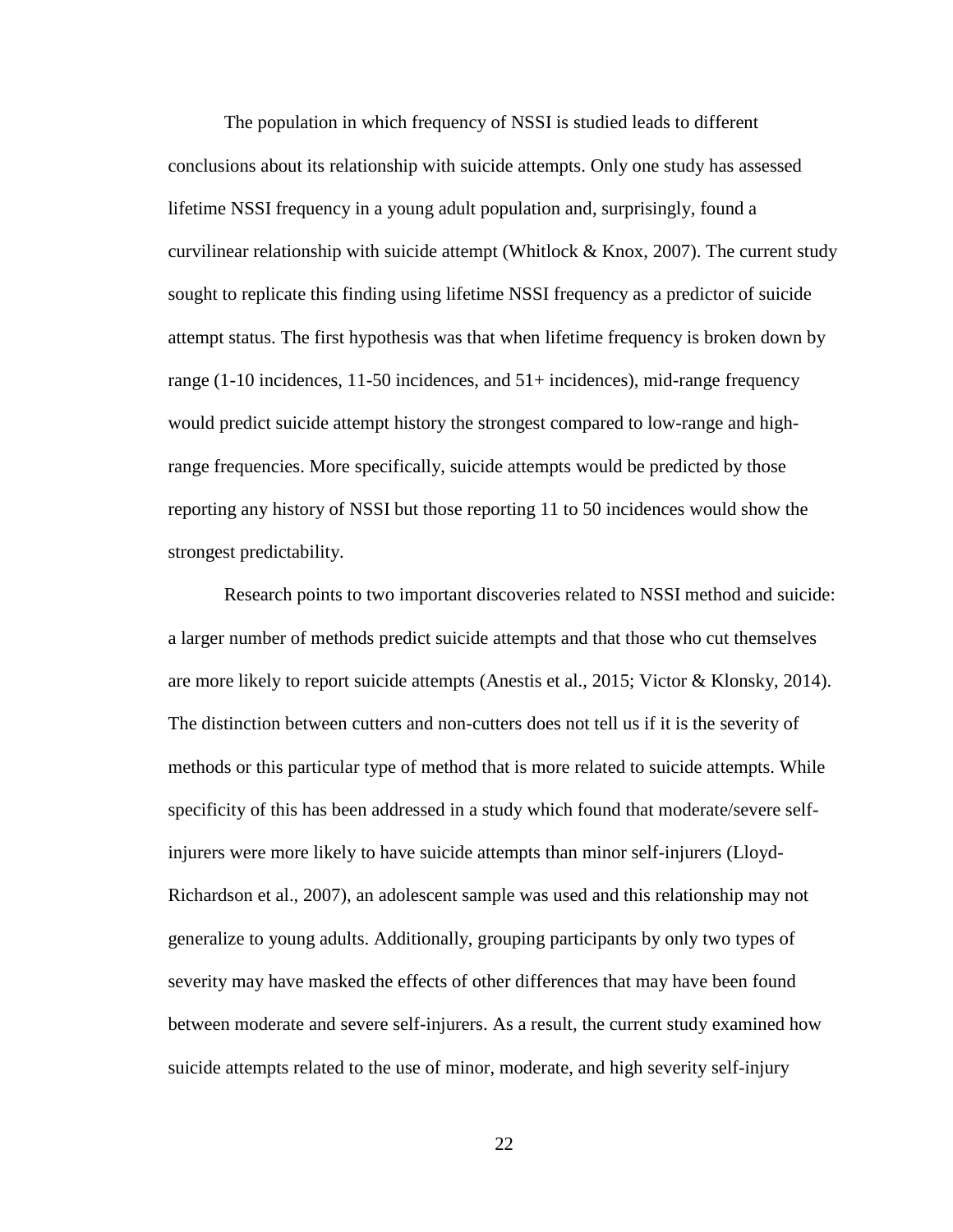methods in young adults. It was hypothesized that individuals who primarily used high severity methods would be more likely to report a suicide attempt compared to those who reported primarily using minor or moderate methods.

Self-injurers experience higher pain tolerance, pain endurance, and rate pain as being less intense compared to those who do not self-injure (Hooley et al., 2010; Franklin et al., 2011). The lack of pain while engaged in NSSI has also been associated with selfinjurers having two-times as many suicide attempts compared to those who feel varying amounts of pain (Nock et al., 2006). It is important to note that the previous study was conducted with adolescent inpatients who had consecutive stays in psychiatric units and thus they may have been characterized by a particularly high level of suicidality. Further exploration of pain experience is necessary in other potentially less severe populations. Additional breakdown of pain experience by how often pain is felt while self-injuring, as opposed to how much pain is felt, can provide useful and novel information such as how best to classify pain when the goal is to determine how it relates to suicidality. The third hypothesis was that those who did not experience pain while self-injuring would be more likely to report a suicide attempt compared to those who always or sometimes experienced pain.

Under the experience of negative affect, self-injurers act more rashly and without forethought compared to those who do not self-injure (Klonsky et al., 2011). With regard to self-injury specifically, it could be that the urge to self-injure is more impulsive and engaging in the act is more deliberate. Meaning when negative affect is experienced, the urge to harm oneself is almost immediate but a period of contemplation, called response latency, occurs before one acts on this urge. Though this period is not very long, most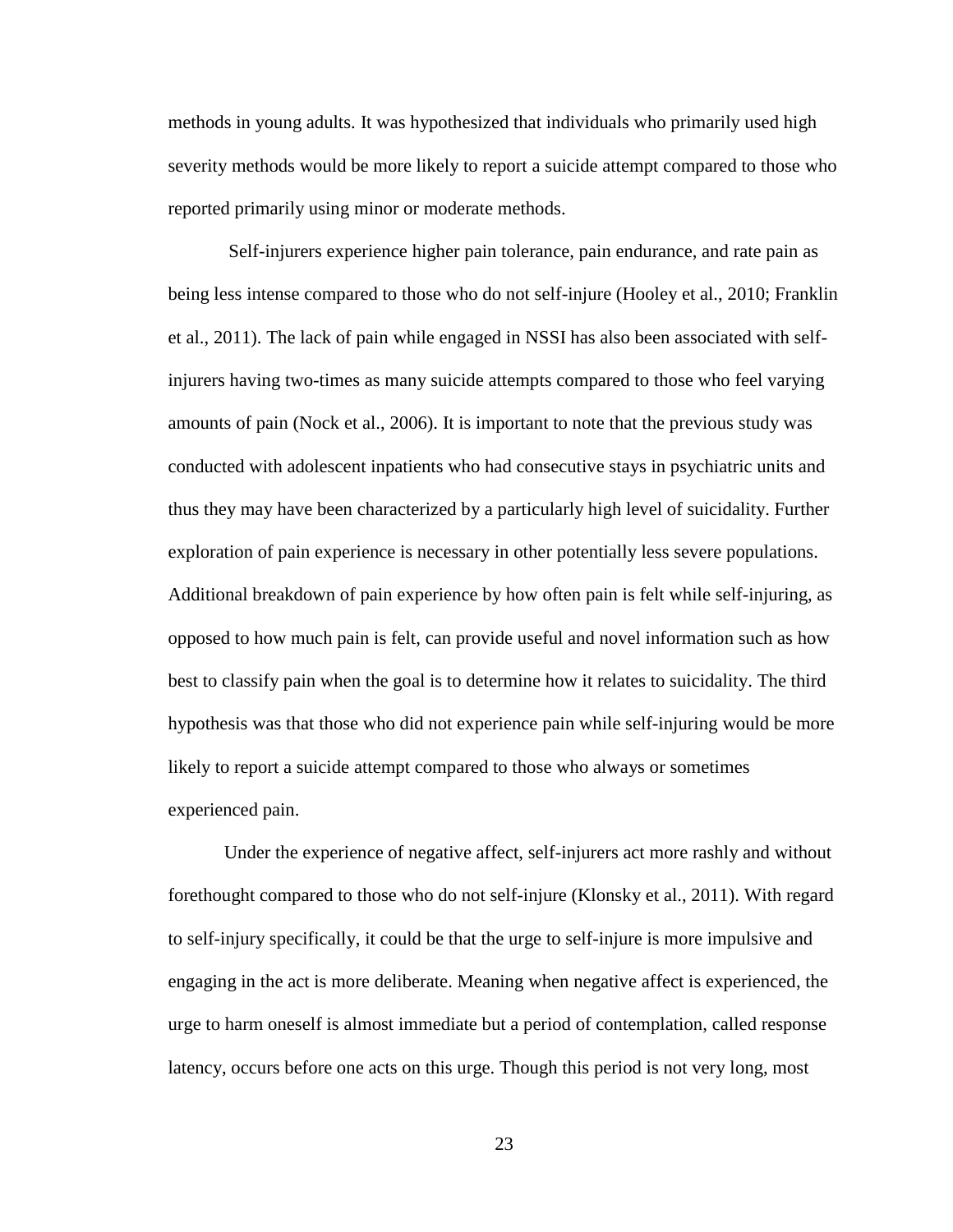self-injurers do report contemplating the act for 15 minutes or less (Smith et al., 2015) and clinical populations typically report not contemplating the act (Nock & Prinstein, 2005). The relatively short response latency could be related to increased comfort with harm and gives credence to the possibility that this is also related to propensity for suicidal behavior when experiencing overwhelming distress, especially given the higher level of impulsivity that is displayed by this population. To date, no previous study has quantitatively assessed this relationship. The current study sought to provide preliminary results into the nature of this relationship and it was hypothesized that decreased response latency would be associated with an increased likelihood of suicide attempts.

The vast majority of self-injurers are aware of the destructive and unhealthy nature of NSSI and wish to stop. There is, however, a smaller portion who do not wish to stop and appear to want to hurt themselves (Wadman et al., 2016). The latter group is quite concerning as most people are not comfortable with bodily harm whether it occurs by their own hand or another. This group's apparent comfort with harm may be an indicator of decreased fear of bodily harm and heightened acquired capability. Previous research has not examined this relationship but doing so may provide additional insight into the connection NSSI has with suicide. The fifth hypothesis was that individuals with no desire to stop self-harming would be more likely to report a suicide attempt compared to individuals with a desire to stop.

Functions of NSSI differentially relate to suicide attempts. Under the fourfunction model, automatic negative reinforcement is associated with suicide attempts while automatic positive reinforcement, social positive reinforcement, and social negative reinforcement are not (Nock & Prinstein, 2005). Based on the literature it is likely that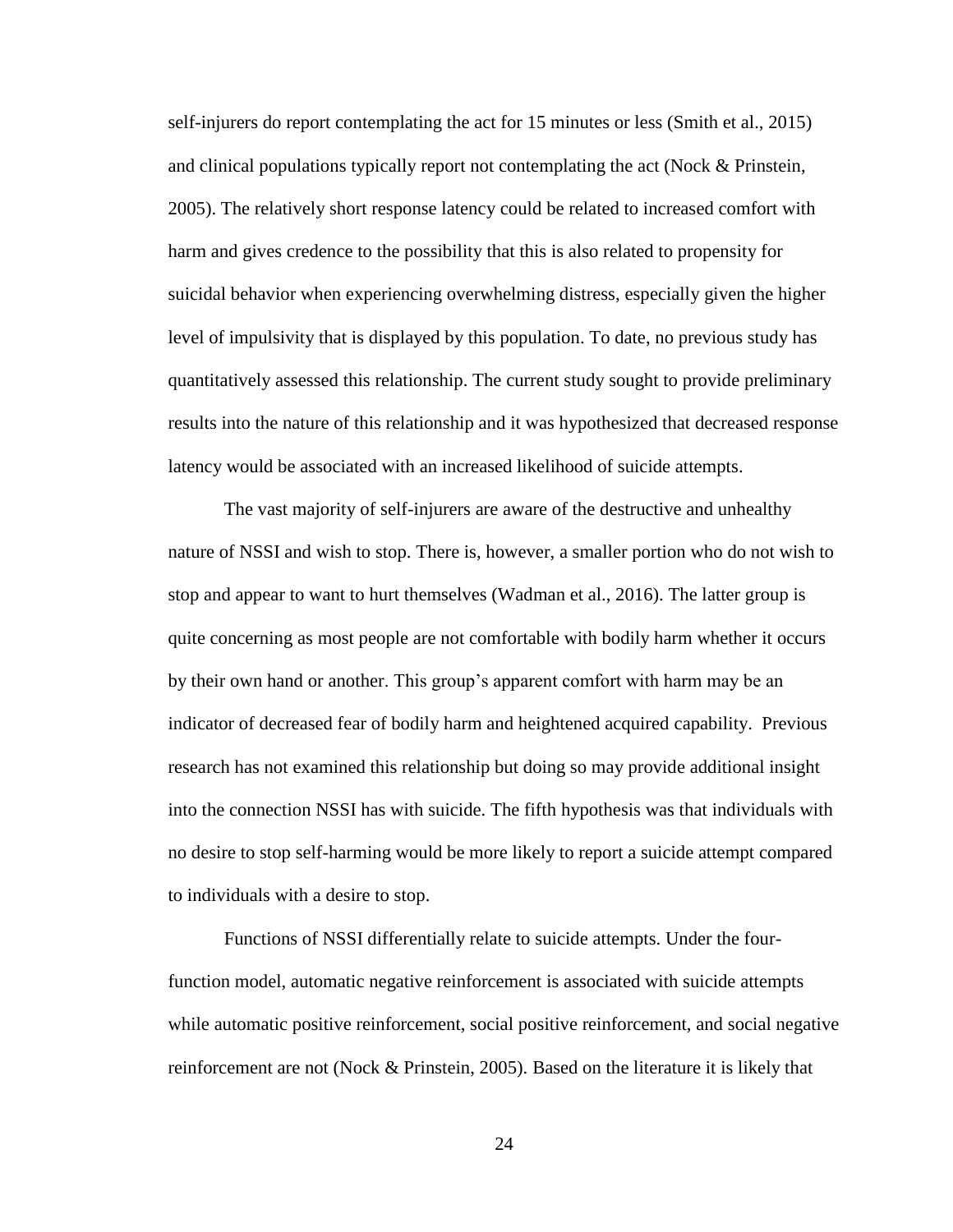intrapersonal functions of NSSI are related to suicidality and interpersonal functions are not; however, this relationship has not been previously explored using the two-factor approach. As these two functions of NSSI are the most widely studied (Zetterqvist et al., 2013), it would be useful to provide empirical data to back up the previous claim. Additionally given this model's superiority and comprehensiveness, it is beneficial to examine how functions under this framework relate to suicidality as it can provide insight into which functions clinicians should focus on during treatment when trying to reduce suicidality for at-risk self-injurers. The sixth hypothesis was that among self-injurers, having higher intrapersonal function scores would be associated with an increased likelihood of suicide attempts compared to having higher interpersonal function scores.

#### **Chapter 2: Method**

#### **Participants**

Participants 18 years and older were recruited online from Study Board, an automated online system for scheduling research participation in the Department of Psychological Sciences and the Department of Psychology at Western Kentucky University. This sample was gathered from archival data and was collected from the larger study on College Student Mental Health and Risk Behaviors conducted in Dr. Amy Brausch's Risk Behaviors lab. Data analyses for the sample included all individuals who had a history of nonsuicidal self-injury regardless of their reported history of suicide attempt.

**Descriptive statistics.** Due to missing data on several relevant characteristics of self-injury, 28 cases were excluded from analyses, resulting in a total sample of  $n = 1133$ . Demographic information for the sample with no NSSI history and the NSSI sample are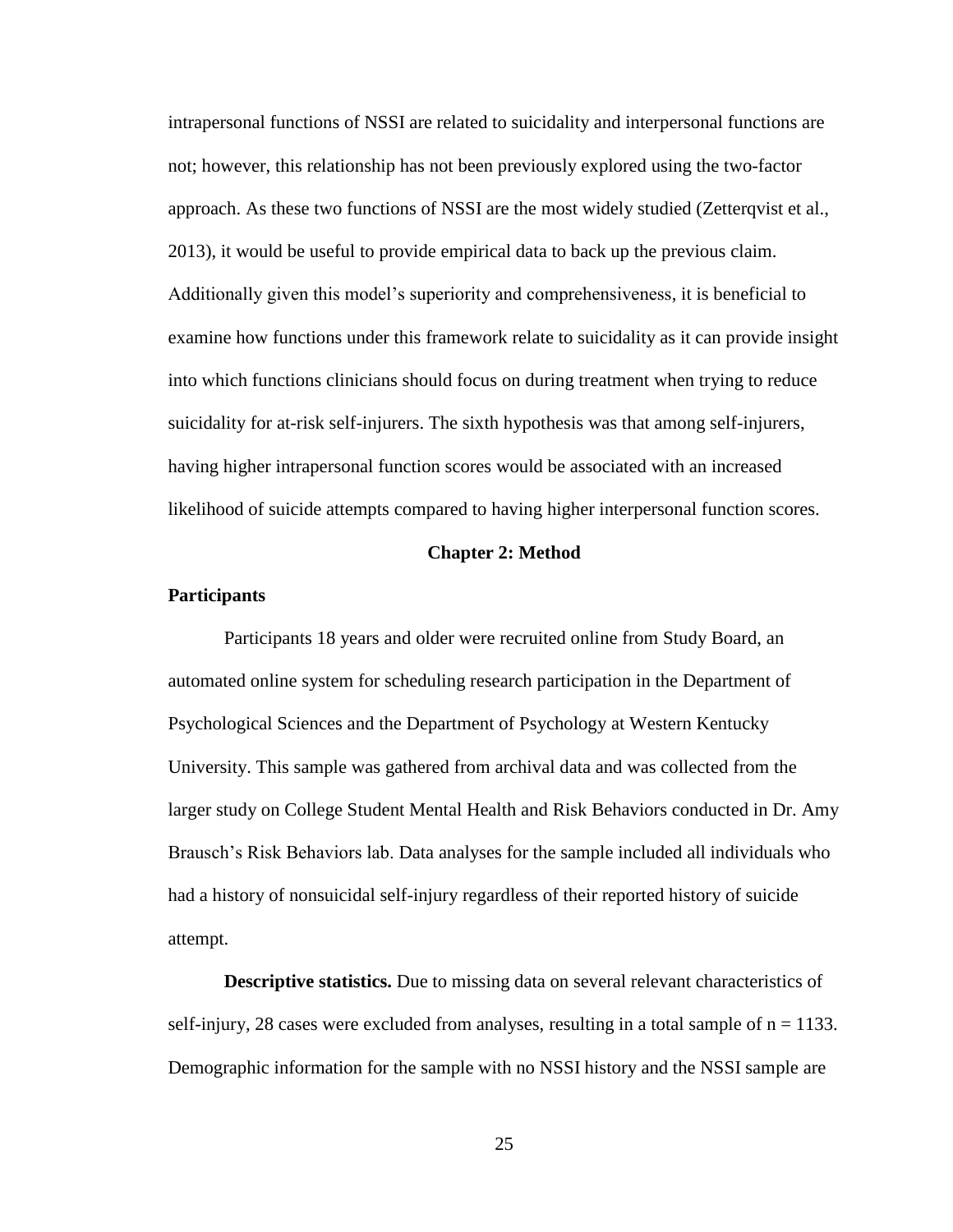presented in Table 3. In the non-NSSI sample, participants ( $N = 762$ ) were an average of 19.60 (SD = 3.59) years old ranging in age from 18 to 59. In the NSSI sample ( $N = 372$ ), participants were approximately 19.95 (SD = 3.21) years old ranging in age from 18 to 48. The number of incidences of self-injury for this sample ranged from 1 to 51 or more times (Median  $= 11-50$ ) but most participants (33.6%) self-injured 51 or more times. Approximately 14% of self-injurers reported having a history of suicide attempt  $(N = 55)$ and approximately 1% of non-self-injurers reported having a history of suicide attempt  $(N = 11)$ . Collectively participants endorsed using all methods of self-injury but used an average of 3.2 methods (SD = 2.24, Median = 3, Mode = 1), and the majority (40.2%) primarily used minor severity methods; descriptive information for each method is presented in Table 4. Participants also endorsed all functions for self-injury; descriptive information for this is presented in Table 5. The majority of participants (56.8%) reported engaging in NSSI less than one hour after first getting the urge; additional descriptives are presented in Table 6. Last, 89% of the sample reported a desire to stop self-harming while the remaining 11% reported no desire to stop.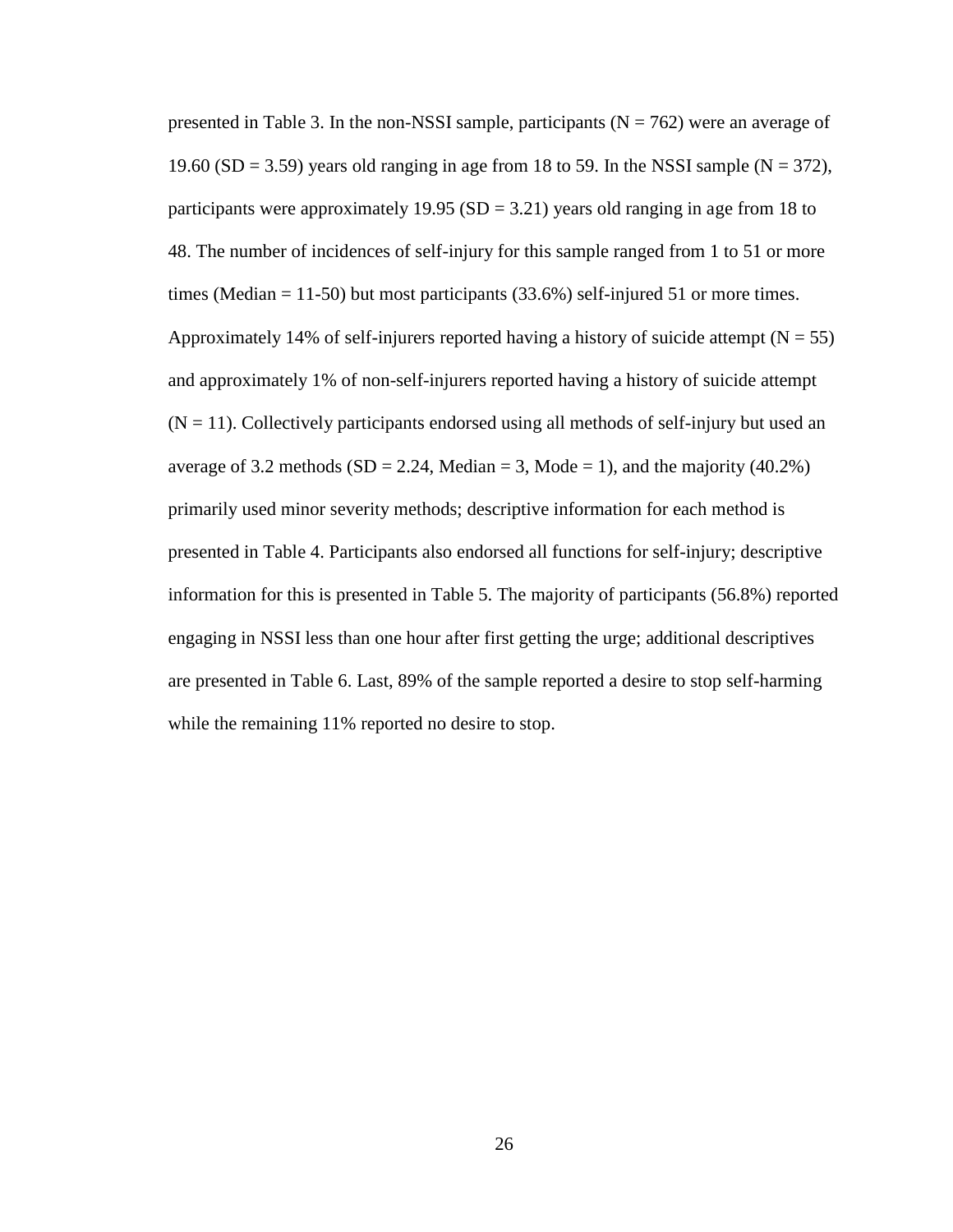## Table 3.

| Characteristic              | NSSI Percentage (N) | Non-NSSI Percentage (N) |  |  |  |
|-----------------------------|---------------------|-------------------------|--|--|--|
| Gender <sup>a</sup>         |                     |                         |  |  |  |
| Male                        | 31.5 (117)          | 29 (221)                |  |  |  |
| Female                      | 68 (253)            | 71 (540)                |  |  |  |
| Ethnicity <sup>b</sup>      |                     |                         |  |  |  |
| Caucasian                   | 74.1 (272)          | 76.6 (582)              |  |  |  |
| African-American            | 9.8(36)             | 12.2 (93)               |  |  |  |
| Hispanic                    | 4.9(18)             | 2.2(17)                 |  |  |  |
| Native American             | .5(2)               | .3(2)                   |  |  |  |
| Multi-Ethnic                | 3.3(12)             | 3.7(28)                 |  |  |  |
| Asian                       | 5.4(20)             | 2.9(22)                 |  |  |  |
| Other                       | 1.9(7)              | 2.1(16)                 |  |  |  |
| Year in School <sup>c</sup> |                     |                         |  |  |  |
| Freshman                    | 58.7 (212)          | 61.7(460)               |  |  |  |
| Sophomore                   | 17.6(65)            | 23.4 (174)              |  |  |  |
| Junior                      | 13.3(49)            | 9.1(68)                 |  |  |  |
| Senior                      | 9.5(35)             | 5.8(43)                 |  |  |  |

# *Demographics of Self-Injurers and Non-Self-Injurers (N =1133)*

Note. Chi-square analyses were conducted to determine if there were differences between groups in reported history of self-injury.

<sup>a</sup> No difference between males and females on history of NSSI.

<sup>b</sup> No difference among ethnic groups on history of NSSI.

<sup>c</sup> Sophomores were more likely to report no NSSI history than Juniors and Seniors, *p<.005.*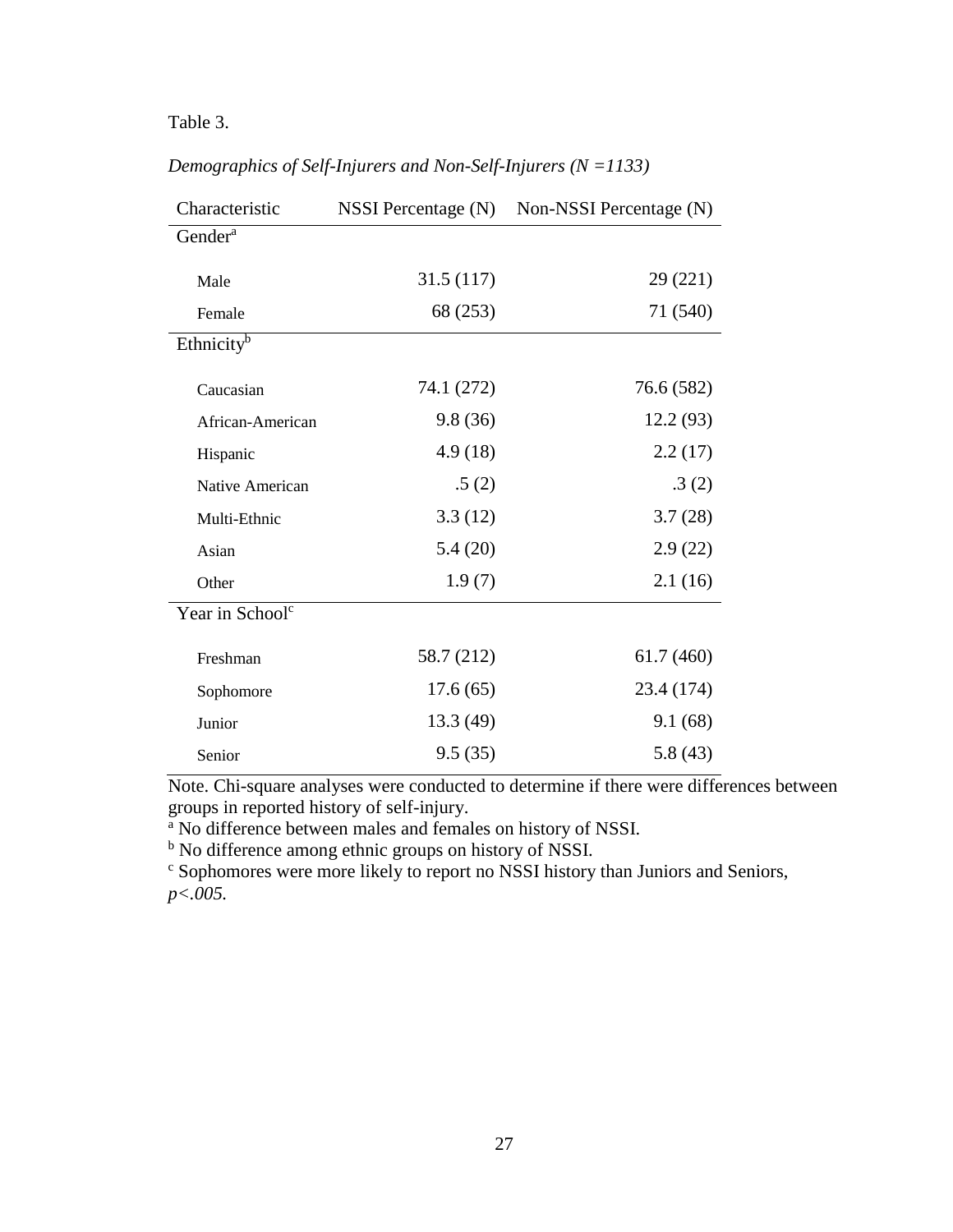# Table 4.

|                                       | Percent of |       |           |                |                |             |          |
|---------------------------------------|------------|-------|-----------|----------------|----------------|-------------|----------|
| Method                                | Sample (N) | M     | <b>SD</b> | Mdn            | Mode           | <b>Skew</b> | Kurtosis |
| Minor Severity <sup>a</sup>           | 40.2       |       |           |                |                |             |          |
| Pinching <sup>b</sup>                 | 35.7 (131) | 31.44 | 70.50     | 10             | 10             | 5.11        | 30.22    |
| Pulling Hair <sup>b</sup>             | 48.5 (179) | 48.87 | 119.68    | 10             | 10             | 3.54        | 12.03    |
| Scratching <sup>b</sup>               | 34 (125)   | 49.50 | 134.52    | 10             | 10             | 4.50        | 23.51    |
| Rubbing<br>Skin <sup>b</sup>          | 23.1(85)   | 63.12 | 158.43    | 10             | 10             | 3.81        | 16.30    |
| Moderate Severity <sup>a</sup>        | 27.5       |       |           |                |                |             |          |
| Biting <sup>b</sup>                   | 29.3 (104) | 50.46 | 158.38    | 10             | 10             | 4.93        | 25.51    |
| Banging <sup>b</sup>                  | 46.7 (172) | 29.62 | 63.95     | 10             | 10             | 5.363       | 34.81    |
| Sticking Skin <sup>b</sup>            | 13.9(51)   | 16.55 | 28.77     | 6              | 10             | 3.142       | 10.62    |
| High Severity <sup>a</sup>            | 32.3       |       |           |                |                |             |          |
| Cutting <sup>b</sup>                  | 47 (173)   | 32.81 | 83.34     | 6              | 10             | 4.09        | 17.75    |
| Burning <sup>b</sup>                  | 19.6(72)   | 16.74 | 60.33     | 5              | $\mathbf{1}$   | 7.52        | 60.10    |
| Carving <sup>b</sup>                  | 9.2(34)    | 14.26 | 25.97     | $\overline{2}$ | $\overline{2}$ | 2.50        | 5.77     |
| Swallowing<br>Substances <sup>b</sup> | 14.9(55)   | 24.64 | 53.23     | 5              | 1              | 3.54        | 14.46    |

# *Methods of NSSI Sample (N = 372)*

Note. <sup>a</sup> Based on the severity most prominently used.

<sup>b</sup> Based on the total percentage of people who endorsed using that method regardless of the severity category in which they were placed.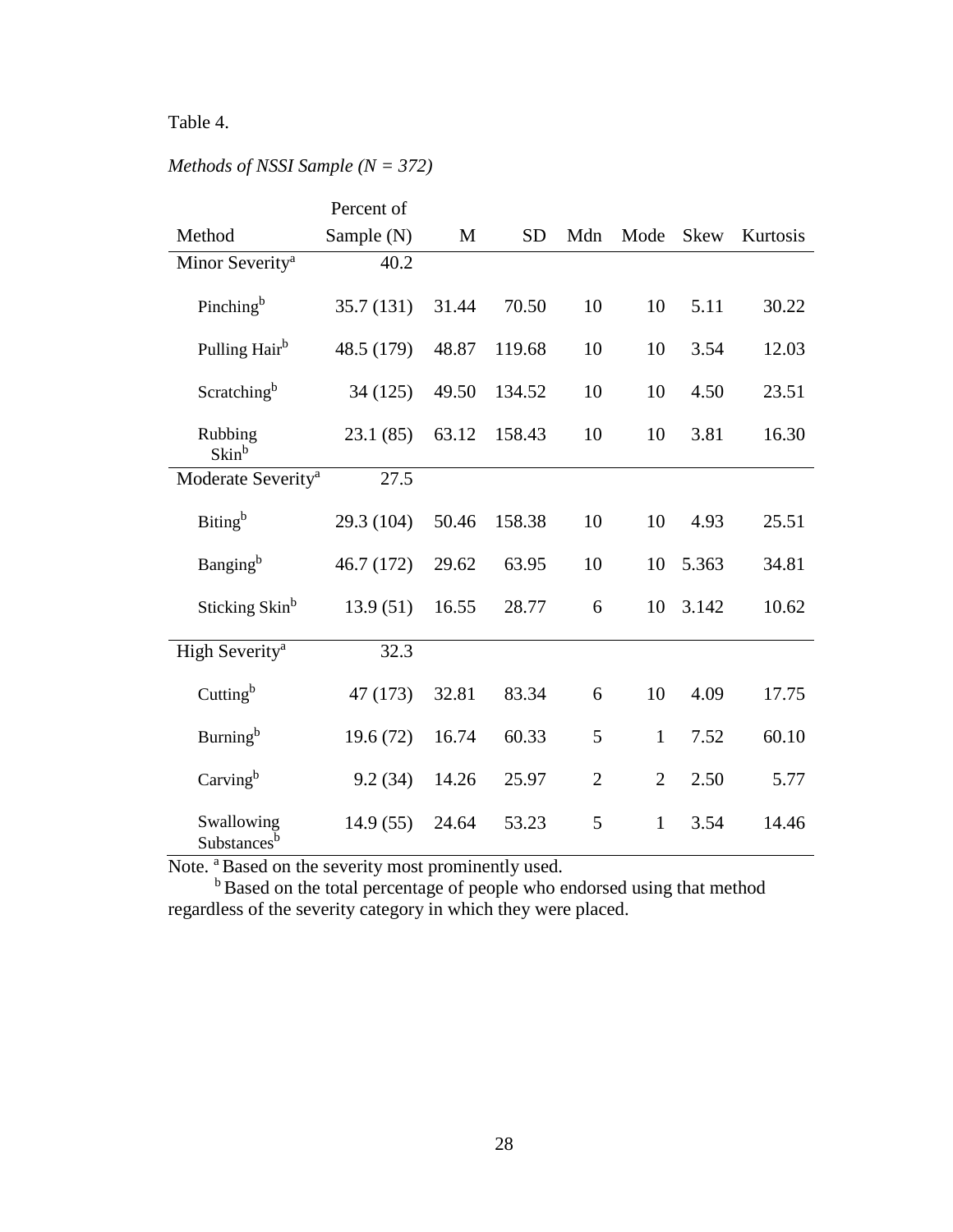# Table 5.

| Function                           | Percent of Sample <sup>a</sup> | $\mathbf{M}^{\text{b}}$ | <b>SD</b> | <b>Skew</b> | Kurtosis |
|------------------------------------|--------------------------------|-------------------------|-----------|-------------|----------|
| Intrapersonal                      | 87.8                           | 9.85                    | 7.46      | .47         | $-.70$   |
| <b>Affect Regulation</b>           | 84.9                           | 3.18                    | 1.99      | $-19$       | $-1.11$  |
| Self-Punishment                    | 66.9                           | 2.29                    | .2.16     | .46         | $-1.18$  |
| Anti-Dissociation                  | 55.1                           | 1.65                    | 1.95      | .95         | $-.35$   |
| Anti-Suicide                       | 38.8                           | 1.18                    | 1.81      | 1.35        | .48      |
| <b>Marking Distress</b>            | 56.5                           | 1.54                    | 1.73      | .85         | $-.38$   |
| Interpersonal                      | 77.5                           | 5.92                    | 6.63      | 1.56        | 2.35     |
| Interpersonal<br><b>Boundaries</b> | 35.3                           | .86                     | 1.40      | 1.62        | 1.70     |
| Self-Care                          | 50                             | 1.05                    | 1.34      | 1.29        | 1.11     |
| Sensation-Seeking                  | 38                             | .72                     | 1.15      | 1.82        | 3.20     |
| Peer Bonding                       | 15.6                           | .36                     | .96       | 3.03        | 9.23     |
| Interpersonal<br>Influences        | 36.3                           | .82                     | 1.32      | 1.66        | 2.02     |
| Toughness                          | 52.3                           | 1.23                    | 1.59      | 1.32        | .99      |
| Revenge                            | 17.8                           | .37                     | .97       | 3.09        | 9.87     |
| Autonomy                           | 29.6                           | .60                     | 1.14      | 2.23        | 5.14     |

*Two-Factor and Individual Functions of Self-Injury for NSSI Sample*

Note: Total scores for individual functions ranged from 0 to 6. Total scores for Intrapersonal and Interpersonal functions ranged from 0 to 30 and 0 to 32, respectively.

<sup>a</sup> Based on the percent of sample endorsing any item on the subscale function.

<sup>b</sup> Based on the mean subscale score.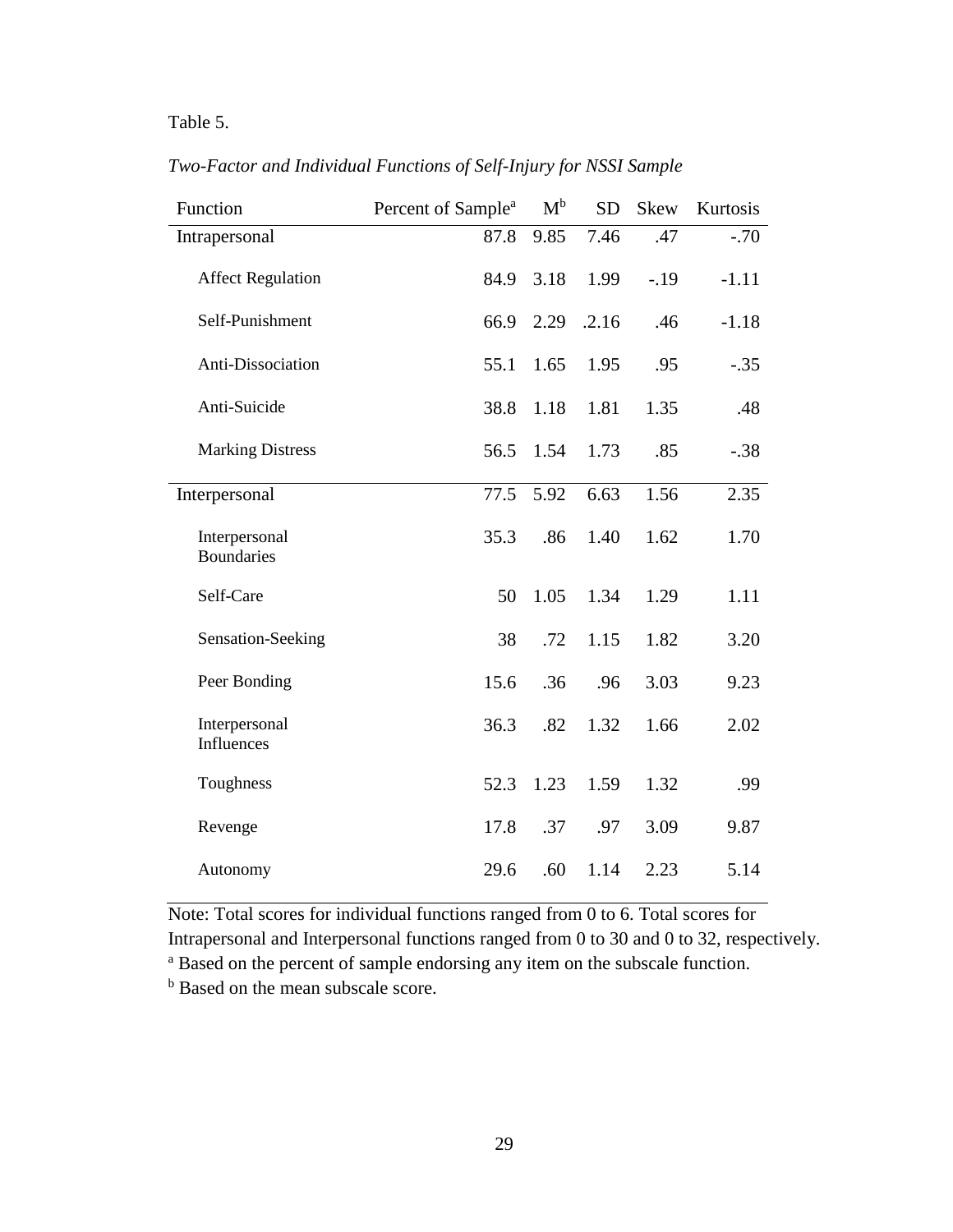# Table 6.

## *Response Latency of NSSI Sample*

| Time Elapsed  | Percept of Sample | Frequency |
|---------------|-------------------|-----------|
| $<$ 1 hour    | 56.8              | 191       |
| 1-3 hours     | 16.7              | 56        |
| 3-6 hours     | 1.5               | 5         |
| $6-12$ hours  | 1.8               | 6         |
| $12-24$ hours | 2.4               | 8         |
| $> 1$ day     | 20.8              | 70        |

#### **Procedure**

At the start of the session, participants entered the Risk Behaviors Lab located on the third floor of Gary Ransdell Hall and were spaced far enough apart to provide privacy to fill out the questionnaires. If they were unable to sit far apart, a partition was placed between them. A graduate researcher then explained the purpose of the study and gave participants an informed consent document (Appendix A). Participants were instructed to carefully read the form and sign it if they agreed to participate in the study. The researcher then asked participants if they had any questions about the study and provided answers if necessary. After the form was signed, the researcher explained the procedure for the study and participants were handed a packet of questionnaires and answered the self-report measures. As the graduate researcher exited, an undergraduate research assistant remained in the room for the duration of the study while participates completed the packet of questionnaires.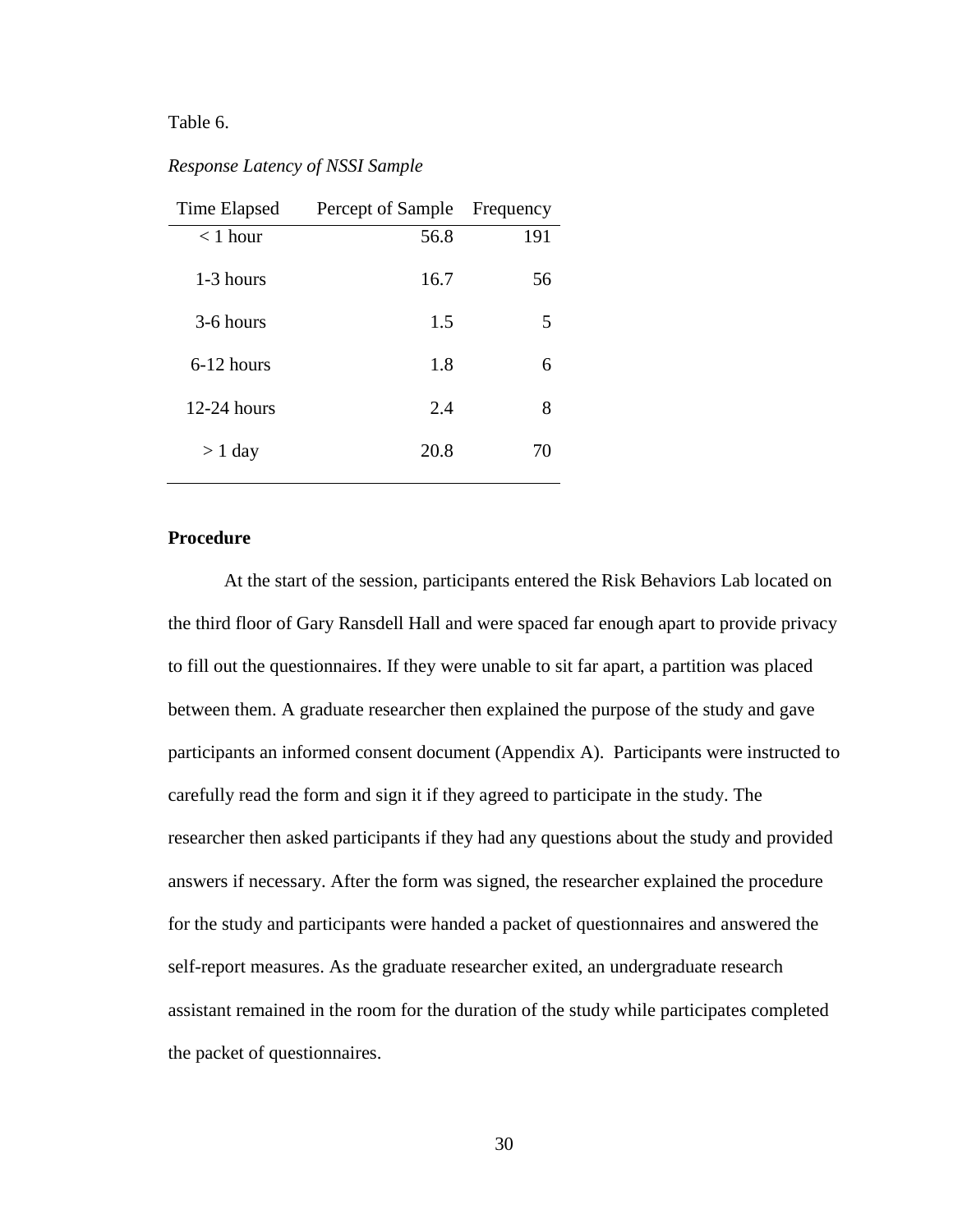Once a participant was finished, they entered the room with the graduate researcher and the debriefing process began. During this debrief, the researcher examined participants' self-reported response to the nonsuicidal self-injury and suicide attempt items marked as critical. At risk individuals were classified based on the severity of their risk (see risk assessment section below) and the appropriate action took place. A white noise machine was also utilized during this study to ensure participant's privacy and confidentiality during the debriefing process. All procedures were approved by Western Kentucky University's Institutional Review Board.

#### **Risk Assessment**

Risk assessment was based on participants' disclosure of a suicide attempt on the SHBQ. Low risk participants were those who indicated a suicide attempt more than 12 months ago and/or thoughts about suicide within the past year. These participants were encouraged to make an appointment at the counseling center or another agency provided on the debriefing form (Appendix B). Moderate risk participants were those who reported a suicide attempt within the past 12 months and thoughts of suicide within the past 6 months but did not describe a plan or intent to carry out a plan. In this case the researcher offered to call the counseling center from the lab to make an appointment for the participant and if this offer was denied, the participant was highly encouraged to make an appointment him or herself. A high risk participant is someone who reported a suicide attempt within the past 12 months and current thoughts of or a plan for suicide. These individuals were to be immediately referred to the WKU Counseling Center and the researcher would walk with the participant to Potter Hall, the location of the center. No participants were found to have high risk for suicide and the majority of participants were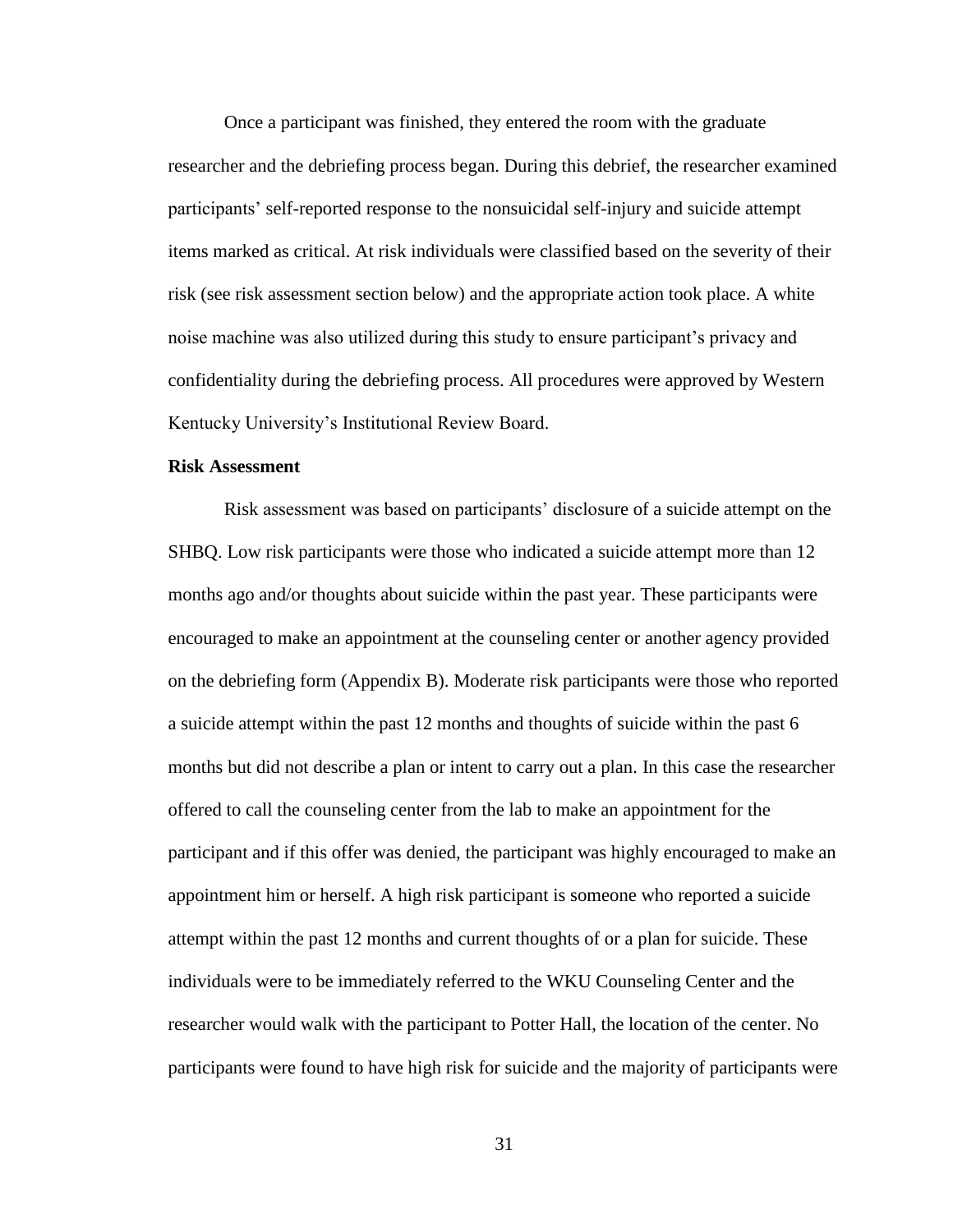low risk with a small minority being moderate risk. All participants were given the debriefing sheet to keep and were granted Study Board credits for their participation in the study.

Participation in this study was unlikely to cause additional risk for participants other than what is typically experienced in everyday life. Participants were told that if they became upset with any of the questions they could choose to skip those questions or end their participation without penalty. Participants who were at risk for suicide benefited from participating in this study because they received important referral information they might not have received otherwise and were able to get professional help necessary.

# **Measures**

**Demographics.** Participants completed a demographic questionnaire to assess information such as age, year in school, gender, sexual orientation, and ethnicity (Appendix C).

**Nonsuicidal self-injury history.** The Inventory of Statements About Self-Injury (*ISAS*; Klonsky & Olino 2008), a 46 item self-report measure, was used to assess all of the NSSI sections below (Appendix D).

*NSSI frequency***.** Stated on the ISAS, NSSI are lifetime behaviors done intentionally to oneself without suicidal intent, including: cutting, biting, burning, carving, pinching, hair pulling, scratching, hitting self or banging**,** rubbing skin against rough surfaces, sticking self with needles, swallowing dangerous substances and other methods participants had the option to write. Participants were asked to write whether they had done any of these behaviors and were also asked to indicate the frequency of each method endorsed. These items were summed to indicate a total lifetime NSSI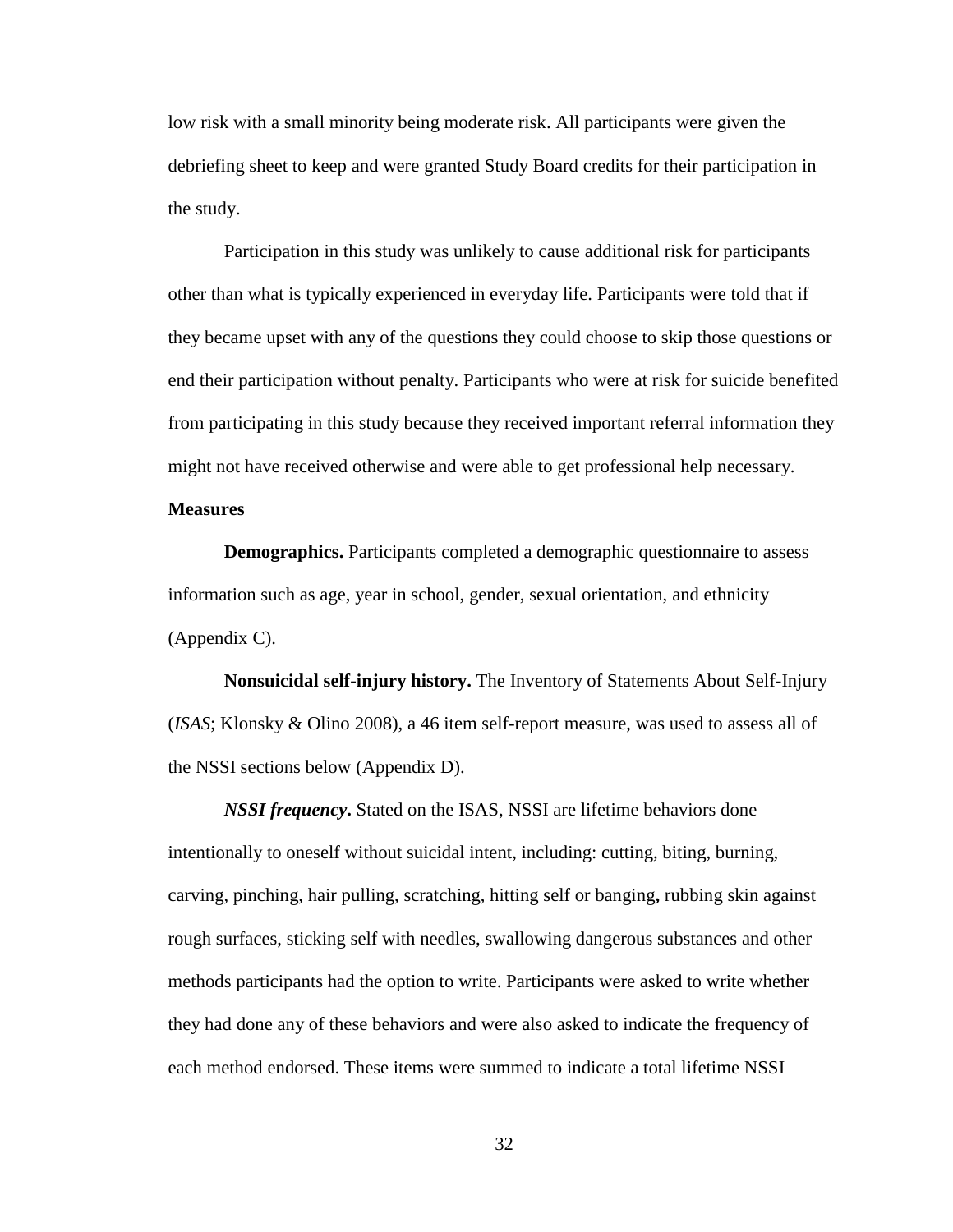frequency. This frequency was used to place self-injurers into groups based on a range of self-injury frequency such that  $0 =$  no self-injury,  $1 = 1-4$  incidences,  $2 = 5-10$  incidences,  $3 = 11-50$  incidences, and  $4 = 51$  more incidences. Frequency categories were taken from proposed guidelines of NSSI disorder in the *DSM-5* (APA, 2013) and previous research (Whitlock & Knox, 2007).

*NSSI method severity***.** Regardless of how commonly methods were endorsed, all methods listed in the previous section were included in this study to better divide participants by severity. Severity groups were derived from previous research (Favaro et al., 2008; Lloyd-Richardson et al., 2007; Tang et al., 2011; Whitlock, Muehlenkamp, & Eckenrode, 2008) which categorized people based on the typical amount of damage caused to the body. Minor severity included pinching, pulling hair, scratching, and rubbing skin against rough surfaces; moderate severity included biting, hitting/banging, and sticking self with needles; and high severity included cutting, burning, carving, and swallowing dangerous substances. Participants were given a total score based on frequency for each severity level. They were then categorized based on the severity they endorsed the most. Due to theoretical assumptions of the impact of engaging in more severe forms of NSSI (i.e., decreased fear of bodily harm, desensitization to pain, and greater likelihood of suicide), if there was a tie in method severity, they were placed in the category that was more severe. For example, if a participant listed 15 minor methods, 10 moderate methods, and 15 high severity methods, they were considered to use high severity methods. Methods were coded as 1 for minor, 2 for moderate, and 3 for high.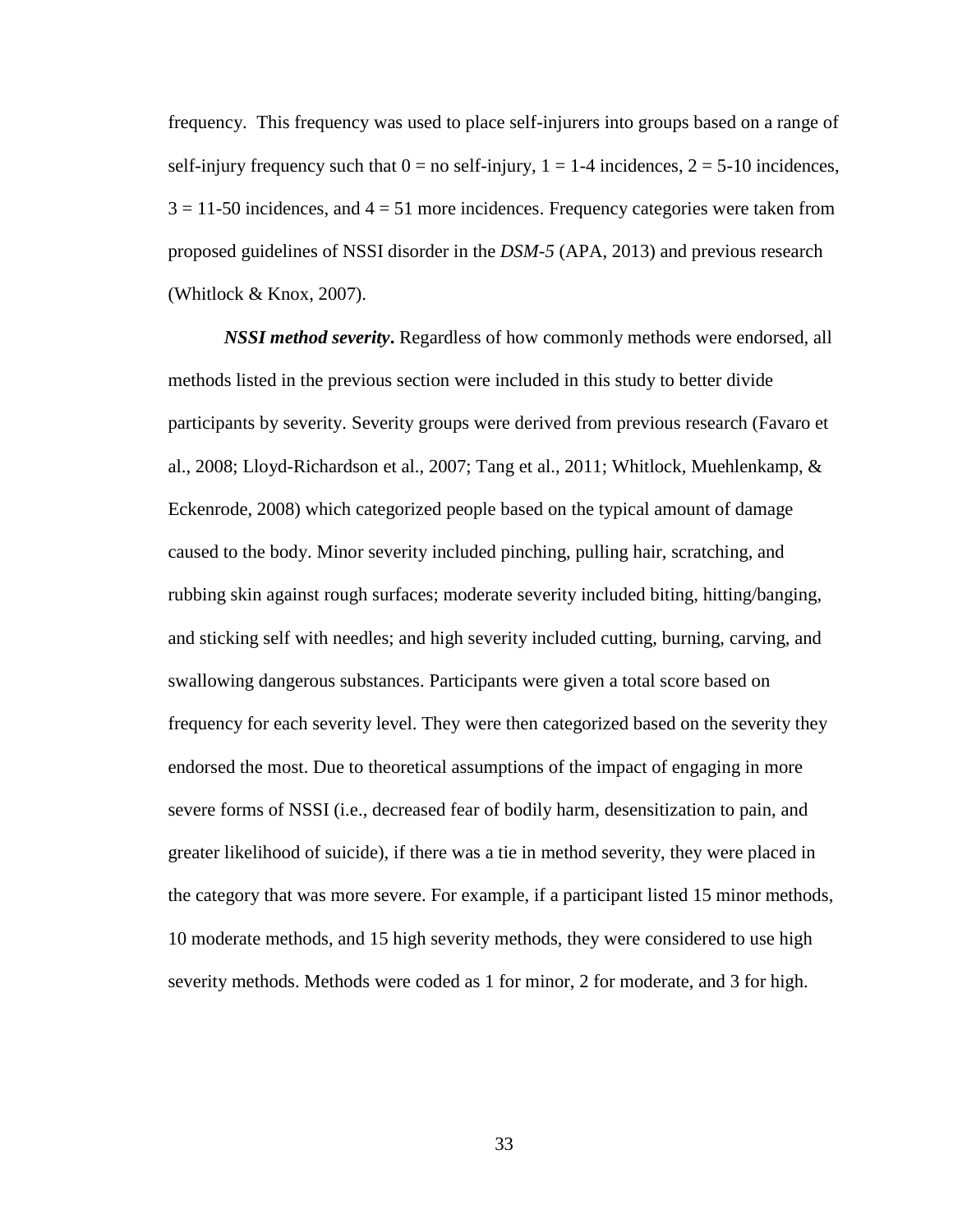*NSSI experience of pain***.** On item 4, participants were asked whether they experienced physical pain while self-harming. They had the option to circle yes (1), sometimes  $(2)$ , or no  $(3)$ .

*NSSI response latency***.** Item 6 asked participants how much time typically elapsed from the time they had the urge to self-harm until they acted on the urge. Participants circled either less than 1 hour (1),  $1 - 3$  hours (2),  $3 - 6$  hours (3),  $6 - 12$ hours (4),  $12 - 24$  hours (5), or more than 1 day (6).

*NSSI desire.* On item 7, participants were asked if they wanted to stop selfharming. They could have chosen yes (1) or no (0). If a participant circled both answers, this was counted as missing data.

*NSSI functions***.** The second section of the ISAS assesses 13 functions of NSSI using 39 items. Participants were asked to indicate how relevant each item was for their reason to self-injure using a scale of  $0 - 2$  ( $0 =$  not relevant,  $1 =$  somewhat relevant,  $2 =$ very relevant). The 13 functions converge on two factors; interpersonal (e.g. autonomy, interpersonal boundaries, interpersonal influence, peer bonding, revenge, self-care, sensation seeking, and toughness) and intrapersonal (e.g. affect regulation, antidissociation, anti-suicide, marking distress, and self-punishment) (Klonsky, Glenn, Styer, Olino, & Washburn, 2015). Participants were given a score up to 6 for each of the individual functions and these were added to compute an overall interpersonal and intrapersonal score which could range from  $0 - 48$  and  $0 - 30$ , respectively. The ISAS has been shown to be a reliable and valid way to measure the various functions of NSSI (Klonsky & Glenn, 2009). Validity of the 13 functions ranged from .53 to .88 with reliability coefficients of  $\alpha = .80$  and  $\alpha = .88$ , respectively, for intrapersonal and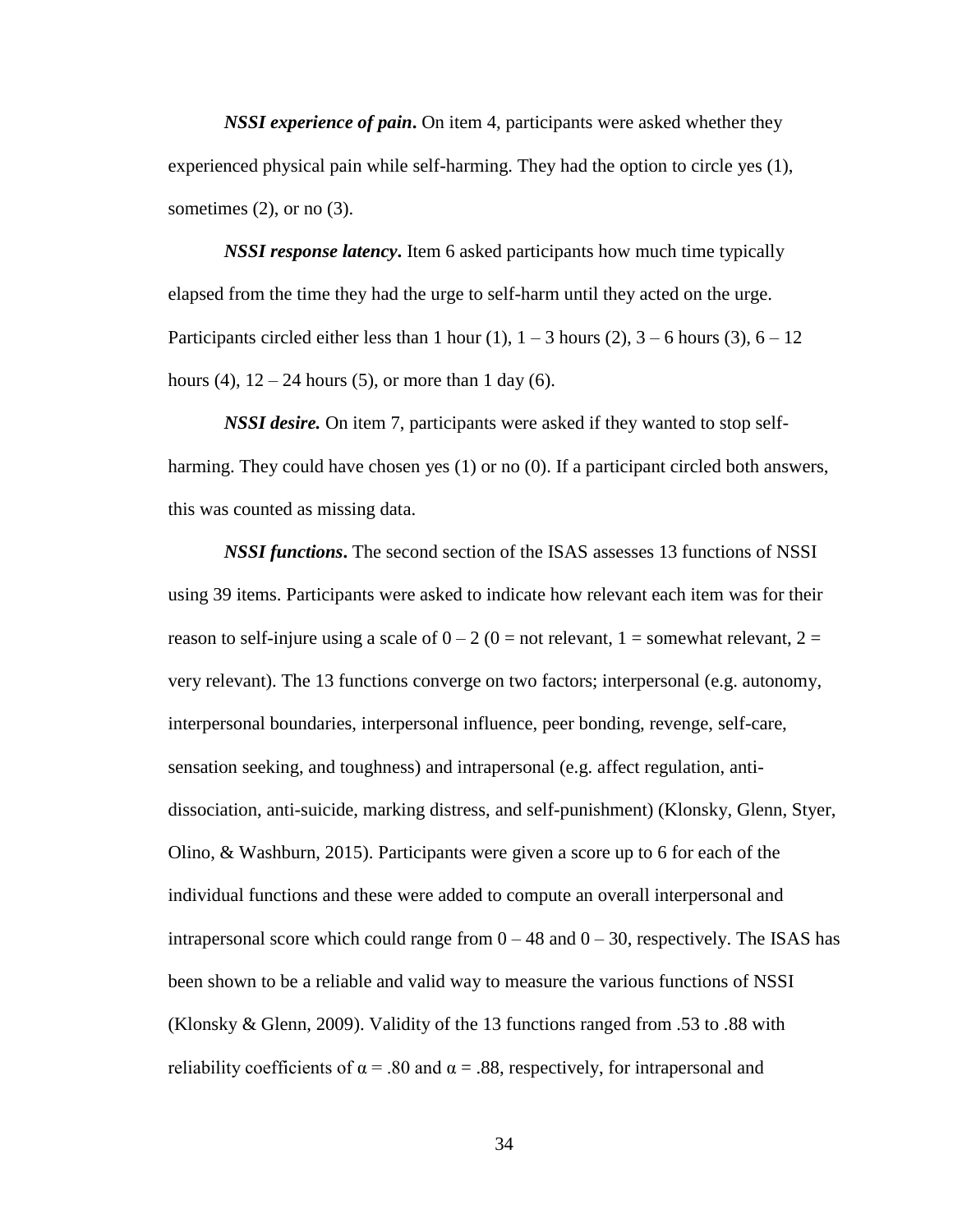interpersonal functions. For the current sample, the reliability coefficient for all of the items used on the ISAS was  $\alpha = 87$  and reliability for the intrapersonal subscale was  $\alpha =$ .83 whereas reliability for the interpersonal subscale was  $\alpha = .82$ .

**Suicide attempt history.** The Self-Harm Behavior Questionnaire (SHBQ; Gutierrez, 1998), another self-report measure (Appendix E), was used to determine if participants had previously attempted suicide as indicated by the question, "Have you ever attempted suicide?" Participants could circle yes (1) or no (1) and then elaborate on their suicide attempt and give information such as method, lifetime number of attempts, age of most recent attempt, disclosure of the attempt, and if medical attention was required after the attempt. As the current study is concerned with prediction of a suicide attempt, only participants' response for this item was used as the outcome variable. The SHBQ has been shown to be valid and reliable in assessing self-harm thoughts and behaviors in a sample of university students (Gutierrez, Osman, Barrios, & Kopper, 2001). Reliability for the current sample for items assessing suicidal behaviors was  $\alpha =$ .81.

#### **Chapter 3: Results**

#### **Preliminary Analyses**

Data from the NSSI sample were assessed to ensure all of the assumptions of binomial and multivariate logistic regression were met. Though a moderate correlation was found between intrapersonal and interpersonal functions of NSSI (*r* = .47), analyses revealed no violation of multicollinearity. Raw lifetime NSSI frequency was nonnormally distributed as indicated by a large degree of skewness (skew = 3.86) and kurtosis (kurtosis = 17.84) ranging from 1 to 2102 incidences ( $M = 121.27$ ,  $SD = 266.95$ ,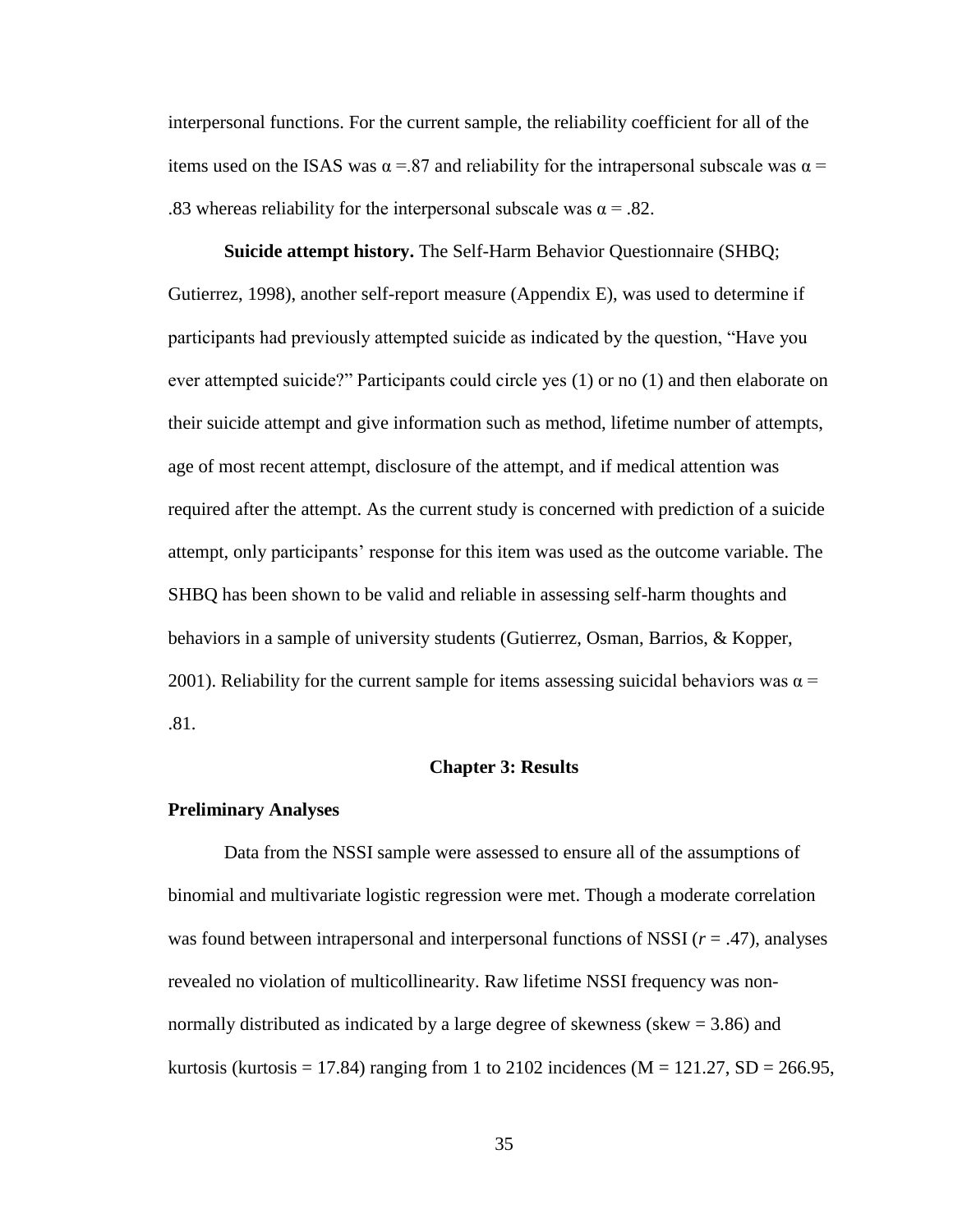Median  $= 24$ ). When lifetime frequency was categorized by range (i.e., 1-4 incidences, 5-10 incidences, 11-50 incidences, and 51+ incidences), the skewness and kurtosis were found to be within the acceptable standards (skew  $=$  -.49, kurtosis  $=$  -.98). This lifetime range of NSSI incidences was used as the predictor variable in the first analysis.

# **Hypothesis One**

A binomial logistic regression analysis was conducted to determine the effect of ranked lifetime NSSI frequency on the likelihood that participants had a history of suicide attempt. The regression model was statistically significant,  $\chi^2(4, N = 1133) =$ 83.537,  $p < .001$  and explained 19.8% (Nagelkerke  $R^2$ ) of the variance in suicide attempt status in addition to correctly classifying 94.2% of cases. As shown in Table 7, all categories of NSSI frequency increased the odds of suicide attempt status compared to having no history of self-injury and these odds became stronger as the frequency of selfinjury increased.

Table 7.

|                    | Odds Ratio                |
|--------------------|---------------------------|
| Lifetime Frequency | (95% Confidence Interval) |
| 0 incidences       | 1                         |
| 1-4 incidences     | 4.9 $(1.5-16.2)$          |
| 5-10 incidences    | 6.7 $(2.4-18.9)$          |
| 11-50 incidences   | $10.9(5.0-23.8)$          |
| $51+$ incidences   | 18.2 $(8.8-37.9)$         |

Note: Results in bold are statistically significant at  $p < .01$  with 0 incidences being the reference group.

# **Hypothesis Two**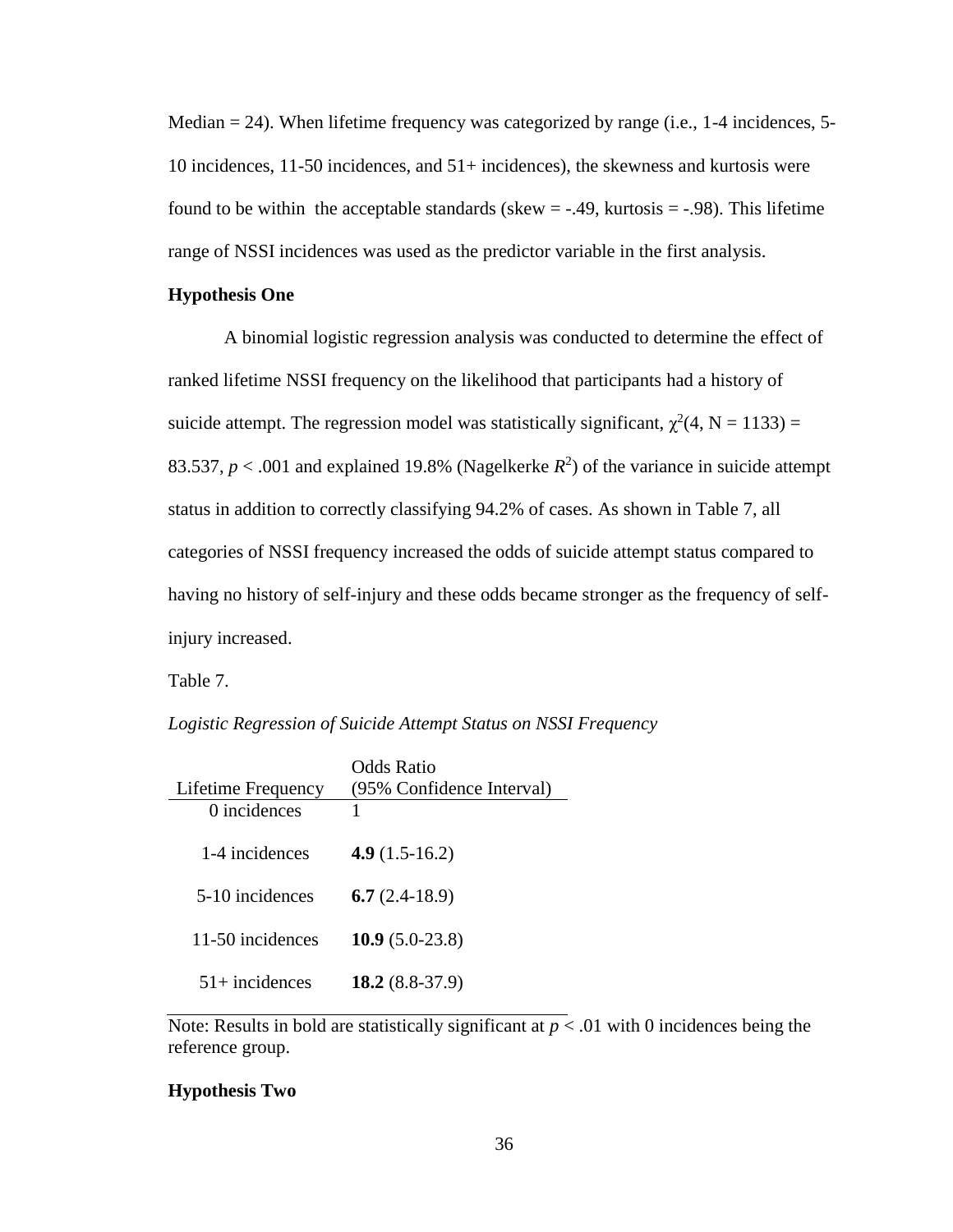The second hypothesis was tested using chi-square crosstabulation analysis.

Results indicated that the relationship between NSSI method severity and suicide attempt status was significant  $\chi^2(2, N = 371) = 14.72$ ,  $p < .005$ . More specifically, those who primarily used high severity methods of self-injury were proportionately more likely to have a history of suicide attempt (25%) compared to those who used moderate (8.8%) or minor methods of self-injury (10.7%). Additionally, those who used moderate methods of self-injury were likely to have a proportionately similar history of suicide attempt with those who primarily used minor severity methods of self-injury.

# **Hypothesis Three**

Chi-square crosstabulation was also used to test the third hypothesis. Results showed that the relationship between pain status and suicide attempt status was statistically significant  $\chi^2(2, N = 361) = 6.30, p < .05$ . Further inspection of the proportions indicated participants who experienced pain while self-injuring were more likely to report a history of suicide attempt (21.2%) than those who did not experience pain (8.3%). Participants who reported sometimes experiencing pain while self-injuring (14.6%) did not differ statistically from either group in terms of suicide attempt status.

#### **Hypothesis Four**

Binomial logistic regression was used to assess the relationship between response latency and suicide attempt status. Results showed the regression model was not statistically significant,  $p = 0.22$ , indicating response latency was not associated with suicide attempt status (see Table 8.)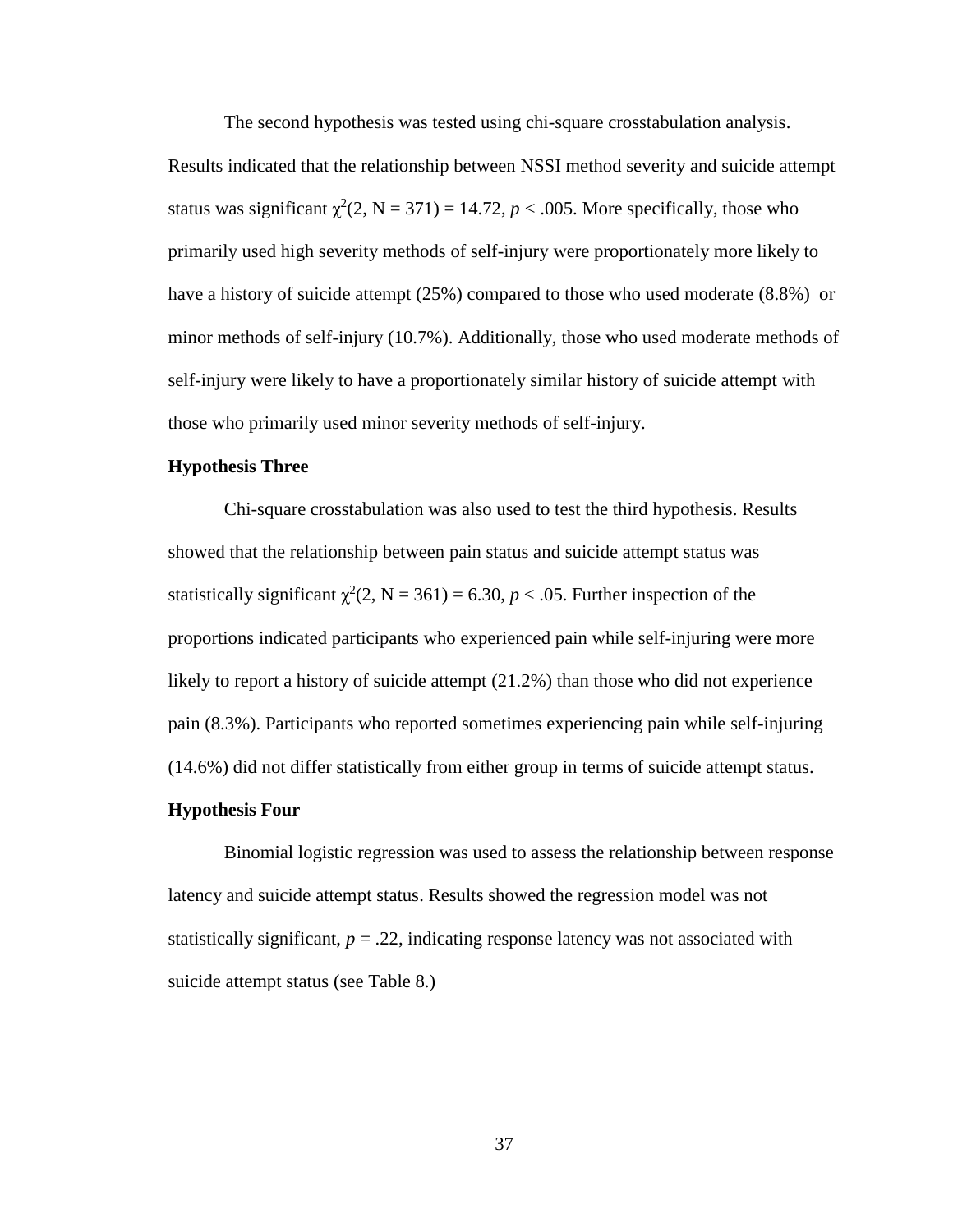Table 8.

# *Logistic Regression of Suicide Attempt Status on Response Latency*

| <b>Response Latency</b> | Odds Ratio (95% Confidence Interval) |
|-------------------------|--------------------------------------|
| $<$ 1 hour              | $.9(0.4-1.9)$                        |
|                         |                                      |
| 1-3 hours               | $1.5(.6-3.6)$                        |
| 3-6 hours               | $\mathbf{\Omega}$                    |
|                         |                                      |
| 6-12 hours              | $2.68(.4-16.5)$                      |
| $12-24$ hours           | $\theta$                             |
|                         |                                      |
| $> 1$ day               |                                      |

Note. > 1 day is the reference group for response latency.

# **Hypothesis Five**

Chi-square crosstabulation was used to test the fifth hypothesis to determine the relationship between desire to stop self-harming and suicide attempt status. Results demonstrated no relationship, and although more people who had no desire to stop NSSI reported a history of suicide attempt (21.1%) compared to those who desired to stop (14.1%), these proportions were not found to be different statistically  $\chi^2(1, N = 343) =$ 1.29,  $p = 0.26$ .

#### **Hypothesis Six**

The final hypothesis was tested using multinomial logistic regression analysis to determine the effect of functions of self-injury on predicting suicide attempt status. Results showed the final model was significant  $\gamma$ 2(2, N = 372) = 53.67, *p* < .001 and explained 23.7% (Nagelkerke  $R^2$ ) of the variance in the prediction of a suicide attempt history. Self-injuring for more intrapersonal reasons was significantly likely to increase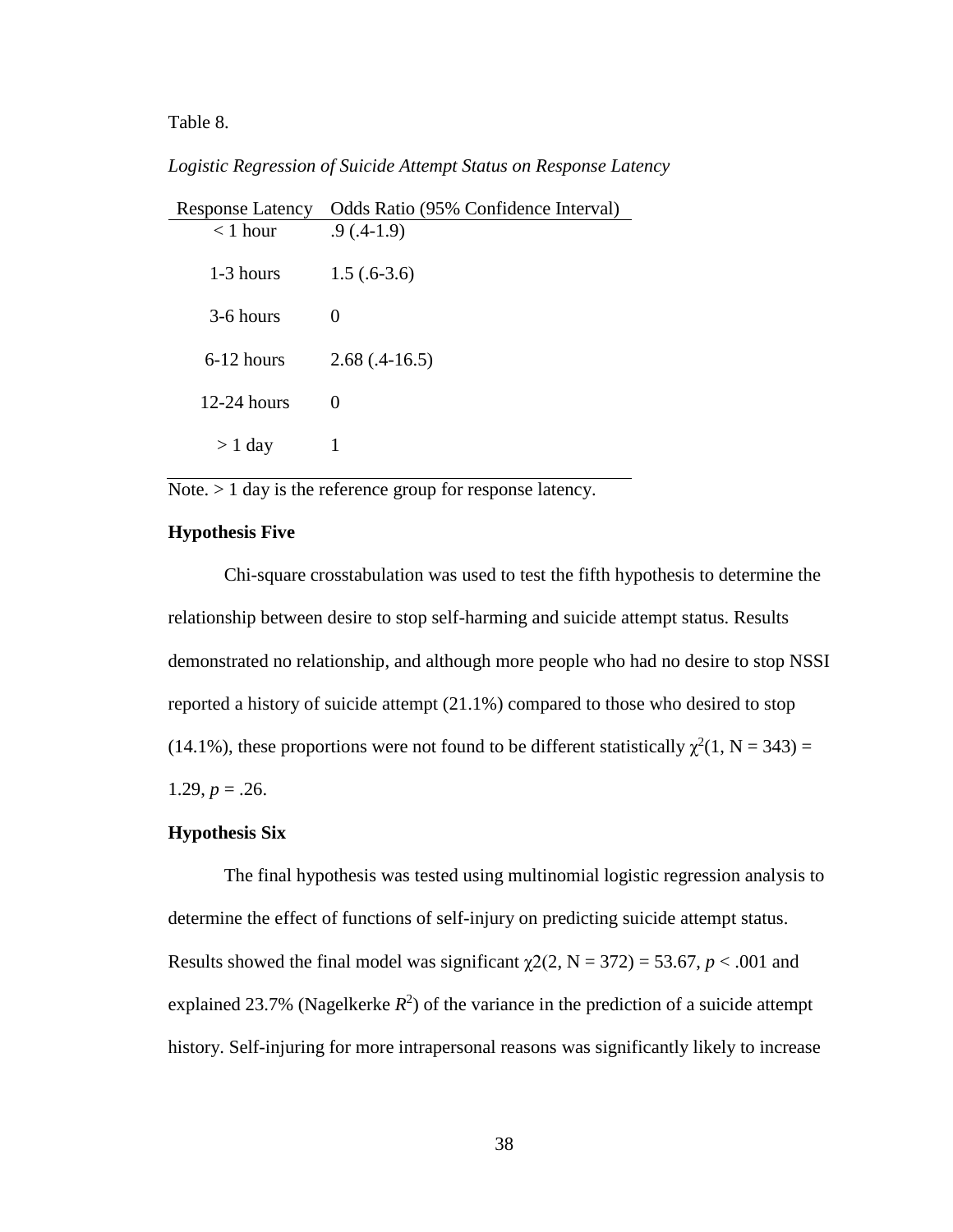the odds of a suicide attempt,  $\chi$ 2(1) = 49.76, *p* < .001, but interpersonal functions did not have any effect  $χ(1) = 1.59, p = .21$  (see Table 9.)

Table 9.

#### *Logistic Regression of Suicide Attempt Status on NSSI Functions*

Function Odds Ratio (95% Confidence Interval) Intrapersonal **1.2** (1.1-1.2)

Interpersonal .9 (.9-1.0)

Note: Results in bold are statistically significant at *p* < .001

#### **Chapter 4: Discussion**

The current study sought to determine how various features of self-injury increase the likelihood of a suicide attempt. Overall, there was mixed support for the various hypotheses of this study. The first hypothesis, stating that suicide attempt status would be predicted by ranked frequency of NSSI and that the relationship would be curvilinear, was partially supported. It was found that in comparison to no history of NSSI, all frequency categories predicted significantly higher risk for a suicide attempt, but the pattern shown was linear rather than curvilinear. Specifically, the risk for a suicide attempt increased in magnitude as the frequency of self-injury increased. Though research on how NSSI frequency relates to suicidality has generally been mixed, the results of the current study are not surprising considering previous research has found a positive linear relationship between NSSI frequency and the number of suicide attempts (Andover & Gibb, 2010; Darke et al., 2010) and that engagement in repetitive NSSI predicts the number of suicide attempts (Brunner et al., 2007).

Like the current study, Whitlock and Knox (2007) used univariate logistic regression for their analysis. Therefore, a likely explanation as to why replication of their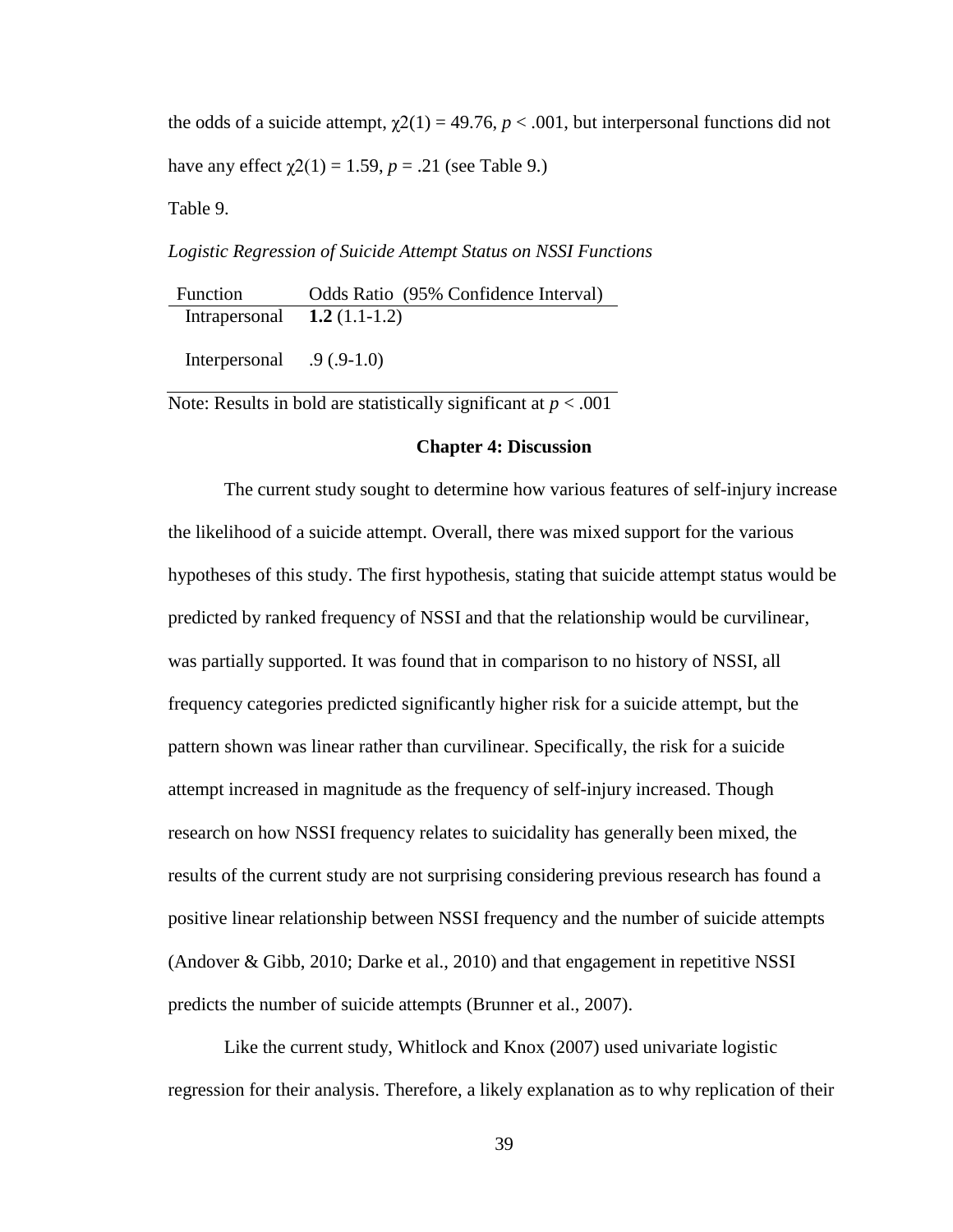results failed is due to differences in measurement of suicidality rather than the type of analysis conducted. In the original study, participants were classified as exhibiting suicidality if they had any history of suicidal ideation, plans, gestures or attempts. In the current study, participants were classified as exhibiting suicidality only if they reported a history of suicide attempts. Therefore, Whitlock and Knox captured a broader range of suicidality compared to the current study and this is likely the reason why they found that maximum risk peaked at 11 to 50 episodes and declined at 51 or more episodes. The current study captured arguably the most important aspect of suicidality (i.e., suicide attempts) and explains why risk of suicide attempts increased with increased frequency of NSSI. The current study underscores an important finding regarding the NSSI-suicide relationship and points to the robustness of NSSI frequency in the prediction of risk for suicidality in general but more importantly, risk for a suicide attempt alone. Additionally, this finding attests to the significance of early intervention for stopping self-injurious behaviors in order to decrease frequency and curtail risk of a future suicide attempt.

The second hypothesis that those who endorsed primarily high severity methods would be most likely to report a history of suicide attempt compared to people who reported primarily moderate or minor methods was fully supported. It was also found that moderate and minor method self-injurers had similar proportions of reported suicide attempt history. The one study found in the literature which grouped self-injurers by method severity (Lloyd-Richardson et al., 2007) combined moderate and high severity self-injurers into one group and compared them with minor method self-injurers. The current study provides support that the difference in suicide attempts found in the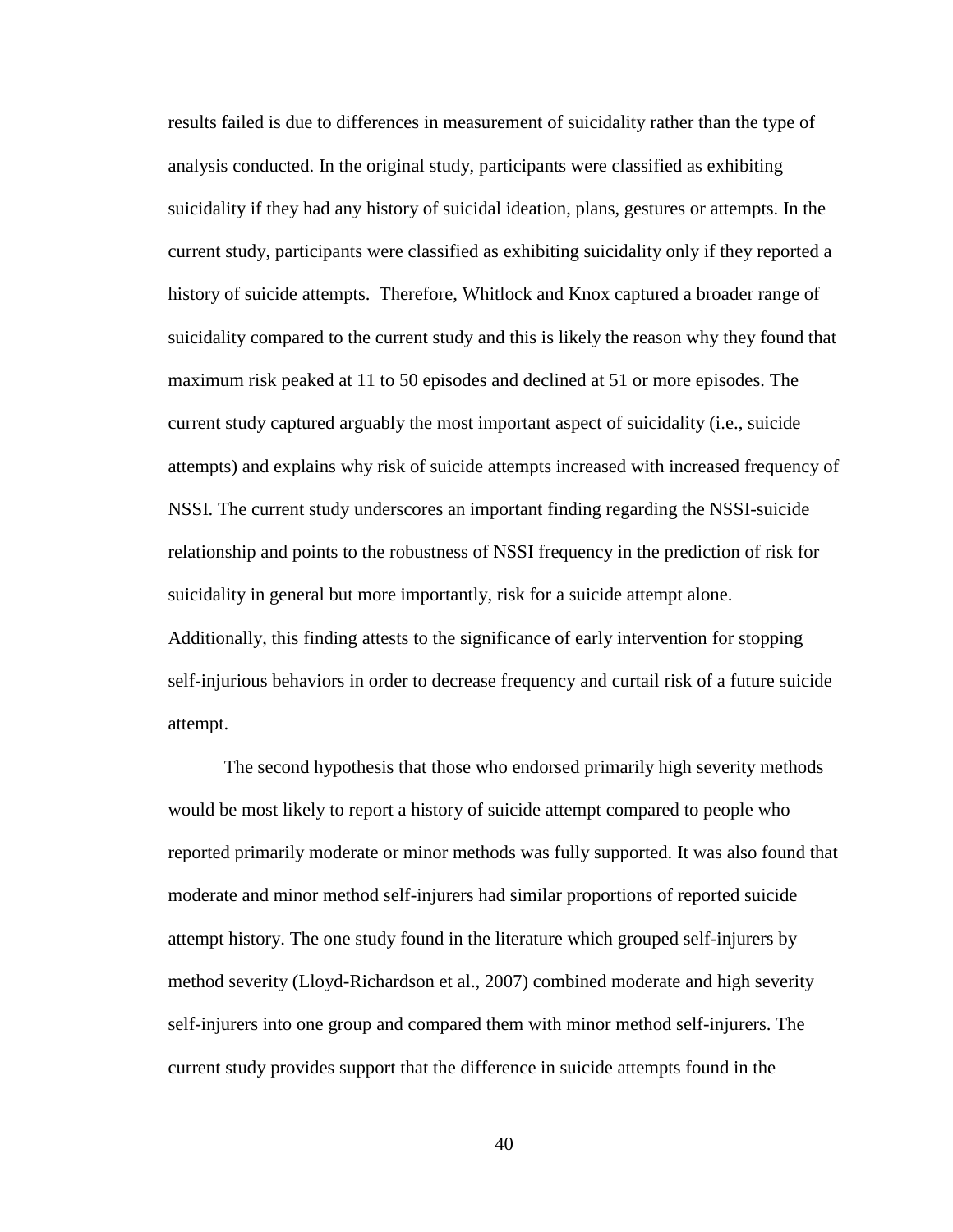previous study was likely due to high severity self-injurers. Therefore in the future, researchers should assess all three groups separately to determine other ways in which these groups may differ. If method severity groups differ in other ways, it could lead to a clearer understanding of the relationship between NSSI and suicide, help create more accurate theories of this relationship, and provide a better explanation for the idiosyncrasies that are commonly found in the literature.

In the context of the IPTSB, the present study also provides support for the potential effect more lethal methods of self-harm have on reducing fear of bodily harm, an important subcomponent of acquired capability for suicide. A meta-analysis found that those who endorsed cutting were more likely to report a suicide attempt history compared to those who endorsed any other method of self-injury including other minor, moderate, and severe methods combined (Victor & Klonsky, 2014). This meta-analysis in addition to the current study's results suggest that the next step for future research may be to compare suicidality among each high severity method to determine what method specifically is driving the association between suicidality and method severity. The discovery of which severe methods are most likely to be associated with suicide attempts may act to guide and encourage means-restriction at the self-injury level, may help to reduce increases with aspects of acquired capability (e.g., comfort with bodily harm and habituation to pain), and may ultimately reduce risk of self-injury escalating to suicide.

Hypothesis three was not supported by the results of the current study. In opposition to past research (Nock et al., 2006), individuals who reported no feeling of pain during self-injury were significantly less likely to report a history of suicide attempt compared to those who reported feeling pain. As this study has shown, risk for a suicide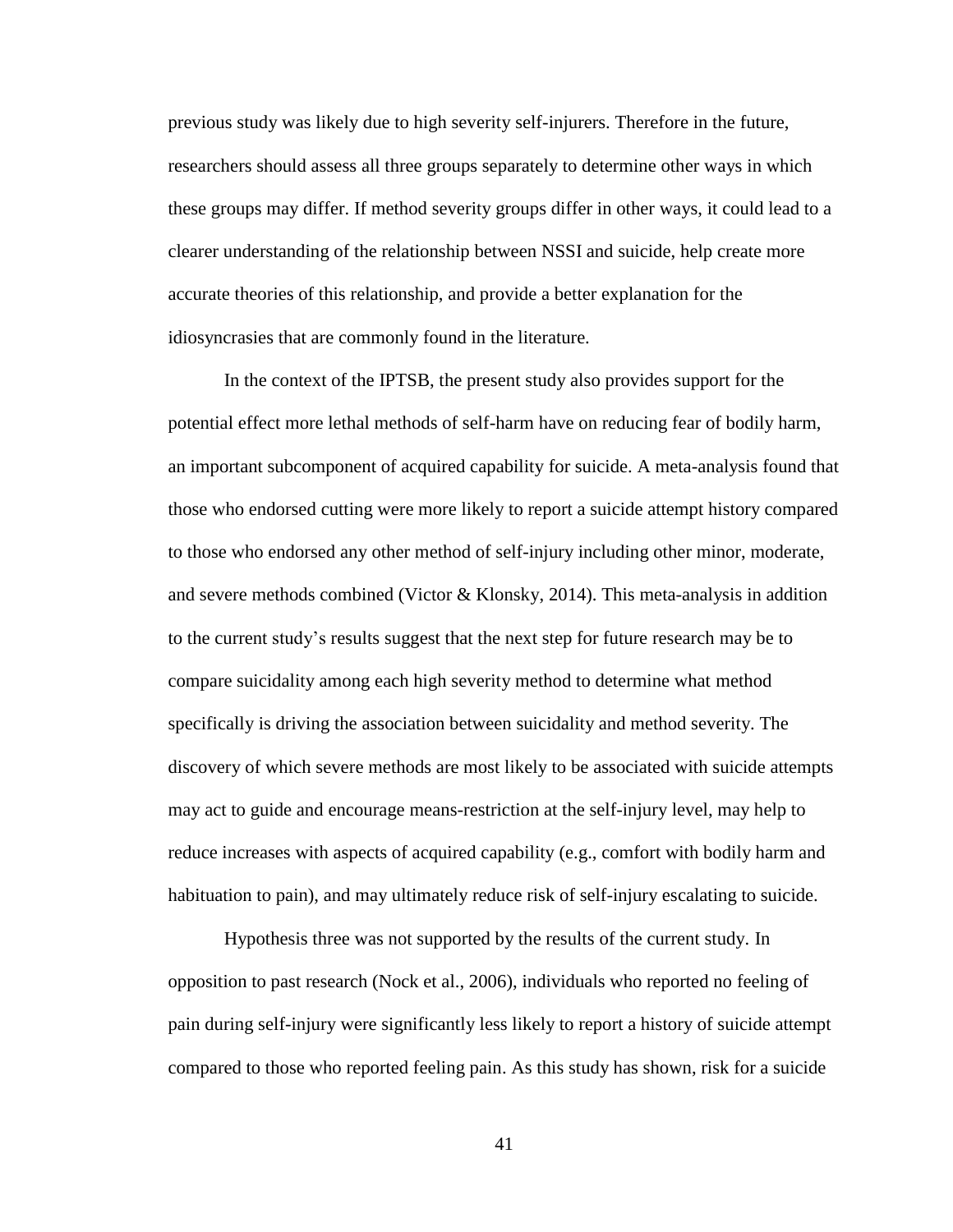attempt diminishes with lower frequencies of self-injury. It would be logical to attain the current result if those who did not feel pain also reported significantly lower frequency of self-injury compared to the other pain status groups. However, this is not the case as a supplementary exploratory analysis revealed no significant differences in NSSI frequency across groups.

All participants in Nock and colleagues' (2006) study were inpatients at a psychiatric unit who had consecutive admittances, had self-injured within 12 months, and a very large majority had current DSM-IV diagnoses in addition to reporting at least one suicide attempt. Given the high clinical severity of that sample and the measurement of pain based on intensity, it is not surprising that the finding from the current study appears contradictory at the surface. To help offer some additional explanation for this result, an exploratory analysis was conducted to examine if pain status groups differed by severity of NSSI methods. Results showed that those who felt pain were proportionately more likely to use high severity methods compared to moderate, but not minor, methods. Although initial results seem to be in opposition to the notion of acquired capability as demonstrated by diminished pain experience, inclusion of the additional analysis gives credence to the possibility that those who felt pain engaged in escalating severity of methods over time due to habituation to pain. Further, the escalation of NSSI severity may act to ensure that pain is felt as it is a potentially relevant consequence of self-injury (Selby & Joiner, 2009). If feeling pain is relevant for any self-injurer, (s)he could be more likely to use severe methods and this may be an indication of decreased fear of bodily harm, increased tolerance for pain, and ultimately heightened capability and risk for suicide.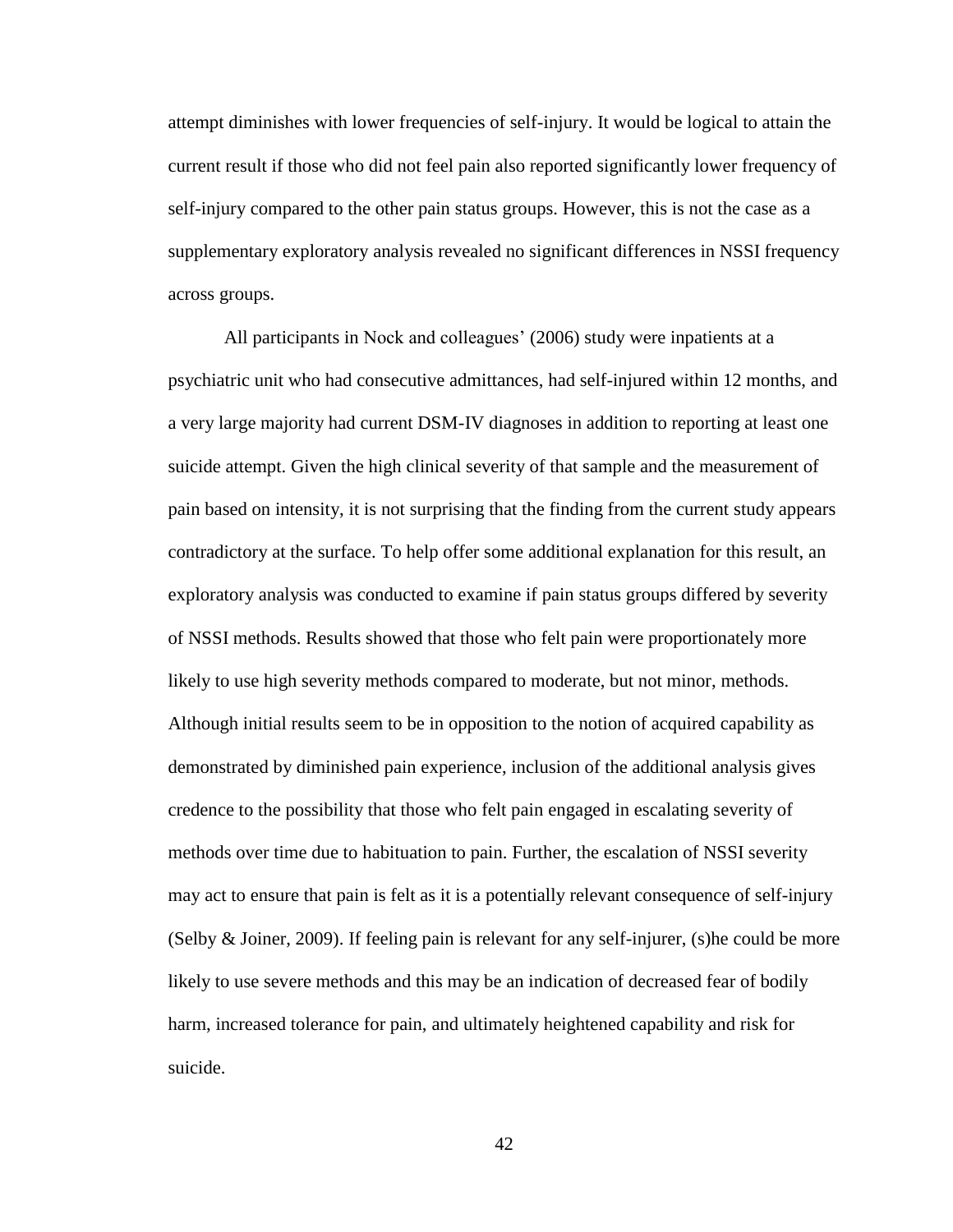In further agreement with the IPTSB, the present study's results suggest that those who felt pain were more willing to tolerate the pain from self-injury and more importantly were willing to tolerate the pain associated with a suicide attempt. Other findings suggest that those with a history of NSSI are willing to tolerate pain more compared to those without a history (Franklin et al., 2011; Germain & Hooley, 2013; Hooley et al., 2010). To empirically support the explanation of current results, future research should explore pain tolerance among self-injuring pain groups to determine if those who experience pain are behaviorally and subjectively more willing to endure pain than those who do not or infrequently experience pain. Above all measures related to pain (i.e., threshold, tolerance, and intensity), tolerance is believed to be an important factor in acquired capability due to the pain associated with suicide attempts (Franklin et al., 2011; Van Orden et al., 2010) and the results of the current study support this claim. Additionally, these results demonstrate that various measures of pain experience differentially relate to suicide attempts and researchers should be sure to be mindful of this when interpreting their results.

The fourth hypothesis that decreased response latency would be associated with an increased likelihood of suicide attempts was not supported. This suggests that the extent to which one can resist the urge to harm themselves is not related to suicide attempts and that impulsivity specific to NSSI is different from impulsivity associated with suicide. Lloyd-Richardson and colleagues (2007) posited that less contemplation of NSSI may be proximally related to decreased fear of bodily harm and while this may be true for nonsuicidal self-injurious behaviors, it was not associated with suicide history. Consequently, NSSI response latency may not be related to a decreased fear of higher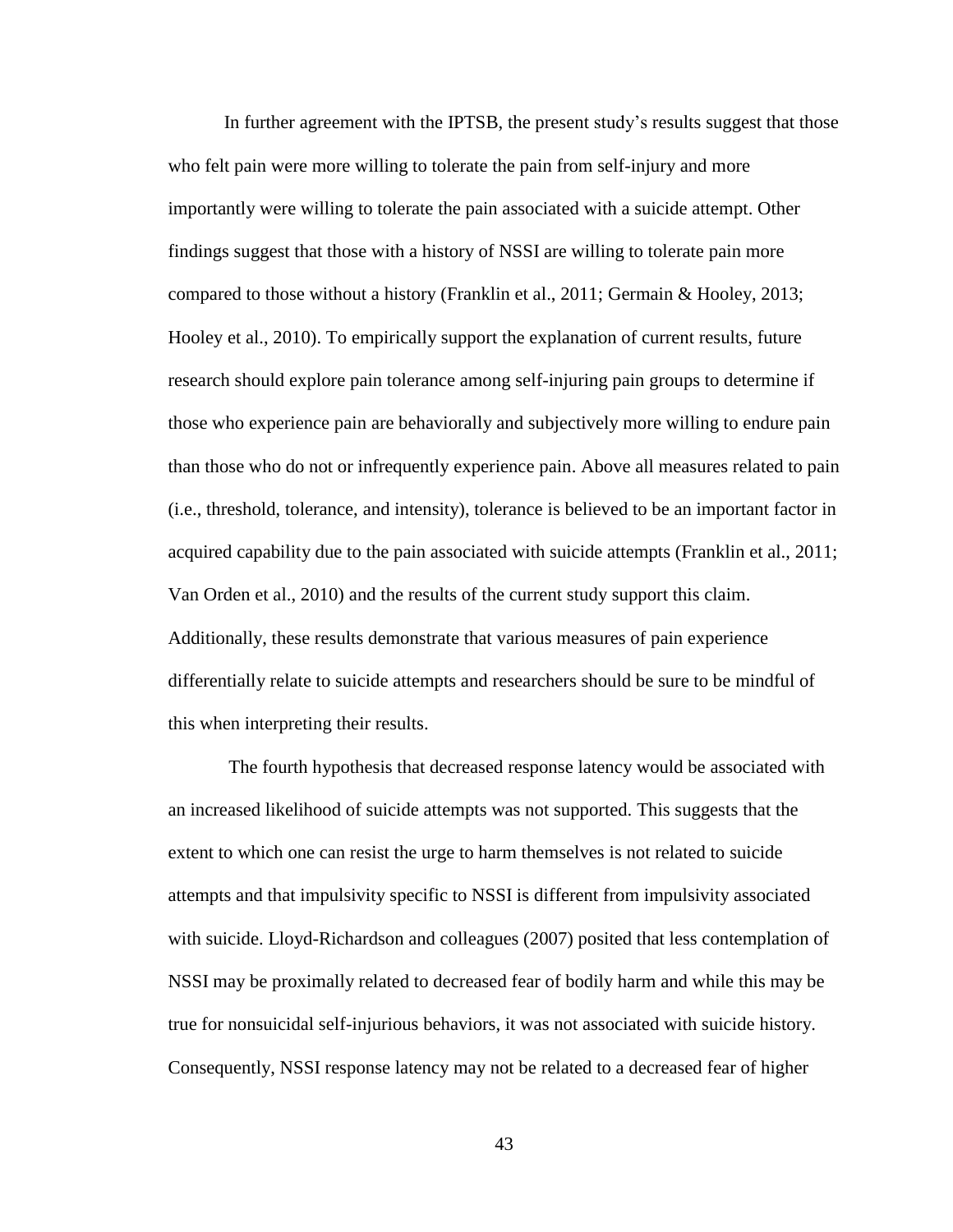lethality behaviors. It could also be that response latency as an index of comfort with bodily harm is a specious interpretation and that it may be more indicative of a perceived need to harm oneself or having a lack of other effective coping techniques.

The proposition for the fifth hypothesis that those who do not wish to stop selfharming would be more likely to report a suicide attempt compared to those who desire to stop was not statistically supported by the data. However, there was a proportional trend in the expected direction in the sense that more participants with no desire to stop harming themselves had a suicide attempt than those who desired to stop. The null findings may be due to a comparatively smaller sample of the no desire group and future research should seek to include more participants who lack a desire to stop self-harming.

The final hypothesis that intrapersonal functions would predict an increased likelihood of a suicide attempt compared to interpersonal functions was fully supported. Authors have noted the importance of internal drivers for ongoing NSSI (Muehlenkamp, et al., 2013; Whitlock et al., 2011) and for suicidal behaviors (Klonsky & Olino, 2008; Nock & Prinstein, 2005); however, previous research has not examined this effect with the inclusion of external drivers for suicide. The present study further highlights the impact of endorsing greater intrapersonal motivations for increasing the likelihood of a suicide attempt compared to interpersonal motivations. Clinically, this points to an apparent need to focus more on the reduction of intrapersonal problems. In order to further aid in this effort, future research may seek to uncover which specific intrapersonal factors are most associated with suicide.

#### **Limitations**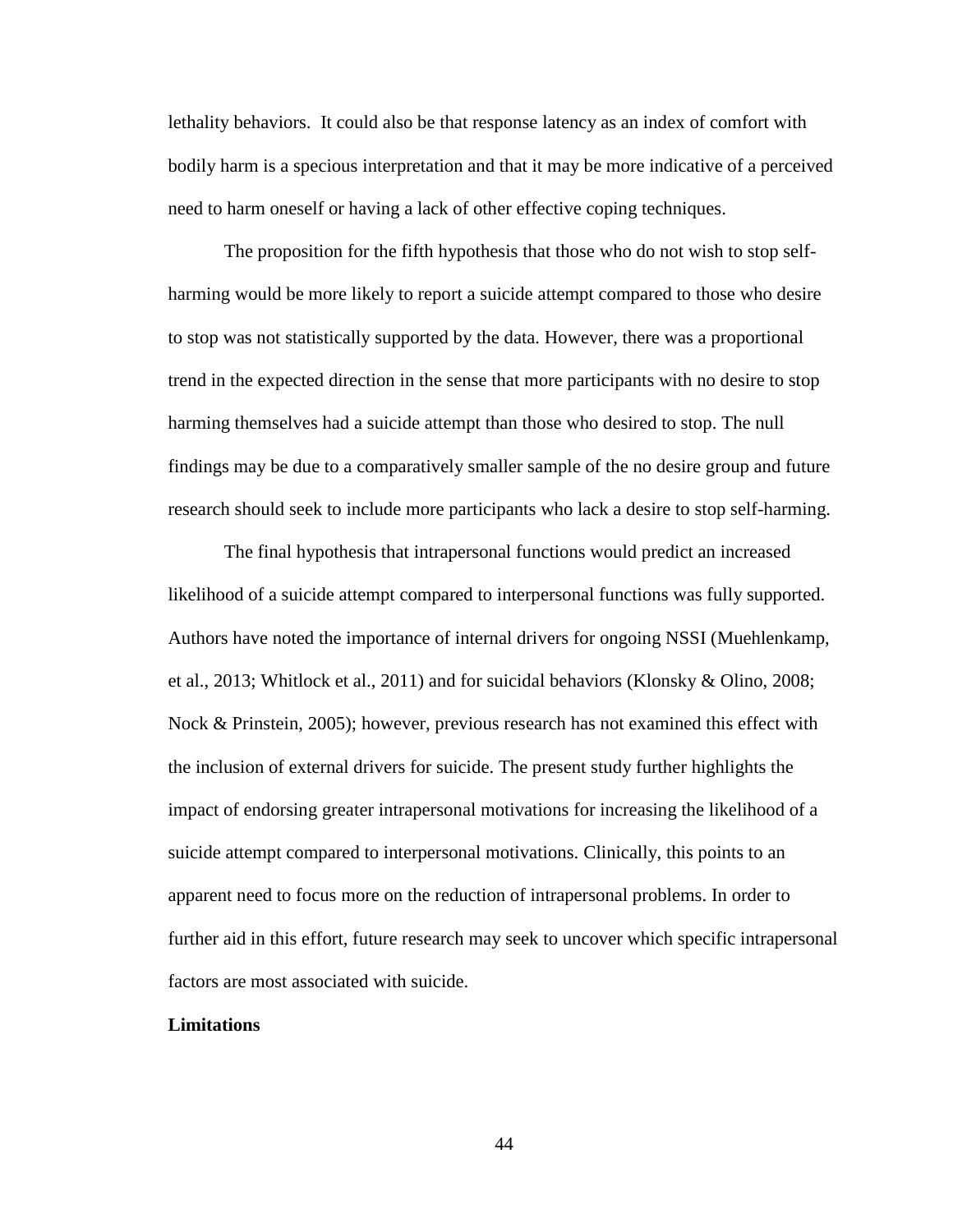There are few limitations to note in the current study. First is the use of self-report measures especially given the specificity of some of the questionnaire items. For example, those with a more extensive history of self-injury may overestimate or underestimate the number of times they have engaged in self-harm and the number of times they have engaged in each particular method. Further, participants may have different interpretations of what constitutes an incidence of self-injury. One participant might report the total number of incidences per session for frequency whereas another participant may count one self-injury session, with several incidences, as one incident. Therefore, it could be the case that participants are very inaccurate in remembering how many times they have engaged in self-harm. In regard to response latency, participants may have never previously kept track of the length of time it takes them to act on their self-injurious urges. Consequently, participants may have used the availability heuristic to determine their average response time and this too could have led to inaccurate answers for this question. It is important to note, however, previous research has found similar frequency estimates of self-injury (Andover & Gibb, 2010; Glenn & Klonsky, 2010; Whitlock & Knox, 2007) and similar response latency times (Klonsky, 2011; Nock & Prinstein, 2005; Smith et al., 2015). As such, the use of self-report measures may not be a major limitation of the present study.

The second limitation is the use of one item to assess several characteristics of self-injury. Using single-items to assess a construct may lead to reduced reliability and validity of the measure. Yet researchers have said that single-item measures are useful when the construct is unambiguous (Wanous, Reichers, & Hudy, 1997). Given the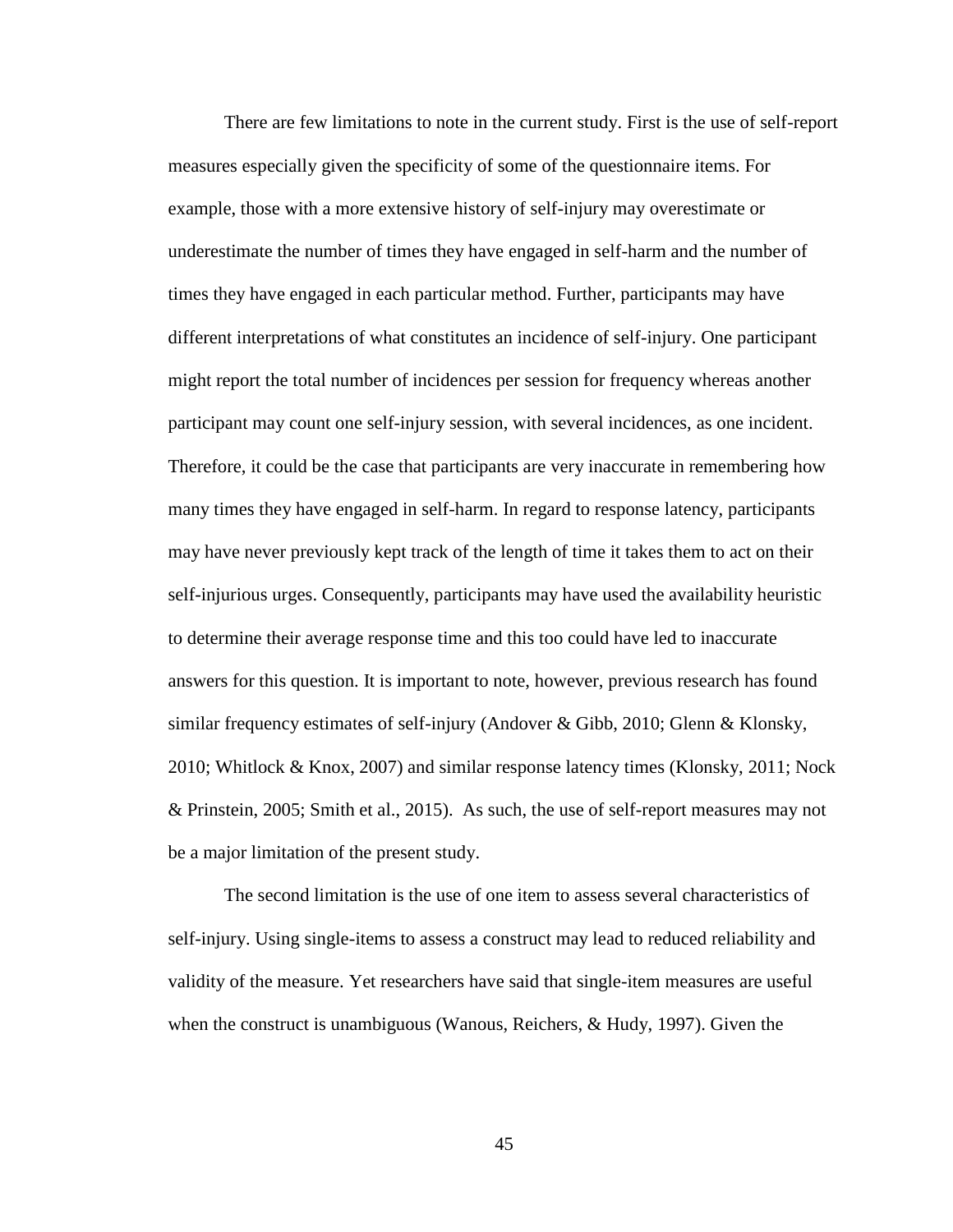specificity of the questions, the use of one item to measure several attributes of selfinjury is not likely to be a great limiting factor for the current study.

Third, the sample size of the no desire to stop self-harming group was small ( $n =$ 38) and is a possible explanation for the null findings. Future research should seek to include more participants who lack a desire to end their harming behavior while also including a more ethnically diverse sample overall. Without replication of this study using a diverse sample one cannot be wholly sure that risk for a future suicide attempt will be similar to the majority demographic sample. However, few studies have specifically assessed if certain ethnic groups are more likely to self-injure than other groups. One study found Asians/Asian Americans were the only group who were slightly less likely to report NSSI compared to Caucasians, indicating the prevalence of NSSI was similar across all other ethnic groups (Whitlock et al., 2011). Another study (Muehlenkamp & Gutierrez, 2007) found Caucasians reported significantly more selfharm than other minority groups but differences among minority groups (African American, Hispanic, Multi-Ethnic, and Other) were not found. In a recent study specifically addressing ethnic differences (Wester & Trepal, 2015), researchers found African American and Asian American students reported significantly lower proportions of NSSI than did Caucasian, Hispanic, and Multiracial/other groups. Moreover, Caucasian, Hispanic, and Multiracial/other groups had proportionately similar engagement in NSSI. Although self-injury is evidenced across most ethnic groups, based on the results of these three studies it is likely that Caucasian, Hispanic, and Multiracial individuals are more likely to engage in NSSI compared to other minority groups.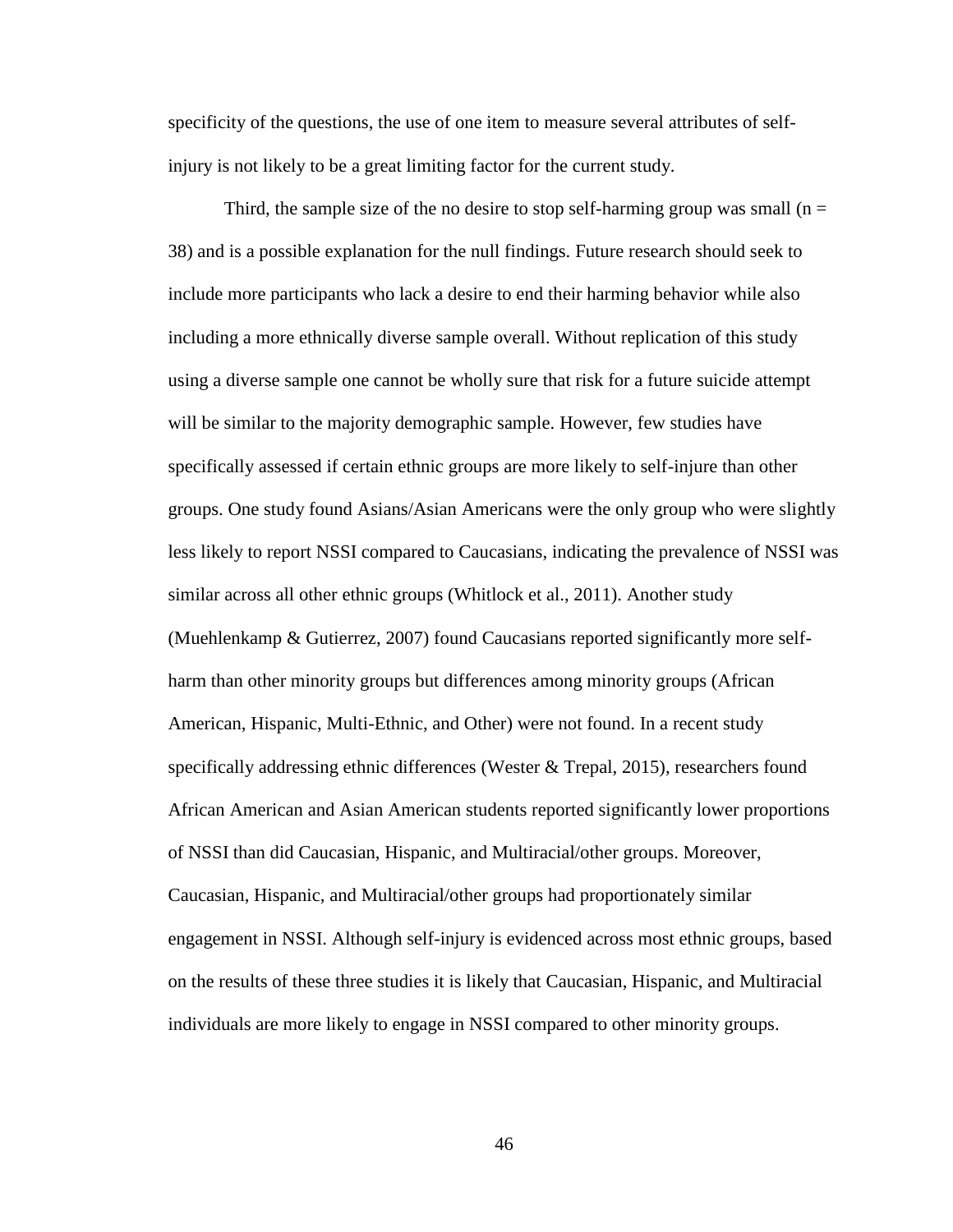Consequently, the limited ethnic diversity of the current sample should not cause considerable concern for the implications of the results.

Fourth, using collegiate participants who are from psychology courses limits the generalization of the results to the general population. Future research is advised to replicate this study for the clinical and nonclinical general population to be sure that the results can be generalized across samples and are not greatly influenced by sampling biases. It is important to mention again that the lifetime prevalence rate of self-injury has been found to be among the highest for the college population (Kerr, Muehlenkamp,  $\&$ Turner, 2010). If the present study cannot be replicated among other populations, the results do not take away from important implications for college students and the fact that continued engagement in self-injury places individuals at progressively greater risk for suicide compared to non-engagement of self-injury.

#### **Conclusion**

The results of this study may benefit suicide risk assessment by increasing the opportunity for researchers and clinicians to pinpoint self-injurers who are at higher risk for suicide based on NSSI indicators and guide these individuals toward early intervention. The present study also lends an important contribution to extant suicide literature as most research focuses on quantifiable risk factors such as unemployment and psychiatric diagnoses, amongst others, rather than the impact of NSSI characteristics alone. Although most who engage in self-injurious behavior do not go on to make a suicide attempt, it does not negate the possibility that continued NSSI allows for potential increases in an individual's desensitization to pain and thus increases their ability to engage in suicidal behavior.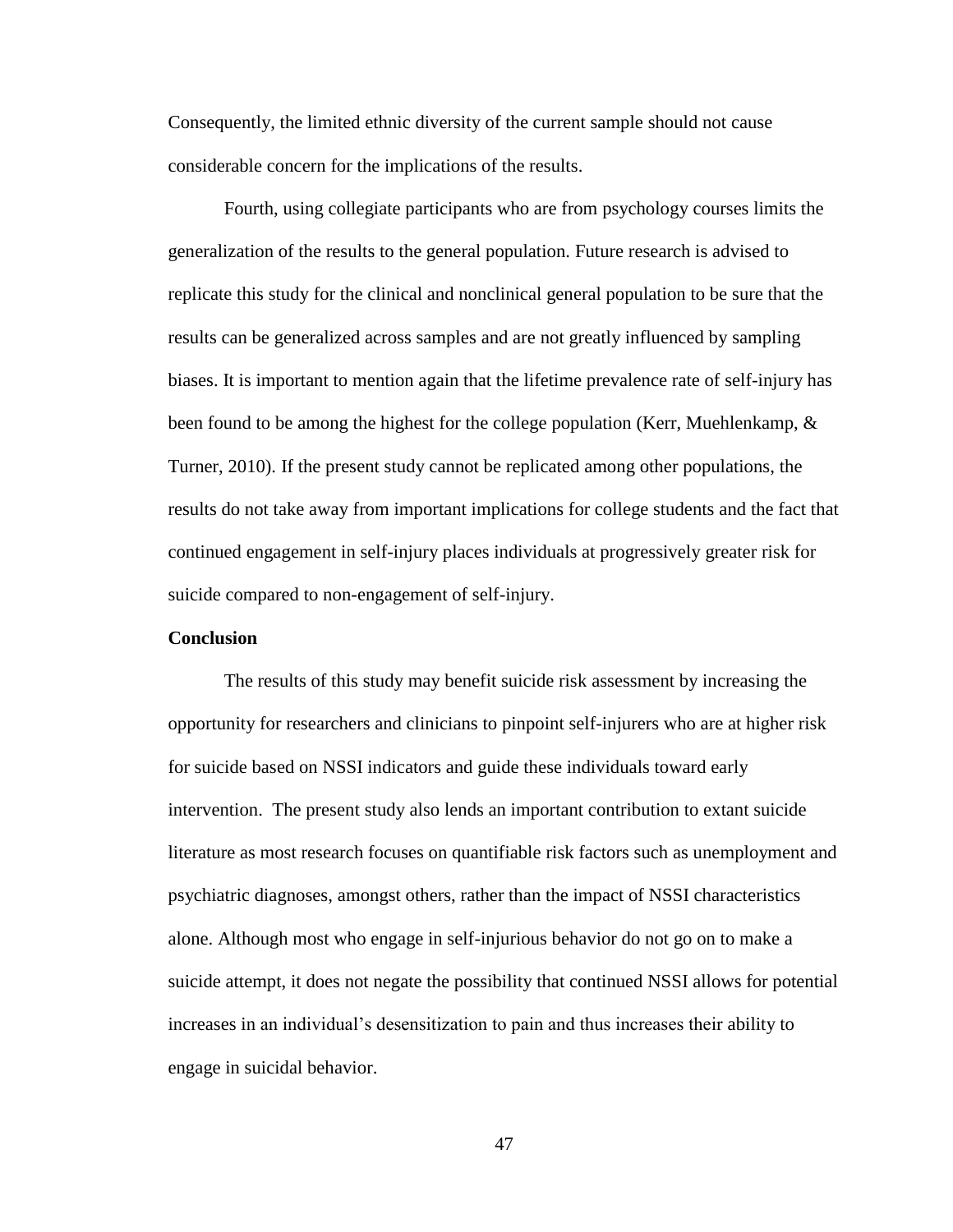Within the IPTSB, one cannot die by suicide or make an attempt unless he/she has the ability to carry out the act. It is true that one can have the capability for suicide without making a suicide attempt, but the only way to unequivocally know someone has this capability is if they make an attempt. Greater frequency, the use of severe methods, greater intrapersonal functions, and experiencing pain during NSSI has been shown to significantly increase the odds of a suicide attempt. Inferentially, it would be expected that these characteristics increase an individual's acquired capability as well. Although measures of acquired capability are not specific to NSSI and tap into the various ways this can be increased, future research is advised to examine how NSSI characteristics are related to specific measures of acquired capability in order to better understand how facets of self-harm uniquely contribute to capability for suicide.

Results from the current study contribute to the overall understanding of the NSSI-suicide relationship (e.g., Nock et al., 2006; Victor & Klonsky, 2014; Whitlock & Knox, 2007), and provides evidence that not all NSSI features relate to the various measures of suicidality, such as ideation, threats, gestures, plans, or attempts, in the same manner. This points to the importance of distinguishing risk factors for suicide contingent on the specific form of suicidality that is being measured. From this, it is clear that suicidologists must continue to work to refine knowledge of the NSSI-suicide relationship as this relationship may be more convoluted than what is currently understood.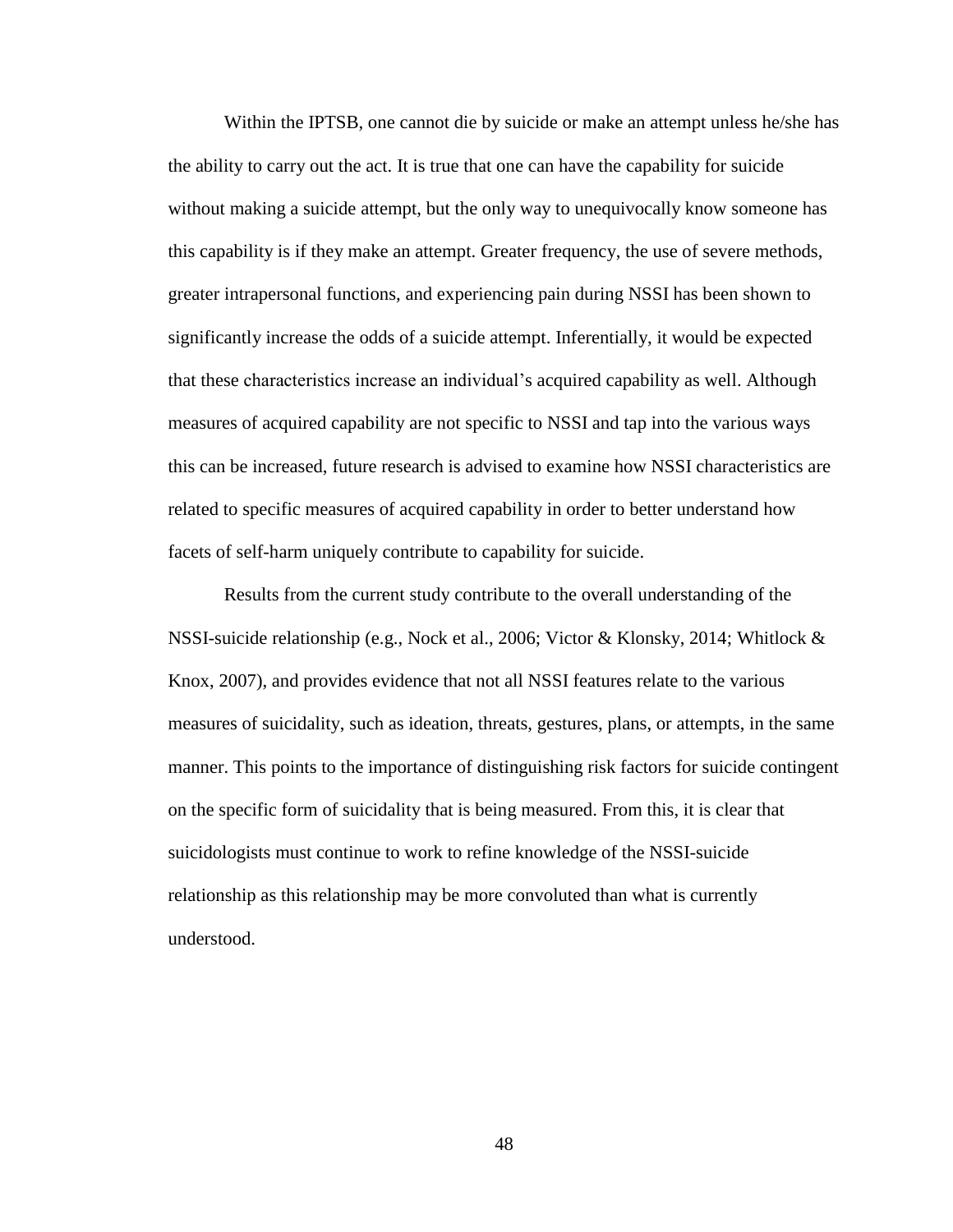Abramson, L. Y., Alloy, L. B., Hogan, M. E., Whitehouse, W. G., Cornette, M., Akhavan, S., & Chiara, A. (1998). Suicidality and cognitive vulnerability to depression among college students: A prospective study. *Journal of Adolescence, 21*, 473-487. doi:10.1006/jado.1998.0167

- Alexander, N., & Clarke, L. (2004). You still feel different: The experience and meaning of women's self‐injury in the context of a lesbian or bisexual identity. *Journal of Community & Applied Social Psychology, 14,* 70-84. doi:10.1002/casp.764
- American Psychiatric Association. (2000). *Diagnostic and statistical manual of mental disorders* (4th ed., text rev.). doi:10.1176/appi.books.9780890423349
- American Psychiatric Association. (2013). *Diagnostic and statistical manual of mental disorders* (5th ed.). Arlington, VA: American Psychiatric Publishing.
- Anderson, N. L., & Crowther, J. H. (2012). Using the experiential avoidance model of non-suicidal self-injury: Understanding who stops and who continues. *Archives of Suicide Research, 16,* 124-134. doi:10.1080/13811118.2012.667329
- Andover, M. S. (2014). Non-suicidal self-injury disorder in a community sample of adults. *Psychiatry Research, 219*, 305-310. doi:10.1016/j.psychres.2014.06.001
- Andover, M. S., & Gibb, B. E. (2010). Non-suicidal self-injury, attempted suicide, and suicidal intent among psychiatric inpatients. *Psychiatry Research, 178,* 101-105. doi:10.1016/j.psychres.2010.03.019
- Andover, M. S., Pepper, C. M., Ryabchenko, K. A., Orrico, E. G., & Gibb, B. E. (2005). Self‐Mutilation and Symptoms of Depression, Anxiety, and Borderline Personality Disorder. *Suicide and Life-Threatening Behavior, 35,* 581-591. doi:10.1521/suli.2005.35.5.581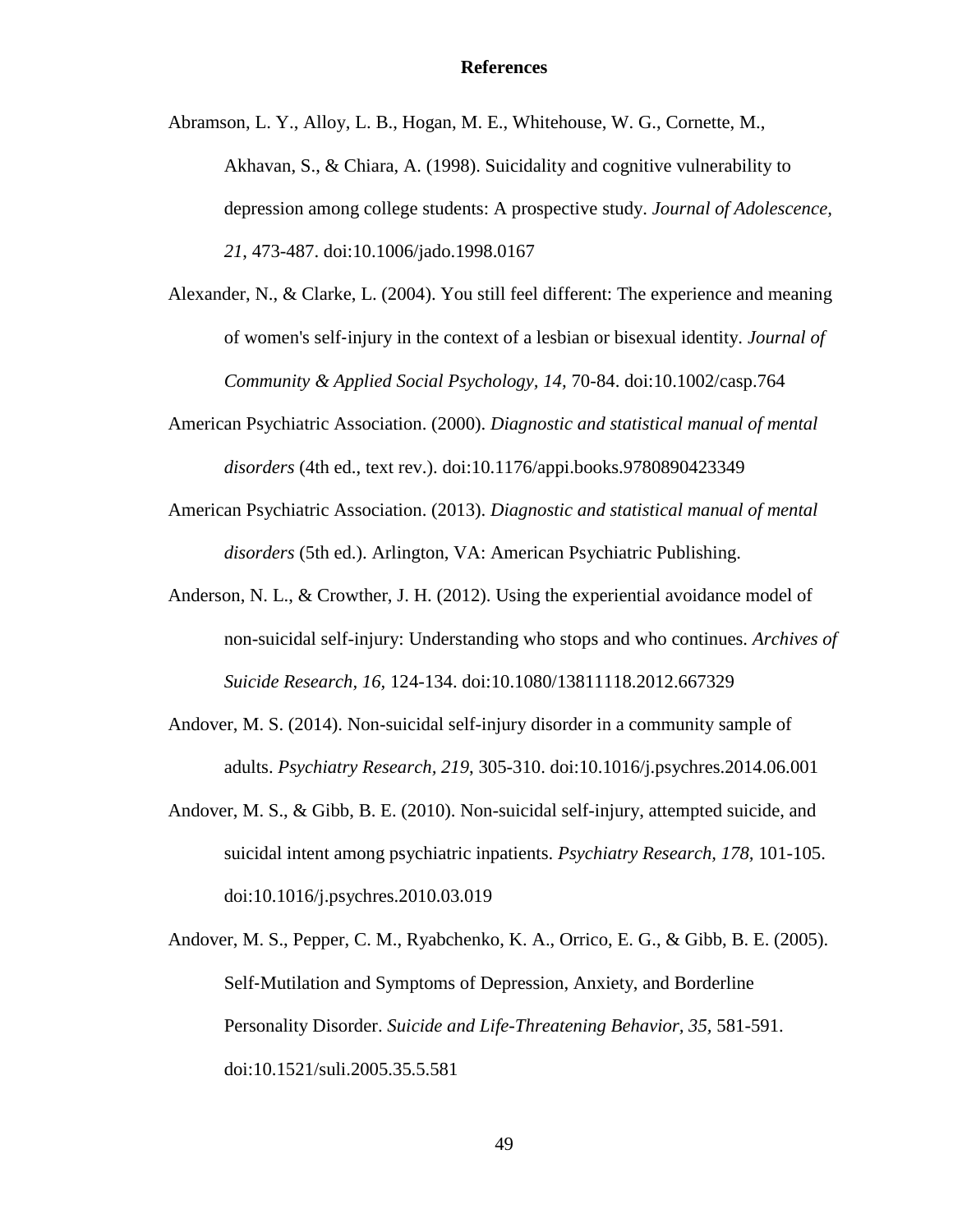Andover, M. S., Primack, J. M., Gibb, B. E., & Pepper, C. M. (2010). An examination of non-suicidal self-injury in men: Do men differ from women in basic NSSI characteristics?. *Archives of Suicide Research, 14,* 79-88. doi:10.1080/13811110903479086

Anestis, M. D., Khazem, L. R., & Law, K. C. (2015). How many times and how many ways: The impact of number of nonsuicidal self-injury methods on the relationship between nonsuicidal self‐injury frequency and suicidal behavior. *Suicide and Life-Threatening Behavior, 45*, 164-177. doi:10.1111/sltb.12120

- Asarnow, J. R., Porta, G., Spirito, A., Emslie, G., Clarke, G., Wagner, K. D., ... & Keller, M. (2011). Suicide attempts and nonsuicidal self-injury in the Treatment of Resistant Depression in Adolescents: Findings from the TORDIA trial. *Journal of the American Academy of Child & Adolescent Psychiatry, 50, 772-781.* doi:10.1016/j.jaac.2011.04.003
- Baumeister, R. F. (1990). Suicide as escape from self. *Psychological Review, 97,* 90-113. doi:10.1037/0033-295X.97.1.9
- Brausch, A. M., & Gutierrez, P. M. (2010). Differences in non-suicidal self-injury and suicide attempts in adolescents. *Journal of Youth and Adolescence, 39,* 233-242. doi:10.1007/s10964-009-9482-0
- Bresin, K. (2014). Five indices of emotional regulation in participants with a history of nonsuicidal self-injury: A daily diary study. *Behavior Therapy, 45,* 56-66. doi:10.1016/j.beth.2013.09.005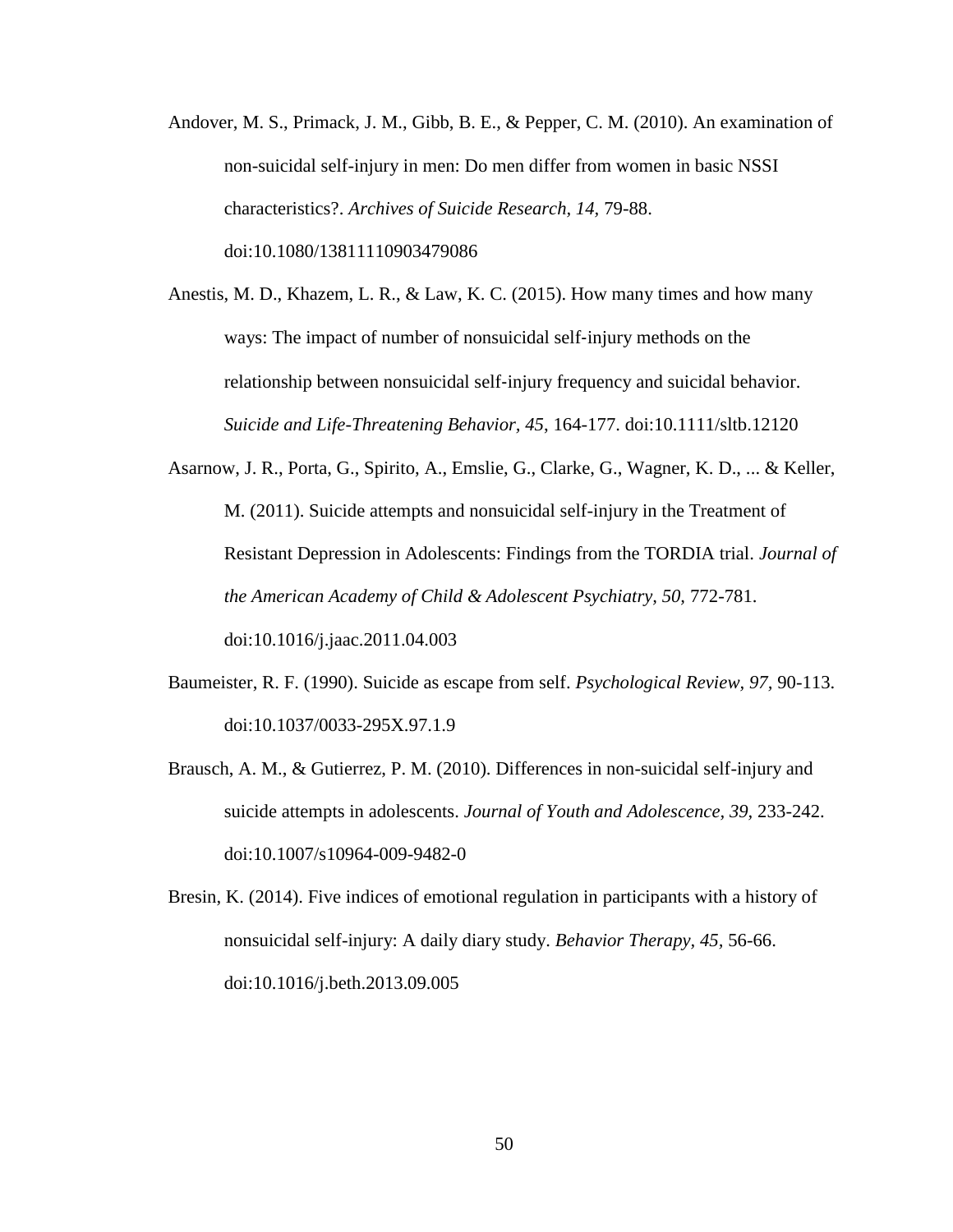- Brown, T. B., & Kimball, T. (2013). Cutting to live: A phenomenology of self-harm. *Journal of Marital and Family Therapy, 39,* 195-208. doi:10.1111/j.1752- 0606.2011.00270.x
- Brunner, R., Parzer, P., Haffner, J., Steen, R., Roos, J., Klett, M., & Resch, F. (2007). Prevalence and psychological correlates of occasional and repetitive deliberate self-harm in adolescents. *Archives of Pediatrics & Adolescent Medicine, 161,* 641-649. doi:10.1001/archpedi.161.7.641
- Bryan, C. J., Morrow, C. E., Anestis, M. D., & Joiner, T. E. (2010). A preliminary test of the interpersonal-psychological theory of suicidal behavior in a military sample. *Personality and Individual Differences, 48*, 347-350. doi:10.1016/j.paid.2009.10.023
- Bryan, C., & Bryan, A. (2014). Nonsuicidal self-injury among a sample of United States military personnel and veterans enrolled in college classes. *Journal of Clinical Psychology, 70,* 874-885. doi:10.1002/jclp.22075
- Chapman, A. L., Gratz, K. L., & Brown, M. Z. (2006). Solving the puzzle of deliberate self-harm: The experiential avoidance model. *Behaviour Research and Therapy, 44*, 371-394. doi:10.1016/j.brat.2005.03.005
- Cloutier, P., Martin, J., Kennedy, A., Nixon, M. K., & Muehlenkamp, J. J. (2010). Characteristics and co-occurrence of adolescent non-suicidal self-injury and suicidal behaviours in pediatric emergency crisis services*. Journal of Youth and Adolescence, 39,* 259-269. doi:10.1007/s10964-009-9465-1
- Csorba, J., Dinya, E., Plener, P., Nagy, E., & Páli, E. (2009). Clinical diagnoses, characteristics of risk behaviour, differences between suicidal and non-suicidal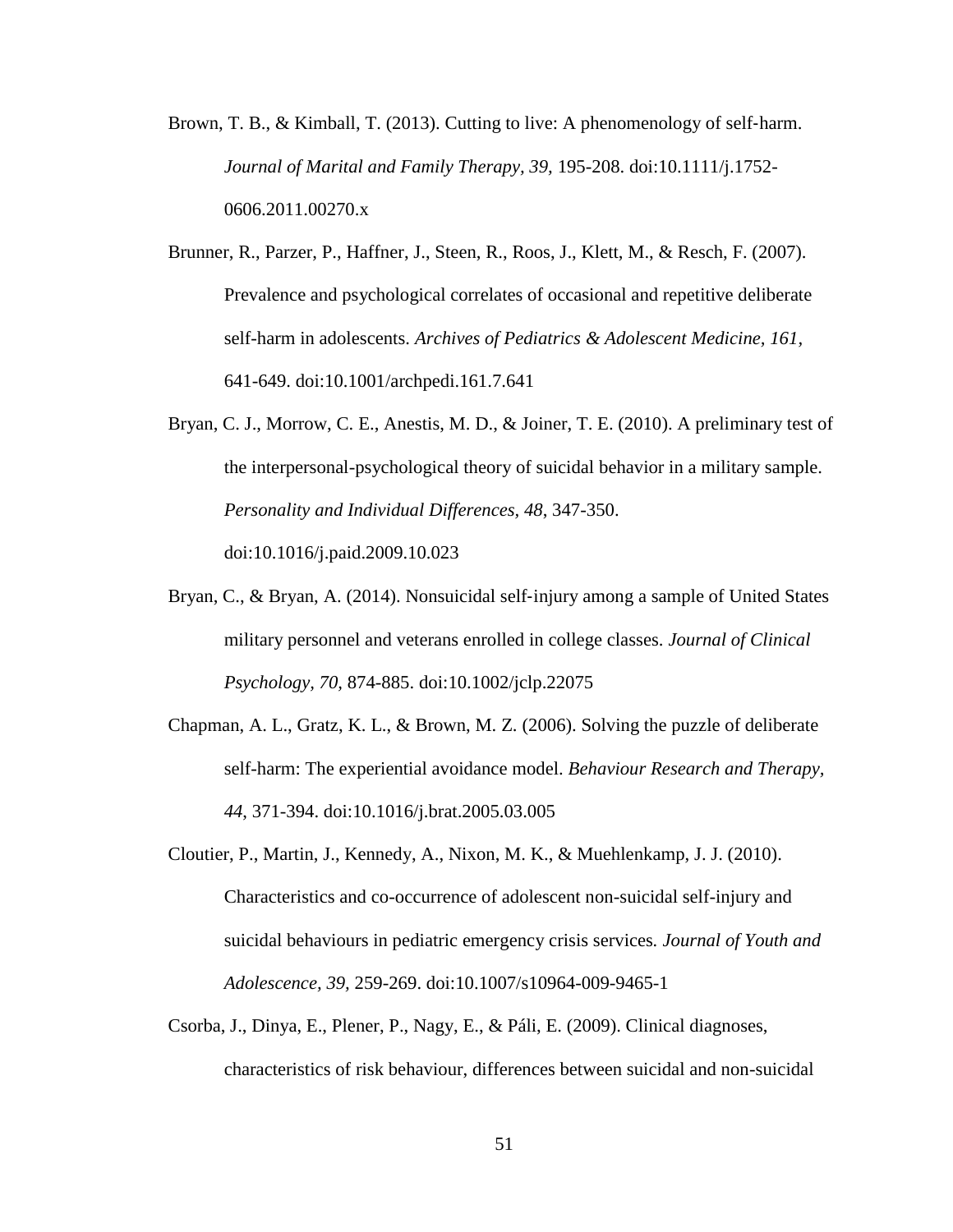subgroups of Hungarian adolescent outpatients practising self-injury. *European Child & Adolescent Psychiatry, 18,* 309-320. doi:10.1007/s00787-008-0733-5

- Darke, S., Torok, M., Kaye, S., & Ross, J. (2010). Attempted suicide, self‐harm, and violent victimization among regular illicit drug users. *Suicide and Life-Threatening Behavior, 40*, 587-596. doi:10.1521/suli.2010.40.6.587
- Deliberto, T. L., & Nock, M. K. (2008). An exploratory study of correlates, onset, and offset of non-suicidal self-injury. *Archives of Suicide Research, 12,* 219-231. doi:10.1080/13811110802101096
- Dougherty, D. M., Mathias, C. W., Marsh-Richard, D. M., Prevette, K. N., Dawes, M. A., Hatzis, E. S., ... & Nouvion, S. O. (2009). Impulsivity and clinical symptoms among adolescents with non-suicidal self-injury with or without attempted suicide. *Psychiatry Research, 169*, 22-27. doi:10.1016/j.psychres.2008.06.011
- Drapeau, C. W., & McIntosh, J. L. (2015). *U.S.A. suicide 2013: Official final data*. Washington, DC: American Association of Suicidology.
- Duperouzel, H., & Fish, R. (2007). Why couldn't I stop her? Self injury: The views of staff and clients in a medium secure unit. *British Journal of Learning Disabilities, 36,* 59-65. doi:10.1111/j.1468-3156.2007.00486.x
- Durkheim, E. (1951). *Suicide: A study in sociology*. (J. A. Spaulding & G. Simpson,Trans.). Glencoe, IL: Free Press. (Original published in 1897).
- Evans, J., Platts, H., & Liebenau, A. (1996). Impulsiveness and deliberate self-harm: A comparison of "first-timers" and" repeaters". *Acta Psychiatrica Scandinavica, 93*, 378-380. doi:10.1111/j.1600-0447.1996.tb10663.x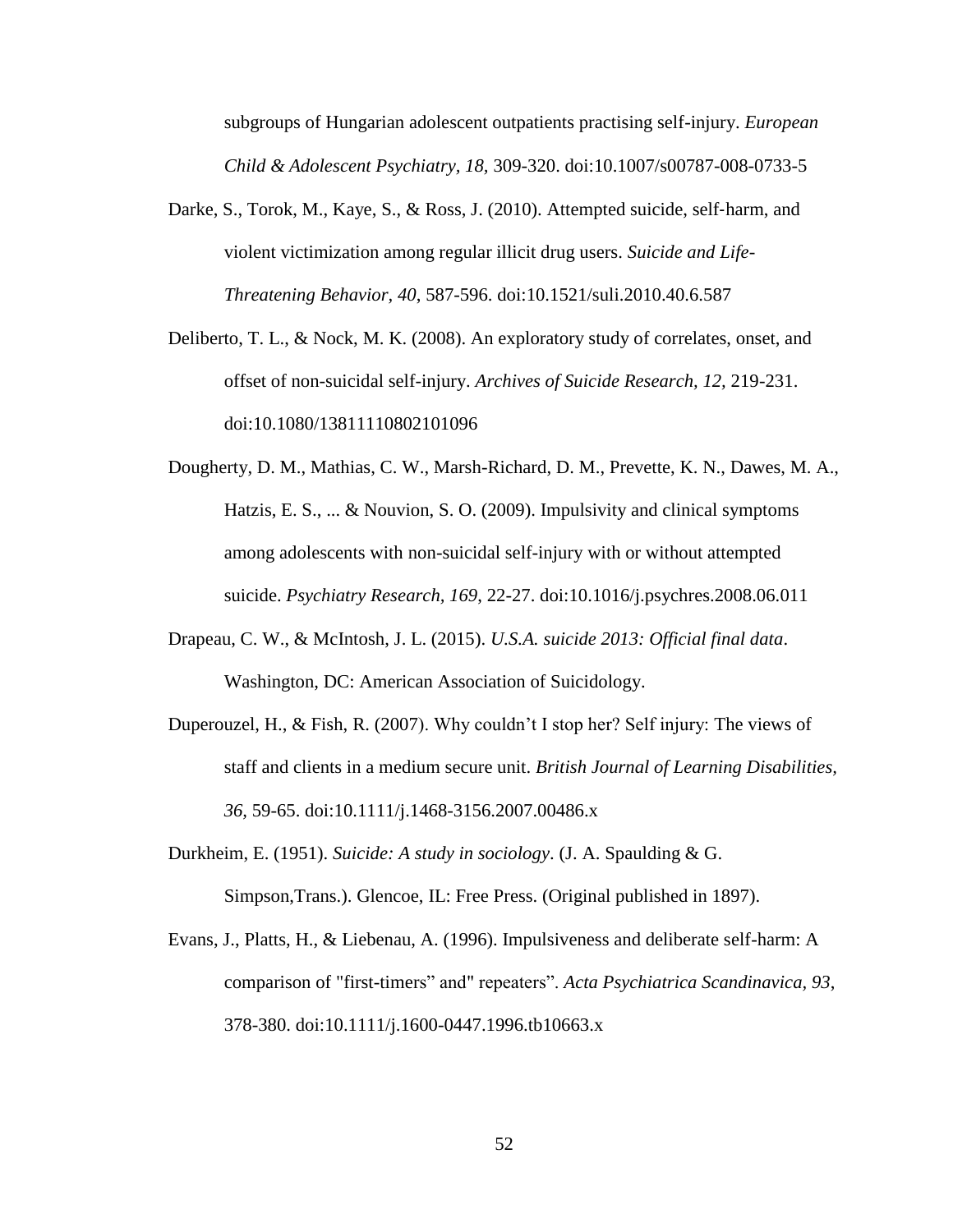- Favaro, A., Santonastaso, P., Monteleone, P., Bellodi, L., Mauri, M., Rotondo, A., ... & Maj, M. (2008). Self-injurious behavior and attempted suicide in purging bulimia nervosa: associations with psychiatric comorbidity. *Journal of Affective Disorders, 105*, 285-289. doi:10.1016/j.jad.2007.05.010
- Fink-Miller, E. L. (2015). Provocative work experiences predict the acquired capability for suicide in physicians. *Psychiatry Research, 229,* 143-147. doi:10.1016/j.psychres.2015.07.055
- Franklin, J. C., Hessel, E. T., & Prinstein, M. J. (2011). Clarifying the role of pain tolerance in suicidal capability. *Psychiatry Research, 189,* 362-367. doi:10.1016/j.psychres.2011.08.001
- Gelinas, B. L., & Wright, K. D. (2013). The cessation of deliberate self-harm in a university sample: The reasons, barriers, and strategies involved. *Archives of Suicide Research, 17*, 373-386. doi:10.1080/13811118.2013.777003
- Germain, S. A. S., & Hooley, J. M. (2013). Aberrant pain perception in direct and indirect non-suicidal self-injury: An empirical test of Joiner's interpersonal theory. *Comprehensive Psychiatry, 54,* 694-701. doi:10.1016/j.comppsych.2012.12.029
- Glenn, C. R., & Klonsky, E. D. (2010). A multimethod analysis of impulsivity in nonsuicidal self-injury. *Personality Disorders: Theory, Research, and Treatment, 1*, 67-75. doi:10.1037/a0017427
- Graff, H., & Mallin, R. (1967). The syndrome of the wrist cutter. *American Journal of Psychiatry, 124*, 36-42. doi:10.1176/ajp.124.1.36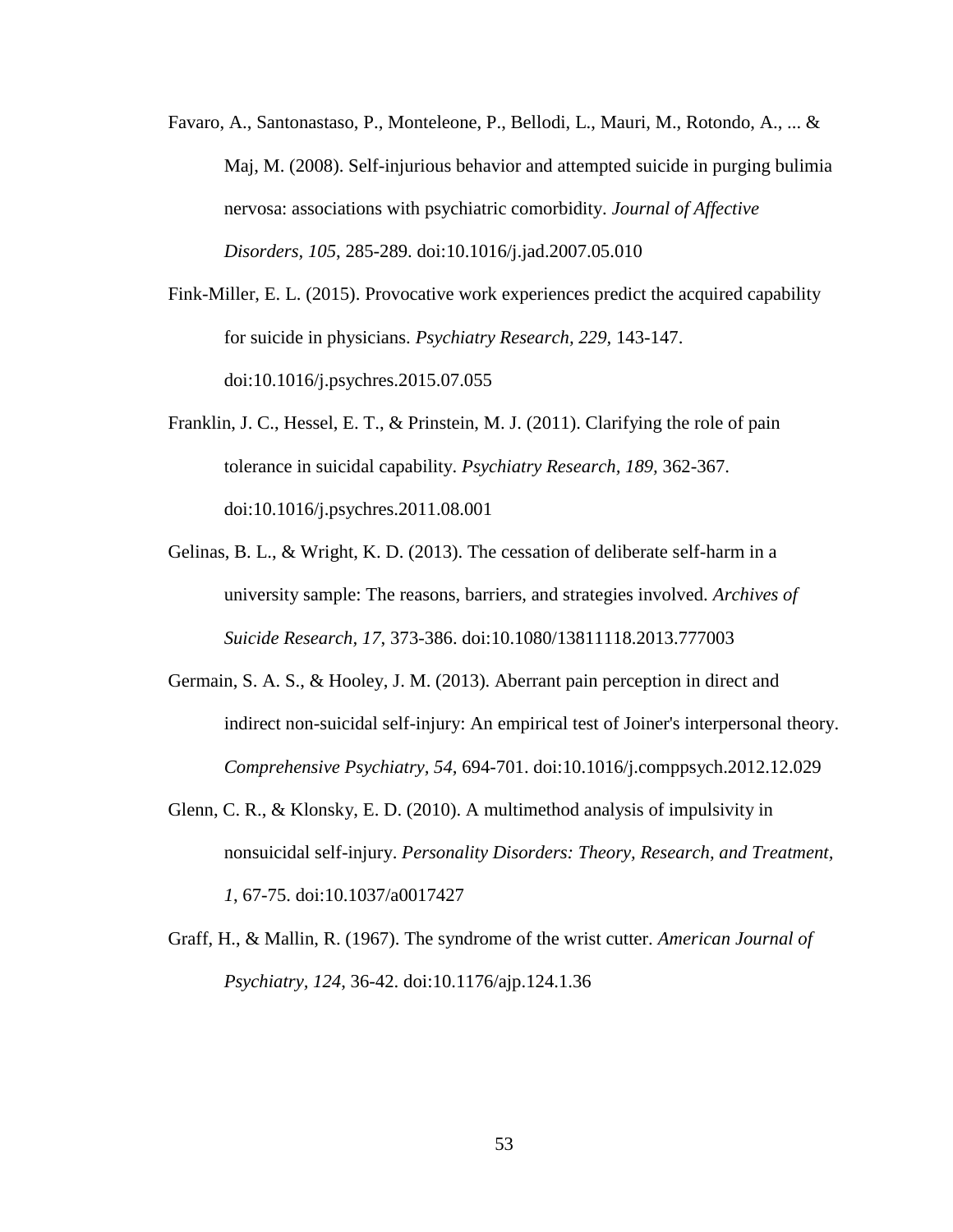- Gratz, K. L. (2001). Measurement of deliberate self-harm: Preliminary data on the deliberate self-harm inventory. *Journal of Psychopathology and Behavioral Assessment, 23,* 253-263. doi:10.1023/A:1012779403943
- Gratz, K. L. (2003). Risk factors for and functions of deliberate self-harm: An empirical and conceptual review. *Clinical Psychology: Science and Practice, 10*, 192–205. doi:10.1093/clipsy/bpg022
- Gratz, K. L. (2007). Targeting emotion dysregulation in the treatment of self-injury. *Journal of Clinical Psychology, 63,* 1091–1103. doi:10.1002/jclp.20417
- Gratz, K. L., Conrad, S., D., & Roemer, L. (2002). Risk factors for deliberate self-harm among college students. *American Journal of Orthopsychiatry, 72,* 128-140. doi:10.1037/0002-9432.72.1.128
- Gratz, K., & Roemer, L. (2004). Multidimensional assessment of emotional regulation and dysregulation: Development, factor structure, and initial validation of the difficulties in emotion regulation scale. *Journal of Psychopathology and Behavioral Assessment, 26,* 41–54. doi:10.1023/B:JOBA.0000007455.08539.94
- Guan, K., Fox, K. R., & Prinstein, M. J. (2012). Nonsuicidal self-injury as a timeinvariant predictor of adolescent suicide ideation and attempts in a diverse community sample. *Journal of Consulting and Clinical Psychology, 80*, 842–849. doi:10.1037/a0029429a
- Guertin, T., Lloyd-Richardson, E., Spirito, A., Donaldson, D., & Boergers, J. (2001). Self-mutilative behavior in adolescents who attempt suicide by overdose. *Journal of the American Academy of Child & Adolescent Psychiatry, 40*, 1062-1069. doi:10.1097/00004583-200109000-00015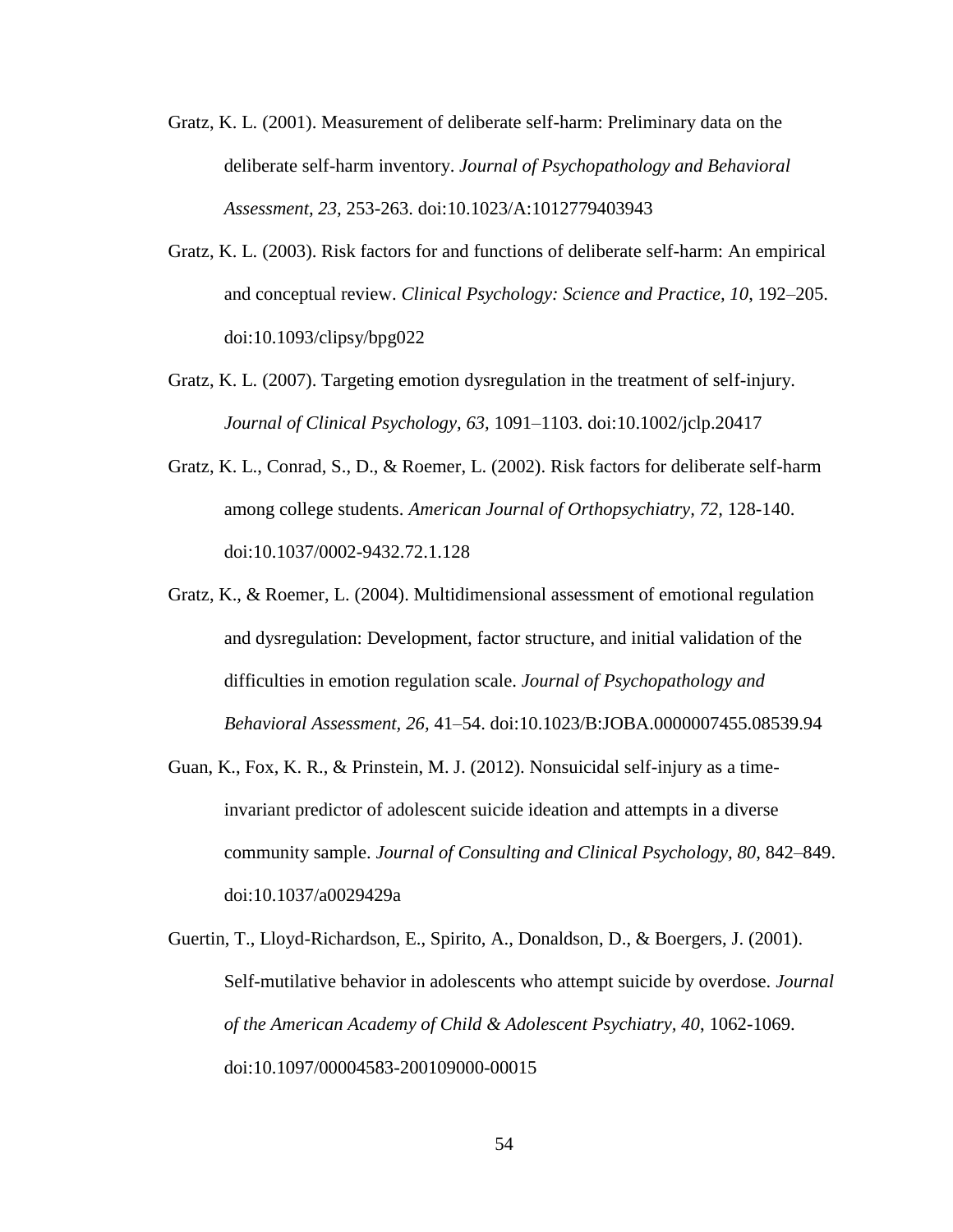- Gutierrez, P. M. (1998). Self-Harm Behavior Questionnaire (SHBQ). Unpublished manuscript, Northern Illinois University, DeKalb, IL.
- Gutierrez, P. M., Osman, A., Barrios, F. X., & Kopper, B. A. (2001). Development and initial validation of the self-harm behavior questionnaire. *Journal of Personality Assessment, 77,* 475-490. doi:10.1207/S15327752JPA7703\_08
- Harker-Longton, W., & Fish, R. (2002). Cutting doesn't make you die: One woman's views on the treatment of her self-injurious behaviour*. Journal of Intellectual Disabilities, 6,* 137-151. doi:10.1177/146900470200600203
- Harris, J. (2000). Self-harm: Cutting the bad out of me. *Qualitative Health Research, 10,* 164-173. doi:10.1177/104973200129118345
- Hawton, K., Clements, A., Sakarovitch, C., Simkin, S., & Deeks, J. J. (2001). Suicide in doctors: a study of risk according to gender, seniority and specialty in medical practitioners in England and Wales, 1979–1995. *Journal of Epidemiology and Community Health, 55,* 296-300. doi:10.1136/jech.55.5.296
- Hawton, K., Rodham, K., Evans, E., & Weatherall, R. (2002). Deliberate self-harm in adolescents: Self report survey in schools in England. *British Medical Journal, 325,* 1207–1211. doi:10.1136/bmj.325.7374.1207
- Heath, N., Toste, J., Nedecheva, T., & Charlebois, A. (2008). An examination of nonsuicidal self-injury among college students. *Journal of Mental Health Counseling, 30,* 137-156. doi:10.17744/mehc.30.2.8p879p3443514678
- Herpertz, S., Sass, H., & Favazza, A. (1997). Impulsivity in self-mutilative behavior: psychometric and biological findings. *Journal of Psychiatric Research, 31,* 451- 465. doi:10.1016/S0022-3956(97)00004-6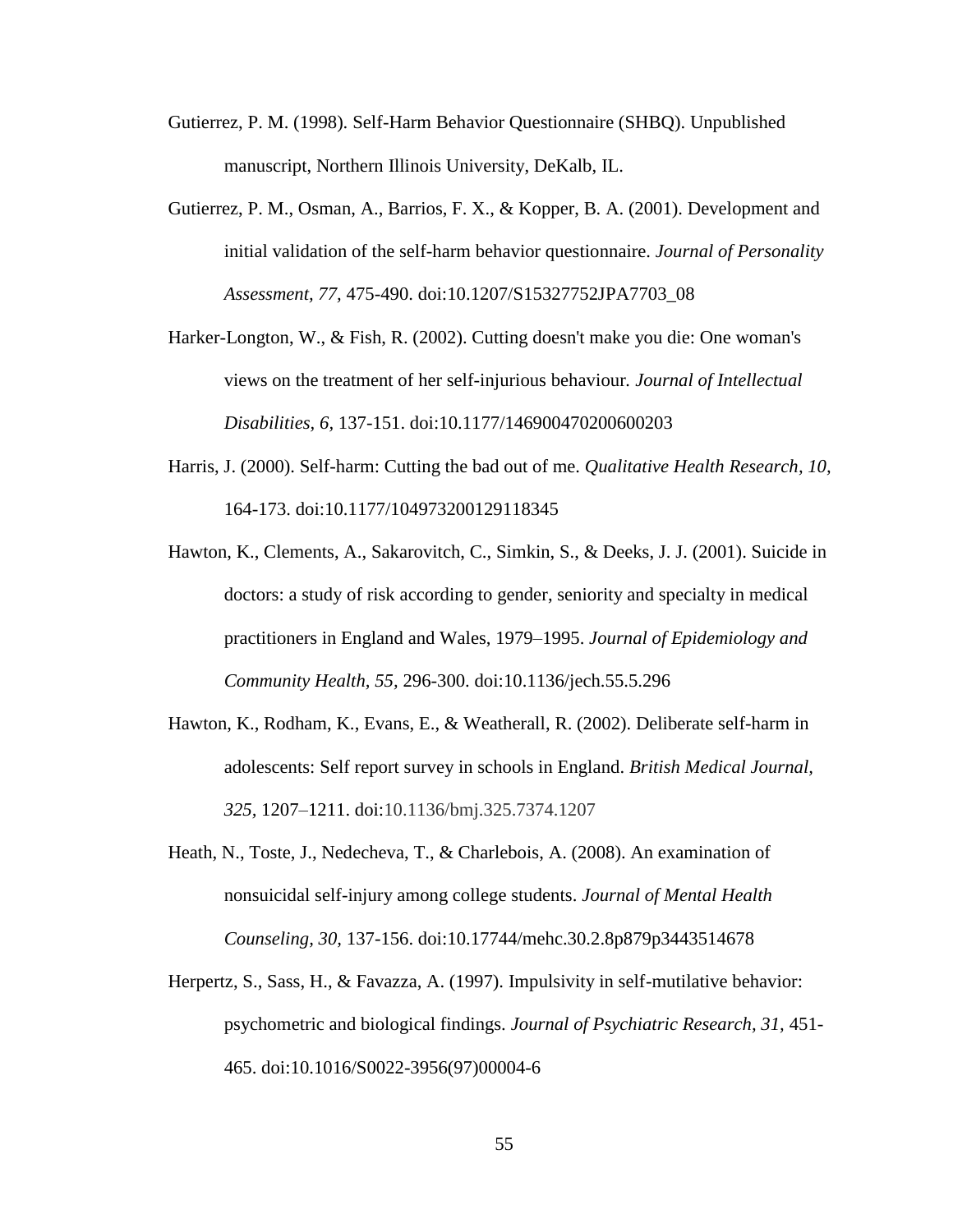- Hooley, J. M., Ho, D. T., Slater, J., & Lockshin, A. (2010). Pain perception and nonsuicidal self-injury: a laboratory investigation. *Personality Disorders: Theory, Research, and Treatment, 1*, 170-179. doi:10.1037/a0020106
- Horwitz, A. G., Czyz, E. K., & King, C. A. (2015). Predicting future suicide attempts among adolescent and emerging adult psychiatric emergency patients. *Journal of Clinical Child & Adolescent Psychology, 5,* 1-11. doi:10.1080/15374416.2014.910789
- In-Albon, T., Bürli, M., Ruf, C., & Schmid, M. (2013). Non-suicidal self-injury and emotion regulation: a review on facial emotion recognition and facial mimicry. *Child and Adolescent Psychiatry and Mental Health, 7,* 5-16. doi:10.1186/1753- 2000-7-5
- Jacobson, C. M., Muehlenkamp, J. J., Miller, A. L., & Turner, J. B. (2008). Psychiatric impairment among adolescents engaging in different types of deliberate selfharm. *Journal of Clinical Child & Adolescent Psychology, 37,* 363-375. doi:10.1080/15374410801955771
- Joiner Jr, T. E., Van Orden, K. A., Witte, T. K., Selby, E. A., Ribeiro, J. D., Lewis, R., & Rudd, M. D. (2009). Main predictions of the interpersonal–psychological theory of suicidal behavior: Empirical tests in two samples of young adults. *Journal of Abnormal Psychology, 118*, 634 - 646. doi:10.1037/a0016500
- Joiner Jr, T.E. (2005). *Why people die by suicide*. Cambridge, MA: Harvard University Press.
- Kerr, P. L., Muehlenkamp, J. J., & Turner, J. M. (2010). Nonsuicidal self-injury: A review of current research for family medicine and primary care physicians. *The*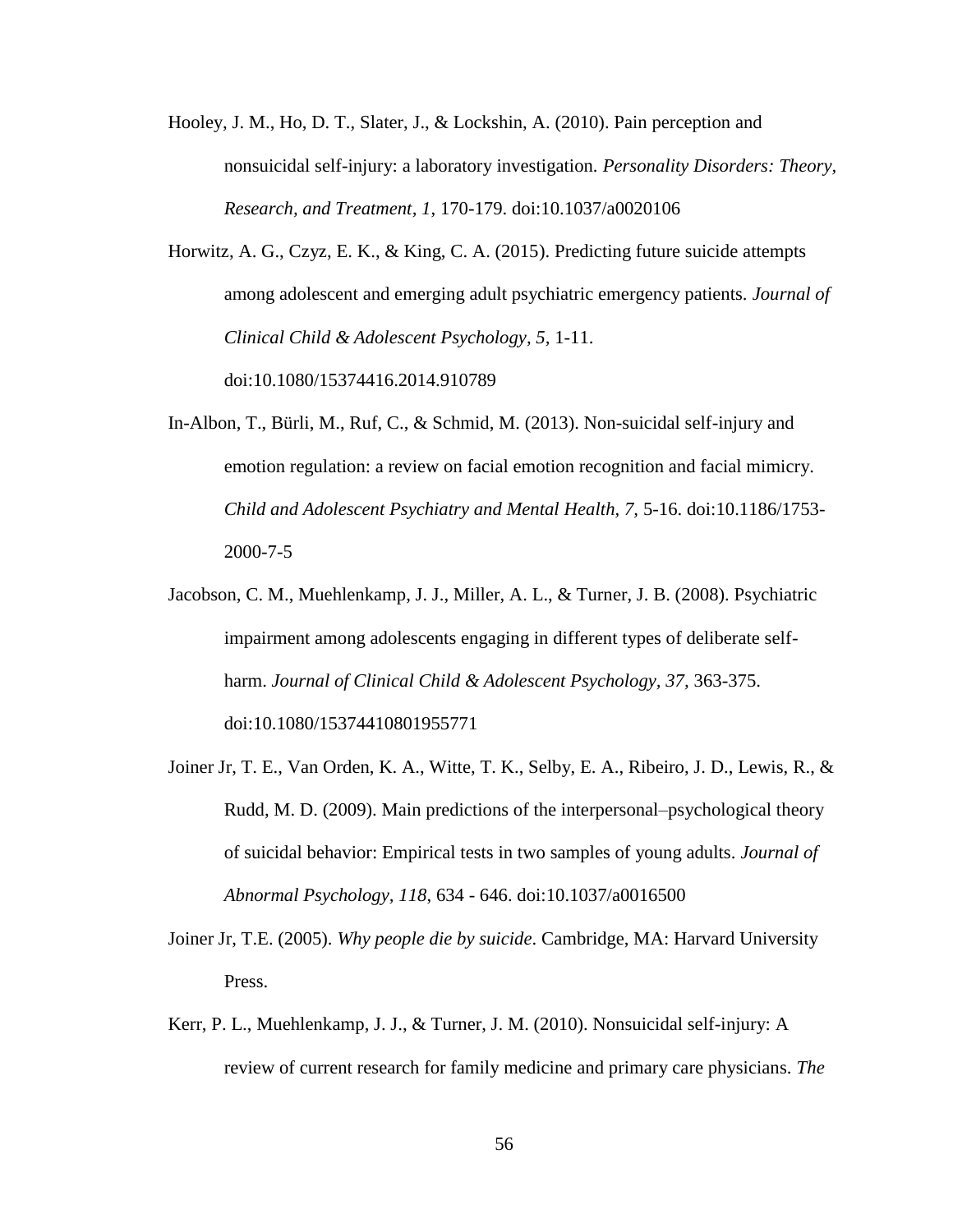*Journal of the American Board of Family Medicine, 23*, 240-259. doi:10.3122/jabfm.2010.02.090110

- Klonsky, E. D. (2007). The functions of deliberate self-injury: A review of the evidence. *Clinical Psychology Review, 27*, 226–239. doi:10.1016/j.cpr.2006.08.002
- Klonsky, E. D. (2009). The functions of self-injury in young adults who cut themselves: Clarifying the evidence for affect-regulation. *Psychiatry Research, 166*, 260–268. doi:10.1016/j.psychres.2008.02.008
- Klonsky, E. D. (2011). Non-suicidal self-injury in United States adults: prevalence, sociodemographics, topography and functions. *Psychological Medicine, 41,* 1981- 1986. doi:10.1017/S0033291710002497
- Klonsky, E. D., & Glenn, C. R. (2009). Assessing the functions of non-suicidal selfinjury: Psychometric properties of the Inventory of Statements About Self-Injury (ISAS). *Journal of Psychopathology Behavioral Assessment, 31,* 215-219. doi;10.1007/s10862-008-9107-z
- Klonsky, E. D., & Muehlenkamp, J. J. (2007). Self-Injury: A research review for the practitioner. *Journal of Clinical Psychology, 63,* 1045-1056. doi:10.1002/jclp.20412
- Klonsky, E. D., & Olino, T. M. (2008). Identifying clinically distinct subgroups of selfinjurers among young adults: A latent class analysis. *Journal of Consulting and Clinical Psychology, 76*, 22-27. doi:10.1037/0022-006X.76.1.22
- Klonsky, E. D., Glenn, C. R., Styer, D. M., Olino, T. M., & Washburn, J. J. (2015). The functions of nonsuicidal self-injury: converging evidence for a two-factor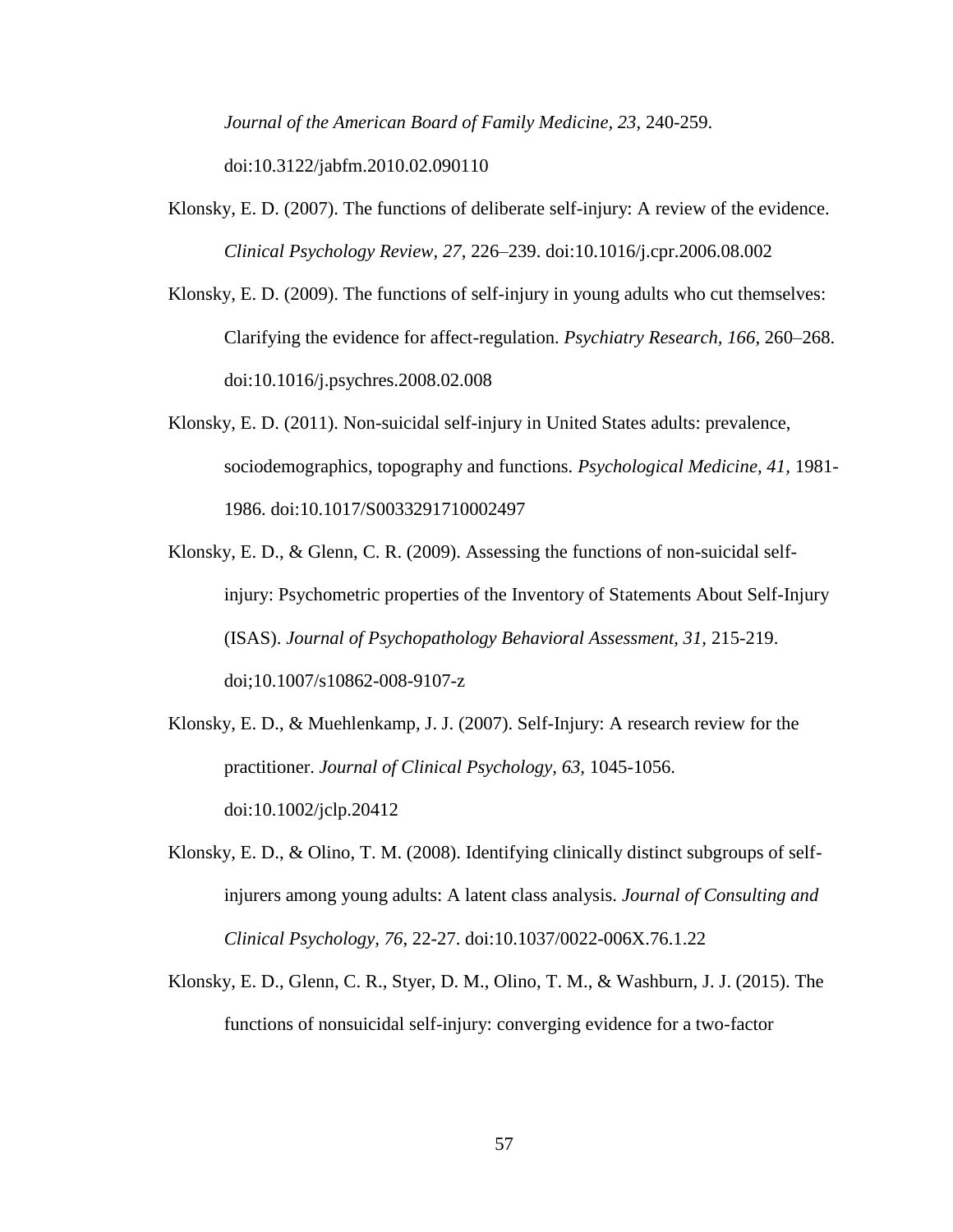structure. *Child and Adolescent Psychiatry and Mental Health, 9,* 1-9. doi:10.1186/s13034-015-0073-4

- Klonsky, E. D., May, A. M., & Glenn, C. R. (2013). The relationship between nonsuicidal self-injury and attempted suicide: Converging evidence from four samples. *Journal of Abnormal Psychology, 122,* 231-237. doi:10.1037/a0030278
- Klonsky, E. D., Muehlenkamp, J. J., Lewis, S. P., & Walsh, B. (2011). *Nonsuicidal selfinjury.* Cambridge, MA: Hogrefe Publishing
- Klonsky, E. D., Oltmanns, T. F., & Turkheimer, E. (2003). Deliberate self-harm in a nonclinical population: Prevalence and psychological correlates. *American Journal of Psychiatry, 160*, 1501-1508. doi:10.1176/appi.ajp.160.8.1501
- Laye-Gindhu, A., & Schonert-Reichl, K. A. (2005). Nonsuicidal self-harm among community adolescents: Understanding the 'whats' and 'whys' of self-harm. *Journal of Youth and Adolescence, 34*, 447-457. doi:10.1007/s10964-005-7262-z
- Lewis, S. P., & Michal, N. J. (2016). Start, stop, and continue: Preliminary insight into the appeal of self-injury e-communities. *Journal of Health Psychology, 21,* 250- 260. doi:10.1177/1359105314527140
- Lloyd-Richardson, E., Perrine, N., Dierker, L., & Kelley, M. L. (2007). Characteristics and functions of non-suicidal self-injury in a community sample of adolescents. *Psychological Medicine, 37,* 1183-1192. doi:10.1017/S003329170700027X.
- Lynch, T. R., & Cozza, C. (2009). Behaviour therapy for nonsuicidal self-injury. In M. K. Nock (Ed.), *Understanding nonsuicidal self-injury: Origins, assessment, and treatment* (pp. 221–250). Washington, DC: American Psychological Association.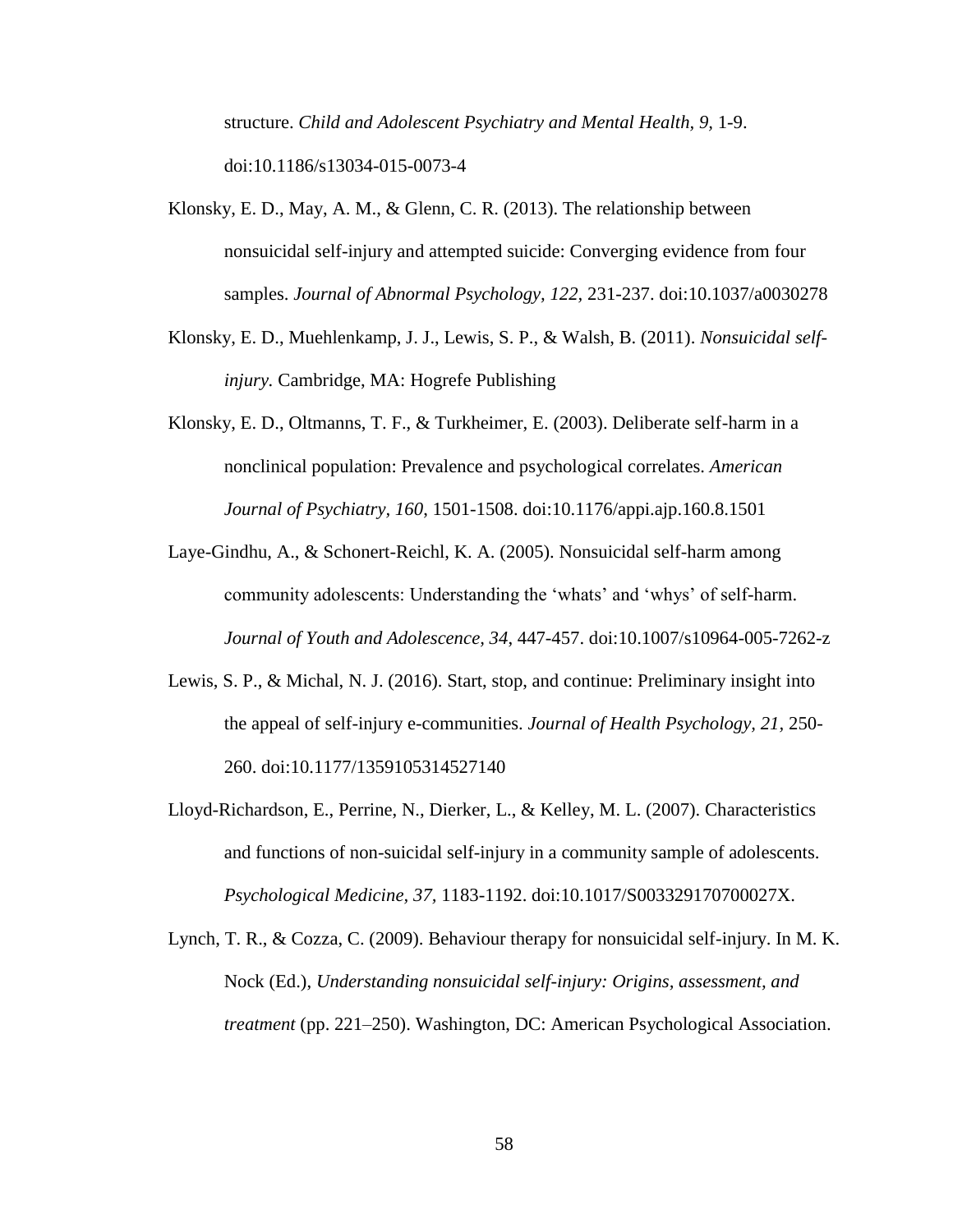- McAndrew, F. T., & Garrison, A. J. (2007). Beliefs about gender differences in methods and causes of suicide. Archives of Suicide Research, 11, 271-279. doi:10.1080/13811110701403940
- Miller, A. L., Rathus, J. H., & Linehan, M. M. (2007). Dialectical behavior therapy with suicidal adolescents. New York: Guilford.
- Muehlenkamp, J. J., & Gutierrez, P. M. (2004). An investigation of differences between self‐injurious behavior and suicide attempts in a sample of adolescents. *Suicide and Life-Threatening Behavior, 34*, 12-23. doi:10.1521/suli.34.1.12.27769
- Muehlenkamp, J. J., & Gutierrez, P. M. (2007). Risk for suicide attempts among adolescents who engage in non-suicidal self-injury. *Archives of Suicide Research, 11,* 69-82. doi:10.1080/13811110600992902
- Muehlenkamp, J. J., Brausch, A. M., Quigley, K., & Whitlock, J. (2013). Interpersonal features and functions of nonsuicidal self‐injury. *Suicide and Life-Threatening Behavior, 43*, 67-80. doi:10.1111/j.1943-278X.2012.00128.x
- Muehlenkamp, J. J., Engel, S. G., Wadeson, A., Crosby, R. D., Wonderlich, S. A., Simonich, H., & Mitchell, J. E. (2009). Emotional states preceding and following acts of non-suicidal self-injury in bulimia nervosa patients. *Behaviour Research and Therapy, 47,* 83-87. doi:10.1016/j.brat.2008.10.011
- Muehlenkamp, J. J., Hoff, E. R., Licht, J.G., Azure, J. A., & Hasenzahl, S. J. (2008). Rates of non-suicidal self-injury: A cross-sectional analysis of exposure. *Current Psychology, 27,* 234-241. doi:10.1007/s12144-008-9036-8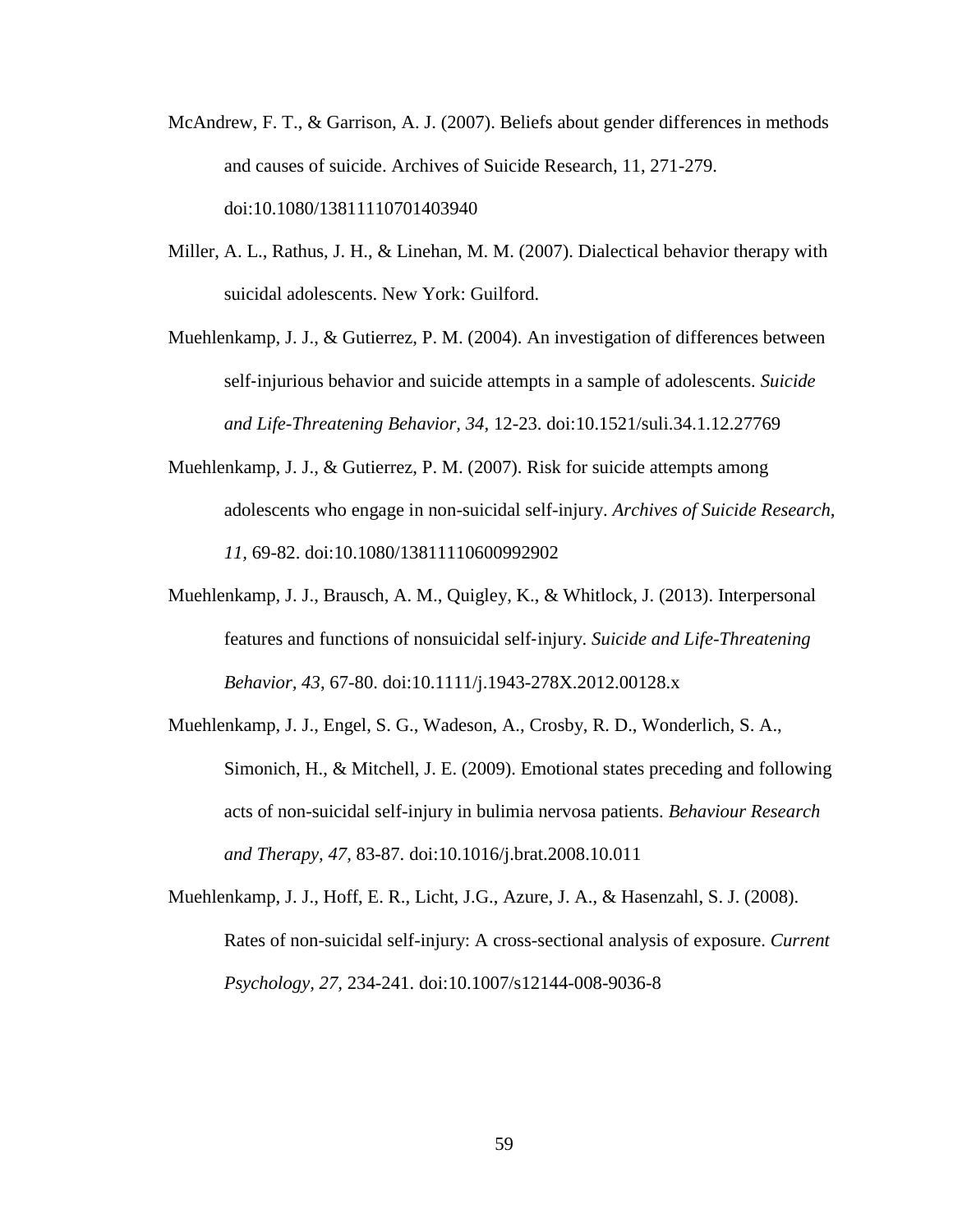- Muehlenkamp, J. J., Williams, K. L., Gutierrez, P. M., & Claes, L. (2009). Rates of nonsuicidal self-injury high school students across five years. *Archives of Suicide Research, 13*, 317-329. doi:10.1080/13811110903266368
- Najmi, S., Wegner, D. M., & Nock, M. K. (2007). Thought suppression and self-injurious thoughts and behaviors. *Behaviour Research and Therapy, 45,* 1957-1965. doi:10.1016/j.brat.2006.09.014
- Nixon, M. K., Cloutier, P. F., & Aggarwal, S. (2002). Affect regulation and addictive aspects of repetitive self-injury in hospitalized adolescents. *Journal of the American Academy of Child & Adolescent Psychiatry, 41,* 1333-1341. doi:10.1097/01.CHI.0000024844.60748.C6
- Nixon, M. K., Cloutier, P., & Jansson, S. M. (2008). Nonsuicidal self-harm in youth: A population-based survey. *Canadian Medical Association Journal, 178,* 306–312. doi:10.1503/cmaj.061693
- Nock, M. K., & Kessler, R. C. (2006). Prevalence of and risk factors for suicide attempts versus suicide gestures: Analysis of the National Comorbidity Survey. *Journal of Abnormal Psychology, 115*, 616–623.
- Nock, M. K., & Prinstein, M. J. (2004). A functional approach to the assessment of selfmutilative behavior. *Journal of Consulting and Clinical Psychology, 72,* 885–890. doi:10.1037/0022-006X.72.5.885
- Nock, M. K., & Prinstein, M. J. (2005). Contextual features and behavioral functions of self-mutilation among adolescents. *Journal of Abnormal Psychology, 114,* 140- 146. doi:10.1037/0021-843X.114.1.140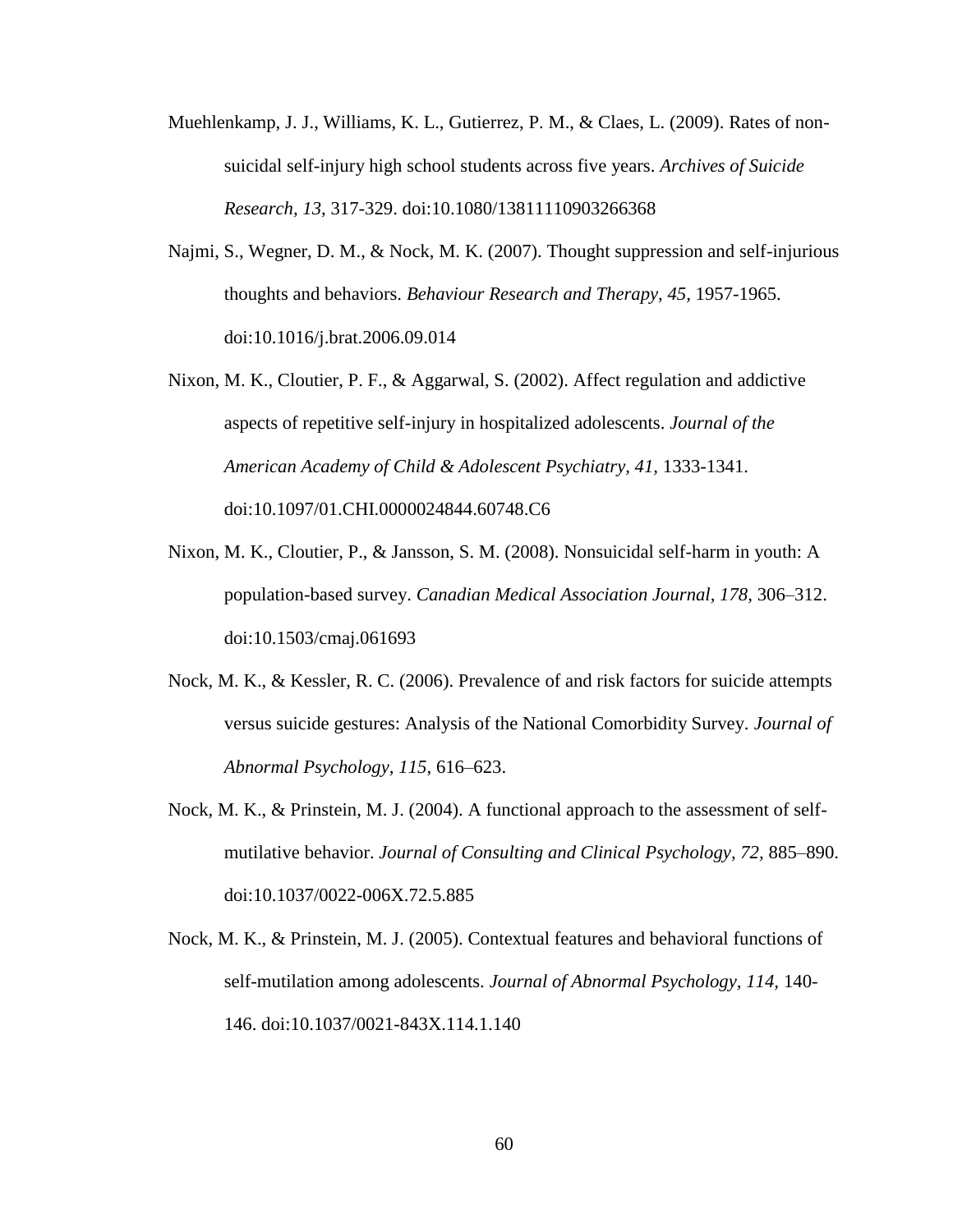- Nock, M. K., Joiner, T. E., Gordon, K. H., Lloyd-Richardson, E., & Prinstein, M. J. (2006). Non-suicidal self-injury among adolescents: Diagnostic correlates and relation to suicide attempts. *Psychiatry Research, 144,* 65-72. doi:10.1016/j.psychres.2006.05.010
- Nock, M. K., Prinstein, M. J., & Sterba, S. K. (2009). Revealing the form and function of self-injurious thoughts and behaviours: A real-time ecological assessment study among adolescents and young adults. *Journal of Abnormal Psychology, 118*, 816– 827. doi:10.1037/a0016948
- Nock, M. K., Teper, R., & Hollander, M. (2007). Psychological treatment of self-injury among adolescents. *Journal of Clinical Psychology, 33*, 1081–1089. doi:10.1002/jclp.20415
- Nock, M. K., Wedig, M. M., Holmberg, E. B., & Hooley, J. M. (2008). The emotion reactivity scale: Development, evaluation, and relation to self-injurious thoughts and behaviors. *Behavior Therapy, 39,* 107-116. doi:10.1016/j.beth.2007.05.005
- Orbach, I., Mikulincer, M., King, R., Cohen, D., & Stein, D. (1997). Thresholds and tolerance of physical pain in suicidal and nonsuicidal adolescents. *Journal of Consulting and Clinical Psychology, 65,* 646-652. doi:10.1037/0022- 006X.65.4.646
- Paivio, S. C., & McCulloch, C. R. (2004). Alexithymia as a mediator between childhood trauma and self-injurious behaviors. *Child Abuse & Neglect, 28,* 339-354. doi:10.1016/j.chiabu.2003.11.018
- Plener, P. L., Libal, G., Keller, F., Fegert, J. M., & Muehlenkamp, J. J. (2009). An international comparison of adolescent non-suicidal self-injury (NSSI) and suicide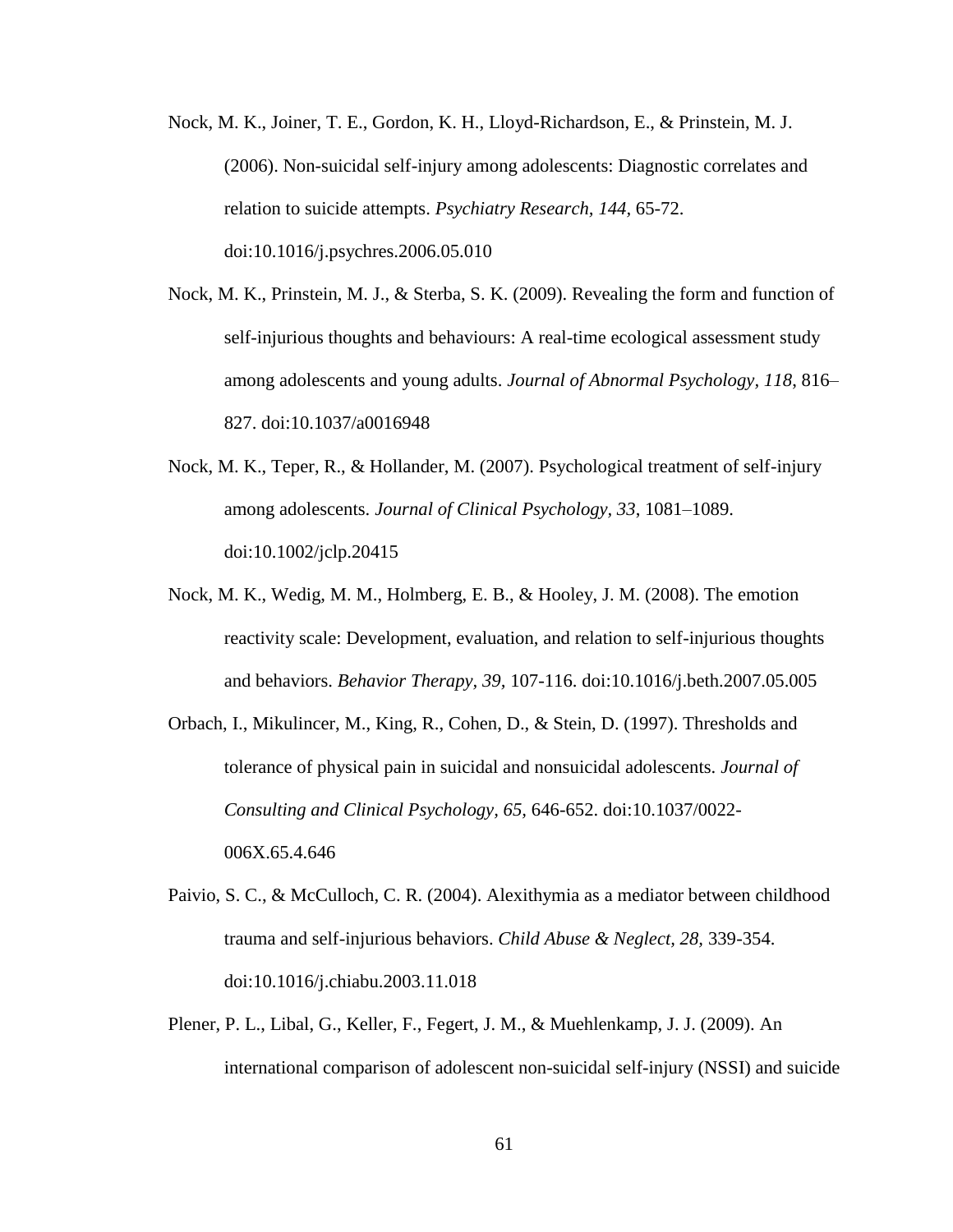attempts: Germany and the USA. *Psychological Medicine, 39*, 1549-1558. doi:10.1017/S0033291708005114

- Prinstein, M. J., Nock, M. K., Simon, V., Aikins, J. W., Cheah, C. S., & Spirito, A. (2008). Longitudinal trajectories and predictors of adolescent suicidal ideation and attempts following inpatient hospitalization. *Journal of Consulting and Clinical Psychology, 76,* 92-103. doi:10.1037/0022-006X.76.1.92
- Ross, S., & Heath, N. (2002). A study of the frequency of self-mutilation in a community sample of adolescents. *Journal of Youth and Adolescence, 31*, 67–77. doi:10.1023/A:1014089117419
- Selby, E. A., & Joiner Jr, T. E. (2009). Cascades of emotion: The emergence of borderline personality disorder from emotional and behavioral dysregulation. *Review of General Psychology, 13,* 219-229. doi:10.1037/a0015687
- Shaw, S. N. (2006). Certainty, revision, and ambivalence: A qualitative investigation into women's journeys to stop self-injuring. *Women & Therapy, 29,* 153-177. doi:10.1300/J015v29n01\_08
- Shneidman, E. S. (1993). Suicide as psychache. *Journal of Nervous and Mental Disease,181*, 145-147. doi:10.1097/00005053-199303000-00001

Shneidman, E. S. (1996). *The suicidal mind*. New York: Oxford University Press.

Simeon, D., Stanley, B., & Frances, A. (1992). Self-mutilation in personality disorders: psychological and biological correlates. *The American Journal of Psychiatry, 1,* 221-226. doi:10.1176/ajp.149.2.221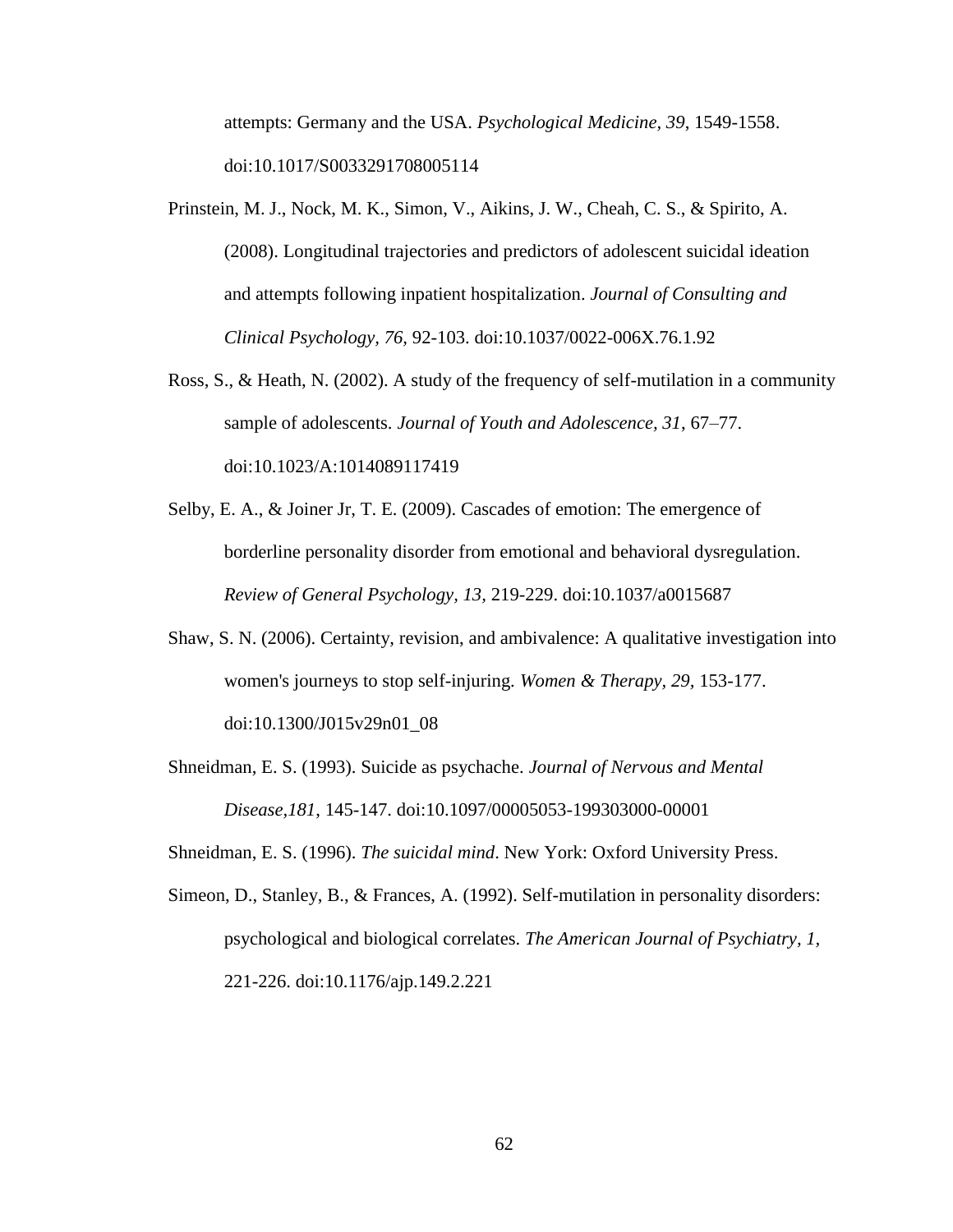- Smith, N. B., Steele, A. M., Weitzman, M. L., Trueba, A. F., & Meuret, A. E. (2015). Investigating the role of self-disgust in nonsuicidal self-injury. *Archives of Suicide Research, 19*, 60-74, doi:10.1080/13811118.2013.850135
- Smith, P. N., Cukrowicz, K. C., Poindexter, E. K., Hobson, V., & Cohen, L. M. (2010). The acquired capability for suicide: A comparison of suicide attempters, suicide ideators, and non‐suicidal controls. *Depression and Anxiety, 27*, 871-877. doi:10.1002/da.20701.
- Sornberger, M. J., Heath, N. L., Toste, J. R., & McLouth, R. (2012). Nonsuicidal self‐ injury and gender: Patterns of prevalence, methods, and locations among adolescents. *Suicide and Life-Threatening Behavior, 42*, 266-278. doi:10.1111/j.1943-278X.2012.00088.x
- Stanley, B., Gameroff, M. J., Michalsen, V., & Mann, J. J. (2001). Are suicide attempters who self-mutilate a unique population? *American Journal of Psychiatry, 158,* 427-432. doi:10.1176/appi.ajp.158.3.427
- Szentes, B., & Thomas, C. D. (2013). An Evolutionary Theory of Suicide. *Games, 4,* 426-436. doi:10.3390/g4030426
- Tang, J., Yu, Y., Wu, Y., Du, Y., Ma, Y., Zhu, H., ... & Liu, Z. (2011). Association between non-suicidal self-injuries and suicide attempts in Chinese adolescents and college students: a cross-section study. *PloS one, 6*, e17977. doi:10.1371/journal.pone.0017977
- Taylor, J., Peterson, C. M., & Fischer, S. (2012). Motivations for self‐injury, affect, and impulsivity: A comparison of individuals with current self‐injury to individuals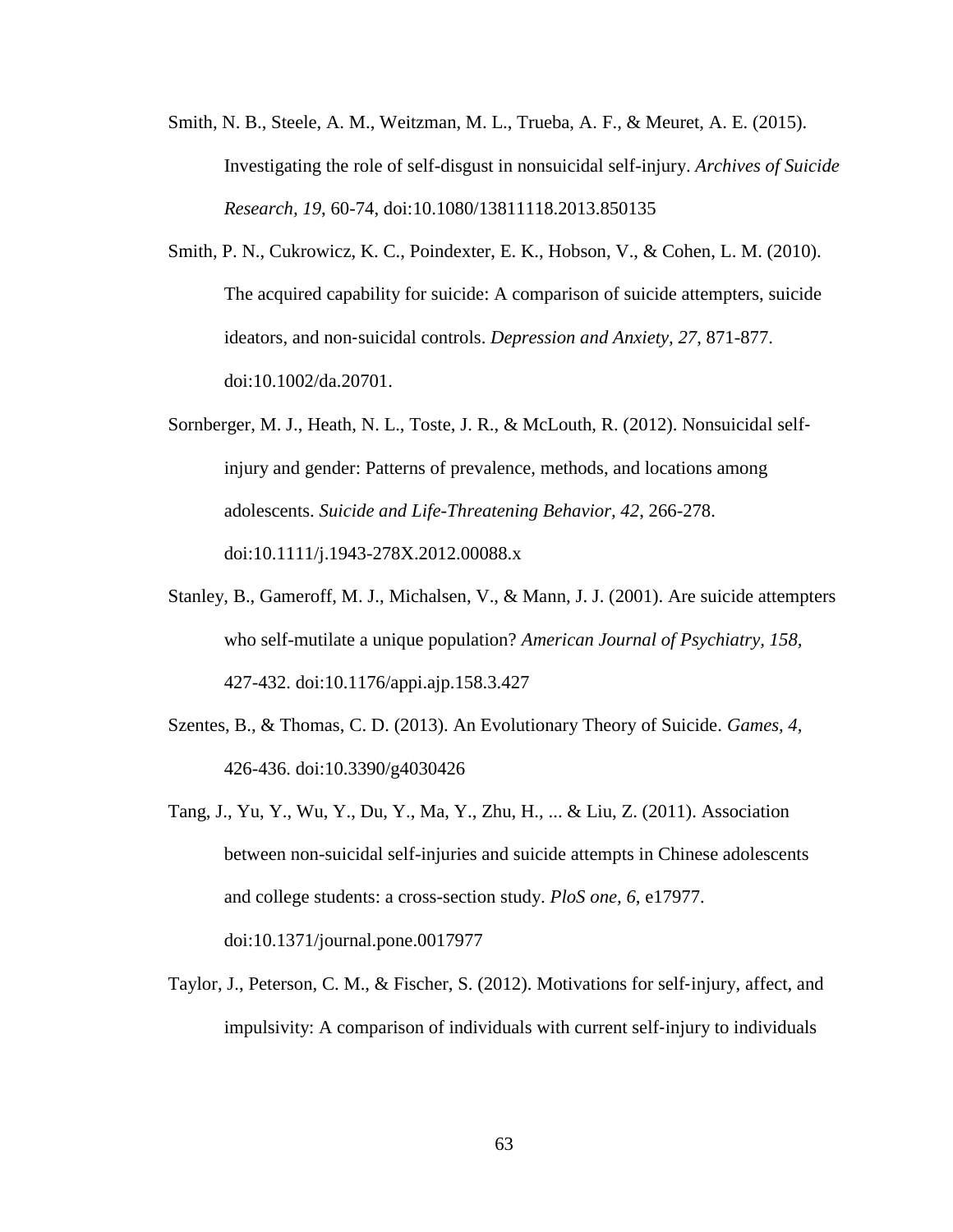with a history of self‐injury*. Suicide and Life-Threatening Behavior, 42*, 602-613. doi:10.1111/j.1943-278X.2012.00115.x

Tresno, F., Ito, Y., & Mearns, J. (2012). Self-injurious behavior and suicide attempts among Indonesian college students. *Death Studies, 36,* 627-639. doi:10.1080/07481187.2011.604464

Turner, B. J., Layden, B. K., Butler, S. M., & Chapman, A. L. (2013). How often, or how many ways: Clarifying the relationship between non-suicidal self-injury and suicidality. *Archives of Suicide Research, 17,* 397-415. doi:10.1080/13811118.2013.802660

Van Camp, I., Desmet, M., & Verhaeghe, P. (2011). Gender differences in non-suicidal self-injury: Are they on the verge of leveling off. *International Proceedings of Economics Development & Research, 23,* 28. Retrieved from http://hdl.handle.net/1854/LU-4392611

- Van Orden, K. A., Witte, T. K., Cukrowicz, K. C., Braithwaite, S. R., Selby, E. A., & Joiner Jr, T. E. (2010). The interpersonal theory of suicide. *Psychological Review, 117,* 575-600. doi:10.1037/a0018697
- Van Orden, K. A., Witte, T. K., Gordon, K. H., Bender, T. W., & Joiner, T. E. (2008). Suicidal desire and the capability for suicide: Tests of the interpersonalpsychological theory of suicidal behavior among adults*. Journal of Consulting and Clinical Psychology, 76,* 72–83. doi:10.1037/0022-006X.76.1.72
- Victor, S. E., & Klonsky, E. D. (2013). Daily emotion in non-suicidal self-injury. *Journal of Clinical Psychology, 00,* 1-12. doi:10.1002/jclp.22037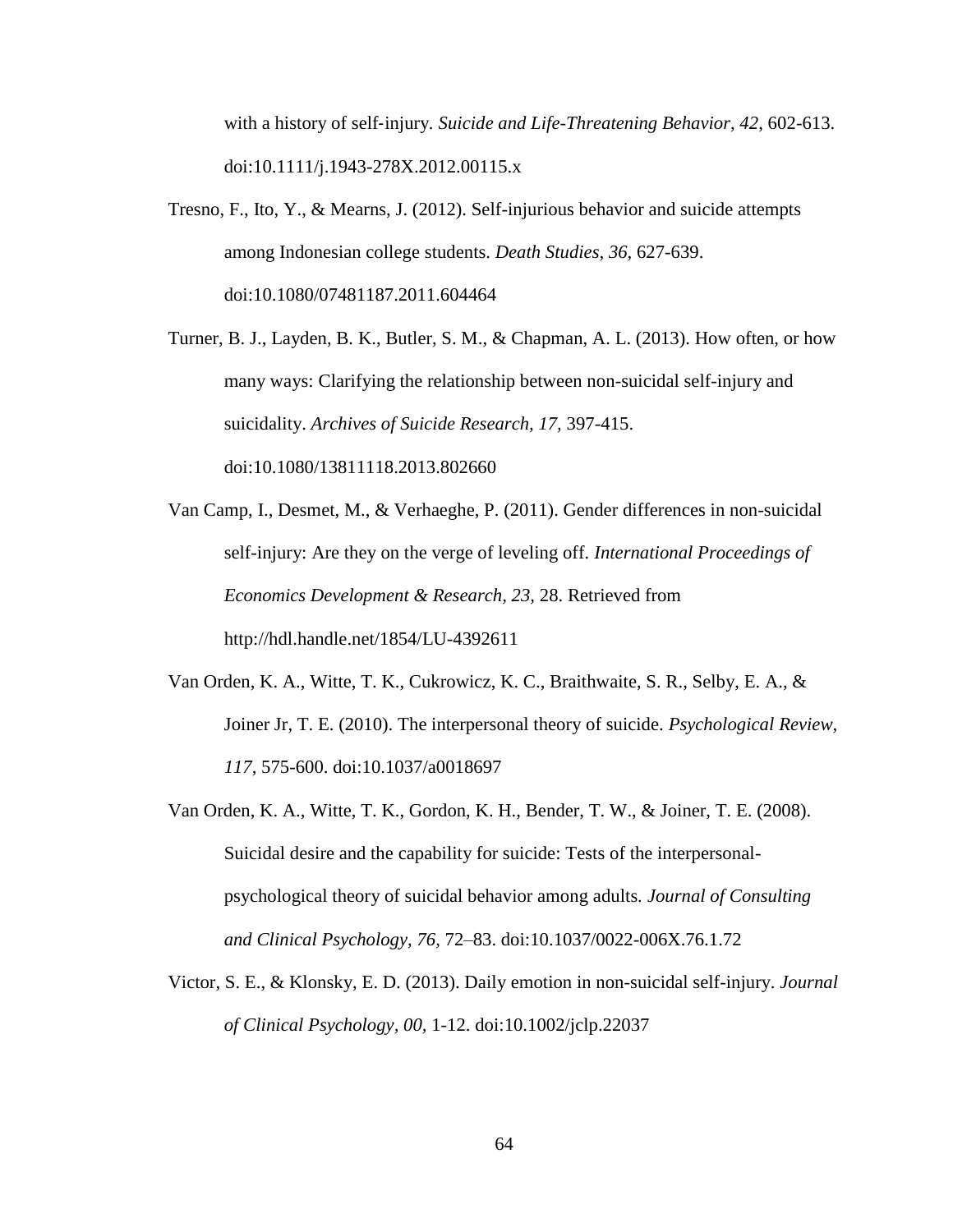- Victor, S. E., & Klonsky, E. D. (2014). Correlates of suicide attempts among selfinjurers: A meta-analysis. *Clinical Psychology Review, 34,* 282-297. doi:10.1016/j.cpr.2014.03.005
- Voon, D., Hasking, P., & Martin, G. (2014). The roles of emotion regulation and ruminative thoughts in non‐suicidal self‐injury. *British Journal of Clinical Psychology, 53,* 95-113. doi:10.1111/bjc.12030
- Wadman, R., Clarke, D., Sayal, K., Vostanis, P., Armstrong, M., Harroe, C., ... & Townsend, E. (2016). An interpretative phenomenological analysis of the experience of self-harm repetition and recovery in young adults. *Journal of Health Psychology.* Advance online publication. doi:10.1177/1359105316631405
- Walsh, B. W. (2006). *Treating self-injury: A practical guide*. New York, NY: Guilford Press.
- Wanous, J. P., Reichers, A. E., & Hudy, M. J. (1997). Overall job satisfaction: How good are single-item measures?. *Journal of Applied Psychology, 82*, 247-252. doi:10.1037/0021-9010.82.2.247
- Wenzel, A., & Beck, A. T. (2008). A cognitive model of suicidal behavior: Theory and treatment. *Applied and Preventive Psychology, 12,* 189-201. doi:10.1016/j.appsy.2008.05.001
- Wester, K. L., & Trepal, H. C. (2015). Nonsuicidal self-injury: Exploring the connection among race, ethnic identity, and ethnic belonging. *Journal of College Student Development, 56*, 127-139. doi: 10.1353/csd.2015.0013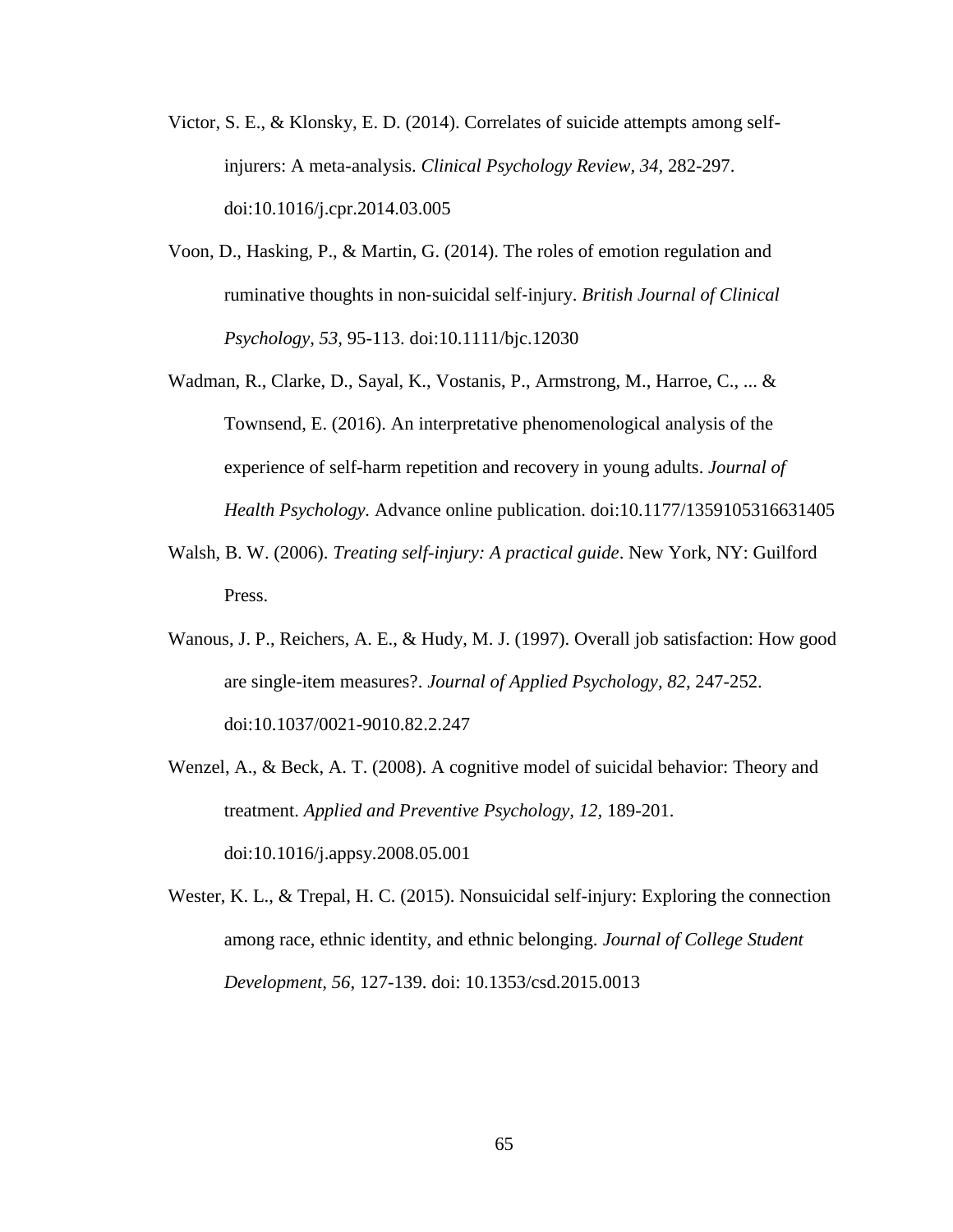- Wester, K. L., Ivers, N., Villalba, J. A., Trepal, H. C., & Henson, R. (2016). The relationship between nonsuicidal self‐injury and suicidal ideation. *Journal of Counseling & Development, 94*, 3-12. doi:10.1002/jcad.12057
- Whiteside, S. P., & Lynam, D. R. (2001). The five factor model and impulsivity: Using a structural model of personality to understand impulsivity. *Personality and Individual Differences, 30,* 669-689. doi:10.1016/S0191-8869(00)00064-7
- Whitlock, J. L., Eckenrode, J. E., & Silverman, D. (2006). Self-injurious behavior in a college population. *Pediatrics, 117,* 1939-1948. doi:10.1542/peds.2005-2543
- Whitlock, J., & Knox, K. L. (2007). The relationship between self-injurious behavior and suicide in a young adult population. *Archives of Pediatric Adolescent Medicine, 161,* 634-640. doi:10.1001/archpedi.161.7.634
- Whitlock, J., Muehlenkamp, J., & Eckenrode, J. (2008). Variation in nonsuicidal selfinjury: Identification and features of latent classes in a college population of emerging adults. *Journal of Clinical Child & Adolescent Psychology, 37,* 725- 735. doi:10.1080/15374410802359734
- Whitlock, J., Muehlenkamp, J., Eckenrode, J., Purington, A., Abrams, G. B., Barreira, P., & Kress, V. (2013). Nonsuicidal self-injury as a gateway to suicide in young adults. *Journal of Adolescent Health*, *52*, 486-492. doi:10.1016/j.jadohealth.2012.09.010

Whitlock, J., Muehlenkamp, J., Purington, A., Eckenrode, J., Barreira, P., Baral Abrams, G., ... & Knox, K. (2011). Nonsuicidal self-injury in a college population: General trends and sex differences. *Journal of American College Health, 59,* 691-698. doi:10.1080/07448481.2010.529626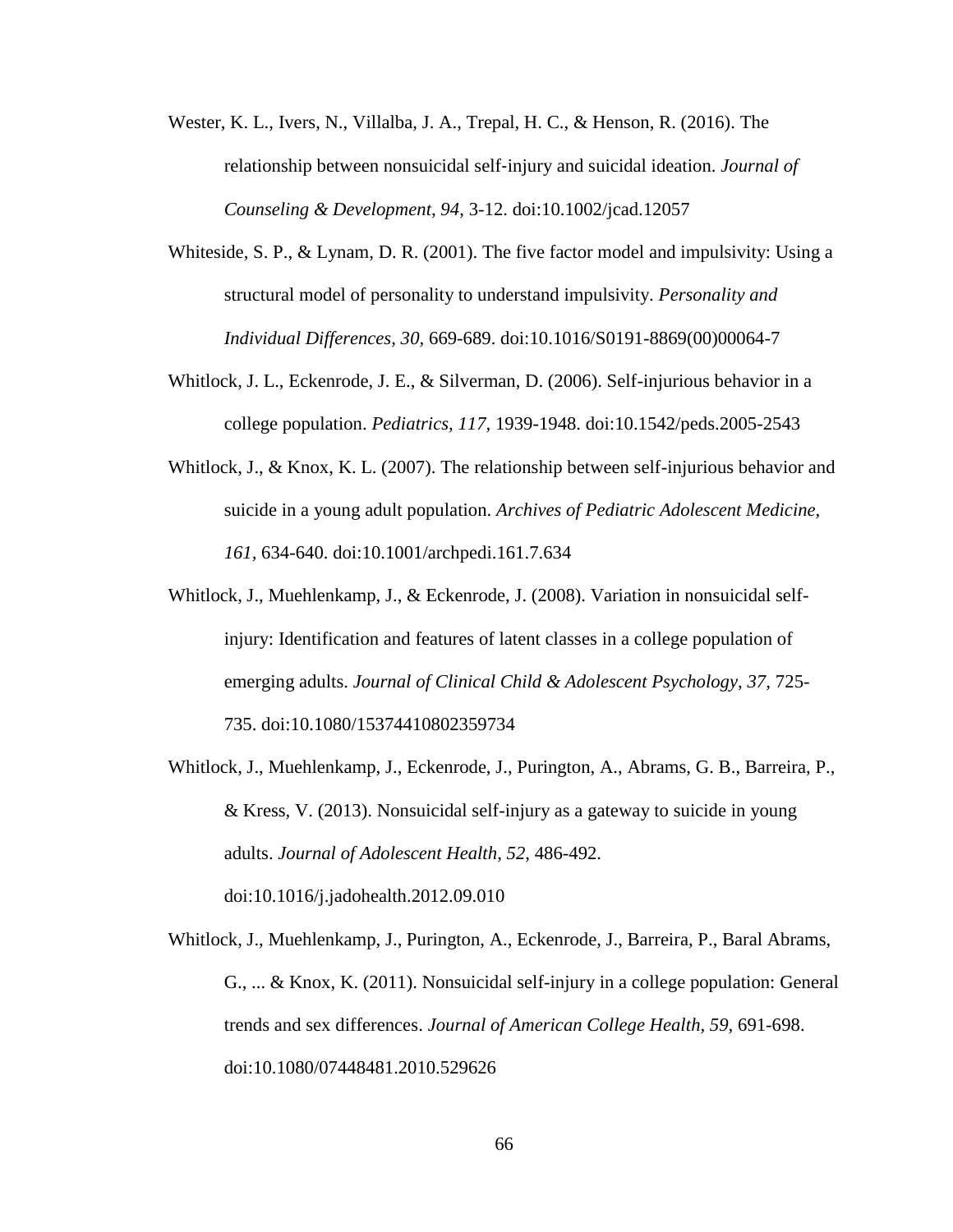Wichstrom, L. (2009). Predictors of non-suicidal self-injury versus attempted suicide: similar or different?. *Archives of Suicide Research, 13*, 105-122. doi:10.1080/13811110902834992

Wilkinson, P., Kelvin, R., Roberts, C., Dubicka, B., & Goodyer, I. (2011). Clinical and psychosocial predictors of suicide attempts and nonsuicidal self-injury in the Adolescent Depression Antidepressants and Psychotherapy Trial (ADAPT). *American Journal of Psychiatry, 168,* 495-501. doi:10.1176/appi.ajp.2010.10050718

- Yates, T. M., Tracy, A. J., & Luthar, S. S. (2008). Nonsuicidal self-injury among" privileged" youths: Longitudinal and cross-sectional approaches to developmental process. *Journal of Consulting and Clinical Psychology, 76,* 52-62. doi:10.1037/0022-006X.76.1.52
- Zaki, L. F., Coifman, K. G., Rafaeli, E., Berenson, K. R., & Downey, G. (2013). Emotion differentiation as a protective factor against nonsuicidal self-injury in borderline personality disorder. *Behavior Therapy, 44,* 529-540. doi:10.1016/j.beth.2013.04.008

Zetterqvist, M., Lundh, L. G., Dahlström, Ö., & Svedin, C. G. (2013). Prevalence and function of non-suicidal self-injury (NSSI) in a community sample of adolescents, using suggested DSM-5 criteria for a potential NSSI disorder. *Journal of Abnormal Child Psychology, 41,* 759-773. doi:10.1007/s10802-013-9712-5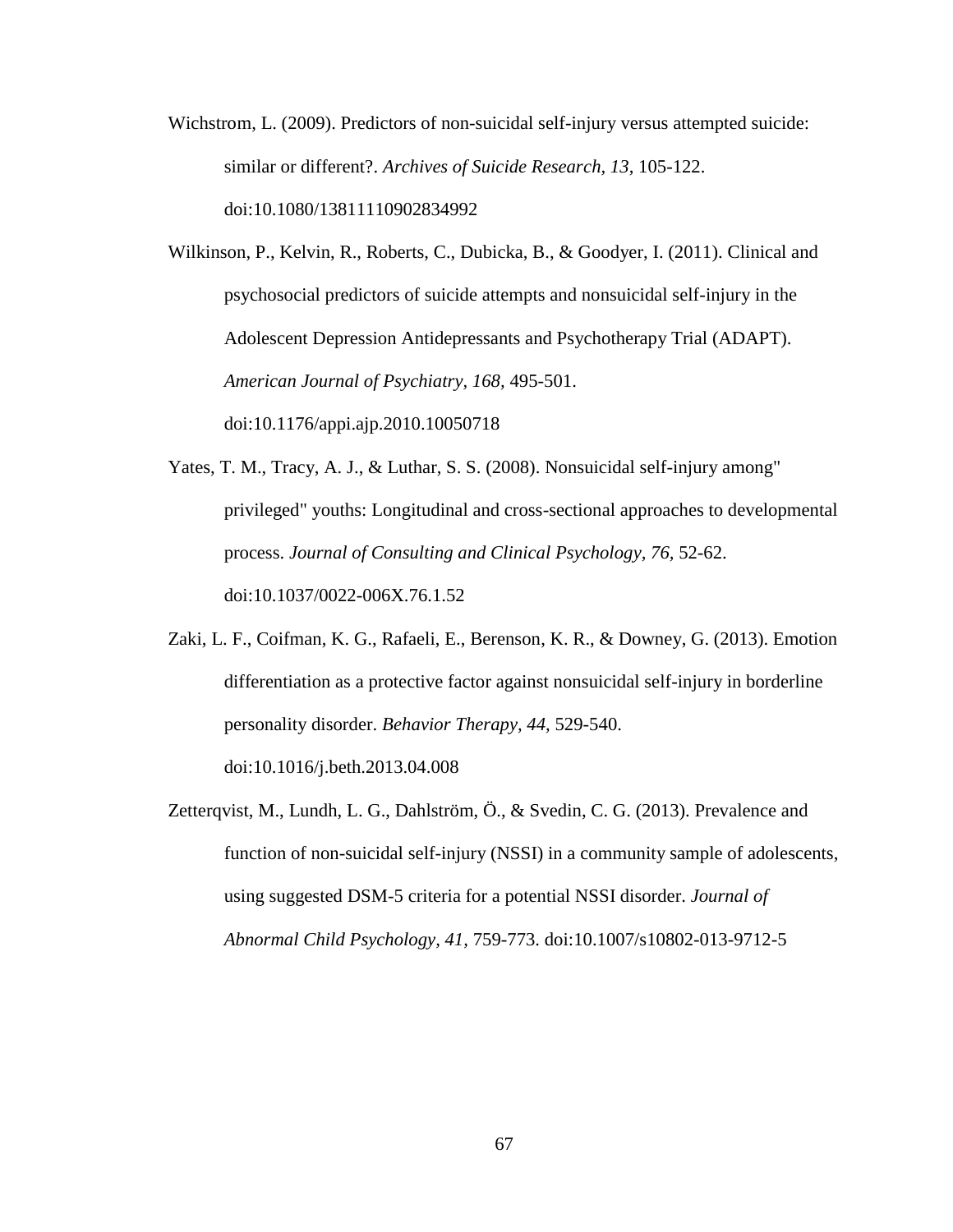**Appendix A**

# **INFORMED CONSENT DOCUMENT FOR COLLEGE STUDENT PARTICIPANTS**



**Project Title:** College Student Mental Health and Risk Behaviors

# **Investigator:** Amy M. Brausch, Ph.D., Department of Psychological Sciences, 270-745- 4407

You are being asked to participate in a project conducted through Western Kentucky University. The University requires that you give your signed agreement to participate in this project.

The investigator will explain to you in detail the purpose of the project, the procedures to be used, and the potential benefits and possible risks of participation. You may ask him/her any questions you have to help you understand the project. A basic explanation of the project is written below. Please read this explanation and discuss with the researcher any questions you may have.

If you then decide to participate in the project, please sign on the last page of this form in the presence of the person who explained the project to you. You should be given a copy of this form to keep.

**1. Nature and Purpose of the Project:** This project examines factors that put college students at risk for suicidal behavior, self-injury, and other risk-taking behaviors. Additionally, the project seeks to identify factors that protect college students from selfharm.

**2. Explanation of Procedures:** If you choose to participate in this study, you will complete a series of surveys about your thoughts, feelings, and behaviors. These surveys will take approximately 45-60 minutes to complete. After completing the surveys, you will be given a list of local mental health resources if you feel you need to meet with someone to discuss your feelings. Based on your responses, you may be contacted in the future with the opportunity to participate in additional studies. You will have the option to agree or decline further participation.

**3. Discomfort and Risks:** The project involves no greater risks than those ordinarily encountered in everyday life. If you become upset while participating in the research, you may skip any question that upsets you or withdraw from participation entirely without penalty.

**4. Benefits:** For your participation, you will receive credits toward the psychology course in which you are enrolled. For students in Introductory Psychology, you will earn 2 credits toward your research participation requirement. Your participation will also help others by providing important information that the primary investigator will utilize to develop and implement prevention programs for self-injury and self-harm. Additionally, you may be contacted in the future to participate in additional studies which may include monetary compensation.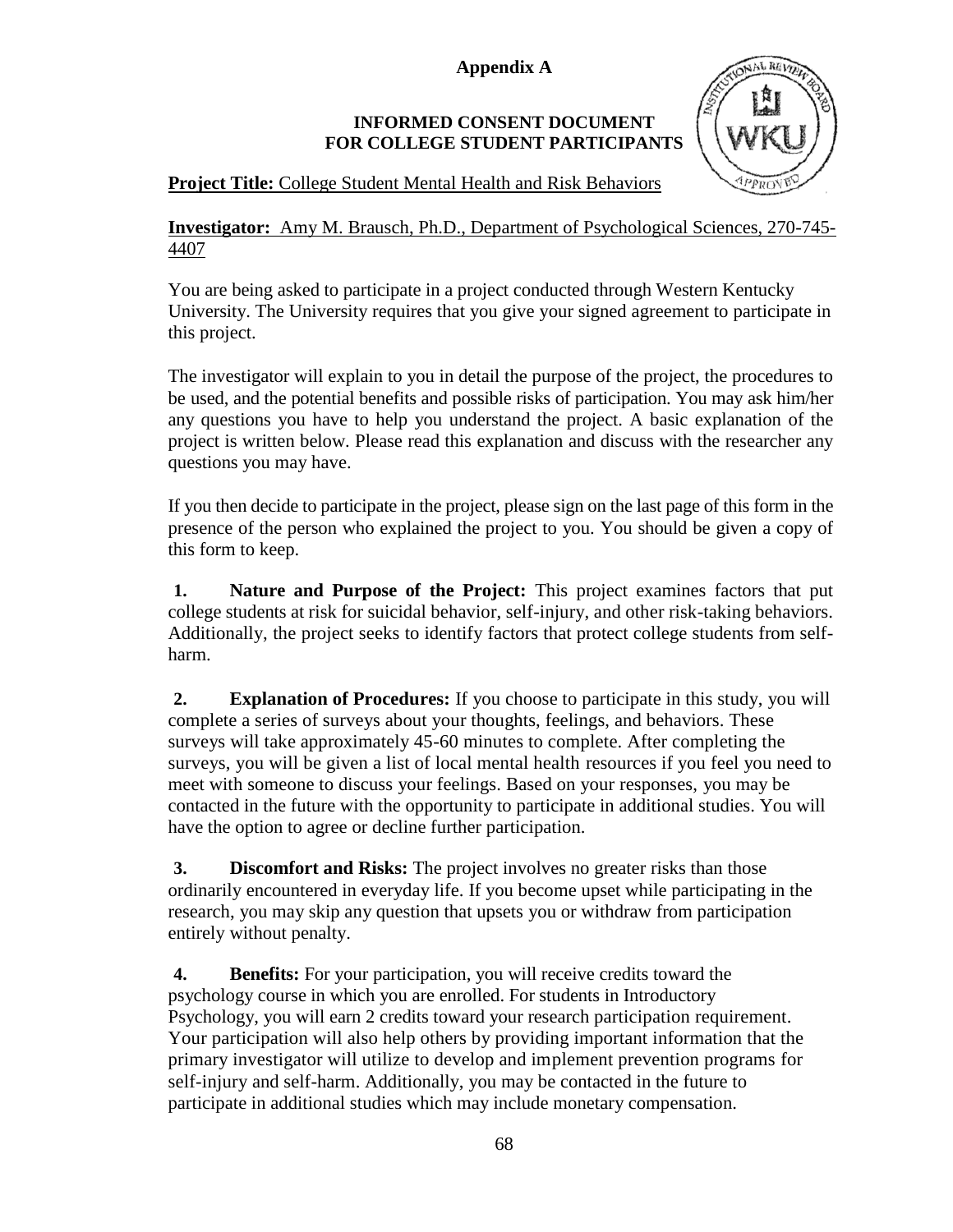**5. Confidentiality:** The principle investigator will keep all information that you provide confidential to the fullest extent of the law. After you complete the survey, a researcher will conduct a brief risk assessment based on your responses to certain survey questions and provide any necessary referral information to you during an individual and completely confidential debriefing session. Your survey will receive a number that corresponds with the number placed on this informed consent form. The principle investigator will keep both of these forms separate in two locked filing cabinets in their research lab. Results of the study may appear in a published scientific journal. Such a publication will not reveal your identity in name or description. Five years after the completion of the study, the principle investigator will remove all information related to the study from the file cabinet and shred it.

**6. Refusal/Withdrawal:** Refusal to participate in this study will have no effect on any future services you may be entitled to from the University. Anyone who agrees to participate in this study is free to withdraw from the study at any time with no penalty.

*You understand also that it is not possible to identify all potential risks in an experimental procedure, and you believe that reasonable safeguards have been taken to minimize both the known and potential but unknown risks.*

| <b>Printed Name</b>                                                                                                                                                                                                                                 | email address |
|-----------------------------------------------------------------------------------------------------------------------------------------------------------------------------------------------------------------------------------------------------|---------------|
| <b>Signature of Participant</b>                                                                                                                                                                                                                     | Date          |
| Witness                                                                                                                                                                                                                                             | Date          |
| THE DATED APPROVAL ON THIS CONSENT FORM INDICATES THAT<br>THIS PROJECT HAS BEEN REVIEWED AND APPROVED BY<br>THE WESTERN KENTUCKY UNIVERSITY INSTITUTIONAL REVIEW BOARD<br>Paul Mooney, Human Protections Administrator<br>TELEPHONE: (270) 745-2129 |               |



**WKU IRB# 15-040** Approval - 2/2/2015 End Date - 1/30/2016 Expedited Original - 9/8/2014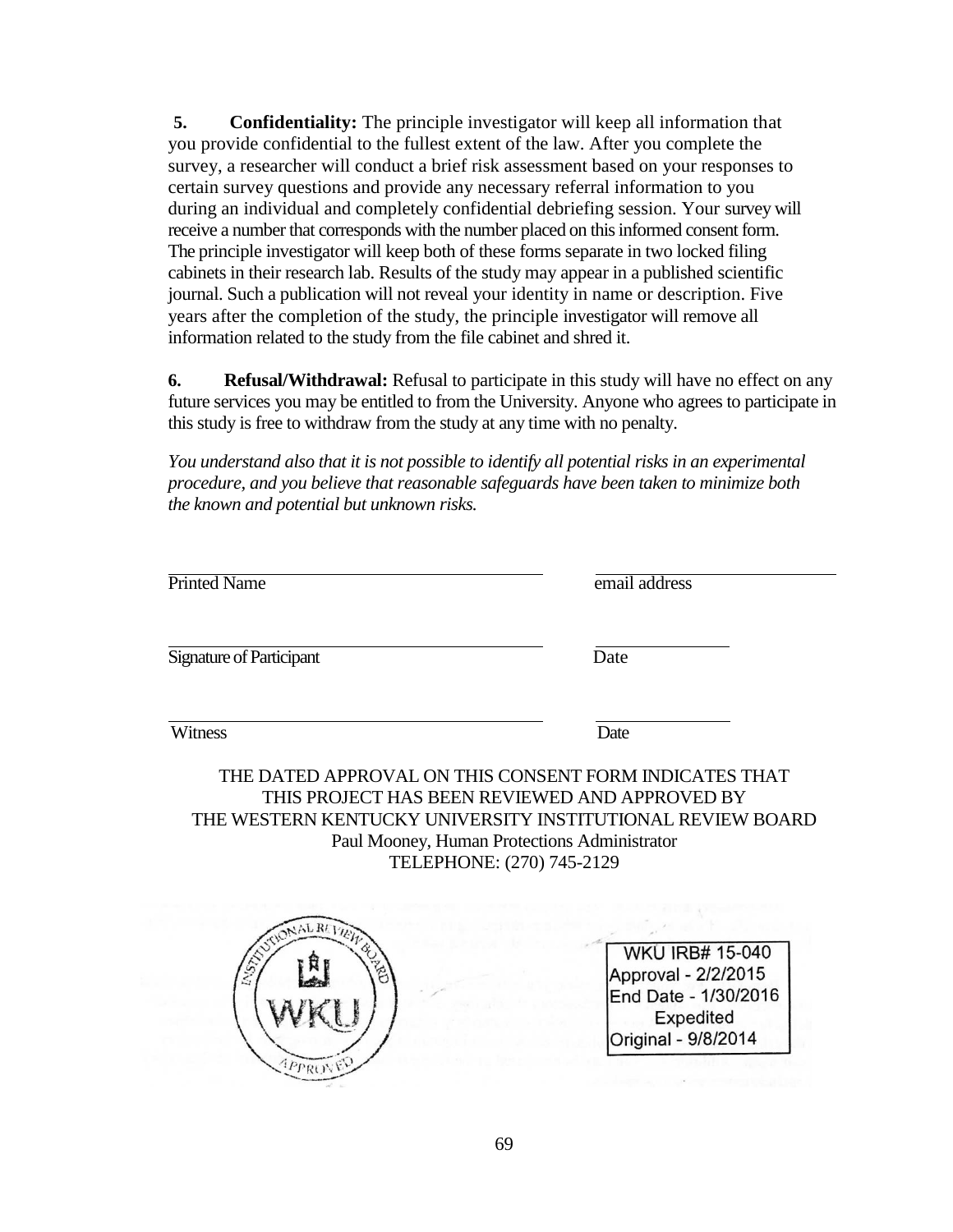# **Appendix B**

### DEBRIEFING SHEET

Thank you for participating in this study. The information you provided, when combined with information from other participants, will provide me with valuable information about the what factors put college students at risk for self-harm behavior, as well as factors that protect students from self-harm. This information will then be helpful in identifying important areas to focus in when developing prevention and intervention materials for college students to decrease risk for self-injury and suicidal behavior.

Completing these questionnaires may have brought up some unpleasant thoughts, feelings, or memories for you. Talking with others or with a counselor can be helpful in dealing with these thoughts and feelings,

There are many counselors in the area who are able to help you deal with negative thoughts or thoughts and memories about self-injury. Below is the contact information for the counseling center at Western Kentucky University that offers individual counseling for students free of charge:

WKU Counseling & Testing Center (270) 745-3159 409 Potter Hall 8 a.m. 4:30 p.m. M-F Can also call after-hours for crises or emergencies

Below is a list of agencies in the community that offer counseling to both students and community members, on a sliding fee scale:

| Life Skills, Inc.            | $(270)$ 901-5000          |
|------------------------------|---------------------------|
| Crisis Referral Hotline      | $(270)$ 843-HELP $(4357)$ |
| National Suicide Crisis Line | $1-800-273-TALK$          |

If you have any questions about the experiment or would like to speak with the experimenter about any topics addressed in the questionnaires, please contact Amy Brausch, Ph.D. at (270) 745-4407, Dept. of Psychological Sciences, Western Kentucky University.

Thank you for your participation!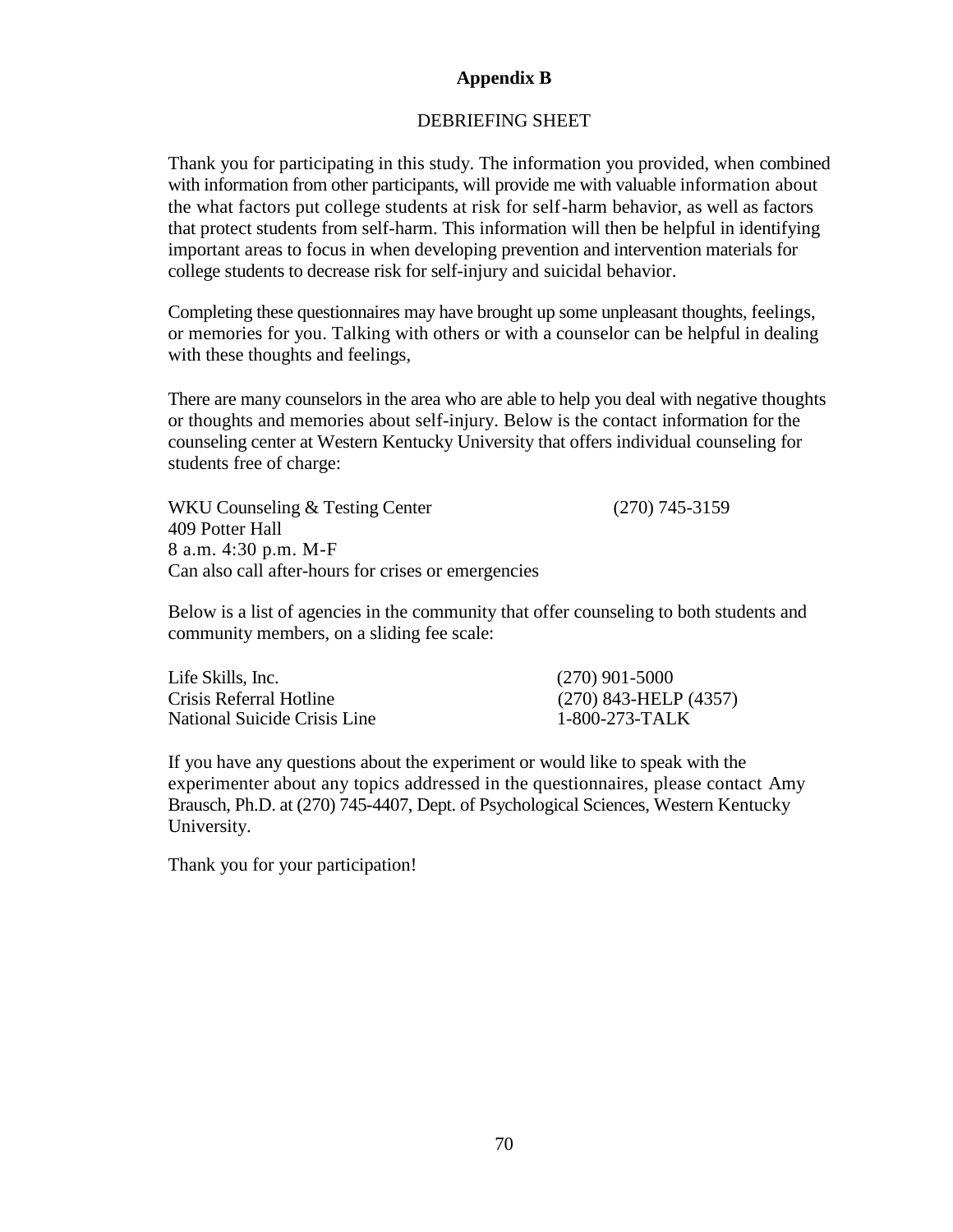| Appendix C                                                                                                                                                                                                                                                       |  |
|------------------------------------------------------------------------------------------------------------------------------------------------------------------------------------------------------------------------------------------------------------------|--|
| About Me<br>$ID#$ <sub>_______</sub>                                                                                                                                                                                                                             |  |
| Age: Year in School: 1)Freshman 2)Sophomore 3)Junior 4)Senior<br>5)Grad                                                                                                                                                                                          |  |
| What is your gender? (check all that apply)<br>$\Box$ Male<br>$\Box$ Female<br>□ Transgender, Male-to-Female (MTF)<br>□ Transgender, Female-to-Male (FTM)<br>$\Box$ Transgender, do not identify as male or female<br>$\Box$ Not sure<br>$\Box$ Decline to state |  |
| Do you consider yourself to be:<br>$\Box$ Heterosexual/straight<br>$\Box$ Gay/lesbian/homosexual<br>$\Box$ Bisexual<br>$\Box$ Not sure<br>$\Box$ Decline to state                                                                                                |  |
| Ethnicity: 1) White/Caucasian 2) Black/African-American 3) Hispanic/Latino(a)<br>4) Native American 5) Multi-ethnic 6) Asian 7) Other:                                                                                                                           |  |
| Height: $f(x)$ ft $f(x)$ in<br>Weight:                                                                                                                                                                                                                           |  |
| Religious Affiliation:                                                                                                                                                                                                                                           |  |
| Parent's Marital Status: 1) married 2) separated 3) divorced 4) never married                                                                                                                                                                                    |  |
| Has someone ever spread a rumor about you online, in a chat room, through a social<br>networking website, in emails, or through a text message? YES NO<br>If yes, when was the most recent?                                                                      |  |
| Has there even been an inappropriate photo posted of you online (e.g., illegal activity or<br>sexually compromising)?<br>YES NO<br>If yes, when was the most recent?                                                                                             |  |
| Has anyone sent you a threatening or aggressive, e-mail, instant message, or text message?<br>If yes, when was the most recent?<br>N <sub>O</sub><br><b>YES</b><br>How many times total?                                                                         |  |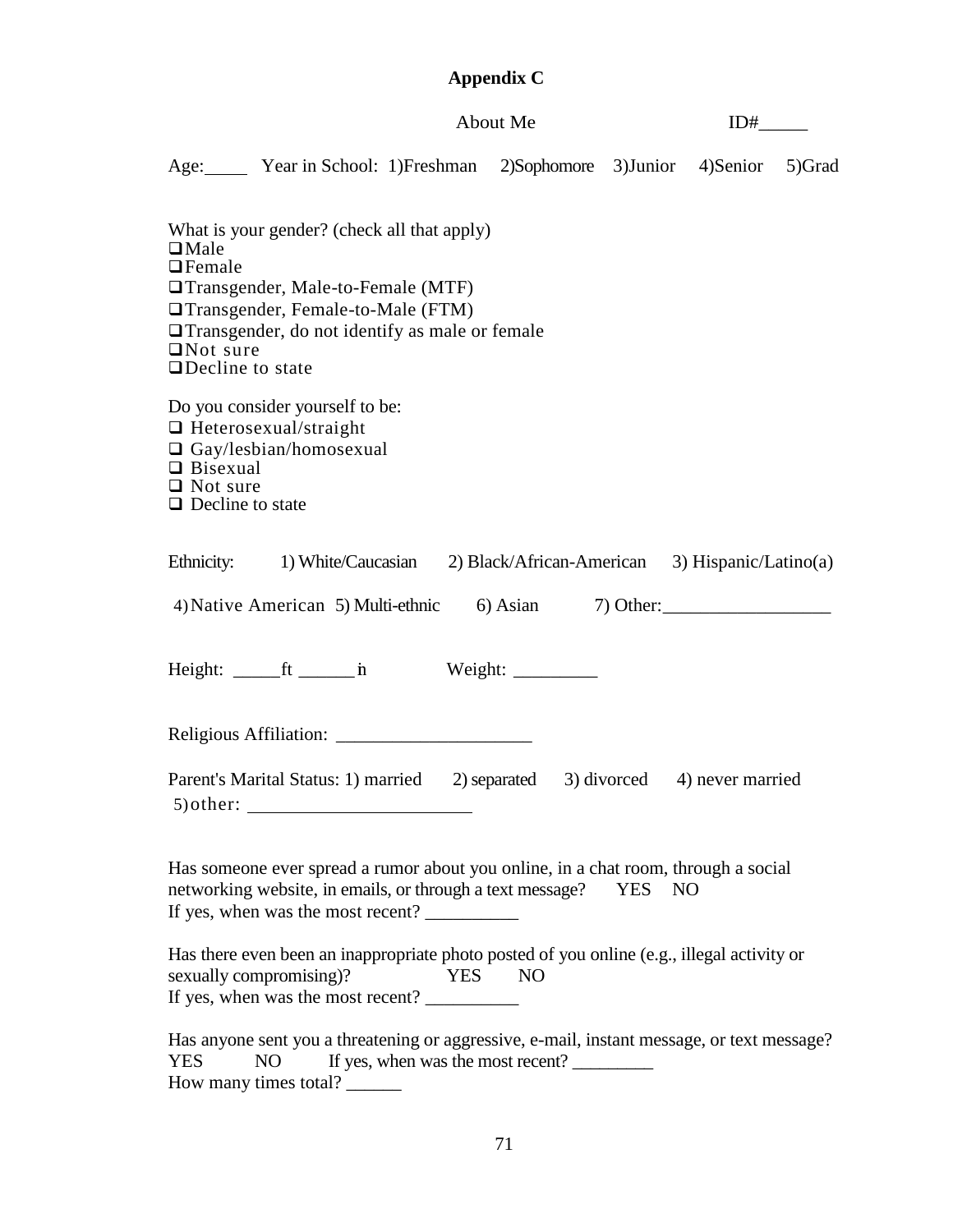# **Appendix D**

# **INVENTORY OF STATEMENTS ABOUT SELF-INJURY (ISAS) – SECTION I. BEHAVIORS**

This questionnaire asks about a variety of self-harm behaviors. Please only endorse a behavior if you have done it intentionally (i.e., on purpose) and without suicidal intent (i.e., not for suicidal reasons).

# **1. Please estimate the number of times in your life you have intentionally (i.e., on purpose) performed each type of non-suicidal self-harm (e.g., 0, 10, 100, 500):**

| Cutting        | <b>Severe Scratching</b>                             |  |
|----------------|------------------------------------------------------|--|
| <b>Biting</b>  | <b>Banging or Hitting Self</b>                       |  |
| <b>Burning</b> | Interfering w/Wound Healing<br>(e.g., picking scabs) |  |
| Carving        | Rubbing Skin Against Rough Surface                   |  |
| Pinching       | Sticking Self w/Needles                              |  |
| Pulling Hair   | <b>Swallowing Dangerous Substances</b>               |  |
| Other          |                                                      |  |

**\*\*\*\*\*\*\*\*\*\*\*\*\*\*\*\*\*\*\*\*\*\*\*\*\*\*\*\*\*\*\*\*\*\*\*\*\*\*\*\*\*\*\*\*\*\*\*\*\*\*\*\*\*\*\*\*\*\*\*\*\*\*\*\*\*\*\*\*\*\***

*Important***: If you have performed one or more of the behaviors listed above, please complete the final part of this questionnaire. If you have not performed any of the behaviors listed above, you are done with this particular questionnaire and should continue to the next.**

**\*\*\*\*\*\*\*\*\*\*\*\*\*\*\*\*\*\*\*\*\*\*\*\*\*\*\*\*\*\*\*\*\*\*\*\*\*\*\*\*\*\*\*\*\*\*\*\*\*\*\*\*\*\*\*\*\*\*\*\*\*\*\*\*\*\*\*\*\*\***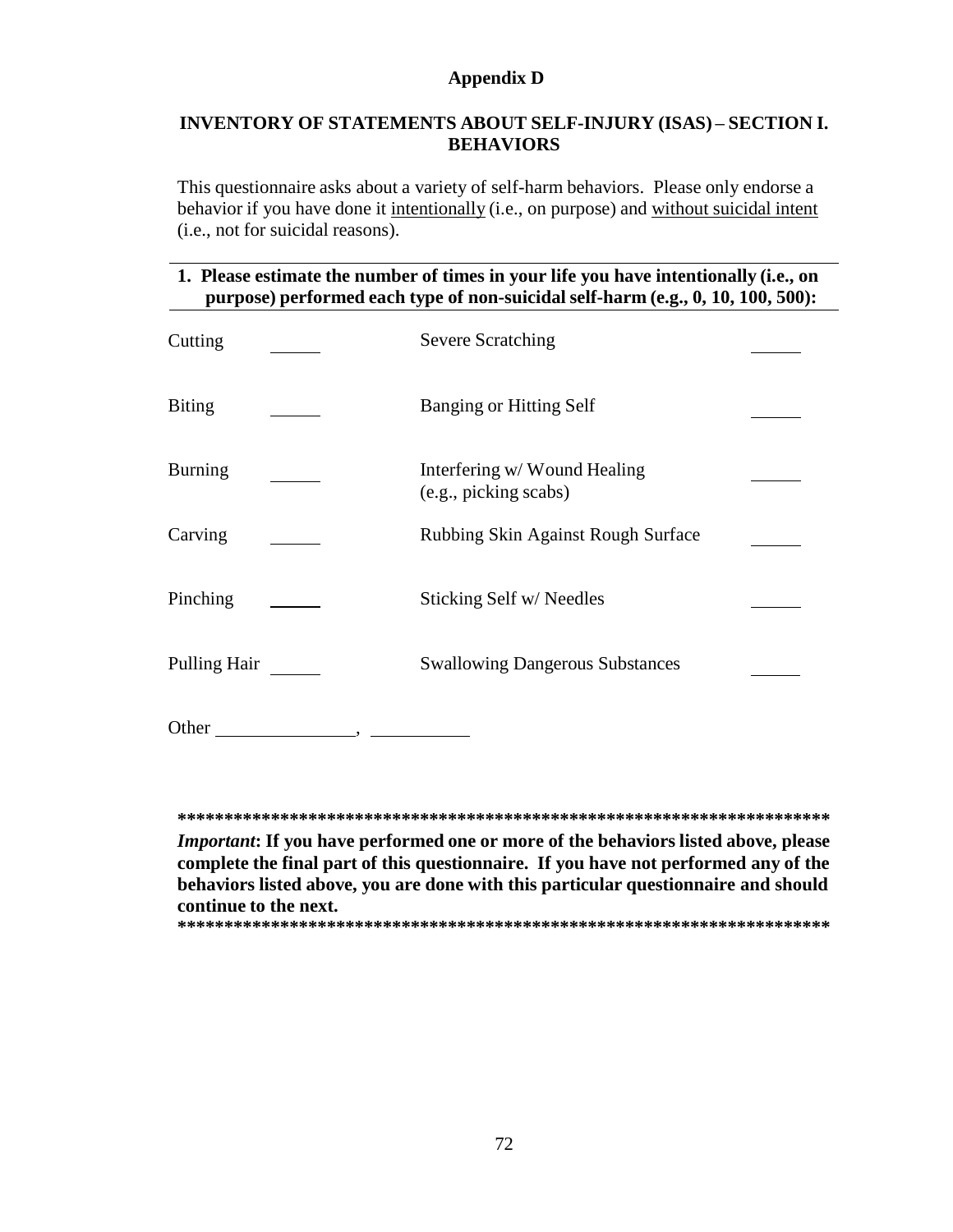# **2. If you feel that you have a** *main* **form of self-harm, please circle the behavior(s) on the first page above that you consider to be your main form of self-harm.**

| 3. At what age did you:                                                          |               |                                                                      |           |
|----------------------------------------------------------------------------------|---------------|----------------------------------------------------------------------|-----------|
| First harm yourself?                                                             |               | Most recently harm yourself?<br>(approximate date - month/date/year) |           |
| 4. Do you experience physical pain during self-harm?                             |               |                                                                      |           |
|                                                                                  |               |                                                                      |           |
| Please circle a choice:                                                          | <b>YES</b>    | <b>SOMETIMES</b>                                                     | <b>NO</b> |
|                                                                                  |               |                                                                      |           |
| 5. When you self-harm, are you alone?                                            |               |                                                                      |           |
| Please circle a choice:                                                          | <b>YES</b>    | SOMETIMES                                                            | NO.       |
| 6. Typically, how much time elapses from the time you have the urge to self-harm |               |                                                                      |           |
| until you act on the urge?                                                       |               |                                                                      |           |
| Please circle a choice:                                                          |               |                                                                      |           |
| $<$ 1 hour                                                                       | $1 - 3$ hours | $3 - 6$ hours                                                        |           |
| $6 - 12$ hours                                                                   | 12 - 24 hours | $> 1$ day                                                            |           |
|                                                                                  |               |                                                                      |           |
| 7. Do/did you want to stop self-harming?                                         |               |                                                                      |           |
|                                                                                  |               |                                                                      |           |
| Please circle a choice:                                                          | <b>YES</b>    | N <sub>O</sub>                                                       |           |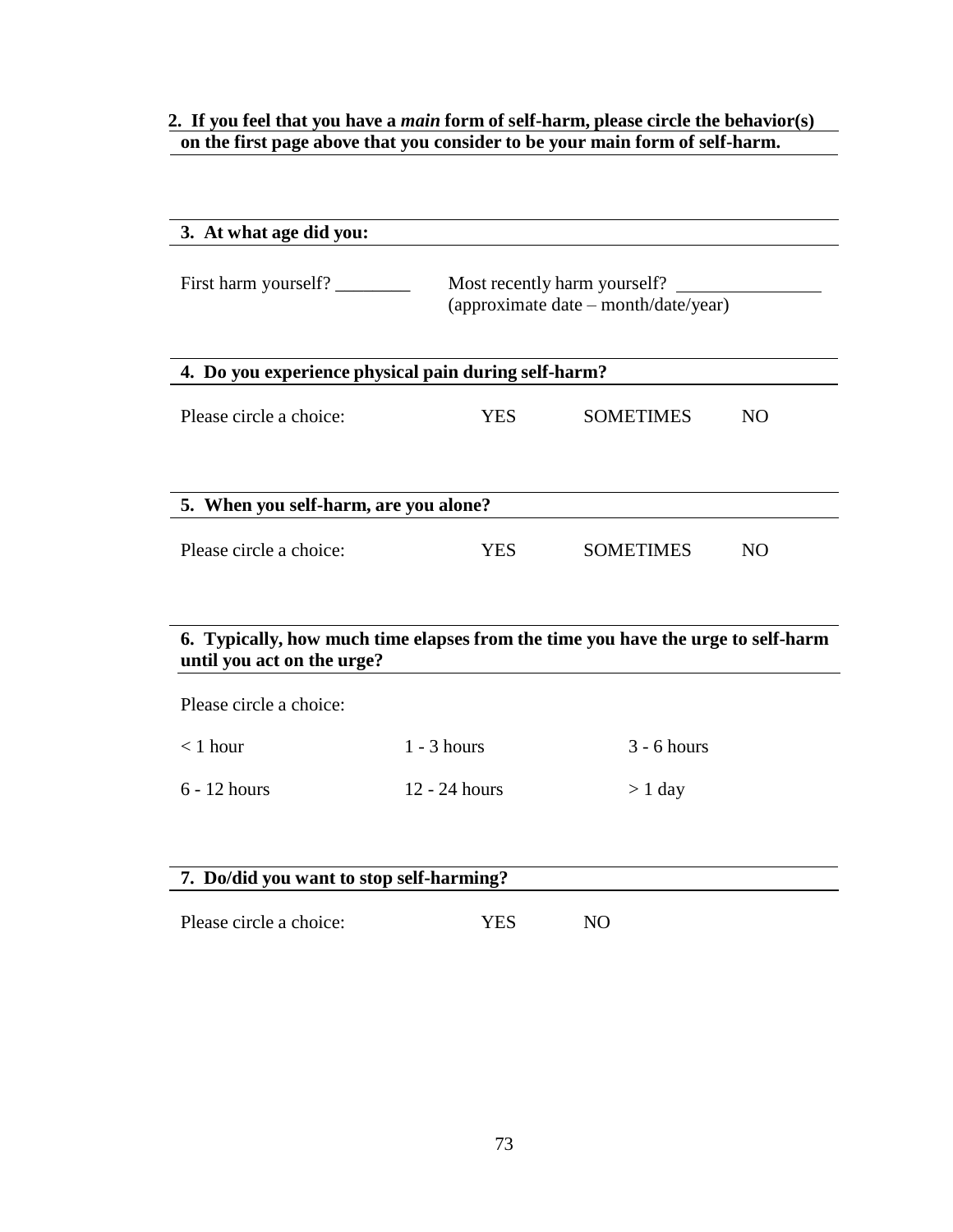# **INVENTORY OF STATEMENTS ABOUT SELF-INJURY (ISAS) – SECTION II. FUNCTIONS**

Name:

Date:

#### **Instructions**

This inventory was written to help us better understand the experience of nonsuicidal self-harm. Below is a list of statements that may or may not be relevant to your experience of self-harm. Please identify the statements that are most relevant for you:

- Circle **0** if the statement **not relevant** for you at all
- Circle **1** if the statement is **somewhat relevant** for you
- Circle **2** if the statement is **very relevant** for you

# **"When I self-harm, I am …**

#### **Response**

| 1.  calming myself down                                                   | $\theta$       | $\mathbf{1}$ | $\overline{2}$ |
|---------------------------------------------------------------------------|----------------|--------------|----------------|
| 2.  creating a boundary between myself and others                         | $\Omega$       | $\mathbf{1}$ | $\overline{2}$ |
| $3. \ldots$ punishing myself                                              | 0              | $\mathbf{1}$ | 2              |
| 4.  giving myself a way to care for myself (by attending to the<br>wound) | $\overline{0}$ | $\mathbf{1}$ | 2              |
| 5.  causing pain so I will stop feeling numb                              | $\theta$       | $\mathbf{1}$ | 2              |
| 6.  avoiding the impulse to attempt suicide                               | $\Omega$       | $\mathbf{1}$ | 2              |
| 7.  doing something to generate excitement or exhilaration                | $\overline{0}$ | $\mathbf{1}$ | 2              |
| 8.  bonding with peers                                                    | $\Omega$       | $\mathbf{1}$ | $\overline{2}$ |
| 9.  letting others know the extent of my emotional pain                   | $\Omega$       | $\mathbf{1}$ | 2              |
| 10.  seeing if I can stand the pain                                       | $\Omega$       | $\mathbf{1}$ | $\overline{2}$ |
| 11.  creating a physical sign that I feel awful                           | $\theta$       | $\mathbf{1}$ | 2              |
| 12.  getting back at someone                                              | $\overline{0}$ | $\mathbf{1}$ | 2              |
| 13.  ensuring that I am self-sufficient                                   | $\theta$       | $\mathbf{1}$ | 2              |
| 14.  releasing emotional pressure that has built up inside of me          | $\overline{0}$ | 1            | $\overline{2}$ |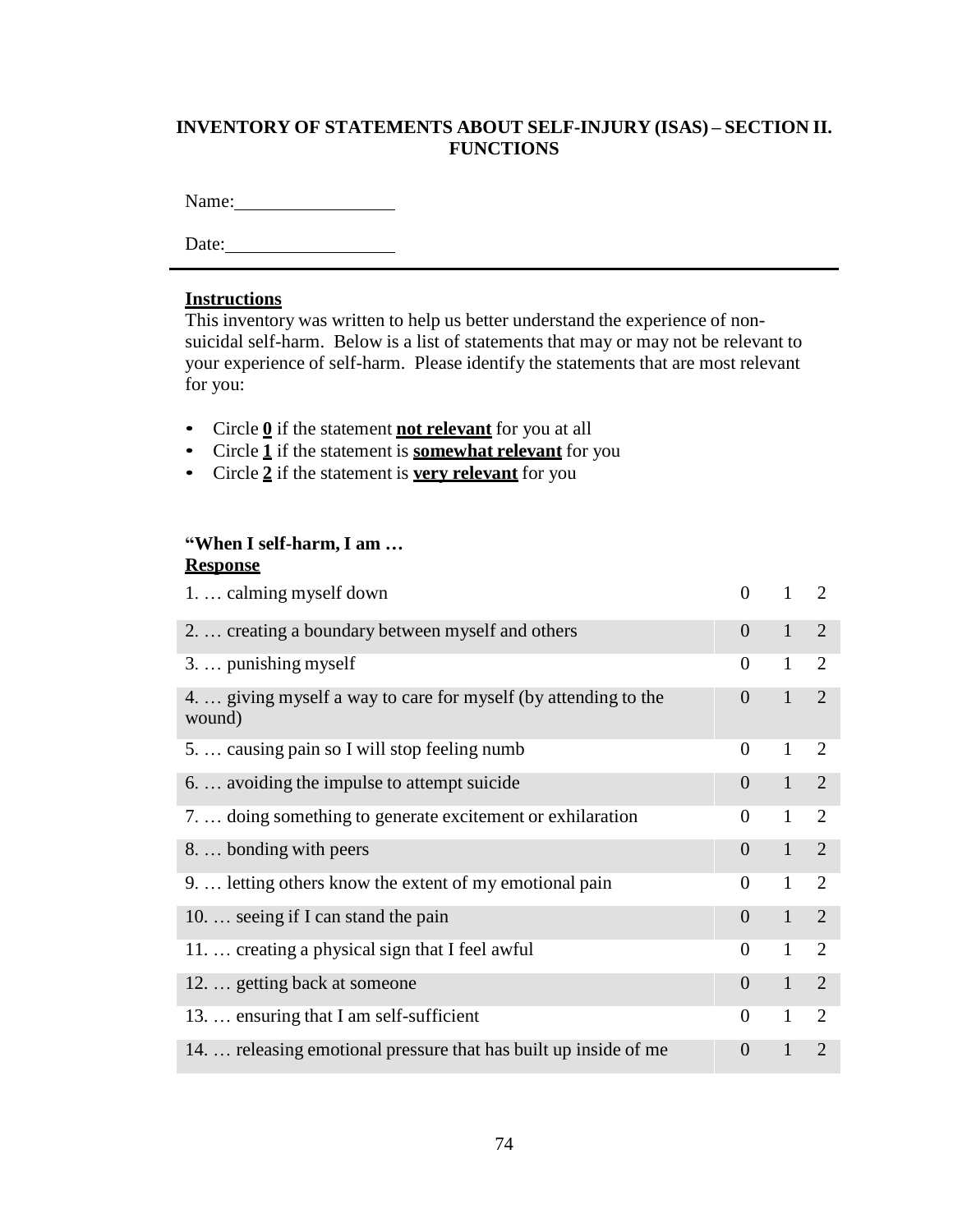| 15.  demonstrating that I am separate from other people                                        | $\boldsymbol{0}$ | $\mathbf{1}$ | $\overline{2}$ |
|------------------------------------------------------------------------------------------------|------------------|--------------|----------------|
| 16.  expressing anger towards myself for being worthless or stupid                             | $\overline{0}$   | $\mathbf{1}$ | $\overline{2}$ |
| 17.  creating a physical injury that is easier to care for than my<br>emotional distress       | $\boldsymbol{0}$ | $\mathbf{1}$ | $\overline{2}$ |
| 18.  trying to feel something (as opposed to nothing) even if it is<br>physical pain           | $\overline{0}$   | $\mathbf{1}$ | $\overline{2}$ |
| 19.  responding to suicidal thoughts without actually attempting<br>suicide                    | $\overline{0}$   | 1            | $\overline{2}$ |
| 20.  entertaining myself or others by doing something extreme                                  | $\overline{0}$   | $\mathbf{1}$ | $\overline{2}$ |
| 21.  fitting in with others                                                                    | 0                | $\mathbf{1}$ | $\overline{2}$ |
| 22.  seeking care or help from others                                                          | $\overline{0}$   | $\mathbf{1}$ | $\overline{2}$ |
| 23.  demonstrating I am tough or strong                                                        | $\boldsymbol{0}$ | $\mathbf{1}$ | $\overline{2}$ |
| 24.  proving to myself that my emotional pain is real                                          | $\overline{0}$   | $\mathbf{1}$ | $\overline{2}$ |
| 25.  getting revenge against others                                                            | $\boldsymbol{0}$ | $\mathbf{1}$ | $\overline{2}$ |
| 26.  demonstrating that I do not need to rely on others for help                               | $\overline{0}$   | $\mathbf{1}$ | $\overline{2}$ |
| 27.  reducing anxiety, frustration, anger, or other overwhelming<br>emotions                   | $\boldsymbol{0}$ | $\mathbf{1}$ | $\overline{2}$ |
| 28.  establishing a barrier between myself and others                                          | $\overline{0}$   | $\mathbf{1}$ | $\overline{2}$ |
| 29.  reacting to feeling unhappy with myself or disgusted with myself                          | $\boldsymbol{0}$ | $\mathbf{1}$ | 2              |
| 30.  allowing myself to focus on treating the injury, which<br>can be gratifying or satisfying | $\overline{0}$   | $\mathbf{1}$ | $\overline{2}$ |
| 31.  making sure I am still alive when I don't feel real                                       | 0                | 1            | $\overline{2}$ |
| 32.  putting a stop to suicidal thoughts                                                       | $\overline{0}$   | $\mathbf{1}$ | $\overline{2}$ |
| 33.  pushing my limits in a manner akin to skydiving or other<br>extreme activities            | $\overline{0}$   | 1            | $\overline{2}$ |
| 34.  creating a sign of friendship or kinship with friends or loved ones                       | $\overline{0}$   | $\mathbf{1}$ | $\overline{2}$ |
| 35.  keeping a loved one from leaving or abandoning me                                         | $\boldsymbol{0}$ | $\mathbf{1}$ | $\overline{2}$ |
| 36.  proving I can take the physical pain                                                      | $\overline{0}$   | $\mathbf{1}$ | $\overline{2}$ |
| 37.  signifying the emotional distress I'm experiencing                                        | $\theta$         | 1            | 2              |
| 38.  trying to hurt someone close to me                                                        | $\overline{0}$   | $\mathbf{1}$ | $\overline{2}$ |
| 39.  establishing that I am autonomous/independent                                             | $\boldsymbol{0}$ | $\mathbf{1}$ | 2              |

**Response Key: 0 –** not relevant, **1 –** somewhat relevant, **2 –** very relevant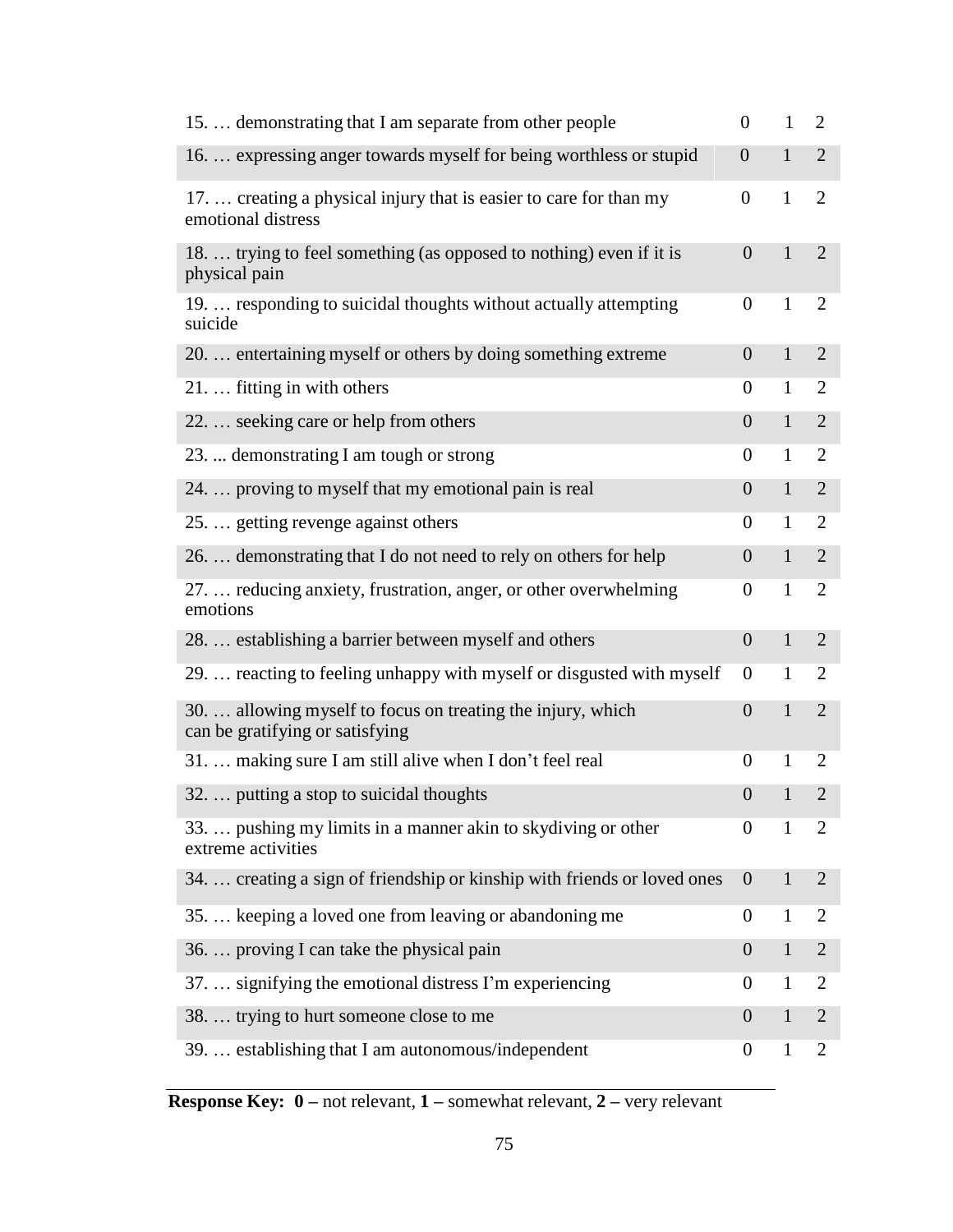# **Appendix E**

#### Current age: \_\_\_\_\_\_\_\_ SHBQ

A lot of people do things which are dangerous and might get them hurt. There are many reasons why people take these risks. Often people take risks without thinking about the fact that they might get hurt. Sometimes, however, people hurt themselves on purpose. We are interested in learning more about the ways in which you may have intentionally or unintentionally hurt yourself. We are also interested in trying to understand why people your age may do some of these dangerous things. It is important for you to understand that if you tell us about things you've done which may have been unsafe or make it possible that you may not be able to keep yourself safe, we will encourage you to discuss this with a counselor or other confidant in order to keep you safe in the future. Please circle **YES** or **NO** in response to each question and answer the follow-up questions. For questions where you are asked who you told something to do not give specific names. We only want to know if it was someone like a parent, teacher, doctor, etc.

#### **Things you may have actually done to yourself on purpose.**

|               |                                 |    | 1. Have you ever hurt yourself on purpose? (e.g., scratched yourself with finger nails or |
|---------------|---------------------------------|----|-------------------------------------------------------------------------------------------|
| sharp object) | YES                             | NO |                                                                                           |
|               | If no, go on to question $#2$ . |    |                                                                                           |
|               | If yes, what did you do?        |    |                                                                                           |
|               |                                 |    |                                                                                           |

\_\_\_\_\_\_\_\_\_\_\_\_\_\_\_\_\_\_\_\_\_\_\_\_\_\_\_\_\_\_\_\_\_\_\_\_\_\_\_\_\_\_\_\_\_\_\_\_\_\_\_\_\_\_\_\_\_\_\_\_\_\_\_\_\_\_\_\_\_\_

| a. Approximately how many times did you do this?                                |     |
|---------------------------------------------------------------------------------|-----|
| b. Approximately when did you first do this to yourself? (write your age)       |     |
| c. When was the last time you did this to yourself? (write your age)            |     |
| d. Have you ever told any one that you had done these things?<br><b>YES</b>     | NO. |
| If yes, who did you tell?                                                       |     |
| e. Have you ever needed to see a doctor after doing these things?<br><b>YES</b> | NO. |

# **Times you hurt yourself badly on purpose or tried to kill yourself.**

| 2. Have you ever attempted suicide? | YES | NO |  |
|-------------------------------------|-----|----|--|
| If no, go on to question $#4$ .     |     |    |  |
| If yes, how?                        |     |    |  |

| ( <b>Note:</b> If you took pills, what kind?            | how many? $\_\_$ |    |
|---------------------------------------------------------|------------------|----|
| over how long a period of time did you take them?       |                  |    |
| a. How many times have you attempted suicide?           |                  |    |
| b. When was the most recent attempt? (write your age)   |                  |    |
| c. Did you tell anyone about the attempt?               | YES              | NΩ |
| Who?                                                    |                  |    |
| d. Did you require medical attention after the attempt? | YES              | NO |
| If yes, were you hospitalized over night or longer?     | <b>YES</b>       | NO |
| How long were you hospitalized?                         |                  |    |

\_\_\_\_\_\_\_\_\_\_\_\_\_\_\_\_\_\_\_\_\_\_\_\_\_\_\_\_\_\_\_\_\_\_\_\_\_\_\_\_\_\_\_\_\_\_\_\_\_\_\_\_\_\_\_\_\_\_\_\_\_\_\_\_\_\_\_\_\_\_\_\_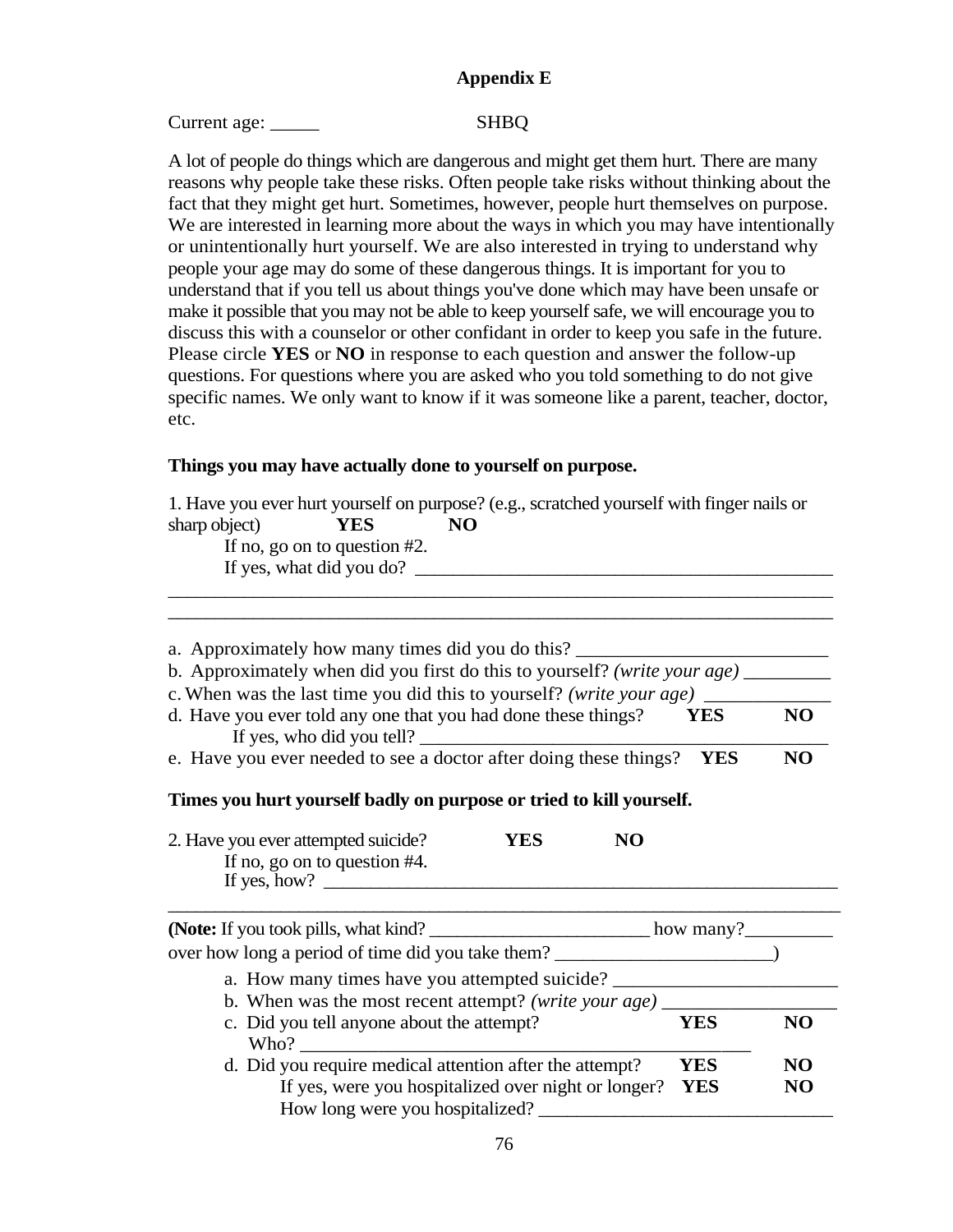|                                  | 3. If you attempted suicide, please answer the following:<br>a. what other things were going on in your life around the time that you tried to<br>kill yourself?                                                                                                                                                                                                                                                               |            |                  |                |
|----------------------------------|--------------------------------------------------------------------------------------------------------------------------------------------------------------------------------------------------------------------------------------------------------------------------------------------------------------------------------------------------------------------------------------------------------------------------------|------------|------------------|----------------|
|                                  | b. Did you actually want to die?<br>c. Were you hoping for a specific reaction to your attempt? YES<br>If yes, what was the reaction you were looking for?                                                                                                                                                                                                                                                                     | <b>YES</b> | <b>NO</b>        | <b>NO</b>      |
| e. Who knew about your           | d. Did you get the reaction you wanted?<br>attempt?                                                                                                                                                                                                                                                                                                                                                                            | <b>YES</b> | <b>NO</b>        |                |
|                                  | Times you threatened to hurt yourself badly or try to kill yourself.                                                                                                                                                                                                                                                                                                                                                           |            |                  |                |
|                                  |                                                                                                                                                                                                                                                                                                                                                                                                                                |            |                  |                |
| If no, go on to question $# 5$ . | 4. Have you ever threatened to commit suicide?<br>If yes, what did you threaten to do?                                                                                                                                                                                                                                                                                                                                         | <b>YES</b> | <b>NO</b>        |                |
|                                  | a. Approximately how many times did you do this?<br>b. Approximately when did you first do this? (write your age) __________________<br>c. When was the last time you did this? (write your age)________________________<br>d. Who did you make the threats to? (e.g., mom, dad) ___________________________<br>e. What other things were going on in your life during the time that you were<br>threatening to kill yourself? |            |                  |                |
|                                  | f. Did you actually want to die?<br>g. Were you hoping for a specific reaction to your threat?<br>If yes, what was the reaction you were looking for?                                                                                                                                                                                                                                                                          | <b>YES</b> | NO<br><b>YES</b> | N <sub>O</sub> |

5. Have you ever talked or thought about:

| Wanting to die?         | YES | NO. |
|-------------------------|-----|-----|
| Committing suicide? YES |     | NO. |